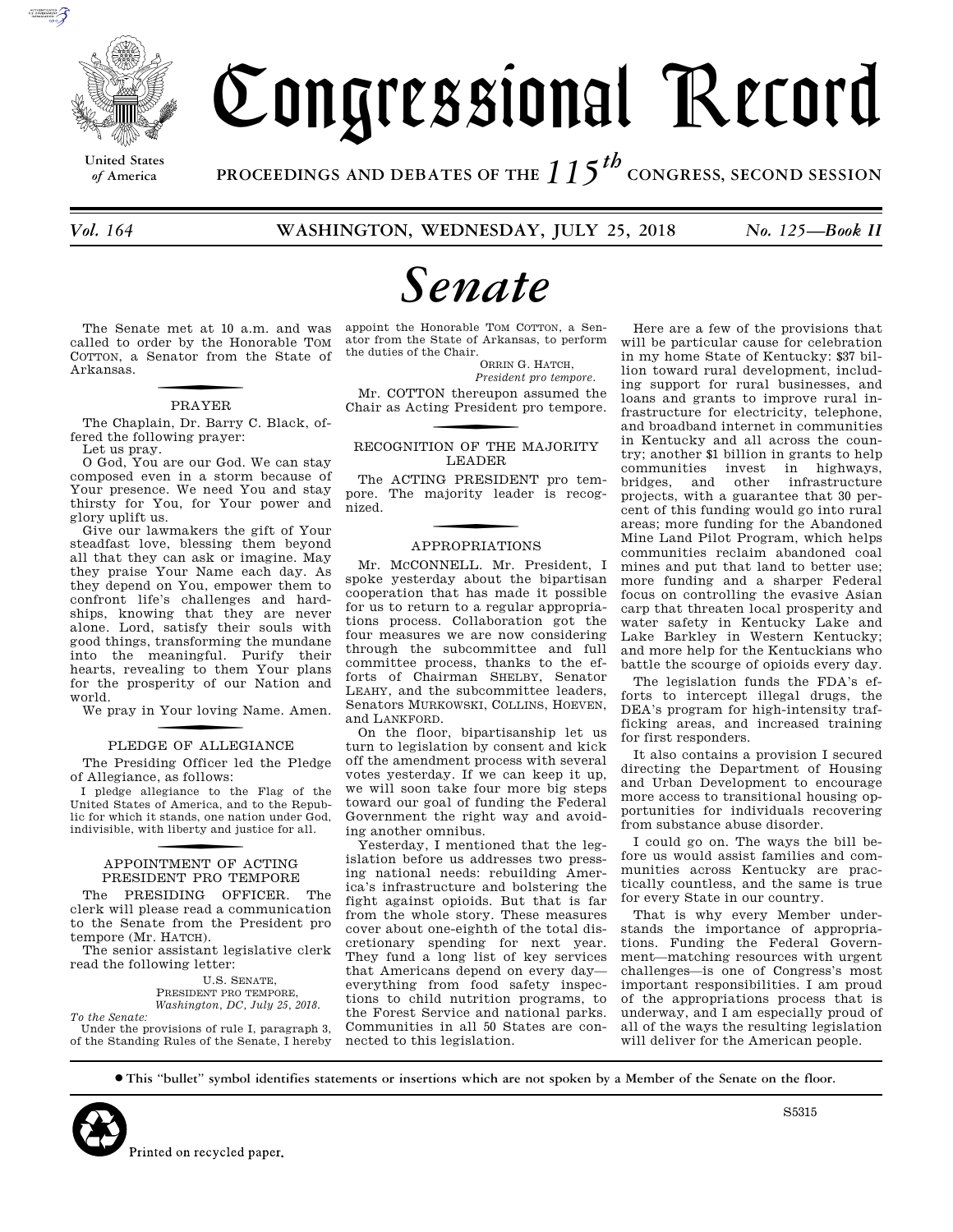#### JOB GROWTH

Mr. MCCONNELL. Mr. President, on another matter, we are discussing the difference between rhetoric and results when it comes to our economy. Yesterday, I described how my Democratic friends spent the Obama years talking about the importance of rebuilding American manufacturing. They talked about it, but it is the actions of this united Republican government that have made it easier for manufacturers to expand and hire.

It is on our watch that optimism among U.S. manufacturers has hit the highest level that one survey has ever recorded. Well, it turns out that there are quite a few areas where this Republican government is helping to deliver victories that our Democratic friends spent 8 years talking about.

In his 2010 State of the Union Address, President Obama proclaimed that job growth would be the No. 1 focus of the coming year. He said that ''the true engine of job creation in this country will always be America's businesses'' and that government's role was to ''create the conditions necessary for businesses to expand and to hire more workers.''

Recognizing American job creators as the true engines of prosperity and giving them room to succeed sounds good to me. It sounded good to almost everyone, in fact.

But once again, the policies didn't match the rhetoric. Instead, the Obama administration twice set all-time records for the number of pages in the Federal Register, and those pages had consequences. By constantly moving the regulatory goalposts, government eroded the certainty businesses need to invest and to hire.

Washington, DC, restricted farmers' and ranchers' control over water on their own property. Bureaucrats overwhelmed small banks and credit unions with a rule book designed for Wall Street, and an outdated Federal Tax Code held back job creation and made America much less competitive.

On Democrats' watch, Americans had to wait out an economic ''recovery'' that was insufficient, slow, and left whole parts of the country way behind.

Remember the rhetoric and then remember the facts. Republicans have always agreed that job creation must be a top priority, but we have a better idea about how to actually help make it happen. The Republican Congress has used the Congressional Review Act to slash 17 burdensome regulations. That is on top of the administration's own Executive actions. We have passed, and the President has signed, major changes to Obamacare and to Dodd-Frank, and we passed generational tax reform that puts more hard-earned money in the pockets of working families and gives job creators more flexibility.

So what is happening on our watch? Just a few days ago, the number of Americans newly filing for unemployment benefits hit the lowest level in

more than 48 years. Let me say that again. Newly filing for unemployment benefits hit its lowest level in more than 48 years. Here is how CNN characterized the Labor Department's most recent jobs report:

The U.S. economy keeps adding jobs at a blistering pace. . . . The job market is so good, many people who had previously given up looking are starting to look again.

According to Gallup, the percentage of Americans saying now is a good time to find a quality job hit its highest level in 17 years. That is not just rhetoric but actual results, due to the hard work of American workers and job creators, with an assist from this Republican government.

Unfortunately, this pro-growth agenda hasn't gotten much support from across the aisle. Not a single Democrat—not one—voted for the tax reform that helped to turn rhetoric about jobs into actual jobs.

There was hardly any Democratic support for the regulatory housecleaning that has given job creators more confidence to stay on American soil, grow their businesses, and add jobs.

So all of us agree with the rhetoric, but not everyone supported the policy agenda that has helped to deliver these results for the American people.

#### RESERVATION OF LEADER TIME

The ACTING PRESIDENT pro tempore. Under the previous order, the leadership time is reserved.

### CONCLUSION OF MORNING BUSINESS

The ACTING PRESIDENT pro tempore. Morning business is closed.

f INTERIOR, ENVIRONMENT, FINAN-CIAL SERVICES, AND GENERAL GOVERNMENT APPROPRIATIONS ACT, 2019

The ACTING PRESIDENT pro tempore. Under the previous order, the Senate will resume consideration of H.R. 6147, which the clerk will report.

The senior assistant legislative clerk read as follows:

A bill (H.R. 6147) making appropriations for the Department of the Interior, environment, and related agencies for the fiscal year ending September 30, 2019, and for other purposes.

#### Pending:

Shelby amendment No. 3399, in the nature of a substitute.

Murkowski amendment No. 3400 (to amendment No. 3399), of a perfecting nature.

Mr. MCCONNELL. Mr. President, I suggest the absence of a quorum.

The ACTING PRESIDENT pro tempore. The clerk will call the roll.

The senior assistant legislative clerk proceeded to call the roll.

Ms. MURKOWSKI. Mr. President, I ask unanimous consent that the order for the quorum call be rescinded.

The ACTING PRESIDENT pro tempore. Without objection, it is so ordered.

Ms. MURKOWSKI. Mr. President, we are officially on day No. 2 of the second tranche of an appropriations package. We have before us the Interior Subcommittee's appropriations bill, the Financial Services, the T-HUD—Transportation, Housing and Urban Development—and Agriculture. So it is a good combination. It is a good package. It is a strong package. It is a series of appropriations bills that moved through the full Appropriations Committee several months back. Most of these bills advanced either unanimously, as the Interior Appropriations Subcommittee's bill did, or with a strong bipartisan show of support out of committee.

For those who have followed the appropriations process over the years, you know it is somewhat unprecedented to be able to advance these spending bills through the full committee process, much less to do so in a manner that surely shows the bipartisan approach this committee has taken in this fiscal year.

I acknowledge and recognize the work of Chairman SHELBY and his vice chairman, Senator LEAHY from Vermont, for the truly collaborative process they have encouraged all of us to work toward.

There was an agreement, an understanding, that our appropriations process had not been the model of good governance, of legislating, that we would have liked it to have been, that we would expect it to be, and that our colleagues—much less the American public—would expect it to be.

With a very determined effort, the group of appropriators who came together earlier made a very strong and firm commitment that we were going to get this process back on track. With the leadership of the chairman and the vice chairman, that is exactly where we are. We were able to move a smaller minibus, if you will, a month ago. That is now moving through that conference process. It is not an easy process, we recognize, but nothing around here is easy. If it is worth doing and doing well, it is going to take a little bit of work. We have done that work, and to be here on the 25th of July—to be at a place at which the Senate is poised to advance seven of the appropriations bills out of the Senate—is really quite unprecedented.

In my remarks on the floor on Monday evening, I noted that this was the first time since 2010 we had seen an Interior Appropriations Subcommittee's bill being brought to the floor of the U.S. Senate. That is a long time. That is too long a time not to have had a fulsome process, a process wherein we not only demonstrate the good work that we as appropriators have done but wherein our colleagues who are not on the committee also view that good work, weigh in, offer their thoughts, offer their amendments, and are a part of the broader, whole process.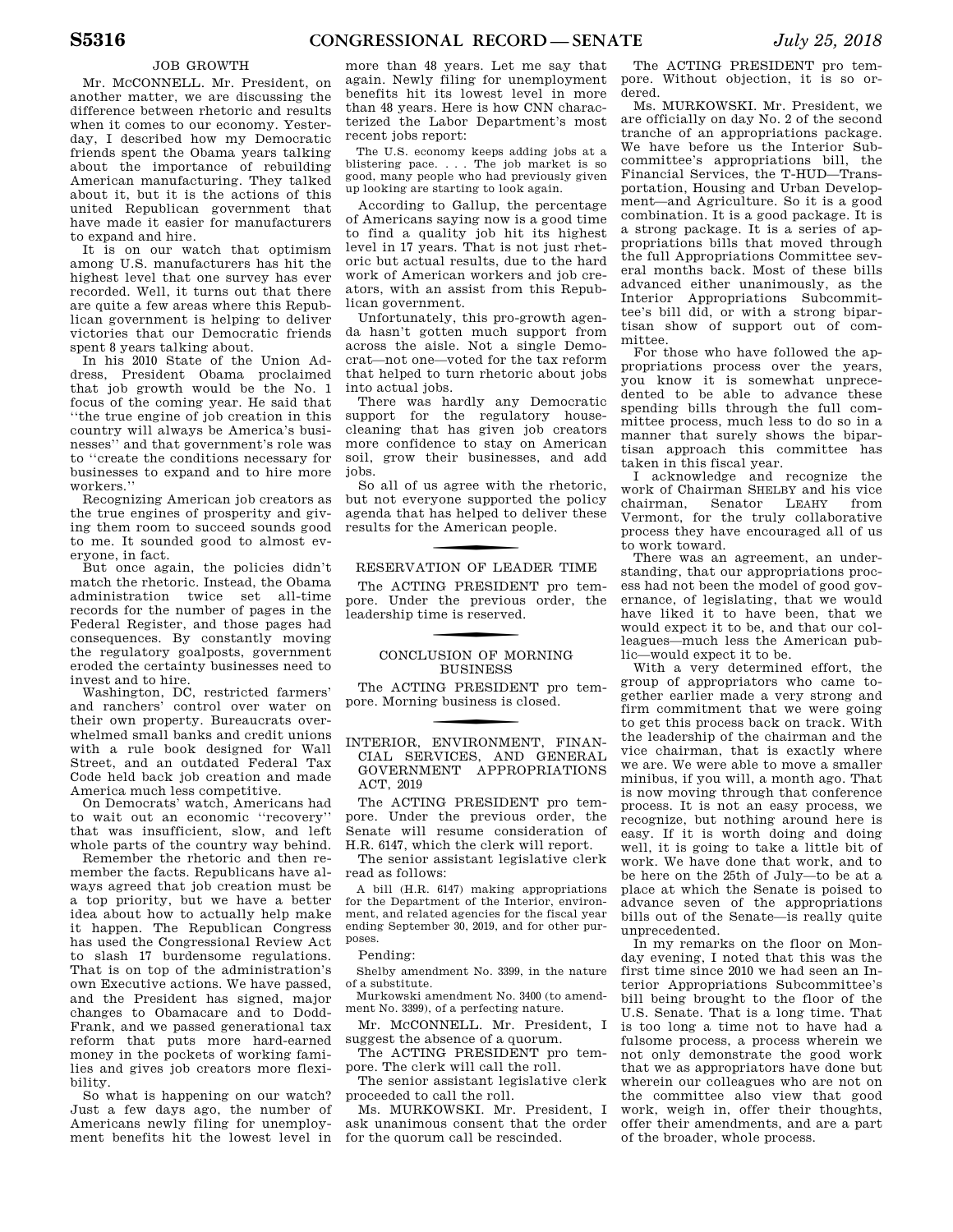How did we get here from there from a point at which we, effectively, were not legislating as we knew we were capable of doing?

There was an agreement, a commitment, that we were going to stand down on some of the more controversial riders—in other words, those initiatives that were not actual appropriations but were more in line with authorizing within the appropriations bill.

There has been a history around here of seeing a level of authorization, and sometimes that level of authorization on an appropriations bill has created enough controversy that it has ground the whole process to a halt. So standing down on some of these initiatives, on some of these riders, has been an important part of how we have come to be where we are today.

We talk about the need to keep out the poison pills. We have joked—it is not really a joke; it is the reality—that one Member's priority is another Member's poison pill. So how do we work our way through that process?

We will have an opportunity to take up, at least for discussion, some of those priorities that may be significant, and Members have a great deal of desire to see them advance. Members on the other side will look at that and say that is too toxic—you can't go there; you can't do that. How we navigate through that will take a little bit of legislating.

I would ask Members—I would urge Members—to please come to us as their bill managers, whether for the Interior appropriations issues or for the Financial Services issues. Senator LANKFORD is the chairman of that committee. Go to Senator HOEVEN on Ag and to Senator COLLINS on Transportation, Housing and Urban Development—T-HUD. I would urge Members to come to us with their issues, their concerns, their amendments. Let's work through them. Let's get them through the process.

Yesterday, we were able to advance four amendments. Some might say, well, that is not very much, but I would suggest to you that we are getting started. We are getting started in a good way, in a positive way, in an encouraging way, and we want to encourage that good, forward activity.

We all know the most prized commodity around here is time and floor time. We don't have unlimited time on the floor to take up this package of measures. So help us get to the point at which we can work through those issues that we need to in order to bring to the floor that which will require a vote. We will help you and do so in a way that, I think, will do honor to the appropriations process, do honor to the legislative process—again, what we know around here to be regular order.

Unfortunately, I think we have seen that regular order has been less and less regular. It has become extraordinary because we just don't practice it enough. We want to get back to that,

and we have the opportunity to do so. We have demonstrated that with one package, and we are in the midst of demonstrating that this week. I look forward to the full cooperation of Members as we advance.

I see my friend and colleague, the vice chairman of the Appropriations Committee, is on the floor. Again, I acknowledge his great leadership in working with the chairman of the full committee, in really getting us back to a place where we can be proud of our process.

With that, I yield to my friend, the Senator from Vermont.

The ACTING PRESIDENT pro tempore. The Senator from Vermont.

Mr. LEAHY. Mr. President, I simply say to the Senator from Alaska, in my having had the honor of serving here with both her father and with the former chair of the Appropriations Committee, Senator Stevens, that I hear her saying things that are very similar to what I had heard both of them say. Perhaps Senator Stevens rest his soul—would have said it with a little bit more emphasis, especially if he had been wearing his ''Incredible Hulk'' tie, but the Senator from Alaska is one of those who believes in the Senate working the way it should and getting things done, and I compliment her efforts.

Senator SHELBY and I made a pact that we would try to get these appropriations bills through, which is something that had been stalled for years. The Senator from Alaska has been essential, as have been a number of Senators on both sides of the aisle, in our getting that accomplished. We have gotten our bills through. Almost all of them have passed the Appropriations Committee unanimously. I joke that sometimes you can't get a unanimous vote around here that the Sun will rise in the East, but here is a case in which we have shown that it can.

The Senator from Alaska is absolutely right in that one person's poison pill may be another person's essential, but we have worked it out. If we can get the appropriations bill through and I realize the other body is going on a 6-week vacation, but I hope there will be some who stay around. We are going to be here. We could conference some of these bills and get them passed. I think it would encourage the country to see both bodies do what we have done here in the Senate. It would improve how the government runs.

I share the frustration of heads of Departments, whether here in this administration or any other administration, who never know whether their appropriations are going to pass. How do they plan? How do they spend money? Where do they go?

We can make this process work the way it is supposed to work.

I see the distinguished Democratic leader on the floor, but I do want to compliment the Senator from Alaska for her efforts in making this possible. I yield the floor.

RECOGNITION OF THE MINORITY LEADER The ACTING PRESIDENT pro tempore. The Democratic leader is recognized.

Mr. SCHUMER. Mr. President, I thank my friend and colleague from Vermont for yielding and my colleague from Alaska, as well, for allowing me to interrupt their very important and bipartisan debate.

NOMINATION OF BRETT KAVANAUGH

Mr. President, 8 years ago, when Elena Kagan was nominated to the Supreme Court, Senate Republicans said: We must get all of her documents from the Clinton Library and have enough time to analyze them so that we can determine whether she should be a Justice. The Republican leadership did not say some of the documents; they did not say a subset of the documents; they did not say the documents for just one administrative job; they said all of her documents.

I showed this letter yesterday to my friend who is now the chairman of the Judiciary, Senator GRASSLEY. He said it is totally different. He is a man of integrity, but I know there are times he gets twisted by his leadership and the President to do things that aren't consistent, and this is one of them.

The Republicans didn't ask only for certain documents. They asked for all, and we are asking for all. This is one of the most important positions in the world and certainly in America. Shouldn't we know everything? It is not just some of the stuff and some of the stuff that the White House wants us to know—but everything.

Our friends on the other side of the aisle demanded all of the documents for Justice Kagan. The Democrats agreed. It was the right thing to do. And because Elena Kagan had nothing to hide, she went happily forward and said: Go right ahead. Now Republicans ought to do the same thing for Judge Kavanaugh, particularly if he has nothing to hide.

For the last week, Senator FEINSTEIN has been ready to jointly request the same documents of Judge Kavanaugh that Republicans demanded of Justice Kagan, but our Republican colleagues are dragging their feet and refusing to agree. They are the reason this whole activity has been slowed down. It is not Democratic obstruction. It is the Democrats' desire for transparency and openness that the Republicans are blocking. They are being the obstructionists.

The Republicans' rationale is—they are downplaying Judge Kavanaugh's role as White House Staff Secretary. They argue that we don't need to see documents from that part of his career, although they have no argument against it. They think we don't need them. We think we do. Why not show them to us?

Here is what Judge Kavanaugh himself has said. He said that ''my 3 years as Staff Secretary for President Bush were the most interesting and in many ways the most instructive.''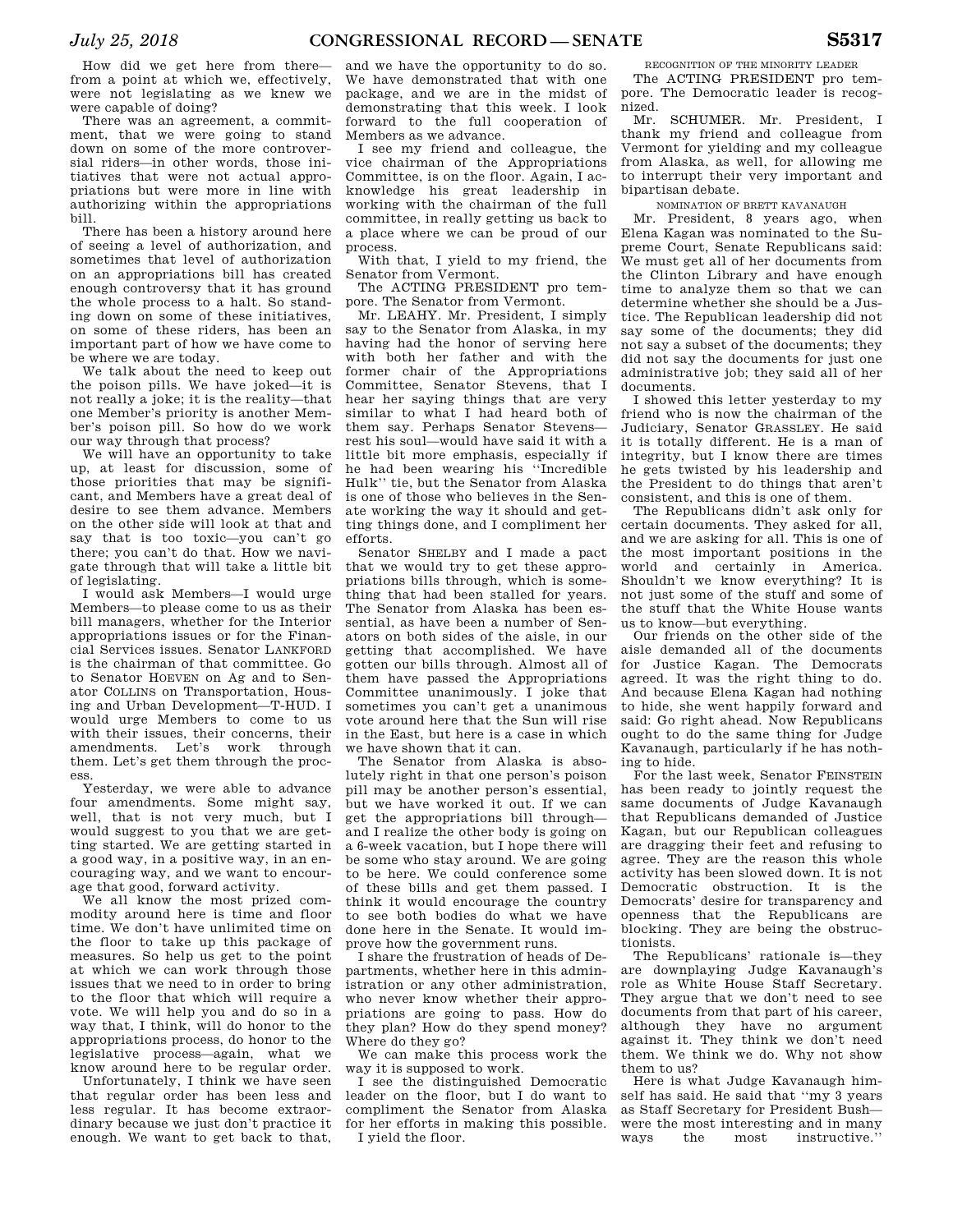Kavanaugh himself said that the very documents we want to see and Republicans are blocking us from seeing are the most instructive. Shouldn't the American people see the writings of what their own nominee calls the most instructive?

As Staff Secretary, Kavanaugh said he ''participated in the process of putting together legislation.'' He drafted and revised Executive orders. He consulted on judicial nominations, including the replacement of Chief Justice Rehnquist. Isn't that something we want to know—what his thoughts were about who should be a Justice? Wouldn't that really inform us of what kind of Justice he might be?

He was one of the most senior officials in the Bush White House, 1 of only 17 out of hundreds of Presidential aides who were paid the maximum White House salary. I am sure he deserved it. That is not the issue. The issue is that he was an extremely highranking official there. This is not looking at when he was some clerk. It was a major, defining part of his career.

So here we go. Once again, Republicans are against transparency and are against the full record for one of the world's most powerful positions, which will last a lifetime. All of this stonewalling on getting Judge Kavanaugh's records from his time as Staff Secretary raises these looming questions: What are Judge Kavanaugh and the Republicans hiding? Why are Republicans hiding his full record from the Senate and the American people? What don't they want us to see? What don't they want the American people to see? Is there something there so damning that it might defeat Judge Kavanaugh's nomination? If there is, we are entitled to see it. If there is not, then what is the problem with moving forward?

Just last week, we saw our Republican colleagues defeat a judicial nomination based on something that nominee wrote in college. Are they really going to turn right around and say that the nominee for the highest Court in the land doesn't need to release documents that he wrote far later in his career when his views were far more formed?

This is about transparency. This is about making sure the Senate does its job in the right, complete, and open way. Democrats have made a completely reasonable request for documents—the same request we agreed to when the shoe was on the other foot. We are being consistent. Our Republican colleagues are being hypocritical. What was good for them in the minority when President Obama nominated someone is good for us in the minority when President Trump nominates someone. I will repeat the old saying from the Farmers' Almanac and elsewhere: What is good for the goose is good for the gander. It applies so, so well in this situation.

Our request is eminently reasonable. The quickest way to get this nomination moving forward is to get the documents and records, and it is for Leader MCCONNELL and Chairman GRASSLEY to agree to our request.

Mr. President, parenthetically, just today, we saw that the White House doctored the transcript and, supposedly, the tape of what Mr. Putin said right after the President and he met. It was sort of like an autocratic country, a nondemocracy. That is what dictators do; they change the facts and change the record. Are our Republican colleagues—so many of them who have stood for transparency—going to join this coverup of records and truth because they don't like the results? That is not America. That is not the America the American people know and love.

#### FARMER BAILOUT

Mr. President, on the farmer bailout, yesterday, President Trump announced a \$12 billion bailout for farmers who have been hurt by the President's economic policies. Obviously, the farmers are hurting or the President wouldn't have done this.

The drawbacks of this particular policy aside, the bailout is another example of the President chasing his own tail. It is becoming a leitmotif in this administration: President Trump's impulsiveness and incompetence, his lack of thoroughness and study of an issue, lead him to act impulsively. He creates a massive problem, and then he is forced to hastily contrive a way to make it look as if he is saving the day.

The irony of this policy should not be lost on anyone. The President's bailout is like a Soviet-style program in which the government props up an entire sector of the economy. That characterization is one that I spoke of this morning to several colleagues, and I have now been told one of my Republican colleagues used the same characterization—Soviet-style program. The Freedom Caucus, the Koch brothers—this is not what even the hard right in America stands for.

Knowing this administration, they will design a bailout to help only massive agribusinesses that will use the money for stock buybacks. Knowing this administration, family farmers are likely to be left to suffer.

It was not so long ago that our Republican friends complained bitterly about picking winners and losers in the market. What is the President doing here? He is picking winners and losers.

The President's policies have hurt scores of Americans. He proposes a massive bailout in this case but tries to slash health insurance for tens of millions of middle-class Americans. He pushes a bailout in this case, but his budgets continue to decimate infrastructure, education, healthcare, environmental protection, and more. I would say that is picking winners and losers.

The President's bailout is another example of President Trump lighting the fire and grabbing the nearest thing off the shelf to douse it and then patting

himself on the back as to what a great guy he has been. It is not good policy, it is not good politics, and it is incredibly telling of this administration's failure to anticipate the consequences of its decisions.

One more point: If you talk to our farmers, they would rather have longterm contracts and good markets. A bailout and storing all these agricultural products on the shelves will lower prices and cause the people we sell to overseas to find other suppliers and sign contracts with them. In the long term, it is going to make things worse.

Where does the bailout stop? What about people who use steel and aluminum? What about other goods that have been targeted by our foreign competitors? Are they going to get bailouts too? Is it going to go up from \$12 billion to \$50 billion to \$100 billion? Amazingly, are our Republican colleagues this is so against their principles going to go along? We shall see.

#### RUSSIA

Mr. President, there is one more point on Russia. After President Trump's inexplicable behavior in Helsinki last week, many of us were forced to wonder whether President Putin had something on President Trump because his behavior was so obsequious in front of Putin.

Well, now it seems it is not just a few Democrats who are wondering. Yesterday's Quinnipiac poll showed that 51 percent of Americans believe that the Russian Government has compromising information about President Trump. That is astounding. Our leading enemy has information, compromising information, and then our President acts obsequiously. Whoa, where are we in this country?

Let me repeat that poll. A majority of Americans believe the Russian Government has something on President Trump. That is astounding. The fact that millions of Americans are wondering if our President is compromised by our leading adversary is a message to the White House: America wants you to be tough with President Putin. The President will say: Oh, this is

fake news. This is made up. Well, President Trump, if Putin has

nothing over you, why aren't you being tough with him? The best way to show that Putin has nothing over you is for you to stand up to him—not to be so obsequious and fawning and not to invite him here to the White House this fall.

There should be no more accepting of Putin's denials over a consensus of American intelligence, no more bending over backward to avoid criticizing Putin for interfering in our election, and no more one-on-one meetings with Putin where no one else—not the intelligence community, not our military leaders, not the Congress, and not the least of which, the American people know what was said or agreed to.

The writing is on the wall for the White House. This White House keeps reaching new lows. The American people, so disturbed by the President's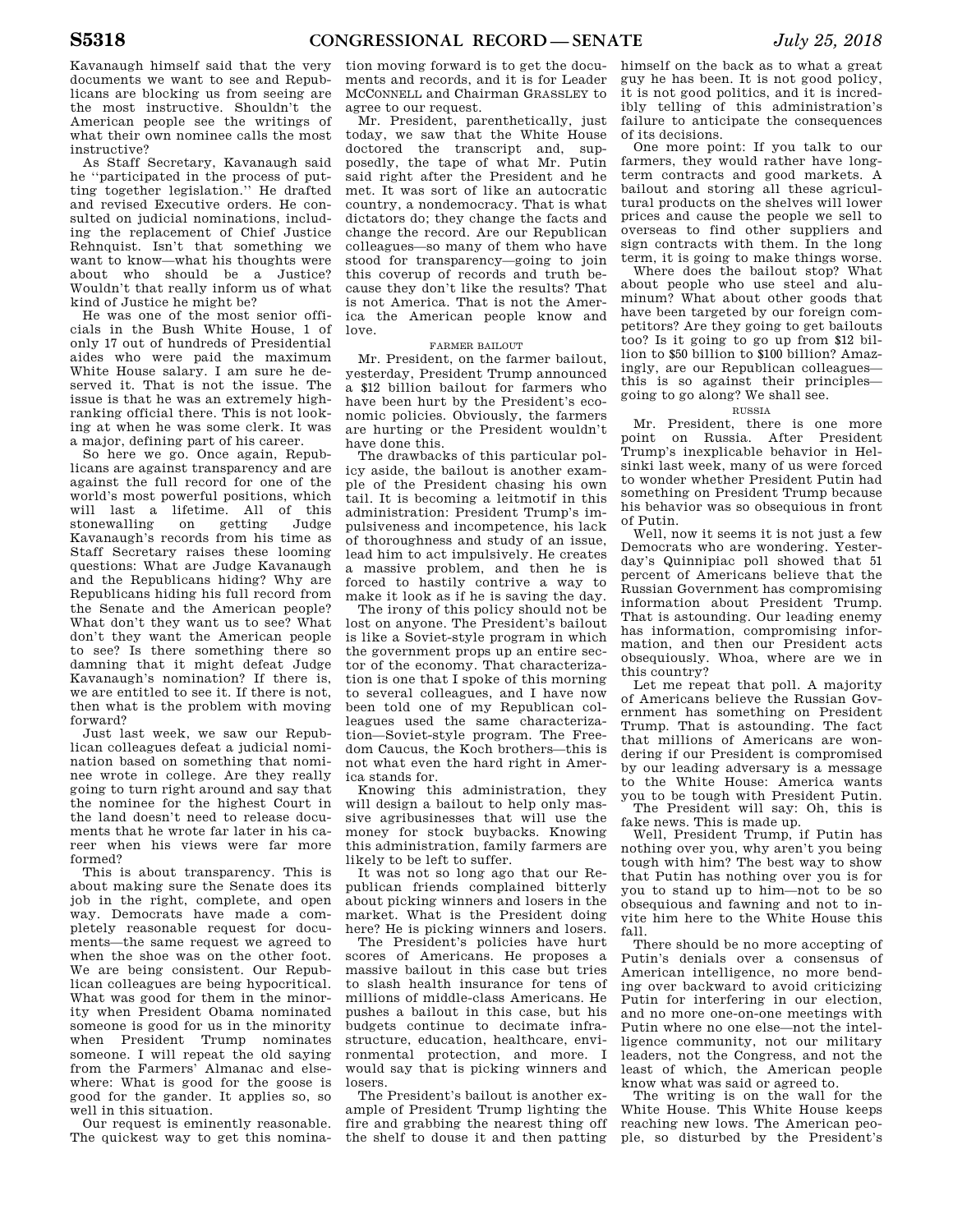posture toward Russia, believe that President Trump may be compromised by our biggest enemy. I don't think that has ever happened, certainly in my memory, in my lifetime, and I can't remember an incident in history where this has happened this way.

President Trump ought to reverse course immediately. He can start by revoking his invitation to President Putin to visit the White House this fall.

I yield the floor.

I suggest the absence of a quorum. The ACTING PRESIDENT pro tem-

pore. The clerk will call the roll.

The senior assistant legislative clerk proceeded to call the roll.

Ms. MURKOWSKI. Mr. President, I ask unanimous consent that the order for the quorum call be rescinded.

The ACTING PRESIDENT pro tempore. Without objection, it is so ordered.

#### f ZIMBABWE DEMOCRACY AND ECO-NOMIC RECOVERY AMENDMENT ACT OF 2018

Ms. MURKOWSKI. Mr. President, I ask unanimous consent that the Senate proceed to the immediate consideration of Calendar No. 499, S. 2779.

The ACTING PRESIDENT pro tempore. The clerk will report the bill by title.

The senior assistant legislative clerk read as follows:

A bill (S. 2779) to amend the Zimbabwe Democracy and Economic Recovery Act of 2001.

There being no objection, the Senate proceeded to consider the bill, which had been reported from the Committee on Foreign Relations, with an amendment to strike all after the enacting clause and insert in lieu thereof the following:

#### *SECTION 1. SHORT TITLE.*

*This Act may be cited as the ''Zimbabwe Democracy and Economic Recovery Amendment Act of 2018''.* 

#### *SEC. 2. RECONSTRUCTION AND REBUILDING OF ZIMBABWE.*

*Section 2 of the Zimbabwe Democracy and Economic Recovery Act of 2001 (Public Law 107– 99; 22 U.S.C. 2151 note) is amended by inserting ''to enable Zimbabweans to reconstruct and rebuild Zimbabwe and come to terms with the past through a process of genuine reconciliation that acknowledges past human rights abuses and orders inquiries into disappearances, including the disappearance of human rights activists, such as Patrick Nabanyama, Itai Dzamara, and Paul Chizuze'' before the period at the end. SEC. 3. FINDINGS.* 

*Section 4(a) of the Zimbabwe Democracy and Economic Recovery Act of 2001 is amended—* 

*(1) in paragraph (1), by striking ''costly deployment of troops to the Democratic Republic of the Congo'' and inserting ''private appropriation of public assets''; and* 

*(2) by adding at the end the following:* 

*''(6) In October 2016, the Government of Zimbabwe cleared a small hurdle in its longstanding public sector arrears with the IMF.''. SEC. 4. PROVISIONS RELATED TO MULTILATERAL* 

#### *DEBT RELIEF AND OTHER FINAN-CIAL ASSISTANCE.*

*Section 4(b)(2) of the Zimbabwe Democracy and Economic Recovery Act of 2001 is amended—* 

*(1) in subparagraph (A), by striking ''to propose that the bank should undertake a review of the feasibility of restructuring, rescheduling, or eliminating the sovereign debt of Zimbabwe held by that bank'' and inserting ''to support efforts to reevaluate plans to restructure, rebuild, reschedule, or eliminate Zimbabwe's sovereign debt held by that bank and provide an analysis based on reasonable financial options to achieve those goals''; and* 

*(2) in subparagraph (B), by striking ''dollar'' and inserting ''currency''.* 

#### *SEC. 5. ADDITIONAL CERTIFICATION REQUIRE-MENTS FOR ASSISTANCE.*

*Section 4(d) of the Zimbabwe Democracy and Economic Recovery Act of 2001 is amended— (1) by amending paragraph (2) to read as fol-*

*lows: ''(2) PRE- AND POST-ELECTION CONDITIONS.—* 

*The following pre- and post-election conditions are met:* 

*''(A) Establishment and public release, without cost, of a provisional and a final voter registration roll.* 

*''(B) The Zimbabwe Electoral Commission is permitted to entirely carry out the functions assigned to it in section 239 of Zimbabwe's 2013 Constitution in an independent manner, and the chairperson meets with and consults regularly with representatives of political parties represented in the parliament of Zimbabwe and those parties contesting the elections.* 

*''(C) Consistent with Zimbabwe's 2013 Constitution, the Defence Forces of Zimbabwe—* 

*''(i) are neither permitted to actively participate in campaigning for any candidate nor to intimidate voters;* 

*''(ii) are required to verifiably and credibly uphold their Constitutionally mandated duty to respect the fundamental rights and freedoms of all persons and to be nonpartisan in character; and* 

*''(iii) are not permitted to print, transfer, or control ballots or transmit the results of elections.* 

*''(D) International observers, including from the United States, the African Union, the Southern African Development Community, and the European Union—* 

*''(i) are permitted to observe the entire electoral process prior to, on, and following voting day, including by monitoring polling stations and tabulation centers; and* 

*''(ii) are able to independently access and analyze vote tallying tabulation and the transmission and content of voting results.* 

*''(E) Candidates are allowed access to public broadcasting media during the election period, as provided in Zimbabwe's Electoral Act, and candidates are able to campaign in an environment that is free from intimidation and violence.* 

*''(F) Civil society organizations are able to freely and independently carry out voter and civic education, and to monitor the entire electoral process, including by observing, recording, and transmitting publicly-posted or announced voting results, including at the ward, constituency, and all higher levels of the vote tallying process.'';* 

*(2) by redesignating paragraphs (3) and (5) as paragraphs (8) and (9), respectively;* 

*(3) by striking paragraph (4);* 

*(4) by inserting after paragraph (2) the following:* 

*''(3) PRESIDENTIAL ELECTION.—Zimbabwe has held an election that is widely accepted as free, fair, and credible by independent international and domestic civil society monitors, and the president-elect is free to assume the duties of the office.* 

*''(4) UPDATING STATUTES.—Laws enacted prior to passage of Zimbabwe's March 2013 Constitution that are inconsistent with the new Constitution are amended or repealed or are subject to a formal process for review and correction so that such laws are consistent with the new Constitution.* 

*''(5) UPHOLDING THE CONSTITUTION.—The Government of Zimbabwe—* 

*''(A) has made significant progress on the implementation of all elements of the new Constitution; and* 

*''(B) has demonstrated its commitment to sustain such efforts in achieving full implementation of the new Constitution.* 

*''(6) ECONOMIC REFORMS.—The Government of Zimbabwe has demonstrated a sustained commitment to reforming Zimbabwe's economy in ways that will promote economic growth, address unemployment and underdevelopment, and restore livelihoods, including significant progress toward monetary policy reform, particularly with the Reserve Bank of Zimbabwe, and currency exchange reforms.* 

*''(7) ROLE OF TRADITIONAL LEADERS.—Traditional leaders of Zimbabwe observe section 281 of the 2013 Constitution and are not using humanitarian assistance provided by outside donor organizations or countries in a politicized manner to intimidate or pressure voters during the campaign period.''; and* 

*(5) in paragraph (8), as redesignated by paragraph (2) of this subsection, by striking ''consistent with'' and all that follows through ''September 1998''.* 

#### *SEC. 6. REMOVAL OF AUTHORITY TO PAY LAND ACQUISITION COSTS.*

*Section 5(a) of the Zimbabwe Democracy and Economic Recovery Act of 2001 is amended—* 

*(1) in paragraph (2), by striking '', including the payment of costs'' and all that follows through ''thereto; and'' and inserting a semicolon;* 

*(2) in paragraph (3), by striking the period at the end and inserting ''; and''; and* 

*(3) by adding at the end the following:* 

*''(4) identify and recover stolen public assets.''.* 

#### *SEC. 7. INCLUSION OF AUSTRALIA AND THE UNITED KINGDOM IN CONSULTA-TIONS ABOUT ZIMBABWE.*

*Section 6 of the Zimbabwe Democracy and Economic Recovery Act of 2001 is amended by*  inserting "Australia, the United Kingdom, *after ''Canada,''.* 

#### *SEC. 8. SENSE OF CONGRESS ON ENFORCEMENT OF SOUTHERN AFRICAN DEVELOP-MENT COMMUNITY TRIBUNAL RUL-INGS.*

*It is the sense of Congress that the Government of Zimbabwe and the Southern African Development Community (referred to in this section as ''SADC'') should enforce the SADC tribunal rulings from 2007 to 2010, including 18 disputes involving employment, commercial, and human rights cases surrounding dispossessed Zimbabwean commercial farmers and agricultural companies.* 

#### *SEC. 9. SENSE OF CONGRESS ON THE UNITED STATES-ZIMBABWE BILATERAL RELA-TIONSHIP.*

*It is the sense of Congress that the United States Government is optimistic about the possibility for a stronger bilateral relationship with Zimbabwe, including in the areas of trade and investment, if—* 

*(1) the Government of Zimbabwe takes concrete, tangible steps outlined in paragraphs (2) through (6) of section 4(d) of the Zimbabwe Democracy and Economic Recovery Act of 2001, as amended by section 5 of this Act; and* 

*(2) takes concrete, tangible steps towards—* 

*(A) good governance, including respect for the opposition, rule of law, and human rights; (B) economic reforms such as respect for con-*

*tracts and private property rights; and (C) identification and recovery of stolen pri-*

*vate and public assets within Zimbabwe and abroad.* 

Ms. MURKOWSKI. Mr. President, I ask unanimous consent that the committee-reported amendment be withdrawn, the Flake amendment at the desk be agreed to, and the bill, as amended, be considered read a third time.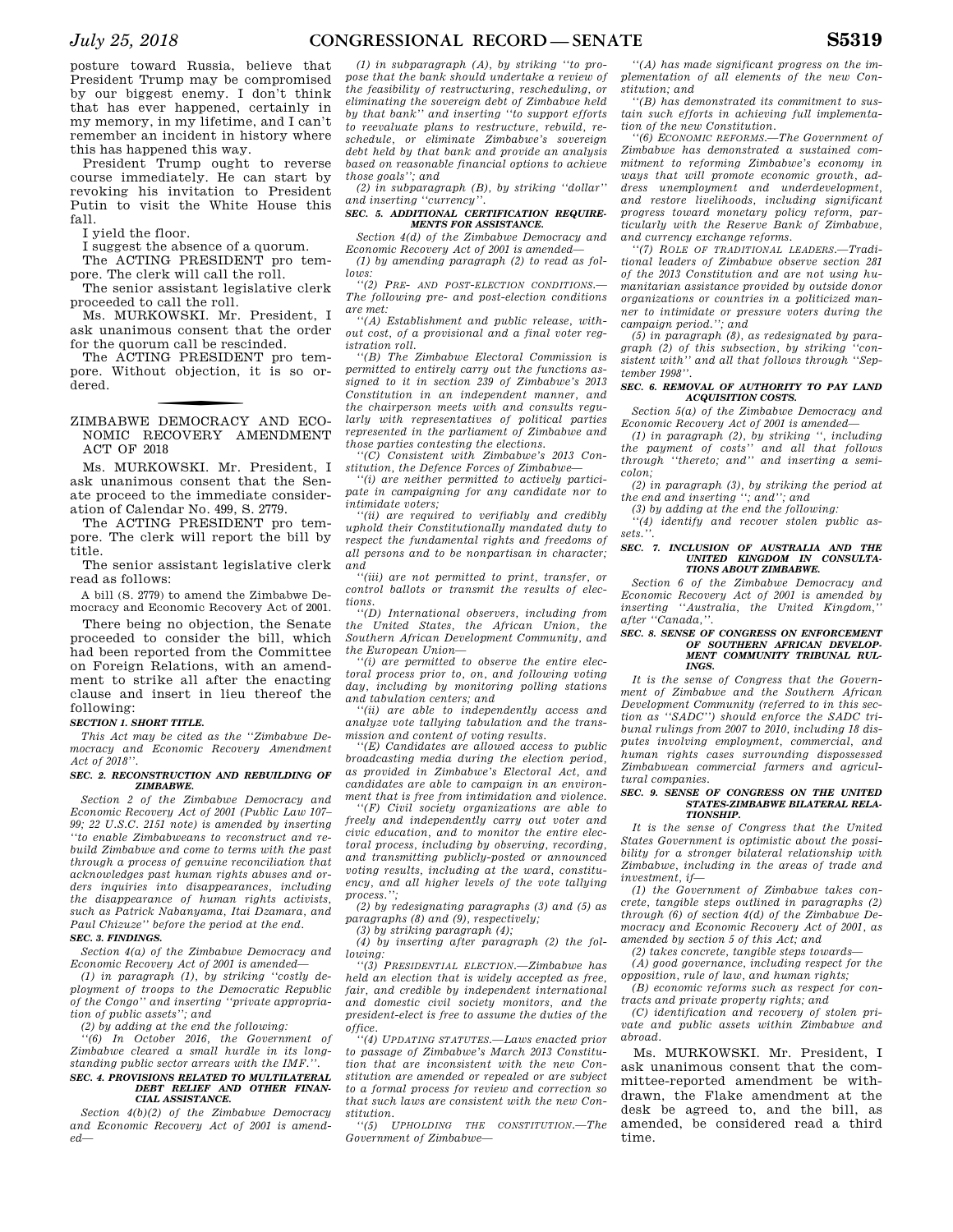The ACTING PRESIDENT pro tempore. Without objection, it is so ordered.

The committee-reported amendment in the nature of a substitute was withdrawn.

The amendment (No. 3541) in the nature of a substitute was agreed to, as follows:

(Purpose: In the nature of a substitute)

Strike all after the enacting clause and insert the following:

#### **SECTION 1. SHORT TITLE.**

This Act may be cited as the ''Zimbabwe Democracy and Economic Recovery Amendment Act of 2018''.

#### **SEC. 2. RECONSTRUCTION AND REBUILDING OF ZIMBABWE.**

Section 2 of the Zimbabwe Democracy and Economic Recovery Act of 2001 (22 U.S.C. 2151 note; Public Law 107–99) is amended by striking ''and restore the rule of law'' and inserting ''restore the rule of law, reconstruct and rebuild Zimbabwe, and come to terms with the past through a process of genuine reconciliation that acknowledges past human rights abuses and orders inquiries into disappearances, including the disappearance of human rights activists, such as Patrick Nabanyama, Itai Dzamara, and Paul Chizuze''.

#### **SEC. 3. FINDINGS.**

Section 4(a) of the Zimbabwe Democracy and Economic Recovery Act of 2001 is amended—

(1) in paragraph (1), by striking ''costly deployment of troops to the Democratic Republic of the Congo'' and inserting ''private appropriation of public assets''; and

(2) by adding at the end the following:

''(6) In October 2016, the Government of Zimbabwe cleared a small hurdle in its longstanding public sector arrears with the IMF.''.

#### **SEC. 4. PROVISIONS RELATED TO MULTILATERAL DEBT RELIEF AND OTHER FINAN-CIAL ASSISTANCE.**

Section 4(b)(2) of the Zimbabwe Democracy and Economic Recovery Act of 2001 is amended—

(1) in subparagraph (A), by striking ''to propose that the bank should undertake a review of the feasibility of restructuring, rescheduling, or eliminating the sovereign debt of Zimbabwe held by that bank'' and inserting ''to support efforts to reevaluate plans to restructure, rebuild, reschedule, or eliminate Zimbabwe's sovereign debt held by that bank and provide an analysis based on reasonable financial options to achieve those goals''; and

(2) in subparagraph (B), by striking ''dollar'' and inserting ''currency''.

#### **SEC. 5. SENSE OF CONGRESS ON THE UNITED STATES-ZIMBABWE BILATERAL RE-LATIONSHIP.**

It is the sense of Congress that the United States should seek to forge a stronger bilateral relationship with Zimbabwe, including in the areas of trade and investment, if the following conditions are satisfied:

(1) The Government of Zimbabwe takes the concrete, tangible steps outlined in paragraphs (1) through (4) of section 4(d) of the Zimbabwe Democracy and Economic Recovery Act of 2001, as amended by section 6 of this Act.

(2) The Government of Zimbabwe takes concrete, tangible steps towards—

(A) good governance, including respect for the opposition, rule of law, and human rights;  $(B)$ 

economic reforms that promote growth, address unemployment and underdevelopment, restore livelihoods, ensure re-

spect for contracts and private property rights, and promote significant progress toward monetary policy reforms, particularly with the Reserve Bank of Zimbabwe, and currency exchange reforms; and

(C) identification and recovery of stolen private and public assets within Zimbabwe and in other countries.

(3) The Government of Zimbabwe holds an election that is widely accepted as free and fair, based on the following pre- and postelection criteria or conditions:

(A) Establishment and public release, without cost, of a provisional and a final voter registration roll.

(B) The Zimbabwe Electoral Commission is permitted to entirely carry out the functions assigned to it under section 239 of Zimbabwe's 2013 Constitution in an independent manner, and the chairperson meets and consults regularly with representatives of political parties represented in the parliament of Zimbabwe and the parties contesting the elections.

(C) Consistent with Zimbabwe's 2013 Constitution, the Defence Forces of Zimbabwe—

(i) are neither permitted to actively participate in campaigning for any candidate nor to intimidate voters;

(ii) are required to verifiably and credibly uphold their constitutionally-mandated duty to respect the fundamental rights and freedoms of all persons and to be nonpartisan in character; and

(iii) are not permitted to print, transfer, or control ballots or transmit the results of elections.

(D) International observers, including observers from the United States, the African Union, the Southern African Development Community, and the European Union—

(i) are permitted to observe the entire electoral process prior to, on, and following voting day, including by monitoring polling stations and tabulation centers; and

(ii) are able to independently access and analyze vote tallying tabulation and the transmission and content of voting results.

(E) Candidates are allowed access to public broadcasting media during the election period, consistent with Zimbabwe's Electoral Act and are able to campaign in an environment that is free from intimidation and violence.

(F) Civil society organizations are able to freely and independently carry out voter and civic education and monitor the entire electoral process, including by observing, recording, and transmitting publicly-posted or announced voting results at the ward, constituency, and all higher levels of the vote tallying process.

(4) Laws enacted prior to the passage of Zimbabwe's March 2013 Constitution that are inconsistent with the new Constitution are amended, repealed, or subjected to a formal process for review and correction so that such laws are consistent with the new Constitution.

(5) The Government of Zimbabwe—

(A) has made significant progress on the implementation of all elements of the new Constitution; and

(B) has demonstrated its commitment to sustain such efforts in achieving full implementation of the new Constitution.

(6) Traditional leaders of Zimbabwe observe section 281 of the 2013 Constitution and are not using humanitarian assistance provided by outside donor organizations or countries in a politicized manner to intimidate or pressure voters during the campaign period.

#### **SEC. 6. CERTIFICATION REQUIREMENTS.**

Section 4(d) of the Zimbabwe Democracy and Economic Recovery Act of 2001 is amended—

(1) in paragraph (3), by striking ''consistent with'' and all that follows through ''September 1998'';

(2) by striking paragraph (4); and

(3) by redesignating paragraph (5) as paragraph (4).

**SEC. 7. REMOVAL OF AUTHORITY TO PAY LAND ACQUISITION COSTS.** 

Section 5(a) of the Zimbabwe Democracy and Economic Recovery Act of 2001 is amended—

(1) in paragraph (2), by striking '', including the payment of costs'' and all that follows through ''thereto; and'' and inserting a semicolon;

(2) in paragraph (3), by striking the period at the end and inserting ''; and''; and

(3) by adding at the end the following:

''(4) identify and recover stolen public assets.'

#### **SEC. 8. INCLUSION OF AUSTRALIA, THE UNITED KINGDOM, THE AFRICAN UNION, AND THE SOUTHERN AFRICAN DE-VELOPMENT COMMUNITY IN CON-SULTATIONS ABOUT ZIMBABWE.**

Section 6 of the Zimbabwe Democracy and Economic Recovery Act of 2001 is amended by inserting ''Australia, the United Kingdom, the African Union, the Southern African Development Community,'' after ''Canada.

#### **SEC. 9. SENSE OF CONGRESS ON ENFORCEMENT**  OF SOUTHERN AFRICAN DEVELOP. **MENT COMMUNITY TRIBUNAL RUL-INGS.**

It is the sense of Congress that the Government of Zimbabwe and the Southern African Development Community (referred to in this section as ''SADC'') should enforce the SADC tribunal rulings issued between 2007 to 2010, including 18 disputes involving employment, commercial, and human rights cases surrounding dispossessed Zimbabwean commercial farmers and agricultural companies.

The bill was ordered to be engrossed for a third reading and was read the third time.

Ms. MURKOWSKI. Mr. President, I know of no further debate on the bill.

The ACTING PRESIDENT pro tempore. There being no further debate, the bill having been read the third time, the question is, Shall the bill pass?

The bill (S. 2779), as amended, was passed.

Ms. MURKOWSKI. Mr. President, I ask unanimous consent that the motion to reconsider be considered made and laid upon the table.

The ACTING PRESIDENT pro tempore. Without objection, it is so ordered.

#### f INTERIOR, ENVIRONMENT, FINAN-CIAL SERVICES, AND GENERAL GOVERNMENT APPROPRIATIONS ACT, 2019—Continued

Ms. MURKOWSKI. Mr. President, I will just take a few moments as we are waiting for greater discussion about our appropriations package that is on the floor.

#### TRIBUTE TO MARGE MULLEN

Mr. President, the community of Soldotna, AK, in South Central Alaska—what we call the Kenai Peninsula—is going to be celebrating their Progress Days this weekend. On Friday, we have a homestead community barbecue, where a very special individual will be recognized as the first female homesteader in Soldotna.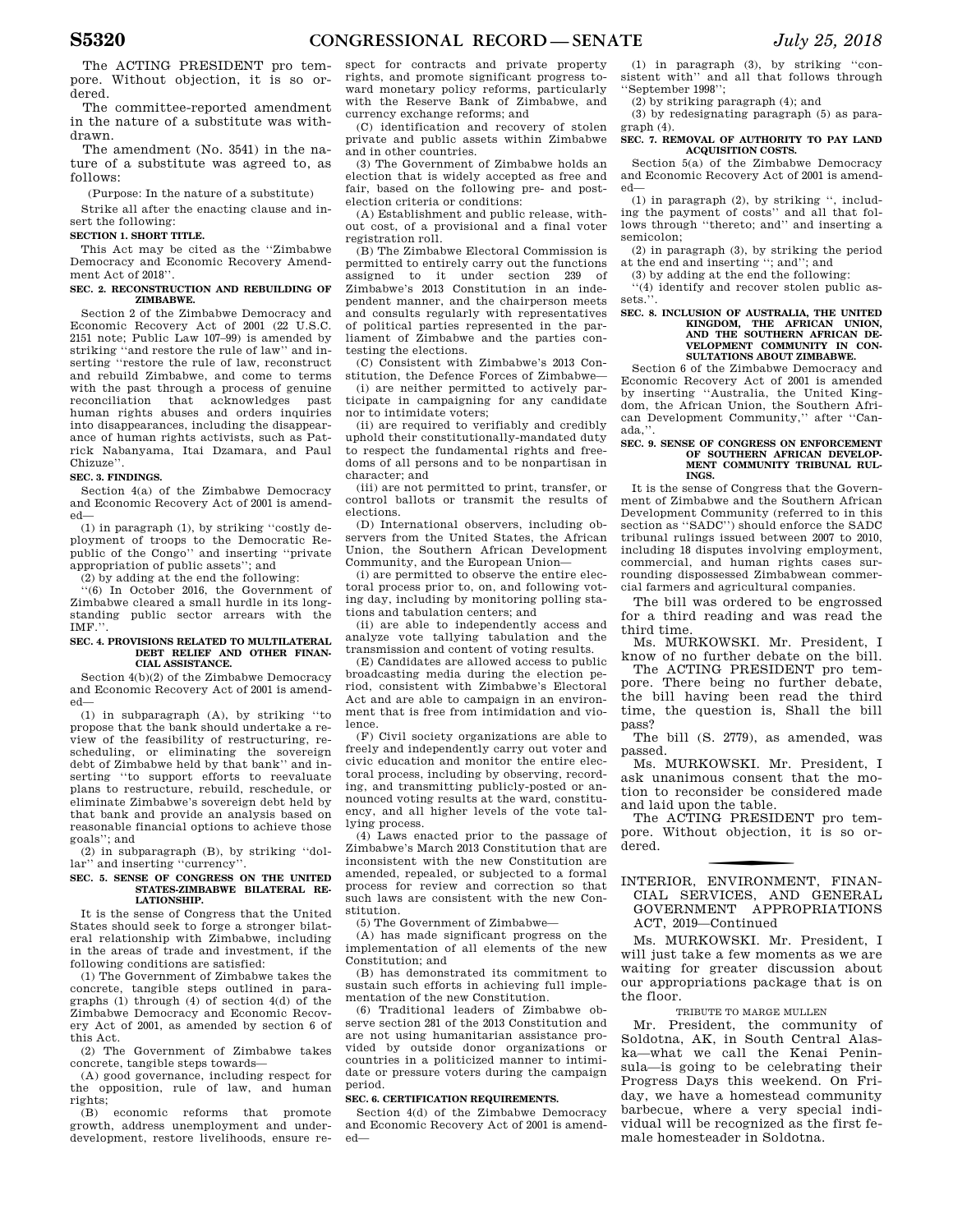Now, when most of us around here think about homesteading, we might go back to when President Lincoln signed the 1862 Homesteading Act. This enabled over 1.6 million people to stake their claim on Federal lands. Perhaps, if you are an Alaskan, you recall that homesteading became legal back in 1898. That was when President McKinley signed legislation to extend homesteading to what at that time was still the District of Alaska. It was not until decades later that we became a State.

What most people do not realize is that while the days of the wild West are certainly over here in the lower 48, the tradition of homesteading is still very, very much alive, and certainly we see that in Alaska.

So I would like to take just a couple of minutes this morning to share the story of an Alaskan homesteading icon, Marge Mullen. Again, it is Marge who will be recognized this weekend at Progress Days in Soldotna. In fact, on July 27, she will be recognized by the mayor of Soldotna, Mayor Anderson. July 27 will be recognized as ''Marge Mullen Appreciation Day.''

Marge was born in Chicago in 1920. According to the Peninsula Clarion, the local newspapers there on the Kenai Peninsula, Marge claims that she remembers seeing an article on Alaskan homesteading in the Chicago Daily News back in 1947. The idea must have seemed really appealing to her because after she read that article, she and her husband Frank, who was a pilot during World War II, bought a small plane, and they headed north to plant their roots. That was quite a trek back in the late 1940s, to fly in a small aircraft.

They landed in Alaska. They walked 65 miles through some pretty tough terrain. They then settled their homestead on Soldotna Creek, making Marge the first woman to live in Soldotna under the Homestead Act.

It wasn't too many years after they arrived in Alaska that, sadly, Marge lost her husband Frank to polio. It certainly would have been easier at the time for her to just pack up and head back to Chicago, but Marge was a pretty independent, strong-headed woman, and she made that brave choice to remain on her homestead.

Just to kind of paint a picture of what we are talking about back in the early 1950s, to make sure everybody understands the significance of a decision like that, you can either stay out there in some pretty open and still very wild areas or you can go back to Chicago. Homesteading has always been a lifestyle that is based on self-sufficiency. You have to be able to handle things on your own. It is a difficult task anywhere. It was difficult, as we saw, for the initial homesteaders around the lower 48 States, but there are some additional challenges, perhaps, in Alaska. There are some pretty tough winters that people go through. Temperatures are somewhat unforgiving in the winter months, as we know.

Marge faced a cost of living that was three to four times higher than she knew down in the lower 48. When you are out there, you live every day knowing that wildlife is just right outside your door, and that if something goes wrong, there is not a lot of help. There is no aid in the event of an emergency. So whether it is a bear that has threatened you and your family or whether it is just the rigors of living on your own with no assistance and no help, it can be a lonely life, but it can be a very life-building experience, and Marge certainly developed that.

Marge learned to hunt on her own, to chop wood, carry water, and grow food to safeguard the health, the warmth, and the safety of herself and her four children.

Trust me when I say that Marge overcame challenges that many of us even some hearty Alaskans—could not imagine. But she overcame those challenges in an Alaska that was far less modern than the Alaska our visitors see today.

While Marge is widely known as a pioneer homesteader, she is also known throughout the community of Soldotna for many other contributions. She began the town's first roadside litter pickup program. She was involved at a lot of different levels. She served as the chair of the local planning commission. She helped to establish the Kenai Peninsula Conservation Society. She eventually became its president. In 2010, Marge was honored for her accomplishments when she was rightly inducted into the Alaska Women's Hall of Fame.

Marge's contributions continue today. She is 98 years old. She is revered as Soldotna's unofficial historian. She acts as the chair of the local historical society. You have to figure that she knows everything that went on in the region. She was part of everything that went on in the region. She is really history in the flesh, bringing the early days of Soldotna to life through her teachings and digital lessons.

Again, as I mentioned, the Soldotna city mayor has proclaimed July 27 as ''Marge Mullen Appreciation Day.'' As the community of Soldotna comes together to celebrate Marge's legacy, I think it is only appropriate that we in the Senate should come to know a little bit of her history as well and join in the recognition.

I offer my thanks and my best wishes to Marge Mullen as she continues influencing her community and the State of Alaska.

I thank my colleagues for letting me share this tribute this morning.

I see that no Members are on the floor yet. Again, I would encourage folks to take a look at the bills that we have in front of us—the Interior, the Financial Services, the Agriculture, and the T-HUD. Let's have an opportunity to consider the amendments that we can take up and allow for the process to go forward in a fulsome and a constructive way.

With that, I yield the floor. I suggest the absence of a quorum.

The ACTING PRESIDENT pro tem-

pore. The clerk will call the roll. The senior assistant legislative clerk

proceeded to call the roll. Mr. REED. Mr. President, I ask unanimous consent that the order for the quorum call be rescinded.

The PRESIDING OFFICER (Mr. SUL-LIVAN). Without objection, it is so ordered.

RUSSIAN ELECTION INTERFERENCE

Mr. REED. Mr. President, as we consider the appropriations minibus this week, I rise to emphasize once again the importance of acknowledging and addressing the threat of interference in our election systems. In particular, Congress must address the continuing threat of Russian hybrid attacks against our democratic institutions.

It is difficult to overstate the need to shore up support for democratic institutions here, and around the world, in light of President Trump's recent foreign policy failures. In the last week or so, the President has attempted to derail the NATO summit by insulting our allies and demanding that they immediately double their contributions. thrown a wrench into Brexit negotiations and seemingly endorsed a new Prime Minister for the United Kingdom, and then embraced Russian President Vladimir Putin in Helsinki.

President Trump stood shoulder to shoulder with President Putin, while the world looked on, and chose to take the word of an autocrat and KGB agent over the assessments of the American Intelligence Community on Russia's interference in our elections. By indulging President Putin's fabrications, he also gave credence to Putin's propaganda on Crimea and Syria, Russia's use of chemical agents against civilians, and its violations of its arms control obligations. This failure to stand up for America's interests and those of our allies and partners was a dereliction of the President's responsibilities that will continue to undermine our national security.

President Trump's erratic and divisive actions are undermining that which makes us strong. Our Nation, our allies, and our partners around the world benefit from the world order that the United States created after World War II. We draw strength from our allies and from participation in international institutions. We are not weakened by them; we are strengthened by them.

While the President later took lowenergy steps to walk back and obfuscate his words on Russian interference, he soon took to Twitter again to aggressively attempt to discredit the investigations into Russian election interference and into his own campaign.

Regardless of what President Trump may say or tweet, we must be absolutely clear: The threat of Russian interference in our democracy is not a ''hoax'' or a ''witch hunt,'' and Congress and the States must act now to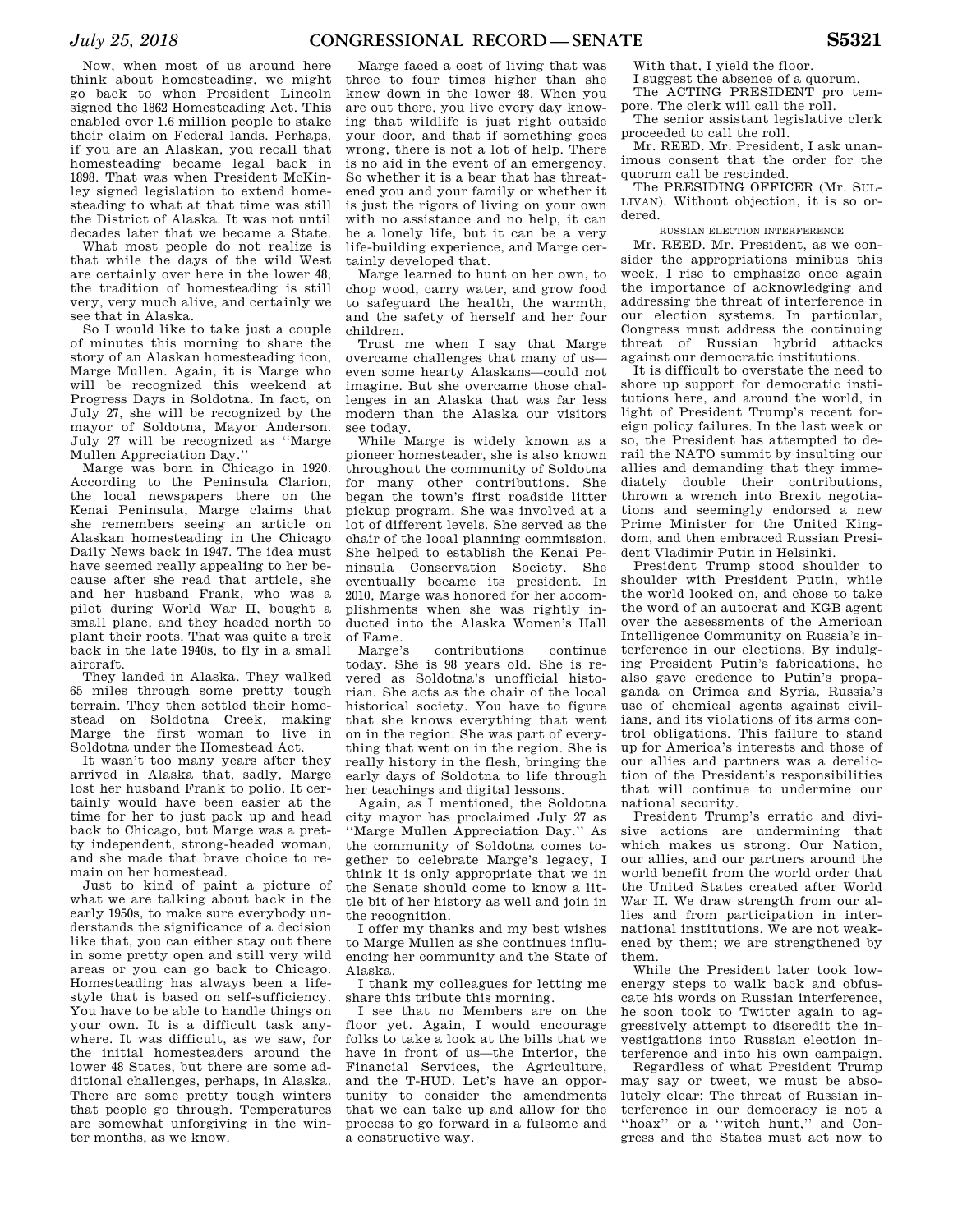address the real threat of another foreign intrusion into our elections.

Indeed, the findings of the intelligence community's assessment were clear, and I quote:

We assess Russian President Vladimir Putin ordered an influence campaign in 2016 aimed at the US presidential election. Russia's goals were to undermine public faith in the US democratic process, denigrate Secretary Clinton, and harm her electability and potential presidency.

This problem is not behind us. Indeed, President Trump should listen to the national security officials whom he appointed and a Republican-controlled Senate confirmed. The Director of National Intelligence, former Republican Senator Dan Coats, issued multiple public warnings this month, including stating that the warning signs about Russian cyber attacks ahead of our midterm elections are, in his words, ''blinking red again,'' akin to before 9/ 11. Last week, FBI Director Christopher Wray stated: ''Russia attempted to interfere with the last election and . . . continues to engage in malign influence operations to this day.'' When asked last week whether Russia is still targeting the United States, Department of Homeland Security Secretary Kirstjen Nielsen said: that the United States ''would be foolish to think [the Russians] are not. They have the capability. They have the will. We've got to be prepared.''

The private sector also validates these concerns. At last week's Aspen Security Forum panel, Tom Burt, Microsoft's Vice President of Customer Security and Trust, told an audience that Microsoft already has detected cyber attacks against three candidates running for Congress this fall. These attacks looked very much like those phishing attacks that Russian agents used against Democrats in 2016.

This Chamber faces a stark choice: We can listen to the American Intelligence Community and nonpartisan experts, acknowledge the indictments and guilty pleas of 32 people and 3 companies by the special counsel, and heed the ongoing warnings of Republican national security official—all of whom agree that our democracy is under attack. Or we can trust the words of Vladimir Putin, online trolls and conspiracy theorists, and President Trump—who insist in the face of evidence that Russia is not attacking our democracy. For my part, I don't think that is a very difficult choice.

Securing our elections should not be a partisan issue. Election security is national security, and the States need our help to defend our elections against these attacks. The fiscal year 2018 omnibus included \$380 million in State election security grants, and all 55 eligible States and territories requested funding. To date, 100 percent of the funds have been requested and 90 percent of the funds have been disbursed. Yet concerns remain.

On Monday, 21 state attorneys general, including the Attorney General of

my home State of Rhode Island, wrote to the House and Senate to ask for additional assistance to secure the 2018 midterm elections against cyber attacks. I understand Senator LEAHY intends to offer an amendment to the Financial Services and General Government title of the minibus legislation this week that would provide \$250 million in additional State election security grants. These grants could provide States additional and much needed resources to update voting equipment and secure election systems. I am a cosponsor of this amendment and believe that Congress should pass it and continue to listen to the States and take further steps to ensure that our foundational democratic institutions are secure against foreign actors.

With that, Mr. President, I yield the floor.

I suggest the absence of a quorum.<br>The PRESIDING OFFICER. The

The PRESIDING OFFICER. clerk will call the roll.

The bill clerk proceeded to call the roll.

Mr. CORNYN. Mr. President, I ask unanimous consent that the order for the quorum call be rescinded.

The PRESIDING OFFICER. Without objection, it is so ordered.

NOMINATION OF BRETT KAVANAUGH

Mr. CORNYN. Mr. President, earlier this month, President Trump announced his choice to fill the vacancy left by the retirement of Justice Anthony Kennedy, and he told us that nominee would be Judge Brett Kavanaugh of the DC Circuit Court of Appeals.

During this short period of time just a little over 2 weeks—we have seen some of our friends across the aisle attempt to tank Judge Kavanaugh's confirmation before it really has a chance to get started, certainly before they have a chance to meet him. Five of our colleagues across the aisle announced their opposition to any Supreme Court Justice President Trump might nominate—anybody; fill in the blank. Then, once the President chose Judge Kavanaugh, 15 more fell into lockstep with the first 5, so now we have 20 of our Democratic colleagues, before they have even had a chance to meet the judge, who have announced their implacable opposition.

I thought that would pretty much take the cake until I saw reported this morning that one of our colleagues across the aisle said that to support Judge Kavanaugh would make you complicit in evil. It is hard to take statements like that seriously. To me, that is completely unhinged and detached from any reality. This is the same judge who was confirmed in 2006 by a substantial bipartisan vote to what many have called the second most important court in the Nation. My advice to some of our friends across the aisle who are engaged in this kind of super-heated rhetoric is, get a grip. Get a grip.

The strategy we have seen on the other side hasn't worked too well. They

have targeted the nominee's character, but then they have had to deal with the fact that this nominee is a standup guy and a good father. Multiple fact-checkers debunked claims regarding his legal views, as well as the timing of his confirmation, so it seems like our colleagues have moved on.

Now it seems like it is all about the paper. It is all about documents. We have heard from some of our colleagues requesting that every email, every memo, every document that ever crossed Brett Kavanaugh's desk be disgorged and produced in the course of this confirmation proceeding. Ignore the fact for a minute that when he was confirmed to the DC Circuit Court of Appeals, they didn't request any of the documents from when he was Staff Secretary for the President of the United States, but now, for some mysterious reason, they could well be hiding the smoking gun they will use to derail his confirmation—or at least so they are acting.

In the course of my legal career—I served for 13 years as a judge on the trial court and appellate courts in Texas—I have seen phishing expeditions before, and this is the very definition of a phishing expedition.

I agree with our colleagues who say all relevant documents need to be produced—and should be and will be produced in a perfectly normal part of confirming a judicial nominee. But that is the key—the documents need to be reasonably related to the confirmation process.

Our friend the minority leader from New York sees things differently. There is no surprise there. Yesterday, he scolded me personally, as well as other Republican colleagues. He said that we are guilty of applying an enormous double standard when it comes to producing documents in a judicial confirmation hearing. He compared the confirmation of Justice Kagan to Judge Kavanaugh's.

Let's rewind the clock. It is true that Republicans wanted to see Justice Kagan's documents and review them before holding a hearing on her confirmation for the Supreme Court, but it wasn't the range of documents we are talking about with Kavanaugh. Her situation was dramatically different.

First, she had never served as a judge before, as Judge Kavanaugh has. He has a vast judicial record—300 opinions, 12 years on the DC Circuit Court of Appeals. He has a vast record when it comes to his activities as a judge. You would think that would be a good place to start. We thought it was important to review relevant records for Justice Kagan at the White House because we didn't have judicial opinions to review. For Justice Kagan, we needed materials to understand her legal philosophy and style of reasoning, and we had to use what actually existed at the time.

I will say that the Solicitor General files—she was Solicitor General of the United States and represented the U.S.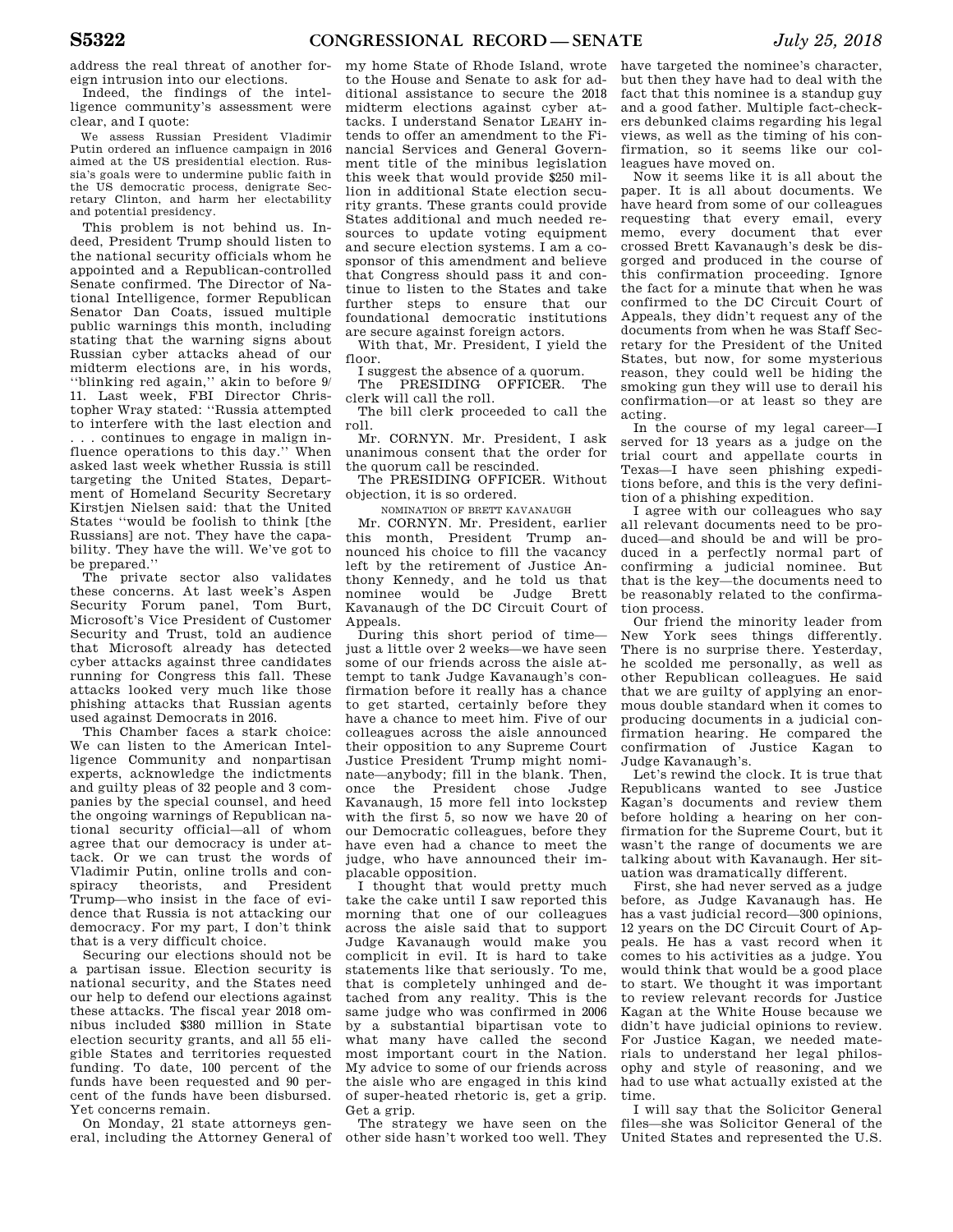Government in front of the Supreme Court. Virtually none of that was touched. We recognize that those attorney-client communications should be respected.

Second, for Justice Kagan's confirmation, Republicans and Democrats alike agreed that not every single executive branch document was relevant and important to her confirmation process. In that respect, I will tell my friend the minority leader that is not a double standard; that is the same standard. It should be the same standard.

Republicans and Democrats got together in the case of Justice Kagan and agreed that records from her time at the Solicitor General's Office were too sensitive and privileged and that they shouldn't be made available to the Senate in connection with her confirmation. Instead, the Senate decided it was more appropriate to focus on records from Justice Kagan's time at the White House Counsel's Office and the Office of Domestic Policy. So, too, we would say that Brett Kavanaugh's documents that he authored, that he contributed to at the White House Counsel's Office, subject to any privileges that might pertain, should be fair game. So there is already well-worn precedent when it comes to executive branch records which should be on-limits and which should be off-limits. We observed that in the case of Justice Kagan, and we would argue that the same consideration should be applied to the Kavanaugh nomination.

Third, in the past comment of mine Senator SCHUMER was referring to yesterday, I was talking specifically about tens of thousands of documents in reference to Justice Kagan. In the end, 173,000 documents were produced on her behalf. By the way, that is nowhere close to the ''gazillion'' that the junior Senator from Alabama has alleged was produced during the Kagan confirmation. It wasn't a gazillion; it was 173,000. It might have seemed that way because that is a lot of documents. The stacks of paper were stacked high. But the truth is, much fewer than a gazillion were produced—173,000. Compare that to the document production for Justice Gorsuch when he was confirmed. That was roughly 182,000 documents. That is a high number as well, but it pales in comparison to what our Democratic friends are asking for in the case of Judge Kavanaugh.

The truth is, our friends across the aisle are picking numbers out of the air, talking about potentially millions of documents. The senior Senator from California has named 1 million as her magic number, and that is the minimum amount of documents she said she expects to be produced.

As I said, we all know that Judge Kavanaugh, in addition to serving as a judge on the DC Circuit Court of Appeals and in addition to working in the White House Counsel's Office, served as Staff Secretary to the President. Many documents crossed his desk while he

worked in that job. But the effort to insist on every document that he touched from the time he was at the Bush White House as Staff Secretary is ludicrous. It is ridiculous. It is nothing less than a phishing expedition designed to delay his confirmation until after the Supreme Court reconvenes in early October.

Do our colleagues really seriously need to see every piece of paper that crossed his desk? Is what President Bush had for dinner 14 years ago relevant to how Judge Kavanaugh will serve on the Court? I am sure there is a copy of the White House mess menu as part of those documents, but those aren't his documents in the sense that he didn't create them, he didn't contribute to them. He was sort of a traffic cop—a very important traffic cop in terms of the documents that went across the President's desk.

Our friend, the senior Senator from Connecticut, for example, seemed to suggest that every piece of paper that crossed his desk is important. He said he wants to see any documents that have Judge Kavanaugh's name on them, whether he was a direct recipient or a sender or he was copied.

If somebody sent a document to him, how is that relevant to Judge Kavanaugh's qualifications, something sent to him by somebody else that he didn't contribute to and he didn't author?

Well, based on that rationale, if Judge Kavanaugh were cc'd on an email about somebody's birthday party down the hall, apparently some of our friends across the aisle think that information is absolutely crucial to this confirmation hearing. Well, that is just not right, and it is ridiculous.

Just as the Judiciary Committee quickly processed Justice Kagan's nomination in 2010—somebody who spent a number of years at the Clinton White House—I am confident we could do the same if we got together and worked at it in the case of Judge Kavanaugh.

Under Chairman GRASSLEY's leadership, the Judiciary Committee will work to produce hundreds of thousands of documents for Members to conduct a thorough review. I am confident of that.

We met with the White House Counsel yesterday to talk about the strategy for producing the documents that are relevant to the confirmation process, but there is no better evidence of exactly what kind of judge ''Justice Kavanaugh'' will be than the opinions he has written on the DC Circuit Court of Appeals.

The committee will receive thousands of documents that are relevant and important to the confirmation process. Senators and their staff will be able to review them, and Senators will be able to ask questions. I guarantee Chairman GRASSLEY will hold a full and fair hearing before the Judiciary Committee when we convene for the purposes of the confirmation hearing.

We will be able to ask—all of us—on a bipartisan basis, the hard questions everybody wants to ask, and at the end of the process, which I am hopeful will take place this September, the Senate will act, and Judge Kavanaugh will become Justice Kavanaugh.

Beyond the document production, there is another wrinkle in the confirmation process that has emerged, and it hinges on the nominees's views on Executive power. I spoke a little bit about that yesterday, but there is just another thing to mention.

I am referring to a 1999 transcript of a panel discussion in which Judge Kavanaugh discussed the case United States v. Nixon, which forced then-President Nixon to turn over the Watergate tapes. It was a significant event in our Nation's history.

My friend the minority leader has provocatively questioned whether Kavanaugh would have let Nixon off the hook. Well, no, he wouldn't, and neither did the Supreme Court of the United States—just the contrary. That is what we expect from the courts: independent legal judgment, whether it is the most humble among us or whether it is the President of the United States.

In a speech in a law review article, Judge Kavanaugh praised the unanimous ruling in the Nixon case. His views have been further confirmed by those who have worked closely with him over the years. They have said that to Judge Kavanaugh, Nixon was one of the most significant cases in which the judiciary stood up to the President.

So enough already. Enough with all the distractions, the hyperventilation, the fishing expeditions, and let's get to work. Let's keep this process moving forward on a bipartisan basis. Let's roll up our sleeves. Both Justices Sotomayor and Gorsuch were confirmed in 66 days. If you applied that standard to Judge Kavanaugh, that would mean we would vote on his nomination on September 13, but we will have plenty of time to vet this nominee and to review the relevant documents that have some bearing on his qualifications and his experience and fitness to serve as a member of the Supreme Court.

I hope our Democratic colleagues will take advantage of the opportunity to meet with Judge Kavanaugh and to talk to him for themselves and see that he is an accomplished jurist and, perhaps even more importantly, an entirely decent human being. He is one who will faithfully and fairly apply the laws written and uphold our Constitution.

I know the senior Senator from West Virginia has agreed to do that, and I express my personal appreciation to him for breaking up this boycott, which has, I guess, been commanded by the highest authorities—the Democratic leader—to not meet with the judge until we get all the documents we are asking for.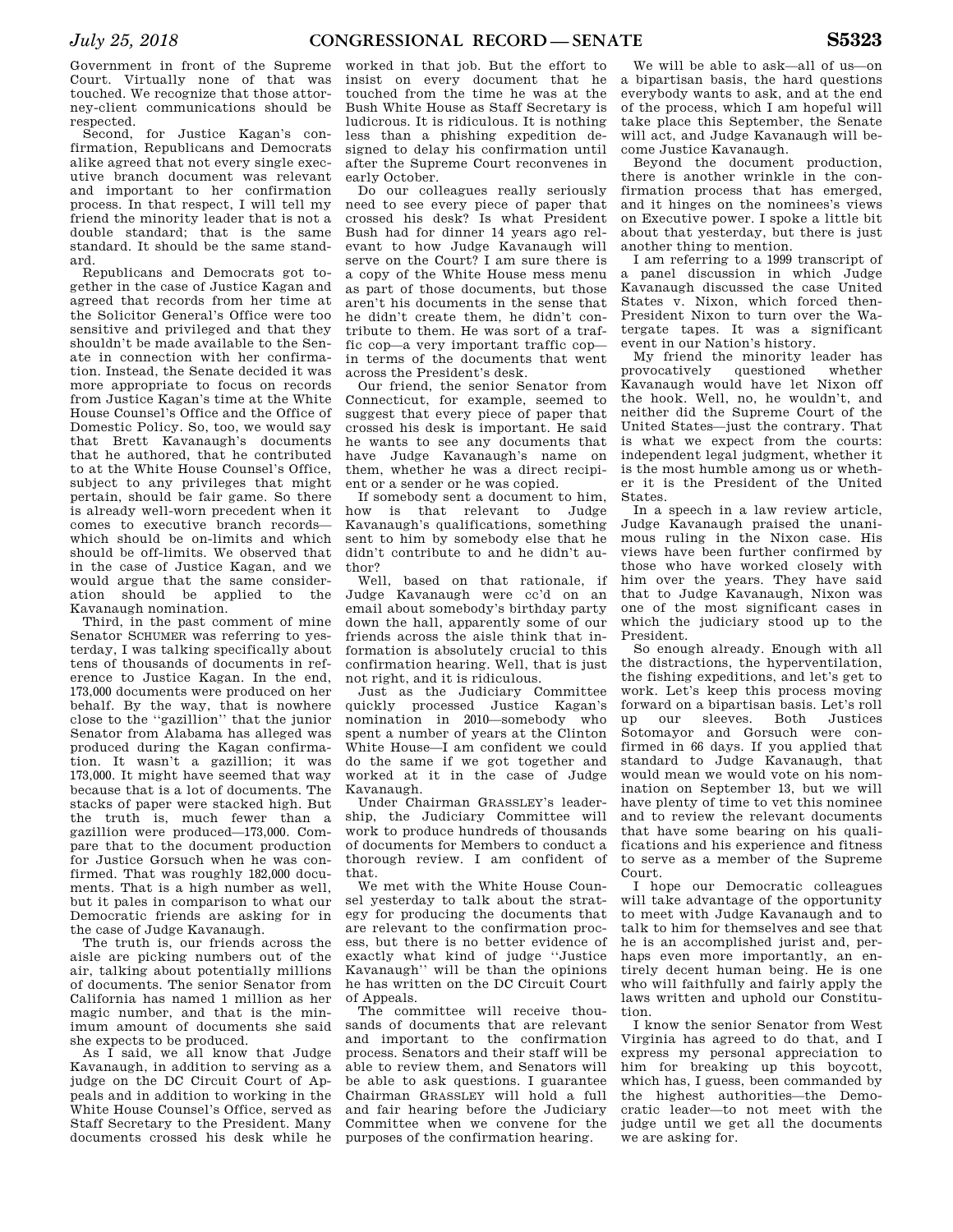Well, in addition to the Senator from West Virginia, the junior Senator from Delaware has also said he will meet with the judge, as has the senior Senator from Indiana, and I appreciate that. I think they will find a lot of comfort in meeting with the judge, and they will be able to get some answers to their questions.

I look forward to continuing our vetting process and voting to confirm Judge Kavanaugh this fall.

I yield the floor.

I suggest the absence of a quorum.

The PRESIDING OFFICER. The clerk will call the roll.

The bill clerk proceeded to call the roll.

Mr. FLAKE. Mr. President, I ask unanimous consent that the order for the quorum call be rescinded.

The PRESIDING OFFICER. Without objection, it is so ordered.

TRIBUTE TO CHANDLER MORSE

Mr. FLAKE. Mr. President, in January of next year, when I cast my final vote and look back on 18 years in the House and the Senate, one of the things I will value most are the friendships made during my time here.

I have been fortunate to have an incredible staff to work with for every year that I have been here: from the interns who answer the phone calls, not all of those phone calls pleasant, mind you, to the staff assistants who make constituents and visitors feel welcome in my office and in the Capitol; to office managers who make things run smoothly and build comradery among the staff and the team; to legislative correspondents who skillfully explain the nuances of bills and resolutions I have sponsored or those I have avoided: to legislative assistants who delve deep into the issues, much deeper than I have the time or sometimes the inclination to dig into; to a press shop that tries and often succeeds in making me look better and more thoughtful than I am; to legislative directors who try to focus my attention on issues where I might make a bit of a difference; to schedulers who gently remind me, without judging, of family birthdays and anniversaries and who keep me out of the middle seat more often than not; to expert staff in Arizona who endure protests and provide skilled outreach, sometimes to lonely posts across the State; to caseworkers who work to solve Medicare, Social Security, veteran, and immigration issues for constituents who later thank me in the grocery store for tireless work that I scarcely knew was done.

Now, to keep this ship moving in the right direction, there has to be a leader at the helm who is accomplished and skilled, equal parts firm and kind. It has been my good fortune that Chandler Morse has filled that role for many years. Chandler will be leaving for greener pastures at the end of this month.

Chandler first came to my House office in 2005 as a legislative assistant. I remember looking at his resume and

wondering if his background at the National Association of Homebuilders would lend itself to working on a broader legislative agenda. But as soon as I met Chandler, I knew that he had the intellect and the work ethic to do whatever I asked of him. I have never been disappointed.

Chandler moved from legislative assistant to legislative director to deputy chief of staff and, eventually, to chief of staff here in the Senate. Along the way, he has handled natural resource issues, trade issues, homeland security issues, U.S.-Cuba policy issues, and, perhaps most difficult and vexing of all, immigration issues.

The Members and staff making up the Gang of 8 in 2013 relied heavily on Chandler's work and expertise during months of negotiations that led to the successful passage of a good bipartisan bill.

I would like to think that Chandler has enjoyed climbing aboard the Marc train in Baltimore to come to work in Washington every day. I would like to think that, but about this I am certain: He is much happier climbing back on that train every night because he knows that his beautiful wife Annie and his precious kids, Parker and Talie, are waiting for him to come home.

I know that as much as he likes drafting good amendments, blocking bad legislation, or crafting lame puns about earmarks or wasteful spending, Chandler would prefer to be hiking or camping with his family or taking in the outdoors in his beloved Maine. This speaks well for his priorities.

When Chandler Morse takes his leave at the end of next week, this institution will lose a loyal public servant. My Senate office will lose a leader and a mentor, but as for me, I will retain a friend for life, and for that I am grateful.

I yield the floor.

I suggest the absence of a quorum.

The PRESIDING OFFICER (Mrs. ERNST). The clerk will call the roll.

The bill clerk proceeded to call the roll.

Mrs. MURRAY. Madam President, I ask unanimous consent that the order for the quorum call be rescinded.

The PRESIDING OFFICER. Without objection, it is so ordered.

NOMINATION OF BRETT KAVANAUGH

Mrs. MURRAY. Madam President, I want to start today by sharing a story that is very personal to me and that has informed my work and my values ever since it happened. When I was in college, a friend of mine—we were close and lived together in the dorm—went out on a date. She was raped. She got pregnant. She didn't know where to get a safe abortion, and she wasn't wealthy. So she knew she couldn't afford it, either. The botched procedure she ended up having left her, at a very young age, unable to bear children.

I saw my friend hurt and frightened, alone and unable to get the care she needed because someone else's beliefs

mattered more under our laws than her health and her future. That impacted me a lot, and it has stayed with me to this day.

Let me tell you a few other stories. This is the story of a woman I met just a few weeks ago. When she was 23, fresh out of college, she became pregnant while living paycheck to paycheck in what she described as ''an extremely unhealthy and volatile relationship.''

She and her partner realized they were not ready to be parents and couldn't afford to raise a child, so they drove to a Planned Parenthood a few miles from her apartment. There, she was informed of her options. She was treated with respect and kindness and got a safe, legal abortion. Today, she is a writer and an editor and the mother of an adorable little boy, with another child on the way.

Here is another story. This young woman became pregnant in her first semester of college after a contraceptive failure. Having a baby would not only have meant dropping out of college but returning to an abusive home. She was grateful to be in New Jersey when this happened, where she could get an abortion without a waiting period and where there are a number of providers. She wrote that abortion access was ''critical in allowing me to determine my life path'' and in escaping the abusive household she had grown up in.

Finally, there is the story of a partner in a major law firm who was already the mother of a 3-year-old child. She was thrilled to find out she was pregnant with another child. But headed into the sixth month of her pregnancy, she and her husband were told that because of a rare heart defect, there was, in the best case scenario, just a 10-percent chance of the pregnancy making it to term, and there was less than a 1-percent chance of their baby making it to its first birthday—with no hope of a reasonable quality of life.

There is no right answer when it comes to decisions like these. Some women, some families choose one way; some, another. But this woman and her husband made the decision to end the pregnancy. It was their family, their future—her choice. She says she knows she did the right thing for her and her family, as difficult as it was.

A year later, she gave birth to a healthy son. She wrote: ''I have shared my story with my children and hope that should my daughter ever find herself in a position similar to mine, she will enjoy the same rights that were available to me.''

There are decades between my college friend's story and the three I just told and the historic ruling in Roe v. Wade, which affirmed that our Constitution protects a woman's right to control her own healthcare decisions. Roe and the rulings that have upheld it make clear what women across the country know at their core to be true that reproductive freedom is essential to a woman's ability to control her future, plan her family, and contribute to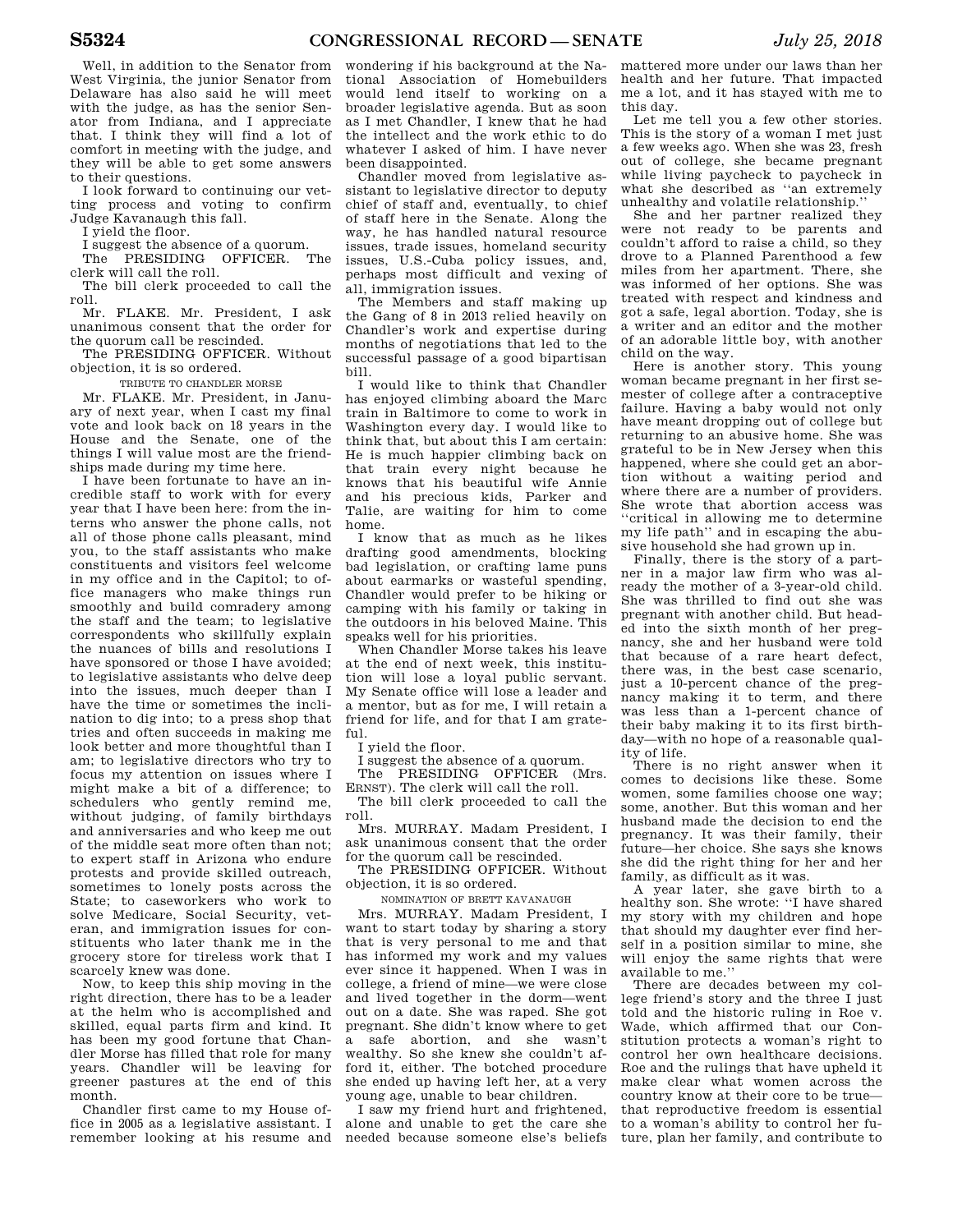her community in all the ways she may choose to, as those three women were able to.

Reproductive freedom means women are more able to participate equally and fully in our country. And while I can't adequately express how frustrating it is to have to assert this in the 21st Century, we are stronger today because women in the United States are treated more equally than we were in the 1970s. In fact, former Federal Reserve Chair Janet Yellen—the only woman to hold this position in the Reserve's 100-year history—has said that our country's economic growth in the last half-century was in large part due to women joining the labor force, and to continue the growth we have seen, we will need to do more to ensure that more women have a level playing field in the workplace and in society as a whole.

But the progress women have made and the prospect of future progress truly hangs in the balance. Today, I want not only to emphasize how real this threat is but also to paint a picture of how much more unequal life would be for women in the United States of America should Judge Kavanaugh be confirmed and add a fifth vote on the Supreme Court for overturning Roe v. Wade and rolling back reproductive rights women have had for more than four decades.

Let me say it again. The threat to women's reproductive rights is frighteningly real. It is real because, unless Democrats and Republicans come together, President Trump will follow through on his promise to overturn Roe.

On the campaign trail, Candidate Trump assured extreme, anti-choice special interest groups that he would implement their agenda if elected. He established a litmus test for Supreme Court nominees and released a list of potential picks, each of whom had demonstrated opposition to a woman's right to choose.

He said that under his Presidency, Roe would be overturned automatically once he had the opportunity to appoint Justices because they would all be prolife. He said that women should be punished for having abortions. He chose a Vice President, MIKE PENCE, whose views on women and women's health are about as antiquated as smelling salts—and far more damaging.

Candidate Trump aligned himself unequivocally with those who want to roll back women's rights. And while President Trump has broken promise after promise to workers and families, he has never once wavered in following through for those anti-choice special interests.

He has done virtually everything he can to chip away at women's constitutionally protected reproductive rights from the Oval Office, whether it is proposing a domestic gag rule that would allow the government to interfere in provider-patient relationships, attempting time and again to defund

Planned Parenthood, or trying to allow virtually any employer to decide to exclude birth control coverage from their employer-sponsored coverage.

I could go on.

Anyone who says President Trump isn't applying an anti-choice litmus test in this nomination or thinks it is unclear where President Trump's allegiance lies when it comes to women's health should take a look at what he has said and done. Unless they willfully ignore the facts, they will quickly realize that the President, far beyond any modern President, has championed the anti-choice cause and has found exactly what he is looking for in Judge Kavanaugh—a fifth vote to overturn Roe v. Wade.

The best evidence that Judge Kavanaugh would overturn Roe is that extreme, anti-choice groups vetted his likelihood to do exactly that and sent him straight to President Trump.

But I do want to address a few aspects of Judge Kavanaugh's records that, to me, expose how unqualified he is to make decisions that will impact women from all backgrounds for generations to come. When I examine the record and history of a Supreme Court nominee, I hope to see a breadth of life experience, the ability to walk in someone else's shoes. Judge Kavanaugh has not demonstrated either of those qualities.

In expressing support for Justice Rehnquist's dissent in Roe—where the Justice argued for allowing restrictions on women's reproductive rights— Kavanaugh agreed with the idea that if a right is not explicitly stated in the Constitution, it must be ''rooted in the traditions and conscience of our people.'' But he made clear that he does not believe a woman's right to choose is rooted in the traditions or the conscience of our people.

I am deeply concerned about who Judge Kavanaugh thinks about and trusts when he imagines the traditions and conscience of our people and makes those decisions accordingly.

His opinions from the bench only heighten my concern. In one opinion, Judge Kavanaugh ruled to allow the Trump administration to block a pregnant 17-year-old who arrived alone at our borders from accessing an abortion until the government could place her with a sponsor. He felt she needed a ''support network'' around her before she was capable of making that decision, even though she had been seeking an abortion for months and had already met State level requirements.

In another opinion, he expressed the belief that if a woman's employer doesn't believe in birth control, that employer shouldn't even have to fill out a one-page form to allow the woman to get birth control coverage directly from her own insurer.

The "traditions" and "conscience" Judge Kavanaugh referred to may be, in his mind, that of historically powerful, very wealthy White men—first in powdered wigs and then in suits—who

never faced the challenges women in these cases face. These women matter, too, and they deserve a Justice who accounts for their rights and liberties in his or her decisions.

Unfortunately, Judge Kavanaugh's opinions indicate he will not do so. Instead, they display a fundamental lack of trust in women's abilities to make their own healthcare decisions. They also show something more: a very poor understanding of the unequal economic and social realities women continue to face in our country, despite the progress we have made, and the degree to which these differences make it all the more important that women be trusted and treated equally under the law, independently, and in their own right.

If an employer tries to deny his employee affordable birth control because he thinks he knows better or if a politicized Federal agency is detaining a young woman in hopes that it can impose its beliefs on her or if a woman does not want to carry her rapist's child to term, our Nation's laws must affirm her autonomy because our laws are her place of last resort.

But under Judge Kavanaugh's vision for our country, based on his assessment of traditions and conscience, women wouldn't have that last resort. Instead, a woman's ability to get reproductive healthcare would overwhelmingly depend, as it did before Roe, on whether she could afford it and, therefore, disproportionately on her race and ZIP Code as well.

Our country as a whole would see outcomes like those we are already seeing in States like Texas and Mississippi, where abortion access is heavily restricted under policies Judge Kavanaugh has referenced approvingly. While women with resources have more options, women without resources see the providers where they had received affordable contraception and healthcare closed down because of antiabortion politics.

Reproductive healthcare—from sex education, to birth control, to abortion—becomes a privilege for the wealthy, rather than the right of every woman, regardless of who she is. That isn't fair. It is not right, and it truly isn't what people in this country want.

President Trump said that Roe is a ''50–50'' issue in the United States. He is wrong. People in our country— Democrats, Republicans, women and men of all ages and backgrounds—overwhelmingly understand that abortion is a deeply personal decision, one our laws should allow women to make, just as every American's bodily autonomy should be their own concern and not their government's. Despite what the White House would have us believe, this is not a country that wants to follow President Trump, Vice President PENCE, and five male Supreme Court Justices back to 1972.

The only way to stop this from happening is for people to take action. I urge anyone who is concerned right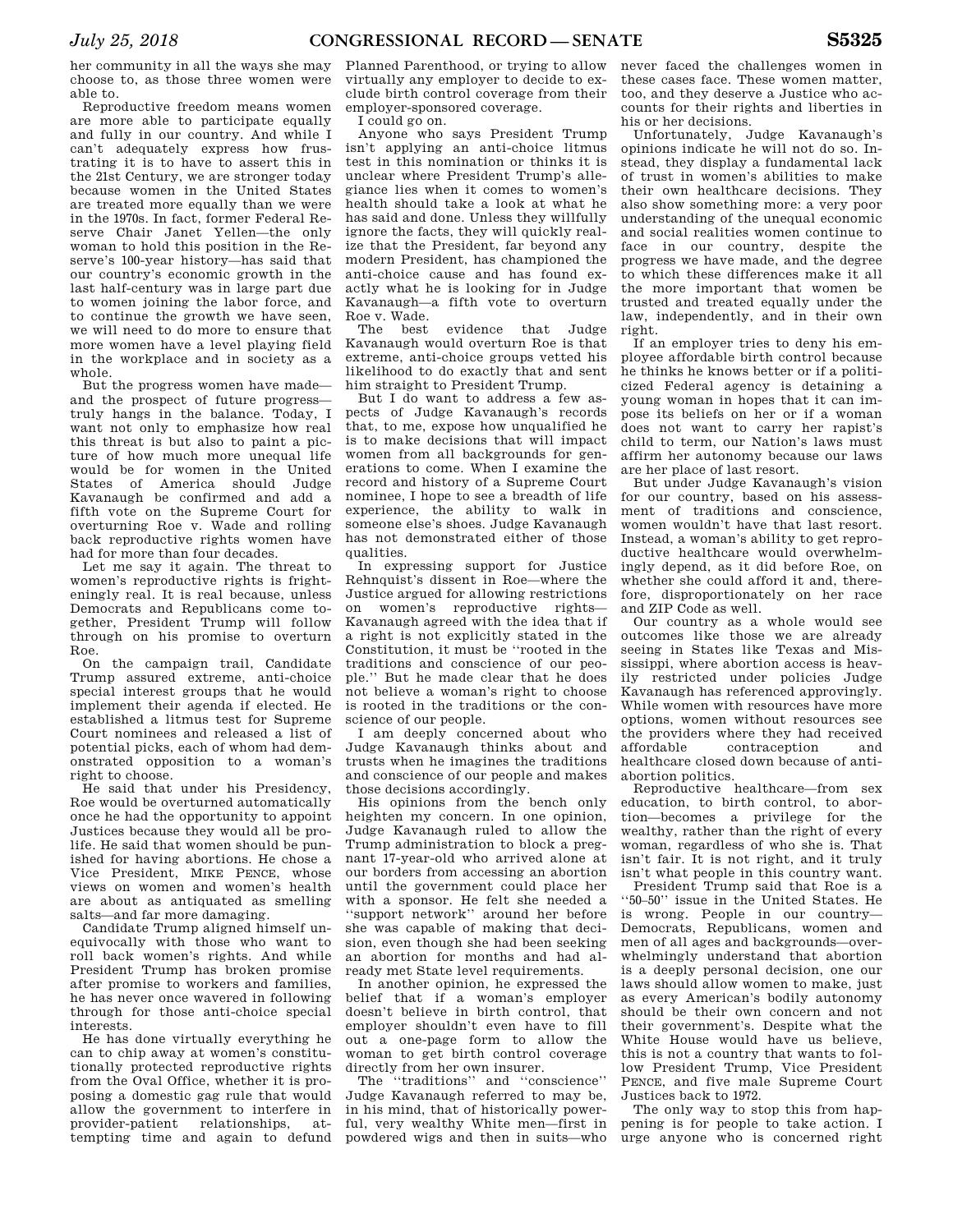now—women or men—to make that clear, loudly and immediately. If you have a story that shows why reproductive rights matter in our country, share it. If you haven't signed up to vote—or told your friends to—do it.

One year ago this week, three of my Republican colleagues stood with<br>Democrats and stopped President and stopped President Trump's effort to enact TrumpCare, which would have gutted protections for patients with preexisting conditions, ended Medicaid as we know it, and more. That happened because people across the country knew what was at stake and spoke up, despite how long the odds seemed. That is what we need now. I am confident we can succeed again if people who care show it.

The last story I will tell is one I hope women and men today will be able to tell their daughters and their granddaughters decades from now, should they ever need to hear it. It is that our country went through an extremely frightening time when one of the many rights on the verge of being taken away was a woman's right to choose. We thought about them—our daughters and granddaughters—and how important it is that each one of them be treated equally under our country's laws and have the opportunity to achieve the goals they set out to achieve. We did everything we could to fight back, and we didn't let it happen on our watch. I hope we make that our story.

I yield the floor.

The PRESIDING OFFICER. The Senator from Massachusetts.

#### OPIOID EPIDEMIC

Ms. WARREN. Madam President, this week, we hit a milestone, but not the kind of milestone you celebrate. Nearly 1 year ago, the Commission appointed by President Trump to examine the opioid crisis recommended that the President declare a national public health emergency to help combat the epidemic.

The Commission, led by former Republican Governor Chris Christie, said:

The first and most urgent recommendation of this Commission is direct and completely within your control. Declare a national emergency.

Yet the President dragged his feet. While he twiddled his thumbs, thousands of Americans continued to die from drug overdoses—over 115 people a day. Finally, in October of 2017, the President formally declared what we already knew—that the crisis was a public health emergency worthy of Federal action.

The first declaration the President issued lasted for 90 days, but during those 90 days, nothing changed. The President didn't take action. Americans continued to suffer, and more people died day, after day, after day. On January 24, 2018, the first emergency declaration expired. So the President had his HHS Secretary sign a second one. Then, before another 90 days ran out, on April 24, the administration signed a third one.

Yesterday, another 90 days later, on July 24, 2018, we began the fourth consecutive period of public health emergency due to the opioid crisis—9 months since the original declaration. 9 months during which more than 30,000 people have likely overdosed and died, all while the President and his administration have given us a lot of talk but no action.

Our communities are on the frontline of this epidemic, and they are working hard to fight back, but they can't do it alone. They need funding, support, and new tools. I have worked with my Democratic colleagues to make sure that communities have what they need in this fight.

Time and again, we have pressured congressional leadership for additional funding to help States and local communities address this epidemic, and the pressure has worked. I have secured millions of dollars, not just for opioid addiction and prevention and treatment but for increased mental health services, including the biggest increase in funding for the community mental health services block grant in history.

I have passed bipartisan legislation to reduce the number of unused opioids that sit in medicine cabinets. Since that legislation has become law, I have continued to work across the aisle, with Senator CAPITO, to make sure it has actually been implemented, and we are still working on that today.

I have also introduced legislation to send \$100 billion in extra resources to fight this epidemic—right to the communities and Tribes that need the help the most.

I am in this fight because communities in Massachusetts and all across this country deserve it. Yet President Trump is not in this fight. The President has made a lot of promises about the opioid crisis, but time and again, this President has broken his promises. Take the first time he declared the crisis an emergency. The President held a big event and talked a big game. Then he produced no tangible plan and no new commitment of Federal money beyond meager funds that were left over from responding to other public health emergencies and disasters.

Declaring the crisis a national emergency was the top recommendation of the President's opioid commission, but it was not the only recommendation. The Commission's final report included 56 recommendations that it asked the administration and Congress to implement as soon as possible. Nearly all of those recommendations required the administration's involvement and leadership.

So what has come of those 56 recommendations?

Who knows. At best, maybe a few have been implemented. The majority seems to have just been ignored.

Even members of the Commission itself have called out this administration's shameful lack of action. Former Congressman Patrick Kennedy stated that the Commission's work has been turned into a ''charade'' and a ''sham.''

Why is the Trump administration refusing to take this crisis seriously? Why?

To start, it doesn't help that the administration has put people in charge of addressing this emergency who lack the relevant experience in public health or addiction. Apparently, Kellyanne Conway is running the show, but she is also, apparently, running multiple other shows at the same time. Not only is the opioid crisis not Ms. Conway's full-time responsibility, but she has also reportedly pushed aside drug policy experts and made comments about addiction that are not evidence-based. James Carroll, President Trump's nominee to run the Office of National Drug Control Policy, or ONDCP, also appears to have no experience in public or behavioral health policy.

Let's not forget that the ONDCP is the agency that President Trump has, essentially, proposed to eliminate by cutting 95 percent of its funding. This is also the agency with such a high staff turnover that, earlier this year, a 24-year-old with no public health experience was promoted to Deputy Chief of Staff while the position of Chief of Staff remained unfilled. This is also the agency that has not released its required annual drug strategy for the last 2 years running.

That is a lot, but as if that is not enough, the Trump administration has taken repeated steps to undermine the very programs that are critical to fighting the opioid crisis.

The President has tried to slash the healthcare coverage for millions of Americans who have preexisting conditions—conditions like addiction issues. He has tried to cut hundreds of millions of dollars out of Medicaid, which provides coverage for two out of every five non-elderly adults who have opioid addictions. He has proposed slashing funding for health workforce programs, for the Prevention and Public Health Fund, and for mental health programs—all critical in addressing the epidemic.

Time after time, I have asked the administration to explain the work it is supposedly doing on this crisis. I have asked John Kelly for clarification about Kellyanne Conway's role—no response. I have asked Ms. Conway directly about her role—no response. I have asked the administration about its progress on implementing the opioid commission's recommendations—no response. To me, it looks like a whole bunch of nothing—just empty words and broken promises.

While the President plugs his ears and closes his eyes, Americans are dying. There were 42,000 people who died of drug overdoses in this country in 2016. From July 2016 to September 2017, across the country, emergency room visits for opioid overdoses, on average, jumped 30 percent, but only 1 in 10 individuals in need of specialty addiction treatment is actually able to access it.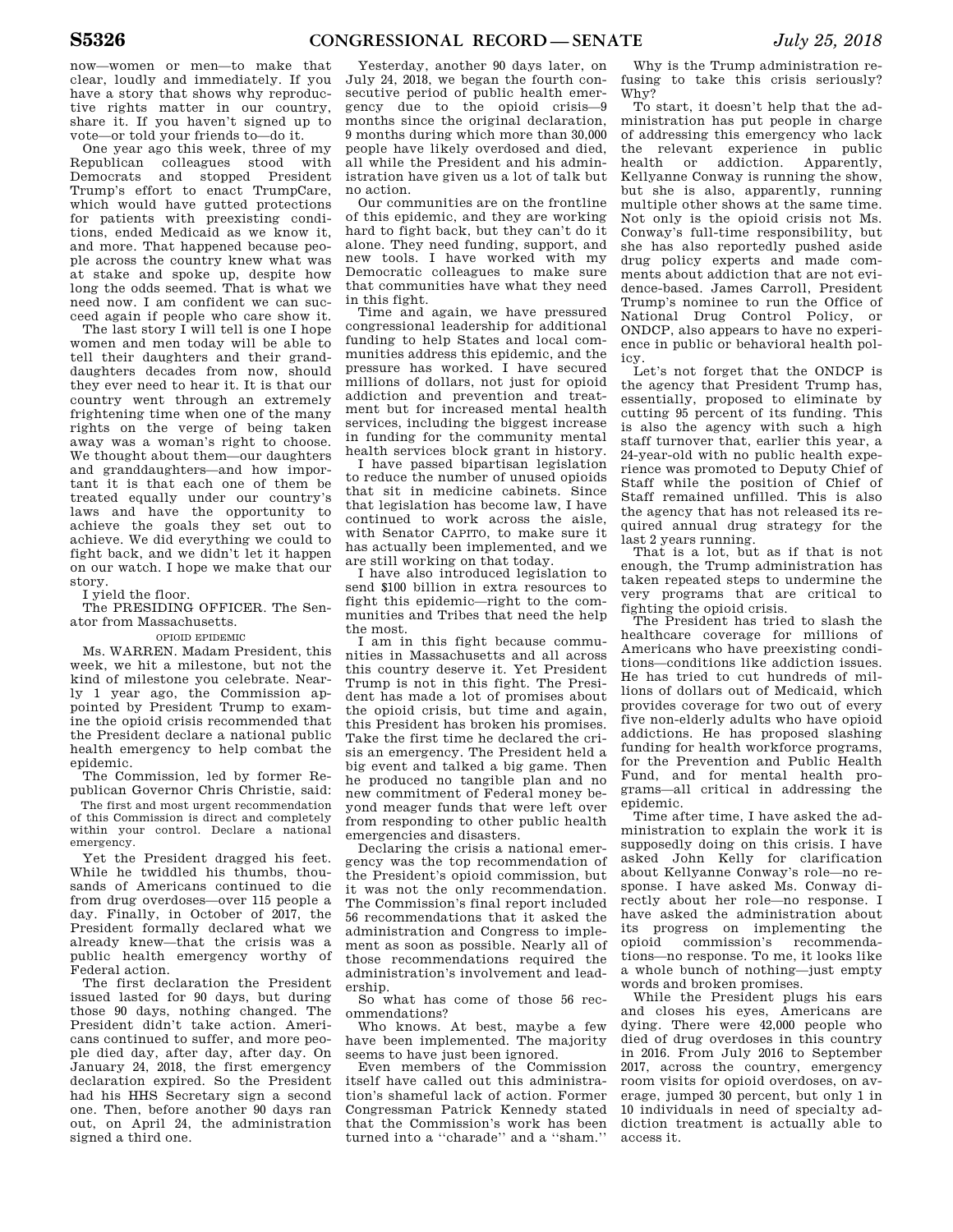There is no shortage of steps we could take right now in tackling this crisis. We have confronted large-scale public health crises before, and we have made a difference.

Back in the 1980s, the death toll from a poorly understood and stigmatized disease grew larger and larger. For years, the Federal Government refused to act as Americans died. That disease was HIV/AIDS. Yet activists and their loved ones demanded action, and in 1990 the Federal Government finally made a meaningful investment by passing the Ryan White Comprehensive AIDS Resources Emergency Act. The AIDS epidemic isn't over, but HIV is no longer a death sentence. Thanks to the Ryan White CARE Act, all who need treatment and support can get it regardless of their ability to pay.

With Representative ELIJAH CUM-MINGS, I have introduced legislation that is modeled on the very successful Ryan White CARE Act, and we will apply it to fighting the opioid epidemic. The Comprehensive Addiction Resources Emergency Act would invest \$100 billion over the next 10 years to ensure that every single person who deals with addiction can get the help they need, period.

If President Trump wanted to prioritize this problem and make a difference in the opioid epidemic, he could do it. He has the power. He could implement his own Commission's recommendations. He could send meaningful budget requests to Congress. He could appoint qualified, hard-working people to tackle the problem. Yet he will not do any of those things as he is all talk, no action. While he keeps extending meaningless emergency declarations, Americans are dying.

People with addictions—and their families—deserve more. Our communities demand more. It is time to stop nibbling around the edges and to get to work on this problem.

I yield the floor.

I suggest the absence of a quorum.

The PRESIDING OFFICER. The clerk will call the roll.

The senior assistant legislative clerk proceeded to call the roll.

Mr. DURBIN. Madam President, I ask unanimous consent that the order for the quorum call be rescinded.

The PRESIDING OFFICER. Without objection, it is so ordered.

Mr. DURBIN. Madam President, it is time for the Senate and the U.S. Department of Education to get serious about the student loan crisis in America.

This is a crisis in Illinois. It is a crisis in Iowa, in Nevada. You pick the State. Student loan debt is now a larger debt in the United States than credit card debt. Add up all of the debt that Americans owe on credit cards, and it will not reach the amount of student loan debt that is carried by students and their families.

More than 44 million Americans have student loan debt. The total amount is \$1.5 trillion. As I mentioned, it is larg-

er than America's cumulative credit card debt—second only to the mortgages that we owe on our homes across the United States.

An American who graduated from college in 2015, with a 4-year degree, owed an average of \$30,100. That debt is often much higher for many Americans if they decide to go on to graduate school or if they are unfortunate attendees at the for-profit colleges and universities. Across the United States, there are many of these for-profit institutions. You should remember them. It is 9 percent of young people who come out of high school who end up at forprofit colleges and universities, while 33 percent of all of the college students who default on student loans come out of the same schools—for-profit colleges. This is 9 percent and 33 percent. Why?

It is that they are so darned expensive—dramatically more expensive than are community colleges or other universities. No. 2, they don't care if you finish. They would just as soon you didn't. No. 3, if you finish, you get a worthless diploma and can't find a job. So there you are, stuck with your debt.

Yet this is about student loans in general, not just about for-profit victims.

I hear from students, young and old, who have had to forgo homeownership and hold off starting families because of their massive student loan debts. Increasingly, I have been hearing from parents and grandparents who, in gestures of goodwill and kindness, cosign on the loans on behalf of those children or grandchildren who are students. Guess what. Grandma and Mom are now trying to pay off that student loan debt because the student can't.

Earlier this year, Chairman Jerome Powell of the Federal Reserve said the student debt crisis absolutely could hold back economic growth in America—the student loan crisis. We need to take action on it. We rarely even try, but today I am going to try.

Earlier this year, in March, I tried to offer an amendment on the Senate floor to help student borrowers. At that time, the Senate had a bill up to provide regulatory relief—breaks—to banks. I thought it was only fair that the Senate also consider taking a look at the student debt crisis. I was blocked from getting a vote on my amendment. I am not giving up.

I am filing an amendment today to the Financial Services and General Government bill that is part of this appropriations package pending on the floor of the Senate. My amendment deals with an important part of the student loan problem—the treatment of student loans in bankruptcy.

If you borrow money for a vacation house, lose your job, and have no money, you file bankruptcy, and your mortgage is discharged. If you borrow money for a car, and you can't pay off the car—you lose your job—you file for bankruptcy, and your auto loan is discharged. How about a boat? If you take

out a loan to buy a boat and file for bankruptcy, it is discharged.

I will tell you that there are only a handful of things you can borrow money for that you cannot discharge in bankruptcy no matter how bad things get, and one of them is student loans. Currently, most types of debts can be discharged in bankruptcy but not student loans.

Up until 1976, all student loans were fully discharged in bankruptcy, but since then, the law has been changed. Now if you have student debt, you are going to carry it to the grave. You cannot discharge it in bankruptcy.

In 1998, Congress determined that Federal student loans would be nondischargeable in bankruptcy unless the borrower could demonstrate that he or she faced an ''undue hardship''—that is a quote, ''undue hardship.'' But we didn't define it; we left it up to the courts. That is a problem.

Most students don't even try to pursue the undue hardship exception because of the difficulty and expense of meeting the standard of proving undue hardship in bankruptcy court.

Listen to what the Wall Street Journal said last month. It found that in 2017, only 473 student loan borrowers in the United States out of 44 million asked for relief from their student debt in bankruptcy—473 out of 44 million. The Journal found only 16 bankruptcy cases that year where a judge actually ruled on student loan debt—16 cases out of 44 million borrowers—and in only 3 of those cases did the judge cancel the debt. What do you think your odds are in taking your student loan debt to bankruptcy court when 3 out of 473—out of 44 million—actually had their debt discharged?

A big reason the undue hardship path is difficult for student borrowers is because the Department of Education contracts out the collection of the debt to companies like Educational Credit Management Corporation. This is a student loan guaranty agency that collects on defaulted Federal student loans. This company is notorious for aggressively challenging and appealing borrower claims of undue hardship in bankruptcy court because it doesn't want to see the loans discharged. So many students don't even try to fight them because they know they are going to lose.

Here is what my amendment does. My amendment would bar the use of Federal funds to pay contractors, such as the one I named, to contest undue hardship claims in bankruptcy court when the claims are brought by specific categories of borrowers who face severe undue hardship.

Let me tell you the categories I am trying to protect. These are people who are deeply in debt with student loans and are coming to court asking for relief from their student loans. You tell me whether you think these Americans deserve a break when they go to bankruptcy court on their student loans. The first category is veterans who have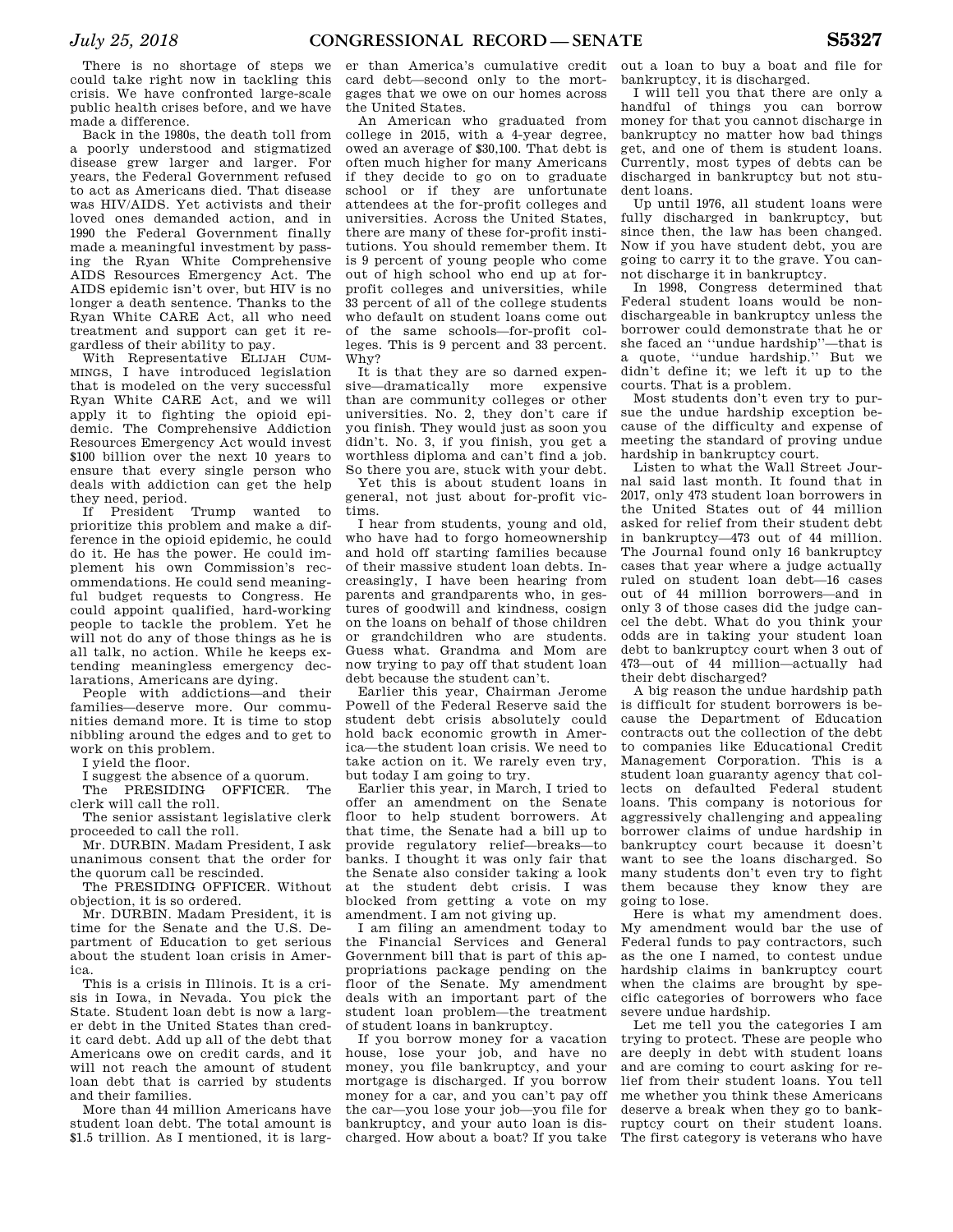been deemed unemployable because of a service-connected disability; No. 2, family caregivers of a veteran or an elderly or disabled family member; No. 3, people who are receiving Social Security disability or whose only income is Social Security; and No. 4, borrowers who have finished school but have spent at least 5 years with an income of less than \$24,000 a year. Those are the four categories.

Wouldn't you agree that you would start with groups just like these and say: Give them a break. This disabled veteran has reached a point where he can't pay back this loan. Don't have these agencies hounding this poor fellow for the rest of his life.

By stopping these Federal loan guaranty agencies from contesting and litigating these undue hardship claims in bankruptcy court, we can at least give these hard-hit student borrowers a chance to seek an undue hardship discharge in bankruptcy.

My amendment also includes a provision preventing Federal funds from being provided to a for-profit college if the college receives more than 85 percent of its revenue from Federal sources, including the Department of Veterans Affairs GI bill and Department of Defense tuition assistance funds.

Currently, for-profit colleges are able to receive 90 percent of their revenue from Federal sources—the most heavily subsidized, private, for-profit companies in America. They can add the GI bill in on top of it, to add insult to injury. It makes no sense. It incentivizes for-profit colleges to aggressively recruit veterans and servicemembers in order to get extra money from the Federal Government and provide very little in return.

Not only would this provision help protect students, it would result in long-term cost savings to the Federal Government.

I say to my colleagues, I bet you have all given a speech on student loans. Haven't we all? When young people come in, burdened with debt, and say ''I don't know what to do with myself. I can't pay off this debt. I can't even buy a car. I am living in my parents' basement. I thought I was supposed to be a college graduate with a big life ahead of me. What are you going to do about it, Senator?'' if you say ''Well, I wish there were something we could do,'' you will get your chance today. There is something you can do. It is the amendment I am offering.

This issue of student loan debt is challenging. Let's not run away from it. Let's face it honestly. Let's give at least these four groups, including disabled veterans and the caregivers who watch them, an opportunity to get their student loans discharged so they can get on with their lives.

I am going to keep at this and keep raising this issue until we get the positive change the students and their families deserve.

I yield.

The PRESIDING OFFICER. The Senator from North Carolina.

UNANIMOUS CONSENT REQUEST—S. 3093

Mr. TILLIS. Madam President, I ask unanimous consent that the Senate proceed to the immediate consideration of Calendar No. 477, S. 3093. I ask unanimous consent that the bill be considered read a third time and passed and that the motion to reconsider be considered made and laid upon the table.

The PRESIDING OFFICER. Is there objection?

The Senator from Hawaii.

Ms. HIRONO. Madam President, reserving the right to object, this bill being offered by my colleagues on the other side of the aisle is a partisan, political stunt designed to distract the American people from the crisis created by Donald Trump's zero tolerance policy.

Almost 3,000 children have been ripped from the arms of their parents and traumatized by the President's cruelty. This bill would allow the Trump administration to continue to traumatize children by forcing them, possibly indefinitely, into so-called family detention centers.

By offering this proposal, our colleagues are calling for the extended incarceration of children. This bill would invalidate the Flores settlement, which has ensured the humane treatment of children for decades. It offers no specifics on what constitutes adequate detention conditions and no mechanism for monitoring them. The bill says the families will be given ''suitable living accommodations'' and ''access to drinking water and food'' and that services will be offered that are ''necessary for the adequate care of a minor child,'' but it does not say who determines what is suitable, whether adequate nutrition will be offered to the children, and who will decide what is necessary. These so-called standards are not good enough when the welfare of children is involved.

This bill would also authorize the Border Patrol to separate families for the most minor offenses that have nothing to do with parenting or the safety of the children. It puts form above substance and gives DHS no discretion about when detention is most appropriate or when alternative means, such as ankle bracelets or other monitoring programs, might be better.

The so-called family unit residential centers in the bill are essentially family jails.

We have heard from the American Academy of Pediatrics and other experts about how these children will be traumatized for life. We should be listening to these experts and stop giving the Trump administration a free pass to harm immigrant children.

I look at the policies of this administration and at bills like this one, and I wonder how my colleagues are able to stomach our government treating families in these awful ways. And we have witnessed this kind of treatment in America over the last several weeks.

The President refers to families of children fleeing war, gang violence, and poverty as ''infesting'' our country. I hear echoes from the darkest parts of America's past when African-American slaves were depicted as monkeys, Chinese laborers in the 1870s were referred to as ''pouring forth'' from their ''Asiatic hive,'' and Japanese Americans penned up like animals for the crime of their heritage during World War II.

This mindset of viewing these immigrant families as subhuman does not exist in a vacuum; it has a history and a context we cannot shy away from. It is because of that history that I have continued to demand not just an end to the detention of children and families but also to demand accountability from Donald Trump's government.

Last week, the Judiciary Committee had a closed-door briefing with officials from the Departments of Justice, Health and Human Services, and Homeland Security. We didn't get straight answers to our questions—mainly, why is this happening in our country in the first place? Why were these children separated from their parents? Why do we have ICE agents taunting these already traumatized children? Why? Why? Why?

We need and indeed we should demand to hear from these officials in public and under oath. I urged Chairman GRASSLEY to have a public oversight hearing on this issue with all of the relevant agencies. The chairman has now scheduled this long-overdue hearing for July 31 with representatives from the Department of Homeland Security, the Department of Health and Human Services, and the Department of Justice.

It is critical that we hear from the witnesses because after separating nearly 3,000 children from their families, they are now chaotically scrambling to comply with judicial orders to reunite these families. The administration would not be reuniting these families without being forced to do so by the court. They continue on their cruel path, undermining American values, and along this path, they have traumatized thousands of children and their families, likely forever.

This administration needs no further tools to continue these cruel policies. To continue to enable Donald Trump to pursue his anti-immigrant agenda makes us all complicit in his cruelty and injustice.

For these reasons, I object.

The PRESIDING OFFICER. Objection is heard.

Ms. HIRONO. I yield to the Senator from Illinois.

Mr. DURBIN. Madam President, I would like to ask the Senator from Hawaii a question through the Chair.

When the Senator is referring to the number of children who are currently forcibly separated from their parents by our government, is the Senator referring to the 2,551 children between the ages of 5 and 17 who were reported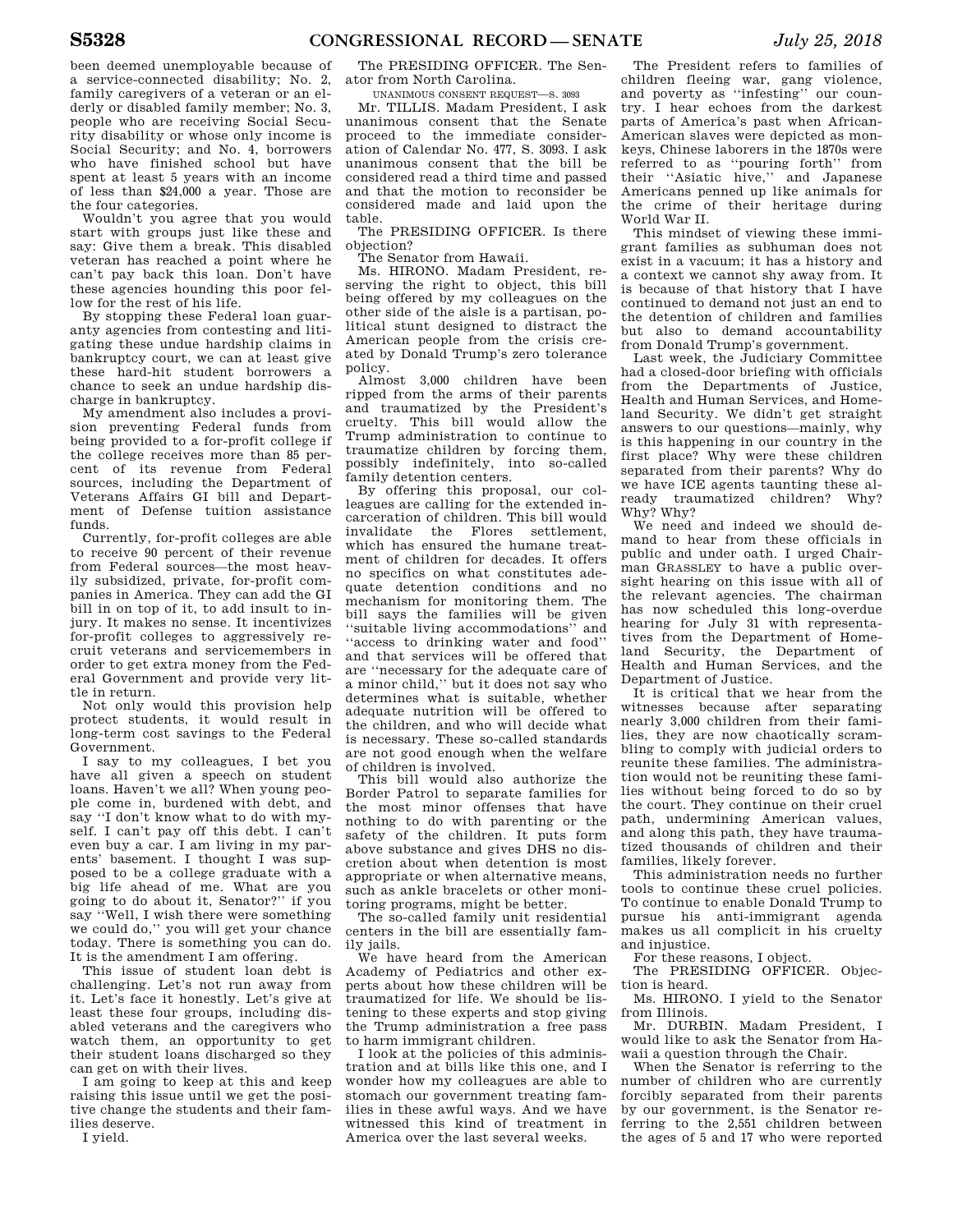by this administration as of this past Monday?

Ms. HIRONO. Yes, I am.

Mr. DURBIN. Is the Senator referring to the fact that 1,634 families are possibly eligible for reunification, according to this administration?

Ms. HIRONO. Yes, I am.

Mr. DURBIN. And that leaves 917 families with children forcibly separated by our government from their parents, who, according to this administration, may not be eligible for reunification?

Ms. HIRONO. That is correct.

Mr. DURBIN. We are also told there are some 463 parents who are ''not in the United States''—children taken away from them, and they have been sent out of the United States?

Ms. HIRONO. Yes.

Mr. DURBIN. Incidentally, the administration reported 37 children in its custody who have not been matched with a parent?

Ms. HIRONO. Again, correct.

Mr. DURBIN. And we are being asked to reduce the standards of care for these children by this unanimous consent request?

Ms. HIRONO. Exactly. It is a continuation of the cruelty and the dehumanization of children.

Mr. DURBIN. I thank the Senator from Hawaii.

The PRESIDING OFFICER. The Senator from North Carolina.

Mr. TILLIS. Madam President, I ask unanimous consent that Senator HELL-ER and Senator CORNYN may join in a colloquy with myself.

Mr. DURBIN. I object.

The PRESIDING OFFICER. Objection is heard.

The Senator from North Carolina.

Mr. TILLIS. Madam President, I want to talk about my motivation for offering this unanimous consent request.

The people listening to the debate may not understand, but we have a courtesy in the Senate where we make colleagues on the other side of the aisle aware of our intent.

Before I do that, I yield the floor to Senator DURBIN.

The PRESIDING OFFICER. The Senator from Illinois.

UNANIMOUS CONSENT REQUEST—S. 3263

Mr. DURBIN. Madam President, I have a unanimous consent request.

The PRESIDING OFFICER. The Senator will state it.

Mr. DURBIN. Madam President, I am making clear to my friend from North Carolina, as well as to the other Members on the floor, that I would like to have this colloquy. I would like to make a formal unanimous consent request, and then we can enter into debate or colloquy, as the Chair would allow, if I may proceed.

I ask unanimous consent that the Senate proceed to the immediate consideration of S. 3263 introduced earlier today; that the bill be considered read a third time and passed, and the motion to reconsider be considered made and laid upon the table with no intervening action or debate.

This is a bill which embodies the Keep Families Together legislation by Senator FEINSTEIN, A Fair Day in Court for Kids Act by Senator HIRONO, and additional measures which I will then describe later when we go to colloquy and debate.

The PRESIDING OFFICER. Is there objection?

The Senator from North Carolina.

Mr. TILLIS. Madam President, Reserving the right to object, I first wish to acknowledge that Senator DURBIN has worked hard to address the DACA issue. I don't think there is a lot of daylight between Senator DURBIN and me on the need for a path to citizenship and having the DACA legislation move forward. I think there are voices trying to come together to try to come up with a just solution to a myriad of immigration issues.

However, this particular unanimous consent request is in reference to, I think, a bill that was introduced earlier today, and we have not had an opportunity to study it. I think it is another positive step in the process of maybe bridging the gap, but in the absence of being able to analyze it and reconcile it against the bill I am actively involved in that the Senator mentioned, I have to object.

The PRESIDING OFFICER. Objection is heard.

The Senator from North Carolina.

Mr. TILLIS. Madam President, I ask unanimous consent that Senator HELL-ER, Senator CORNYN, and I be allowed to enter into a colloquy.

The PRESIDING OFFICER. Is there objection?

The Senator from Illinois.

Mr. DURBIN. Madam President, reserving the right to object, I would like there to be some exchange, something even perilously close to a debate on the issue. I would be happy if the Senator would reframe his unanimous consent request for that purpose, and I would be happy to agree to it under those circumstances.

Mr. CORNYN. Madam President, is there an objection?

Mr. DURBIN. I object to the original unanimous consent request.

The PRESIDING OFFICER. Objection is heard.

The Senator from North Carolina.

Mr. TILLIS. Madam President, I was trying to explain to those who are watching this what is going on. What is going on is, we actually have a very collegial environment, where we come to the floor and ask unanimous consent on something, and if somebody doesn't object, the bill moves out of the Chamber. We don't surprise people. We inform them so they are able to come to the floor and register their objection, which is exactly what Senator HIRONO did today. So you could ask yourself, why would I come down here and offer up something I knew was going to be objected to and not move forward? Because I think it is pretty important for people to understand we are making progress, and it is pretty important to keep this issue and this discussion active in the U.S. Congress because Congress needs to act.

Regardless of where you are on the Trump administration's position, it is Congress's job to set long-term clarity. It is our job to set policy that can't move based on who happens to be in the White House. It is our job to fix the immigration problem, not the President's. This is the first step, in a number of things we need to do, to fix the failed immigration system in this country and to fix what I think are legitimately some injustices going on.

I have to disagree—I think it is interesting—and I look forward to reading the measure Senator DURBIN put forth for unanimous consent. In his comments, he said a part of the baseline language came from a bill I have been working on with Senator FEINSTEIN, the Keep Families Together and Enforce the Law Act.

What we are trying to do is figure out a reasonable, fair way to keep families together, to have families prioritized so they can go before a judge and determine whether they have a legitimate asylum claim, and to move as expeditiously as possible.

So this bill—if you heard Senator HIRONO, you would think it is some heartless, uncaring—I think the words were ''partisan political stunt.''

Let me just tell my colleagues briefly—and I know Senators HELLER and CORNYN will speak as well—this bill has agreement on most of the provisions. We want to make absolutely certain that if the families have to be kept together while they are going through the adjudication process, that it is in proper facilities. We want to make sure that if the parents want their children with them while they are being detained—which is, on average, about 40 to 60 days before they get their case cleared—then they can.

We also want that time period to be reduced, which is why we agree that we need to add an aggregate of about 700 judges to draw the backlog down, but until the backlog gets drawn down, parents with children get to the front of the line. We want to make sure there are an adequate number of attorneys about two and one-half to every one judge we are adding—so we don't get clogged up in the courts.

This discussion about indefinite detention is just simply patently false. We are talking about a matter of 40 to 60 days. We want to draw that backlog down even further. We want to make sure these images of people being held in tent cities never occurs. We want to make sure we have adequate family facilities while they are being detained going through a legal process.

We want to also do the one thing I heard in Senator HIRONO's comments— I am not an attorney, I believe Senator HIRONO is—but it is false. The fact is, there is a court order that actually prevents children from being detained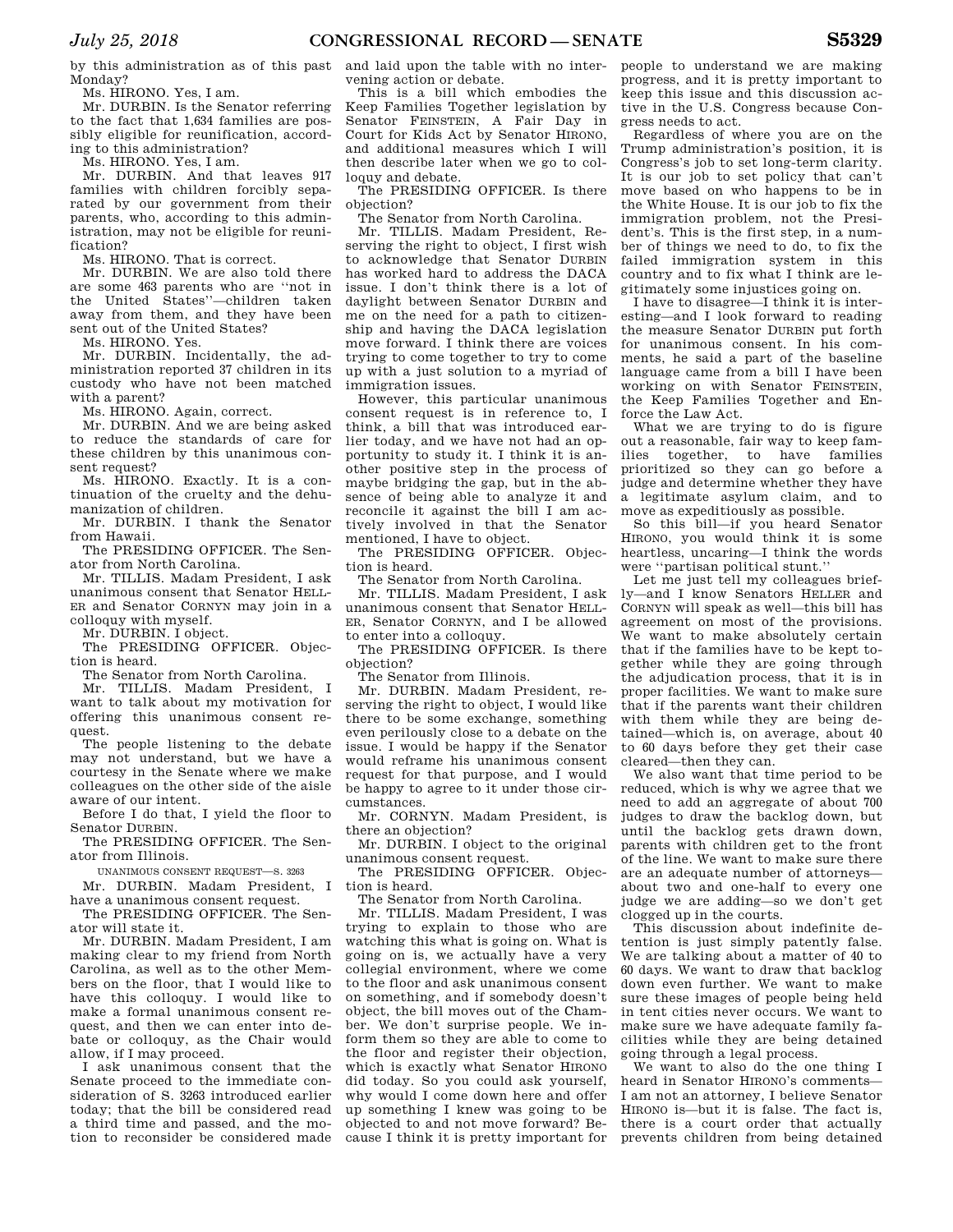for more than 20 days. So now we have this catch-22, where you detain the parents because they crossed the border illegally. They are being detained to process their immigration case, and they happen to have children, but you can't keep children for more than 20 days, so that is why the separation is occurring.

We are not talking about eliminating the whole Flores agreement. What we are saying is, we need to have very clear language that allows us to keep these children with their parents who are being detained pending court procedures. These are not unaccompanied children who would still be subject to Flores and who would be placed in the community within about 20 days, but there are other reasons—including some of the 2,500 or so whom Senator DURBIN mentioned—we may need to keep them a little bit longer.

For example, what if their parent or guardian has been convicted of human trafficking or child abuse or some other charge, and we need to make sure it is the right setting for that child to go to? We are holding the same standards for these guardians or these parents that we do for any American citizen when we are trying to determine whether that child is going to be in a safe setting. Those are the sorts of things we put into place within narrowly tailored language, which is, my understanding right now, the only sticking point.

I came to the floor today to propound this unanimous consent request so we can start having this discussion in front of the American people, and we put pressure on ourselves to solve this problem.

This is not a problem for the President to fix. It is Congress's problem for the President to fix, and then it is the administration's responsibility to act on the will of Congress.

So I am going to continue to work with people on both sides of the aisle to do everything I can to eliminate the partisanship, the polarizing rhetoric, and fix this problem for these children who deserve and must be—should be with their parents and put them in a setting that I think is respectful and safe.

I yield the floor to Senator HELLER.

The PRESIDING OFFICER. The Senator from Nevada.

Mr. HELLER. Madam President, I begin by thanking Senator TILLIS for his leadership on this issue. I also thank him for bringing this to the Senate floor so we can have this discussion, so we can bring to the forefront this issue and try to solve it.

I also thank and acknowledge the leadership of the majority whip in his efforts. I know being here today, the opportunity to have this discussion, is based on his efforts and his concern for this very issue also.

Let me begin by saying nobody wants to see children separated from their families—period. I don't think there is anybody in this Chamber who enjoys or

does want to see that occur. So that is why I am joining my colleagues to call up and pass the Keep Families Together and Enforce the Law Act.

While America is a nation of laws, we are also a nation with heart, and Nevadans have a lot of heart. I heard from over 3,500 of my constituents from across the State sharing their concerns about these families being separated. My constituents spoke to families split apart at the border, and some were held in southern Nevada, and they were, frankly, asking for help. So their being unified with their children is a top priority.

As my colleagues probably know, I am a father, and I am also a grandfather. I understand why parents want to be and should be with their children. There is nothing more important than keeping a family unit together.

Now I, like many of my colleagues who are on the floor today, support border security as part of any type of immigration reform, but I also strongly believe our country has a rich history because we have always been a nation of immigrants. Our culture is rich because so many families have come to the land of opportunity seeking a better life.

In fact, in my Washington, DC, office, I have two staffers who are naturalized citizens, who came here as children with their families seeking better opportunities. These individuals who immigrated to our country came from parents who worked hard to provide their children with opportunities. We are, after all, the land of opportunity.

While we are just, we are also fair. The Keep Families Together and Enforce the Law Act ensures that families will not be separated at the border. Specifically, the legislation allows the Department of Homeland Security to keep accompanied children under the age of 18 with their families in residential centers.

It also would prioritize family immigration cases and would add 225 new immigration judges to expedite proceedings for families who have been apprehended at the border.

In addition to keeping children and their parents together, the legislation ensures that any family who has been separated will be reunified.

Unlike other proposals—which I believe risk making our current immigration problem worse—this legislation actually solves the problem by keeping families together, while also ensuring the integrity of our immigration laws.

I look forward to this bill being signed into law to make permanent the policy of keeping families together and reunifying these families, while still ensuring that our immigration laws are enforced.

I yield the floor.

The PRESIDING OFFICER. The Senator from Texas.

Mr. CORNYN. Madam President, there is an important difference between legal and illegal immigration, and they shouldn't be confused. We

should all, as Americans, celebrate legal immigration. In fact, the United States is the most generous country in the world. We naturalize almost 1 million new citizens each year, many of whom serve in the military and otherwise serve their newly adopted country and are rewarded, in part, by an expedited path toward legalization, toward naturalization.

As a result of the deadlock in the U.S. Senate, the drug cartels that traffic in illegal drugs and other contraband—they traffic in migrants, they traffic in children—are celebrating today because we have a big problem that apparently we are unable to solve, and the status quo is simply unacceptable. It is dangerous, it is deadly, and it is killing people—not only the people who attempt the perilous journey from Central America up through Mexico and into the United States but also the drugs that are sold by these same criminal organizations that are, in the words of one expert, ''commodity agnostic.''

This is part of their business model. This is how they make money, and they are celebrating today because the very reasonable solution that our colleague from North Carolina has proposed has been rejected out of hand with no real alternative being suggested.

This is the same mentality, I fear, that calls for the abolition of ICE. You might as well ask for the abolition of the Austin Police Department or the Dallas Police Department or the San Antonio Police Department. It is an invitation to lawlessness. Unfortunately, there are some who believe that the status quo is better than the very reasonable, rational solution offered by our colleague.

Let me explain why objecting to this commonsense legislation imperils the life and well-being of children. Under the current law, unless this very reasonable solution is embraced, children are sent across the border unaccompanied by their parents because the traffickers know and the parents know that if they pay thousands of dollars to these criminal organizations, their child will be transported from Central America across Mexico and into the United States, and if they make it here under the current law, the Border Patrol needs to process this child—some of whom are 17 years of age and older, and for all practical purposes they are young men.

They need to be handed over to Health and Human Services for placement with a sponsor here in the United States. Recently the New York Times pointed out that the United States had lost track of 1500 of the children that had been placed with sponsors. Nobody knows what happened to them because, under the current law, the government doesn't have to do a criminal background check. The sponsor with whom this child is placed doesn't have to be a citizen, and there is simply no infrastructure in place and no system in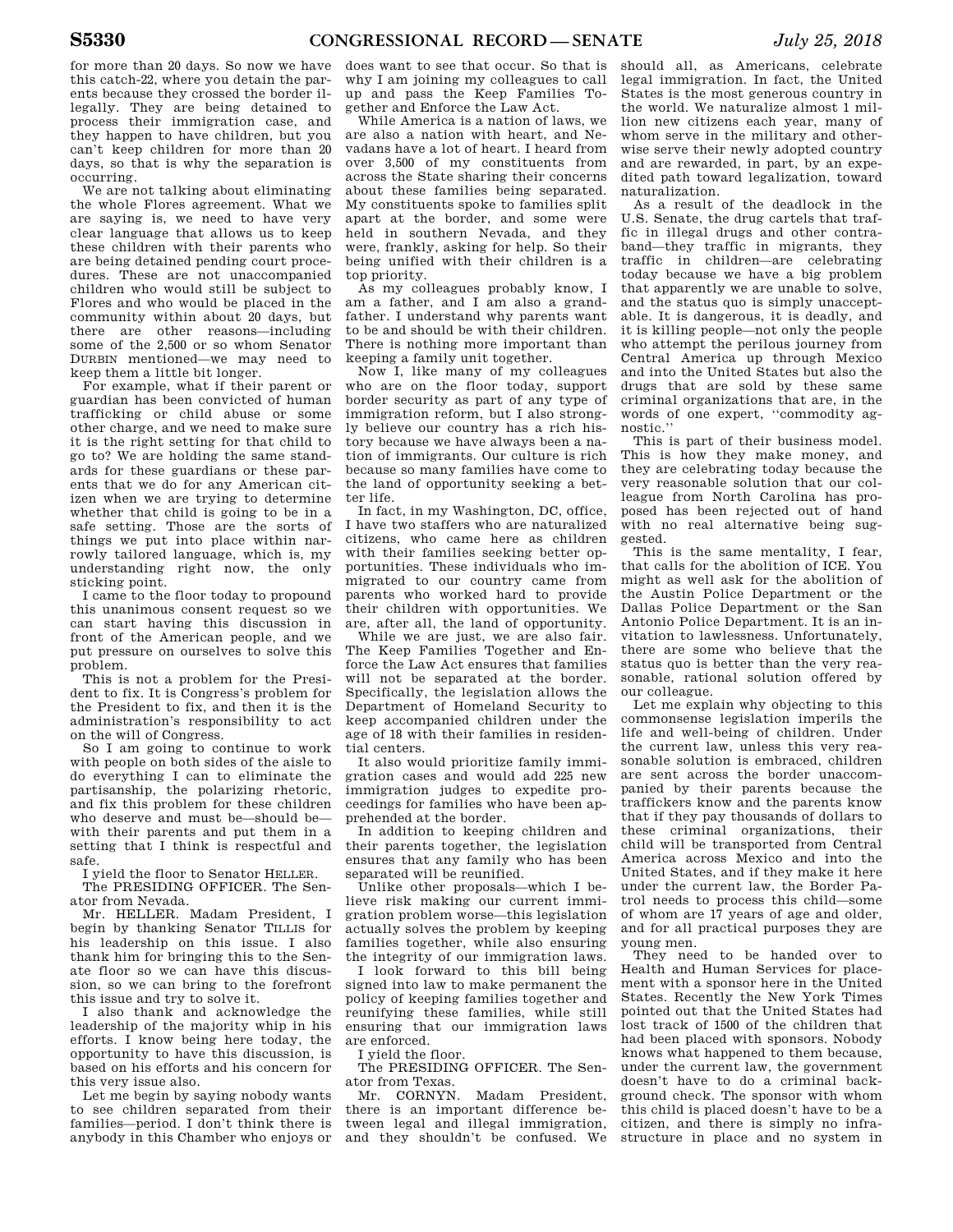place to monitor the status of these children in the hands of these adult sponsors to make sure they appear at their subsequently noticed immigration hearing so that they can present a legitimate claim, if they have one, to asylum or some other immigration benefit.

All President Trump has said is that we are going to enforce our laws against illegal immigration. So if you come into the country as a parent with a child, the parent, being legally responsible, is going to be prosecuted. That is what the law calls for as passed by Congress and signed by the President.

The child will be protected under the law that I mentioned earlier. They will be placed with a sponsor if the parent or the person who claims to be a parent is going to be prosecuted. Part of what we have been struggling with is the refusal on the part of some of our colleagues to actually try to solve this problem, to keep those families together so that they can be kept in a humane, clean family detention facility pending a hearing in front of an immigration judge. If they have legitimate claims, then those can be rewarded.

The status quo guarantees that the criminal organizations that profit from transporting people, drugs, and other contraband across the border win. That is guaranteed by the status quo. It is also that we don't fix the problem associated with unaccompanied minors or minors who come with somebody who claims to be their parent.

So let's say we put the families back together, which is our goal. Everyone agrees with that goal. We don't have detention facilities for those individuals to be detained pending a hearing in front of an immigration judge, so they are released and told to come back for a hearing months, maybe years, in the future. Well, it shouldn't surprise anybody that the vast majority of people don't show up for their hearings. They simply use this flaw in our immigration system and the status quo in order to exploit gaps in our legal immigration system, and it is dangerous.

I regret that rather than embracing a solution, there has been an objection to this very reasonable proposal, which would add additional immigration judges and move these families to the head of the line so that they can present their case before the judge, rather than just releasing them into the vast American landscape. Many of them will never be heard from again. I think it is a terrible lost opportunity.

The PRESIDING OFFICER. The Democratic whip.

Mr. DURBIN. Madam President, let me try to give this some perspective. Let me start with something I hope we all agree on. There are three things about immigration that Democrats and Republicans can agree on. Let's see if we can say those three things and all agree.

We need border security in the United States. We cannot have open borders; we need border security.

No. 2, if someone coming into America is dangerous, we don't want them here, and if there is someone undocumented in America who is dangerous, we want them to leave. Those two things I think both parties can agree on.

The third thing really gets to the heart of it. We need comprehensive immigration reform. It is not a matter of solving the issue of the day; it is a matter of looking at all of our immigration laws and making them work.

The Senator from North Carolina has probably heard what I have heard from our friends in agriculture. Whether it is ranching or dairy or picking fruit, they need migrant labor. Americans are many not stepping up to take that backbreaking work, and they need help. That is one example.

We need comprehensive immigration reform. Let's take a look at the whole package.

I spent 6 months with Senators JOHN MCCAIN, CHUCK SCHUMER—four Democrats, four Republicans. We wrote a comprehensive immigration reform bill. From start to finish, it was a bipartisan bill. It passed on the floor of the Senate with 68 votes 5 years ago, and the Republicans refused to consider it in the House of Representatives.

We still need comprehensive immigration reform. We ought to be working on that together. We ought to take that bill, reintroduce that bill, and make that our starting point.

The last point I want to make is about the current issue we face. Let's put this issue into perspective. First, I am sorry, but I disagree with my friend from North Carolina and the Senator from Texas, who say that this is our job to fix or, as the Senator from Texas said, we created this problem in Congress. That is not true.

The zero-tolerance policy that has led us to this moment of debate was created by President Trump, Attorney General Sessions, Stephen Miller, and others. It went into effect in April. We decided then, as official policy stated by the United States, that we would physically, forcibly separate children from their parents.

We argued that they are all criminals if they show up at the border. That is not the case. Some people legitimately come to our borders seeking asylum status. They are not criminals, per se, and to treat them as such and take their kids away is unwarranted. But that was our policy.

So 3,000 children were forcibly removed from their parents starting in April, and what happened next? These children were sent off into the system. The parents were sometimes held, sometimes tried, sometimes deported, and there was a furor that rose across the United States. People said: What are we doing? Why did we take that nursing child away from the mother?

Why did we take that little toddler away from his father? What are we doing here? What is our goal?

The opposition from both political parties—Republicans and Democrats got so intense that this President did something he almost never does. He reversed his position. He said: We are not doing the family separation policy anymore. That is the end of it.

But it wasn't soon enough. There were 3,000 kids at that point separated from their parents and spread across the United States. There was one I knew of in Chicago. A woman from the Congo was being held in California. Her 6-year-old daughter had been sent to Chicago. That is how I learned about the case. There are cases like that all over the United States.

Then a Federal judge stepped in. We are here today because that Federal judge said: Enough—we want these parents reunited with their kids now.

He set some deadlines. Four weeks ago, he said: All kids under the age of 5 need to be reunited with the parents they were taken away from. He set that goal with a deadline of 2 weeks ago. Our government identified only 103 out of the 3,000 who were under the age of 5, and they reunited fewer than 60 of them. As for the rest of them, it is uncertain what is going to happen to those kids under the age of 5 who were separated from their parents.

Now there is a vast number beyond that; 2,500-plus kids are out there, and this judge from San Diego stated that as of tomorrow, July 26, all of those kids are to be reunited with their parents too.

Guess what. We are in a position where that is not going to happen. It physically can't happen. Our government can't do it. Here is the heartbreaking secret that we now know: Our government separated these children from their parents without any means of reuniting them, without keeping information about where the parents were going to be, where the children are going to be when the day would come that the mother would get her baby back in her arms. We have no process for that. That, to me, is inexcusable and disgraceful.

If you order a package on Amazon this afternoon, they give you a tracking number. Tomorrow, if you want to know where it is, you go to Amazon, put in the tracking number, and you will know where your package is.

We sent infants, toddlers, and young kids all across the United States without a tracking number, and now we are trying desperately to reunite them. As I mentioned earlier to Senator HIRONO, there are 37 kids out there about whom this government has admitted: We don't know where the parents are. We can't put this back together again. What are we going to do with these kids?

That is why we are on the floor to talk about this current crisis. It wasn't a crisis created by Congress. It was created by the Trump administration with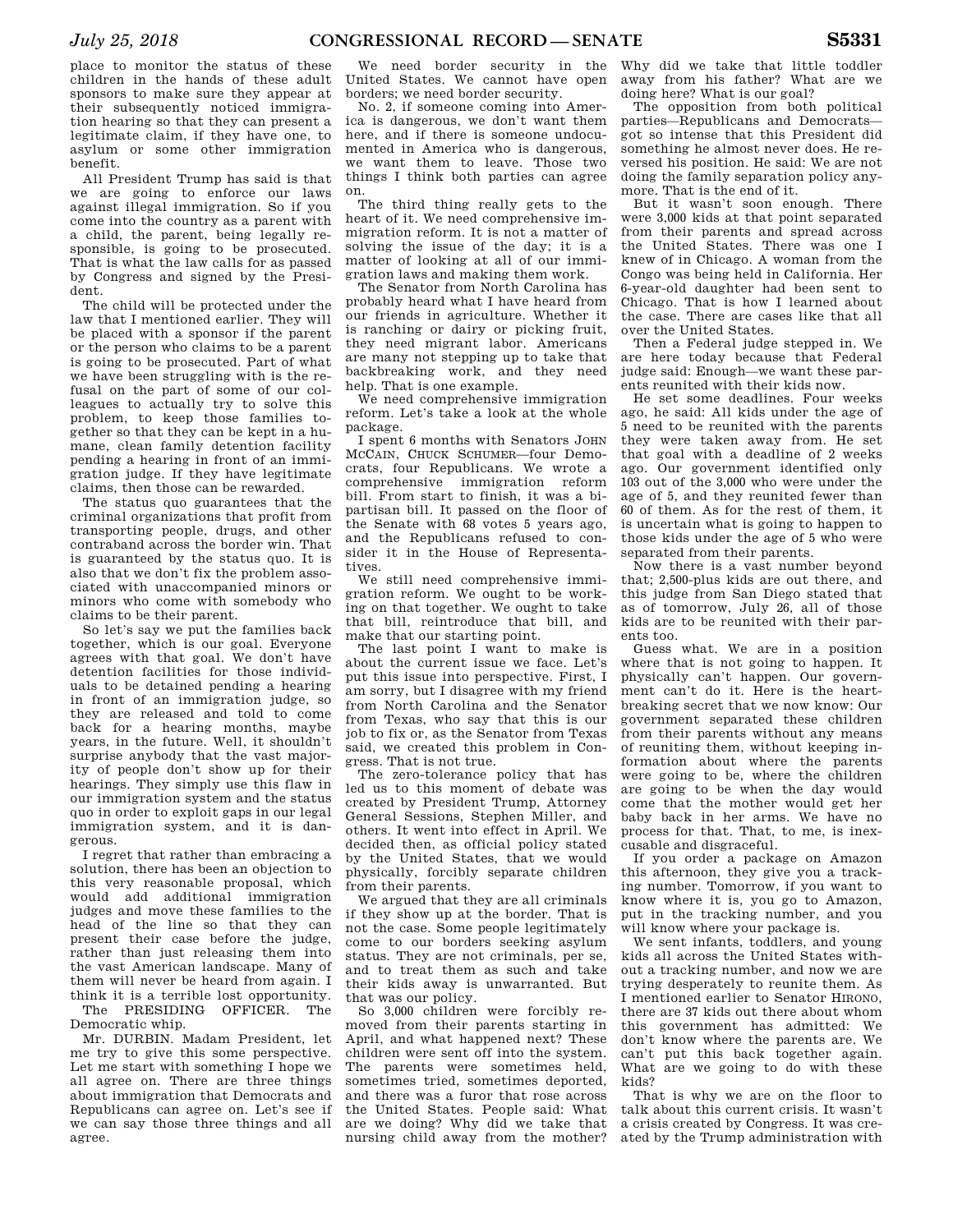a zero tolerance policy. Attorney General Sessions and others were so proud of it, as they took the kids away from the parents, and they didn't keep records. They tossed these infants, toddlers, and children out into the bureaucratic sea and said: Start swimming or sink.

I met some of these kids in Chicago. There were 10 of them. Kids will be kids. They looked like regular kids sitting around the table. Two little girls came in, and I thought at first they were twins because their hair was identical and they were about the same size. When I looked more closely, I saw that they weren't.

We asked in Spanish: Are you sisters? The little girl said: No, amigas. No, we are friends. These two little girls had attached themselves to one another. One was from Honduras and one was from Chiapas, Mexico. They were holding on for dear life to one another's hand as they walked around this place because that was their connection; that was all they had to hang on to. They were taken away from their parents. I don't know what happened to those two little girls.

As a grandfather of 6-year-old twins, I looked at those little girls and thought, I know kids just like them, and I love them to pieces. I can't imagine being physically, forcibly separated away from those kids by any government. That is what we have done.

So I say to the Senator from North Carolina, let's find some things we can agree on. Let me suggest some things. Let's increase the number of immigration judges. Let's do it on a merit basis so that we can get professional people who know what they are doing—not political appointments.

Secondly, let's say that every child who appears in an administrative hearing is going to have an attorney next to them. It is embarrassing to me as an American to think of a 6-year-old, 10 year-old, or 12-year-old standing before an administrative judge with an interpreter, trying to figure out what is about to happen to them. We are better than that in America. We ought to make sure we are going to do much better than that in America.

Beyond that, we have to talk about what we do that is humane—that follows the Flores decision. Just wiping it away—there are no standards for humane treatment for those kids. We have to have standards. We have to make sure that they will be placed in areas we can be proud of, that they will be treated fairly, humanely, in the right way, which I am sure you want and I want too.

Those are things we can work on. Several weeks ago, we met and sent a list of questions to the administration to start our bipartisan conversation. They never got back to us. I think it has been a month now. I think it is time.

If you want to rekindle this bipartisan conversation, count me in, but let's do it with the information, and

let's try to do it with a common purpose.

The last point I will make is this. If you want to make sure that somebody shows up at a hearing, 95 percent of those who are supposed to show up for these hearings do show up if you do one of three things. If you provide them with an attorney who gives them advice, they will come back for the hearing. If you provide them with counseling services—for example, programs that have been run by the Lutheran family services or the Catholic family services—they will show up for the hearing. Or if you provide, in some cases, an ankle monitor, they will come back for a hearing. So it isn't a question of whether they are going to be lost in the system. We know this works. Let's make use of it. It is a heck of a lot more humane than separating families by thousands of miles.

I yield the floor.

The PRESIDING OFFICER (Mr. HELLER). The Senator from Virginia.

Mr. WARNER. Mr. President, I rise today on another subject, but I want to touch on the conversation that has been going on here on the floor.

I agree with my colleague, my friend, the Senator from Illinois. Our country is better than this.

I had an opportunity to visit one of the facilities in Virginia where some of the children who had been separated were placed. It was a good facility, and they were well cared for, but it still begged the question of unaccompanied minors being separated from their families.

I saw on a news report today that some of the children have been reunited, but for close to 1,400 of these kids, the determination has been made that they should not be reunited with their parents. What does it mean to those kids? What does it mean to those families? What does it also mean, then, to our country's obligation to take care of these kids since we are now saying that we are not going to reunite them with their families? Not only from a moral sense, but does that mean that we pick up a long-term obligation on these children? If there had been a really thought-through policy, I think we would have had some of these answers on the front end.

So I join my colleagues on both sides of the aisle who want to get to a bipartisan solution set here. I think the images that have been etched on so many Americans' minds when they saw the images of children being separated from their moms and dads at such an early age actually led to a moral gag reflex. Regardless of what party Americans support, or even if they support the President, I think there was an overwhelming sense that this is not who we are as a people.

I am willing to meet anyone halfway to make sure that these kids who have been separated are reunited, but, more importantly, that our country is never again put in this circumstance where we are, in a sense, put on stage, not

only for the American people but for the rest of the world. This is not who we are as Americans.

SUPPORTING FEDERAL EMPLOYEES

Mr. President, the reason I came to the floor today is on another subject that I think is of extreme importance. I rise today with great gratitude for the men and women all across our country who serve our Federal Government.

Virginia is home to 178,000 of these public servants. Also in Virginia we have over 90,000 Active-Duty members of our military. While many of our Federal employees in Virginia live in the DMV, or in the greater Capital region, the truth is that even in a State like ours, the Commonwealth of Virginia, 79 percent of our Federal workers live outside the beltway.

As someone who has spent longer in business and in management than I have as a Senator, I know one of the things that any good business leader does—or, for that matter, what I tried to do when I was Governor of the State—is how you treat your workforce, and that reflects in the quality of service that the workforce provides to its customers. In this case, the customers of the Federal Government are the American people.

The work of our Federal Government and the way our Federal Government invests in its workforce—the way we manage and invest in human capital is not by any means a partisan matter. For that matter, coming from the Commonwealth of Virginia, a State with so many Federal workers, it is not by any means a parochial issue. This is an issue that impacts all Americans all Americans who pay taxes, who follow our laws, and who expect the Federal Government to work for them and to work well and in an efficient manner.

That is why I also rise today with great concern about recent efforts by this administration to scapegoat and undermine the work of our Federal employees.

It started with hiring freezes that threw a wrench into the day-to-day operations of nearly every Federal agency. Frankly, this wrench was thrown in with no apparent benefit to the taxpayers at large. It continued with Executive orders undermining workforce protections for Federal workers and their ability to organize as part of a union and to have that collective voice heard in terms of representations with management. It culminated last month with the Trump administration's plan to freeze Federal employee pay and cut retirement benefits for 2.6 million Federal retirees and survivors—2.6 million Federal retirees and survivors having their retirement benefits cut. This is the thanks our Federal employees get for their service.

President Trump campaigned on a promise to drain the swamp, but the great irony is that the most glaring instances of failure and corruption at the Federal level in recent months have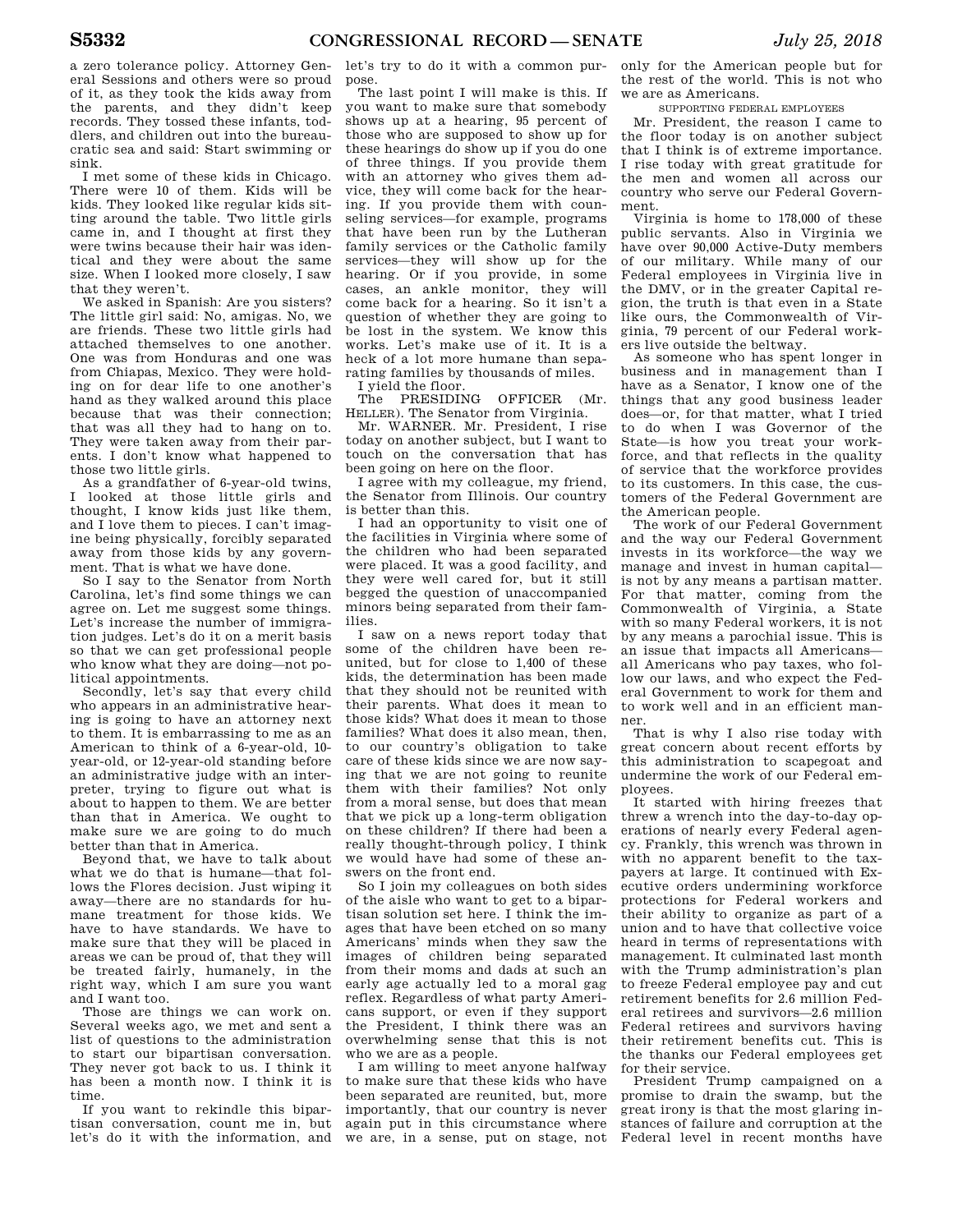not come from career Federal employees. They have come from appointees installed by this administration.

Look no further than the EPA, where the American people saw some of the most blatant examples of swamp-like behavior in the waste and abuse from former EPA administrator Mr. Pruitt.

We also saw that, with few exceptions, those at the EPA with the courage to stand up and say ''this is not OK'' were not appointees but were career Federal employees. For some, that meant they were either demoted or reassigned in retaliation, all because they had the courage to speak up and do what was right. This is the thanks that our Federal employees got for their service, for trying to protect taxpayer funds, for their service of trying to prevent waste and fraud, and for their service of trying to point out the swamp-like behavior of Mr. Trump and his appointee Scott Pruitt.

Unfortunately, these issues don't appear to be confined to the walls of one agency or one rogue administrator. We have seen disturbing reports of Trump political appointees purging career employees at the State Department and at the Veterans' Administration. These reports should concern all of us—Republicans and Democrats alike—who believe in good and honest government by and for the people.

Now, my hope is that we can stop this ongoing onslaught on our Federal workforce. We will have differences, but as somebody who has spent longer in business than I have in government, if you want your workforce to do well, you need to reward those who do well and challenge and penalize those who don't perform, but not take these broad brushstrokes that unfortunately have come out of this administration, frankly, undermining both the performance and the morale of Federal employees who serve day in and day out without a lot of recognition.

Before I close, I want to make another comment on this subject, because there is one part of our Federal Government, in particular, where naked partisanship threatens not only the functioning of the government but really the rule of law itself. I am speaking, of course, about the attacks—ad hominem, in most cases against our Federal law enforcement agencies and our intelligence community.

The intelligence community, as we know, was founded 71 years ago tomorrow, when President Truman signed the National Security Act. That date, July 26, also marks the 110th birthday of the FBI, as well as Intelligence Professionals Day, a time to show our gratitude to those brave men and women who keep us safe every day—if only this gratitude, which I know is shared by people on both sides of the aisle, were shared by our current Commander in Chief.

Unfortunately, in the months since Russia attacked the very institutions of our democracy, we have seen some of

the most bizarre reactions from the President and his allies. Instead of uniting our country behind the cause of defending democracy and bringing our adversaries to justice, this President has led an all-out attack on the credibility of the FBI, the Justice Department, and our intelligence community, demeaning career FBI officials who have saved countless American lives over their careers and impugning the motives of Special Counsel Mueller, perhaps the most respected Federal lawman of this generation.

Worst of all, we saw the President of the United States stand on stage with Vladimir Putin last week and publicly side with Putin over the career men and women of our intelligence community, many of whom risk their lives on a daily basis in order to keep our country safe. This is the thanks they get for their years of service, oftentimes—particularly folks in the intelligence community—without any recognition.

The men and women of the FBI, the Department of Justice, and the intelligence community deserve better. All of our public servants deserve better than what we have seen from this administration.

My advice for this President, if he is really serious about draining the swamp, is to leave our Federal employees alone and to take a good look at some of the folks he has appointed within his own administration.

I yield the floor.

The PRESIDING OFFICER. The Senator from North Carolina.

CALLING FOR THE RELEASE OF PASTOR ANDREW **BRUNSON** 

Mr. TILLIS. Mr. President, I am here again this week to fulfill a promise I made after becoming deeply involved in a situation involving a Presbyterian minister who has been held in prison since 2016 in the country of Turkey.

I have traveled to Turkey a couple of times, and I have met Pastor Brunson. He is from an area in Western North Carolina. He is actually a part of a church affiliated with the Reverend Billy Graham. He has been a missionary in Turkey for about 20 years. In October 2016, he was incarcerated and accused of being a part of plotting the coup attempt—an illegal act for which people who were involved should be held accountable, but he was not one of them—and, also, suspected of terrorist activities.

Back in the late winter, after almost 19 months in prison without charges, after the indictment was issued, he was concerned that the American people were going to look at this indictment and turn their back on him. I felt like I needed to be able to look him in the eye and tell him nothing could be further from the truth. So I traveled to Turkey and met with him in a prison outside of Izmir to tell him that I would continue to be his voice and that I spoke for a number of Senators who are also concerned with this. More than 70 signed onto a letter expressing their concern. This is not a partisan

issue. This is about the illegal incarceration of a Presbyterian minister in a NATO ally, Turkey.

Pastor Brunson has been imprisoned 656 days, counting today. We just got word this morning that the Turkish authorities have agreed to release him on house arrest. So we are going to get him out of the situation he has been in for about 16 or 17 months, in a cell designed for 8 people that had 21 in it. Now he is at least going to be able to be under house arrest and held outside of prison.

For as long as I am in the Senate, I will come to this floor every week and advocate for Pastor Brunson and a number of other people who are detained in Turkey for what I believe are inappropriate reasons—reasons that wouldn't keep you in jail overnight in the United States.

Under the emergency authorities that President Erdogan had, they were swept up and some have been convicted. We have a NASA scientist who also has family in Turkey. He was arrested when he was over there, apparently for being a conspirator in the coup attempt. We have State Department staff and Turkish nationals who worked with our State Department and our Embassy over there who are in prison. We have to have a watchful eye on everybody.

I am glad that the Turkish Government is moving in the right direction with Pastor Brunson, but he is still effectively detained. Now it is under house arrest. So I will continue to work for Pastor Brunson's release, but I also want to make sure that the other people who are, in my opinion, illegally and inappropriately detained in the Turkish prison system also have a voice here in the U.S. Senate.

Again, I appreciate the Turkish officials taking this step to release Pastor Brunson and to put him on house arrest, but I will guarantee that, for as long as I am a U.S. Senator and there is somebody detained in Turkey, they will have a voice here in the U.S. Senate.

I hope that by next week or in the next couple of weeks Pastor Brunson is back in the United States, and I hope I don't have a reason to come to this floor and speak on his behalf and be his voice.

The PRESIDING OFFICER. The Senator from Iowa.

NOMINATION OF BRETT KAVANAUGH

Mrs. ERNST. Mr. President, I rise today to voice my support for the nomination of Brett Kavanaugh to the Supreme Court of the United States.

As the final arbiter of the Constitution, the Supreme Court has a sacred duty of ensuring equal justice under the law to the American people. The Supreme Court wields the immense power of judicial review. Alexis de Tocqueville described this power of the Supreme Court when he called it ''a more imposing judicial power than was ever constituted by any other people.''

As Members of the Senate, it is not often that we get the opportunity to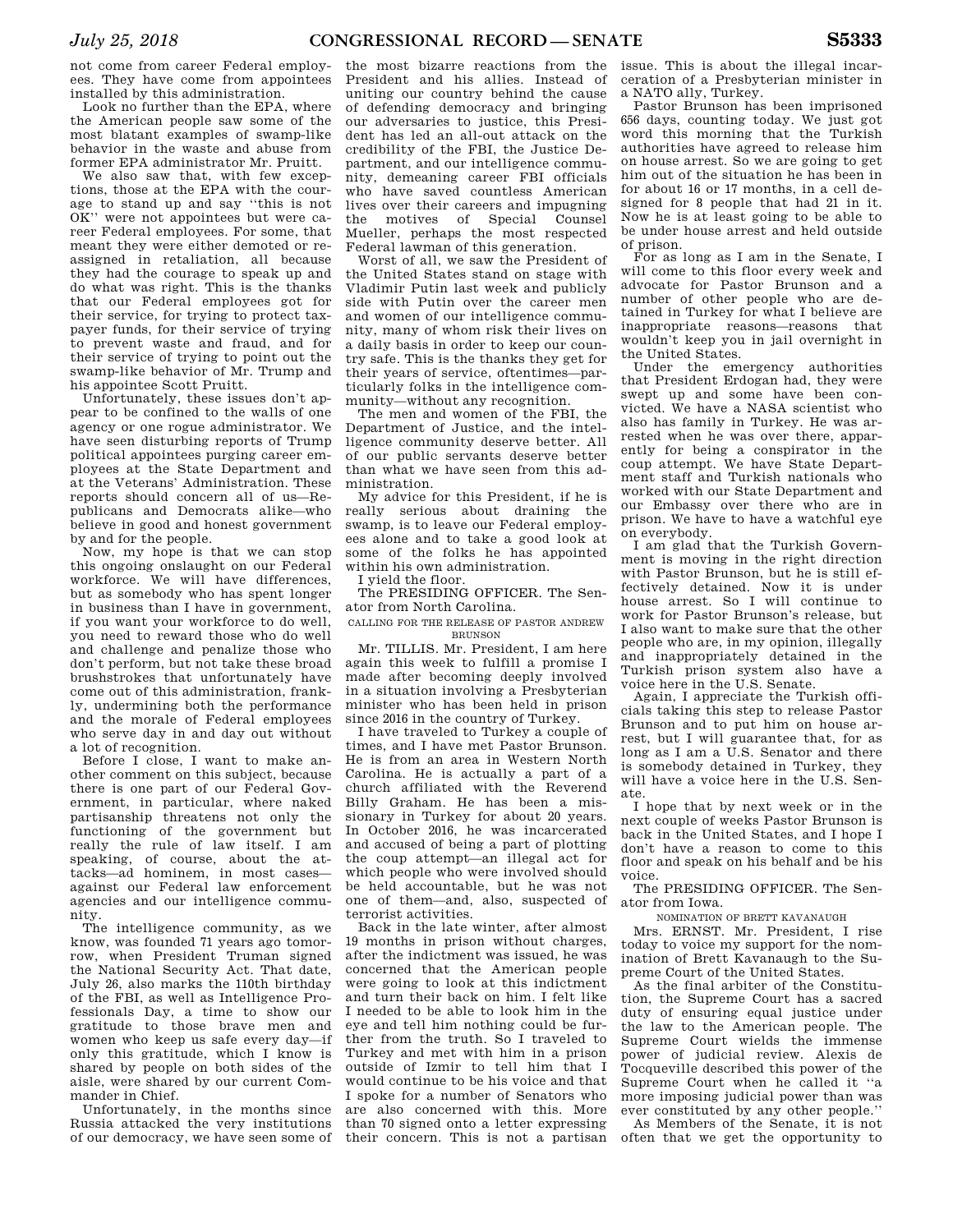give our advice and consent on the confirmation of Supreme Court Justices. It is even rarer that we get the opportunity to confirm someone as highly qualified and well-respected as Brett Kavanaugh.

I am especially impressed by Judge Kavanaugh's interpretation of the Constitution as it applies to the ever-encroaching power of Federal agencies. Even before the people of Iowa sent me to Washington, I was horrified by the impact increasingly burdensome regulations imposed on hard-working men, women, and businesses. This was imposed by unleashed Federal bureaucrats.

An excellent example of this is the infamous waters of the United States rule promulgated by the Obama EPA. The Obama administration's bloated definition of the waters of the United States would have put 97 percent—97 percent—of Iowa under EPA jurisdiction. Even a tire track filled with water on an Iowa farm would have been subject to Federal regulation.

Federal agencies have been allowed to implement such destructive regulations in part due to the Supreme Court giving them deference. While a certain degree of deference is needed, I am concerned that a too-broad deferential standard separates the people of the United States from Washington bureaucrats. It fails to place an adequate check on executive and administrative power.

Throughout his career as both a highly respected legal scholar and a judge on the esteemed DC Circuit Court of Appeals, Judge Kavanaugh has written critically of widening the scope of this already far-reaching deferential standard. He wrote in part that this deference ''encourages the Executive Branch to be extremely aggressive in seeking to squeeze its policy goals into ill-fitting statutory authorizations and restraints.'' This could not have been what the Founders intended when they developed our Constitution and our government. I could not agree more with Judge Kavanaugh's concerns. I look forward to the Judge's levelheaded leadership and thinking on the Supreme Court.

In addition, I was proud to hear that Judge Kavanaugh has had the chance to work with Iowans. State Representative Mary Ann Hanusa, who represents the city of Council Bluffs, had the opportunity to work with Judge Kavanaugh when he served as Staff Secretary in the White House. Representative Hanusa describes Judge Kavanaugh as hard-working, dedicated, and impartial in his duties—all traits that I require in a Supreme Court Justice.

Under Chairman GRASSLEY's leadership, I believe that we will have a thorough, timely, and successful confirmation process, just as we did with Neil Gorsuch. I urge my colleagues to put aside partisan gimmicks and games and support the confirmation of Brett Kavanaugh.

Mr. President, I yield the floor. The PRESIDING OFFICER. The Senator from Montana.

SUPPORTING FEDERAL EMPLOYEES

Mr. TESTER. Mr. President, I want to thank a very dedicated group of folks—the Federal employees working for us, the American people. As Federal employees gather this week, I want to remind the country about the vital work being done each and every day by these hard-working public servants.

It is no secret that organized labor is under attack. The bargaining rights, the hard-earned benefits, the safe working conditions, and the fair pay of American workers are under attack from folks right here in Washington, DC, and in State capitols around the country. We aren't ones to run away from a fight. That is why, when the administration proposed to freeze hiring across Federal agencies, I and others pushed back. I knew that across-theboard freezes would hurt their ability to serve the American people and do the job within government that the American people expected. Then, when bad National Labor Relations Board nominees came before the Senate, I voted no. I have been proud to stand with our Federal workforce—our hardworking Federal workforce—as we fight to protect those government employees.

As ranking member of the Senate Committee on Veterans' Affairs, I have been working with them to address chronic workforce shortages that are plaguing veterans' clinics across the United States. While building capacity within the VA to ensure we uphold our commitment to those who serve, we need to staff those very facilities.

I have also been honored to work with our friends in labor to address disparities in Federal benefits and pay. Congress must make sure that whether you are a Border Patrol agent or a TSA worker, you get the same workforce protections as other members in our Federal forces.

I am committed to defending our workers, holding Washington accountable, and fighting for a stronger Federal workforce each and every day because that is what the American people expect.

With that, Mr. President, I yield the floor.

I suggest the absence of a quorum.<br>The PRESIDING OFFICER The The PRESIDING OFFICER.

clerk will call the roll. The legislative clerk proceeded to

call the roll. Mr. BARRASSO. Mr. President, I ask

unanimous consent that the order for the quorum call be rescinded.

The PRESIDING OFFICER. Without objection, it is so ordered.

NOMINATION OF BRETT KAVANAUGH

Mr. BARRASSO. Mr. President, when President Trump nominated Brett Kavanaugh to serve on the Supreme Court, I believe he made an excellent choice. Judge Kavanaugh has served on the DC Circuit Court for 12 years. He has distinguished himself as a careful,

independent, and very intelligent judge.

This was a headline in the Wall Street Journal on July 10, 2018. They took a look at his record, and this is what they predicted: ''Trump's Nominee Will Be an Intellectual Leader On the Bench.'' I had a chance to meet with him today, and that is exactly what I think. I think they got it completely right. The newspaper pointed out that he has written opinions that span nearly every significant constitutional issue.

Judge Kavanaugh has such a strong reputation that courts around the country actually have relied on his opinions. When you look at his whole record, he has written about 200 majority opinions for the DC Circuit Court, on which he serves. He has only been reversed one time by the Supreme Court. The Supreme Court has actually been much more likely to agree with Judge Kavanaugh. In at least 13 different cases over the dozen years he has served on the DC Circuit Court, they have adopted his legal reasoning in their own Supreme Court rulings. To me, that makes him a mainstream judge.

In one case involving the separation of powers, Judge Kavanaugh disagreed with the opinion of two other circuit judges. He looked at the text of the Constitution and at the original meaning of those words, which is, to me, what a judge ought to be doing. He wrote that the ''Framers of our Constitution took great care to ensure that power in our system was separated into three branches.'' That is one of the things he and I talked about today—the three branches of government the Founding Fathers created to separate the powers within our system. In that writing, Judge Kavanaugh went on to stress the importance of the Constitution's checks and balances—the fundamental principles on which our democracy was founded. The Supreme Court agreed with Judge Kavanaugh's reasoning, and the Court cited his work several times in reaching their own Supreme Court decision.

There was another case that dealt with a regulation that was written by the Environmental Protection Agency. Judge Kavanaugh found that the Agency exceeded its authority under the law when it wrote its regulation. He wrote: ''It is not our job to make the policy choices and set the statutory boundaries, but it is emphatically our job to carefully but firmly enforce the statutory boundaries.'' What are the boundaries? It is our job to enforce them, not to set them.

Again, the Supreme Court took a look at this, looked at his writings from the DC Circuit Court, and they agreed with Judge Kavanaugh's reasoning.

One constitutional scholar pointed out that ''Judge Kavanaugh commands wide and deep respect among scholars, lawyers, judges, and justices.'' Another legal scholar said that Judge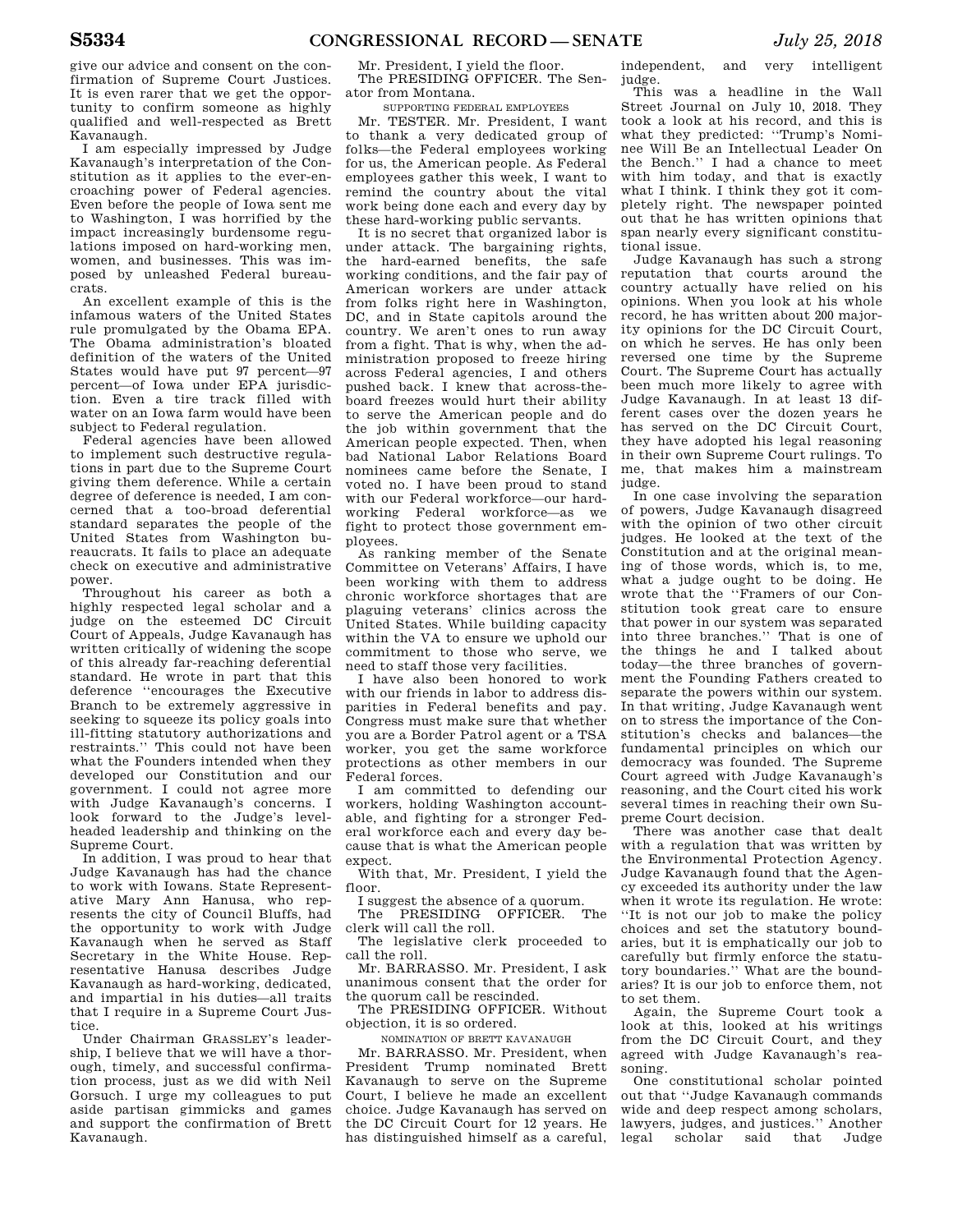Kavanaugh is ''one of the most learned judges in America on a variety of issues, ranging from theories of statutory interpretation to separation of powers.'' A third law professor agreed. This professor called Judge Kavanaugh ''a true intellectual—a leading thinker and writer on the subjects of statutory interpretation and federal courts.''

Here is what we know about Judge Kavanaugh. It is clear that he is a person of strong character. We hear this from people who have known him in the community and people who have worked with him for years in the court. It is clear that Judge Kavanaugh has exactly the right approach, in my opinion, to being a judge. He said it very plainly in a speech last year. He said that a judge's job is to interpret the law, not to make the law or make policy. That is what judges are supposed to do. I think that is the standard Americans should be applying to anyone who is nominated to this high position.

Then you look at the endorsements from legal scholars, and you look at the number of times the Supreme Court has followed his opinions, followed his reasoning, followed his thought pattern. It is clear that Judge Kavanaugh has the incredibly strong intellect that we want in a Supreme Court Justice. When we see someone who commands this kind of respect from the experts, I think Senators need to take that into consideration.

I met with Judge Kavanaugh, as I said, early this morning. I enjoyed a long discussion on various topics relating to the law—the Constitution, the separation of powers. I hope my Democratic colleagues will meet with him as well.

I look forward to having a full and thoughtful confirmation process. I appreciate the opportunity to discuss this topic.

#### 150TH ANNIVERSARY OF THE WYOMING **TERRITORY**

Mr. President, I come to the floor today to commemorate the 150th anniversary of the creation of the Wyoming Territory. On July 25, 1868, Congress authorized the Territory that would become the State of Wyoming. Thousands of people were headed West along the new rail lines that were being built. In fact, the first territorial Governor noted that it was the first time America had carved out a new Territory as a result of the railroad coming through. People were eager to settle in the new Territory and build new lives, seek their fortunes, and raise their families.

What they found when they reached the Wyoming Territory was a place of incomparable beauty. An observer at the time talked about the fertile valley of rivers and streams. That continues today. This observer at the time praised the gorges of its majestic mountains.

It wasn't just the natural beauty of Wyoming that drew people there, however; it was the natural resources as ator from Utah.

well. When the Senate was debating the creation of the Territory, one of the things they talked about right here in this body, right here in this room, was the potential future for the area. These natural resources would help power America's expansion West. One Senator talked about the valuable springs of petroleum and about the abundant coal deposits. That was 150 years ago—valuable petroleum and abundant coal deposits.

These same natural resources still help power the American economy today, 150 years later. Wyoming is America's largest producer of coal, and we are one of the biggest in producing oil and natural gas. Over the past century and a half, the people of Wyoming have provided America with gold, diamonds, and uranium as well.

From the very beginning, from day one, scientists have flocked to Wyoming to explore our natural resources. Some of the first government-sponsored geological surveys took place in what is now Yellowstone National Park. Today students and scholars come from around the world to study at the University of Wyoming. Yellowstone is one of the world's most treasured places to visit. More than 4 million people visited there this past year.

Once Congress created the Wyoming Territory, we lost no time in organizing and setting ourselves up as a model for the rest of the country. One of the first acts of new territorial legislature was to actually grant equal rights to women for the first time in American history. That is why Wyoming today is still known as the Equality State. Women served on juries. We had the first female justice of the peace. We had the first woman elected Governor of any State.

We are a small State by population, but when you look at these things that we have contributed throughout our history, you can see why we are very proud to call Wyoming home. Wyoming has always been a place where people are driven by hope and by optimism about the future. This optimism is an essential part of who we are today.

The polling company Gallup found recently that Wyoming is the most confident State in the country when it comes to America's economy. People in Wyoming are cheerful, they are upbeat, and they are optimistic.

One hundred fifty years ago, the Wyoming Territory was the frontier. The people of Wyoming still have that same pioneering spirit today. We are patriotic Americans. We work hard to care for our families, for our neighbors, and for our communities. I congratulate all of the people in the State of Wyoming today on this historic milestone. One hundred fifty years ago today, Congress acted to create the Wyoming Territory. That spirit of Wyoming and the culture of Wyoming have sustained us this whole time, and they will continue for many years into the future.

I yield the floor.

The PRESIDING OFFICER. The Sen-

NOMINATION OF CHARLES RETTIG Mr. HATCH. Mr. President, last week, the Finance Committee met to consider the nomination of Charles Rettig to be the Commissioner of the Internal Revenue Service. Charles Rettig is a highly qualified man whom I have long believed had near universal support from the members of the committee.

I suppose it should not be surprising, but my colleagues on the other side of the aisle were finally able to find an excuse for why they couldn't support this well-qualified practitioner. My friends on the other side, including Ranking Member WYDEN, announced a newfound opposition to Mr. Rettig, based not on anything he has done, nor on anything he hasn't done. Instead, they decided to broadly oppose Mr. Rettig because of a recent regulatory change at the Treasury Department.

Now, some of you may be scratching your heads wondering how, if he hasn't been confirmed yet, does he have anything to do with this new regulatory change? I know it is puzzling. When you get into the weeds, it becomes clear that my friends have just been looking for an excuse to keep this wellqualified practitioner from heading up the IRS when our country needs him the most.

Democrats also raised extraneous news reports of a Russian person allegedly infiltrating the NRA and potentially infusing domestic organizations with so-called ''dark money.''

Interestingly, though, they seem not to be at all concerned with the subsequent revelations that the very same person had meetings with at least one Federal Reserve official and at least one high-level official in the Treasury Department during the Obama administration. Evidently, for Democrats, when it comes to activities that are quite concerning, the concerns vanish when the activities involve officials in a Democratic administration.

The point is, none of the Democrats' concerns or opposition have anything to do with Mr. Rettig, and as his nomination moves forward, I will continue to talk about his incredible qualifications to be our IRS Commissioner as we move through his nomination process.

Today, I want to take a minute to address the Treasury Department's actions. By way of background, the Treasury Department changed an outdated Nixon administration rule that required certain tax-exempt organizations to report the names and addresses of taxpayers who made substantial donations. This requirement did not arise out of a current statute, it isn't useful for tax administration, and it unnecessarily puts taxpayer information at risk. Cognizant of these issues, the Treasury Department changed that rule. Not such a dramatic change, but to hear my Democratic colleagues react, you would think the Department repealed the Bill of Rights or sold our democracy down the river.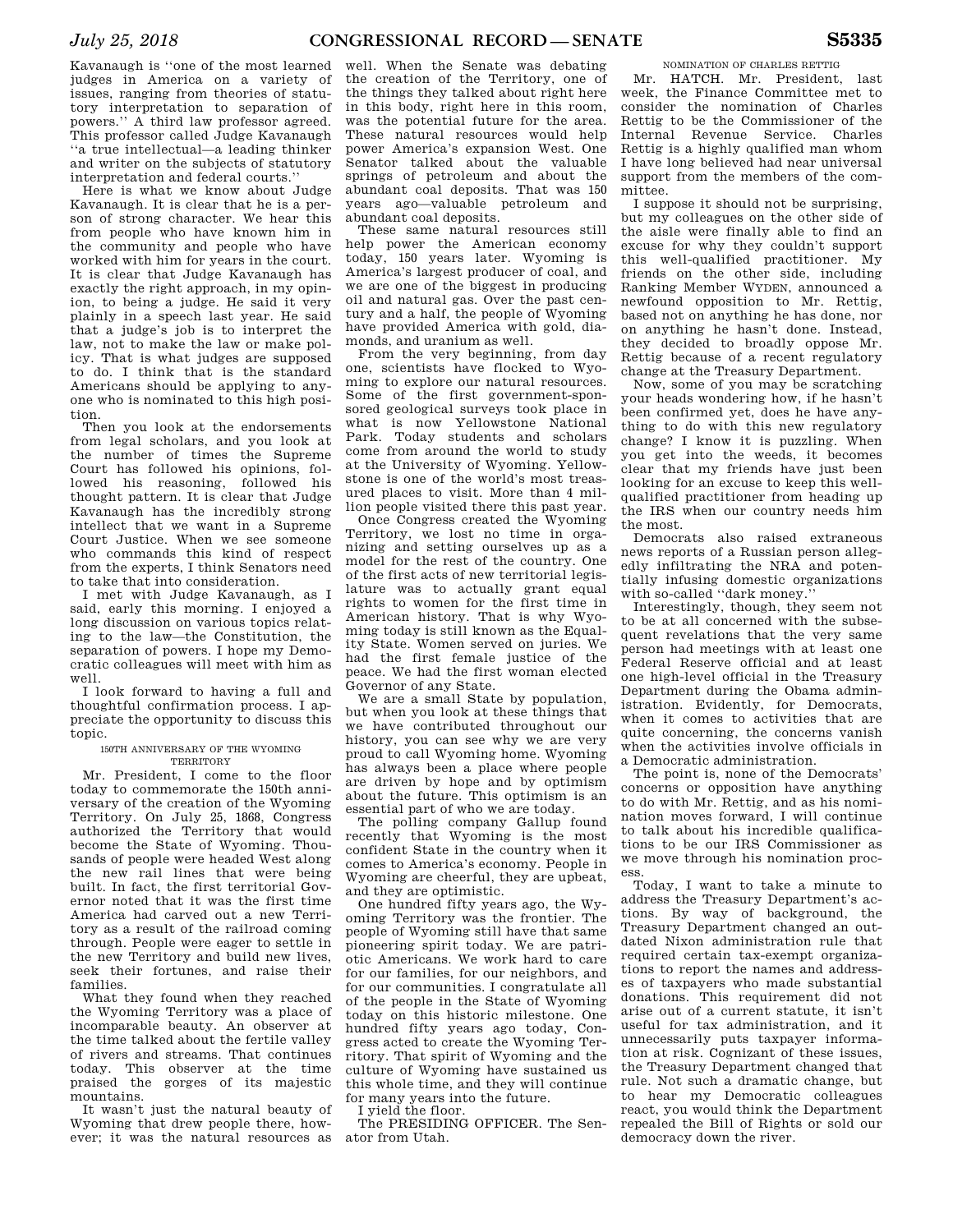That is why I think it is critical to note that, despite the rule change, the IRS still has access to this information should the agency need it. Of course, you would never know that when listening to my friends on the other side of the aisle as they cherry-pick their facts, but for the rest of us, I think we should all take a step back, take a deep breath, and consider what has actually taken place.

Back in 1969, Congress amended the Internal Revenue Code requiring  $501(c)(3)$  charities to file an annual return that includes the names and addresses of substantial contributors. This rule makes perfect sense. After all, taxpayers receive a tax deduction for these donations, so the IRS needs to be able to verify that individual taxpayer has actually donated what they said they did. It is a great tax fraud prevention tool.

However, this taxpayer information is extremely sensitive and must be safeguarded from a data breach or other improper revelation. That is why Congress chose to prohibit public disclosure of this information.

Then, 2 years later, in 1971, President Nixon's Treasury Department issued further regulations extending this requirement to contributions made to  $501(c)(4)$ ,  $(5)$ , and  $(6)$  organizations.

For those who don't stay up late at night reading the Tax Code for fun, these organizations include social welfare, labor, and agricultural organizations, as well as chambers of commerce.

This regulation went beyond what is required by the statute and, thus, beyond what Congress wrote when requiring noncharity, tax-exempt organizations to disclose personally identifiable taxpayer information; namely, the names, addresses and donations for anyone who contributed \$5,000 or more to that particular social welfare organization. Remember, these contributions are not tax deductible, so the IRS has less need for this information. It is key to remember that the law generally requires the returns of tax-exempt organizations be made publicly available.

Taken together, this means the IRS has been forcing the collection of information it doesn't need that can easily get leaked out and cause problems for the IRS, the organizations, the individual donors, and the American people generally. As such, and in order to avoid these important privacy issues, the IRS has had to spend very precious time and resources redacting this information; again, information the agency did not need to collect in the first place and that does no good in helping thwart tax evasion or fraud. In the end, this process has turned into a disproportionate amount of work and expense of taxpayer dollars with few benefits in return.

All of that, while not the most exciting topic for a dinner conversation, is what brings us to today. All of that is why the IRS has been looking at

changing this requirement during and since the Obama administration.

The IRS has broadly noted three reasons for this change: First, as I mentioned, the IRS doesn't need the personally identifiable information of these donors to carry out its mission. While this information was helpful to administering the gift tax in 2015, the Congress changed the law on the application of the gift tax, so it is no longer relevant here, and that change was broadly bipartisan.

Second, requiring the reporting of donor information consumes a lot of time and money both at the IRS as well as the tax-exempt organizations. This directly conflicts with our goal of making the IRS more efficient and helpful for American taxpayers.

Third, schedule B returns with personally identifiable information of donors have a tendency to leak. This poses a risk to taxpayer privacy, it creates a liability for the IRS, and it erodes the trust of the American people in our tax collection agency. This risk is very real. Since 2010, the IRS is aware of at least 14 breaches that resulted in the unauthorized disclosure of this type of information. Mind you, those are cases we know of.

That is why, earlier this month, the Trump administration listened to the agency's concerns, contemplated the facts, and did what any sane government should do. It enacted changes that would help the IRS focus on what is important instead of needlessly risking resources and private taxpayer information.

The administration was wise enough to accept the idea that arose out of the Obama administration. That is just good government. Yet, if you have listened to my Democratic colleagues these past few days, you would think democracy, as we know it, has been destroyed. You might even think the IRS and the Trump administration have been bought and paid for by this nebulous so-called dark money.

The truth is, these attacks are just a partisan stunt because even if you believe in intricate weaving of a conspiracy theory, it ignores the plain fact that the IRS actually still has access to donor information if it wants it. Nothing is being deleted.

Instead, leaks of sensitive taxpayer information will be less common, the IRS is less likely to become a political beach ball smacked back and forth across the aisle, and this administration had the common sense to take up a Democratic President's work to eliminate pointless busy work for the IRS and tax-exempt organizations.

Honestly, if this isn't good government, I don't know what is. Let's ignore this pointless obstruction and get back to work. After all, there is a lot to do.

The PRESIDING OFFICER. The Senator from Missouri.

Mr. BLUNT. Mr. President, it is always an honor to follow the President pro tempore of the Senate on the Senate floor.

I am here to talk about the work we are working through and what—for decades would actually be an understatement—for a couple of centuries was the principal work of the Congress, which was to set our priorities by how we spend the money people have entrusted us with.

Today I want to talk specifically about the importance of transportation, and the ag bill is in here, too the agricultural bill. Certainly, those things come together in a way that allows us to be competitive or don't come together in a way that doesn't allow us to be as competitive as we would like to be.

There is no question that our Nation's infrastructure is not what it should be. The Interstate Highway System, built under the leadership of President Eisenhower, some of it is now over seven decades old, a lot of it over five decades old. It is not where it should be. It has outlived the projected life, and that is a good thing. The construction and repair are better than thought to be at the time, but they are not the kinds of things that are going to last forever.

It has been reported that we have a backlog of at least \$836 billion in highway and bridge infrastructure, just that part of our infrastructure.

I am the chairman of the Commerce Committee's Subcommittee on Aviation. The Chair and I serve on that committee, and on that committee, we believe there is at least \$100 billion in airport infrastructure projects. There are all kinds of airports all over the world that you can fly into or fly out of, and as you come back into the United States, you realize how far we are behind.

Location is important to us. In fact, Winston Churchill said at one time, talking about the United States, that the United States of America was the best located country in the world. We have the Pacific Ocean on one side and the Atlantic Ocean on the other. We have neighbors north and south whom we have learned to cooperate with and live with. We could turn to the Pacific, if that is where the opportunities were. We could turn to the Atlantic.

Winston Churchill pointed out that the Mississippi River, which runs through the center of our country, is maybe the greatest waterway in the world, in terms of the system that created transportation from the very start. The Mississippi River and all the tributary valleys there were incredibly well located.

But all of these things can benefit us if we make the most of them, but it is possible to make the least of them. If you get to the water or if you get to the river and you get on it and you can use it and it becomes an avenue of commerce, it is an opportunity. If you get to the water and you can't get on it, it is an obstacle.

That is sort of what all these things are when we talk about transportation. Are we going to talk about obstacles or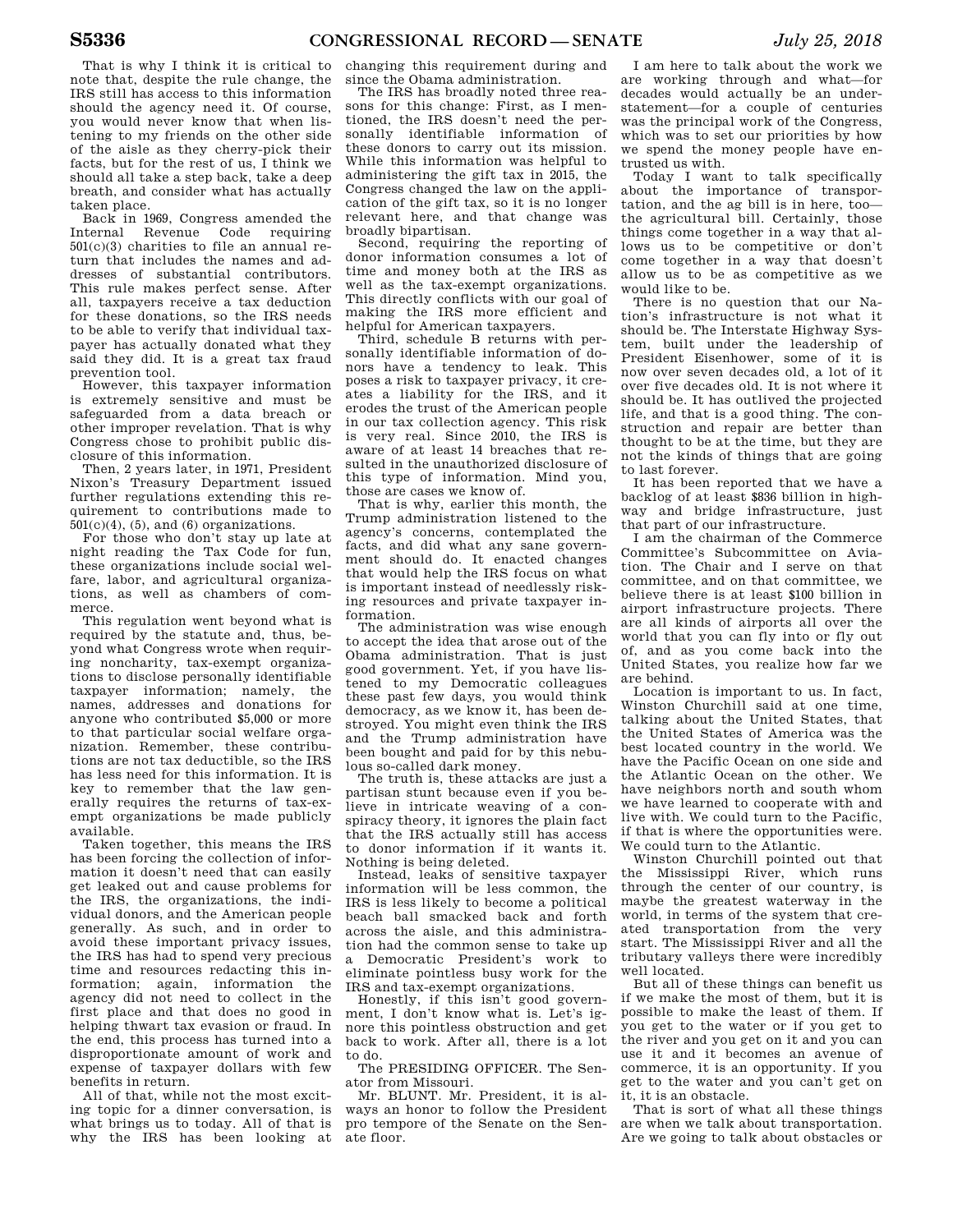opportunities? What are we going to do with inadequate and deficient infrastructure that really does impact whether local communities can compete or not?

Back to the thoughts about the map of America and where our State is located, Missouri is really at the hub of where a lot of the natural infrastructure of the country come together, and also the No. 2 and No. 3 biggest rail yards in America are in our State. No. 2 is in Kansas City, and No. 3 is in St. Louis. The interstate highways come together there.

Chairman COLLINS and her committee worked on this part of the bill a bill where all four committees have brought a product to the floor that we can vote for and that we get a chance to amend. We get a chance to talk about how this could have been made better and maybe find a way to make it better or maybe find a way to realize that, now that I understand the arguments, it is a better bill than I thought. That is the importance of getting that to the floor.

The bill provides \$1 billion for BUILD Grants. Those were previously known as TIGER grants. At least 30 percent of that billion dollars is to benefit rural areas. This is particularly the kind of program we had benefited from. The program funded the Champ Clark Bridge over the Mississippi River in Louisiana, MO, and the bridge over the Missouri River at Washington, MO. They all benefited from TIGER Grants.

There is another \$49.3 billion for critical highway infrastructure. That is an increase of \$3 billion over the authorized level. This program will provide our State with \$79 million more in Federal funding increases for roads, bridges, and freight programs. Highways and roads are generally still largely a State problem. This bill encourages States to do things that they might not quite be able to do otherwise.

We have 3,000 bridges in our State deemed structurally deficient. I think it is the highest number of bridges anywhere because we have more than 3,000 bridges that are structurally deficient and there are thousands of bridges more than that.

The bill provides \$175 million in discretionary spending, combined with \$140 million in mandatory spending to support Essential Air Service communities. Those communities can almost support their own commercial system, but not quite, and still have an argument that they need it. In Missouri, Joplin, Cape Girardeau, and Kirksville all benefit from that Essential Air Service Program. The airport in Columbia is benefiting right now with rehabilitating runways from that program.

The bill provides some capital investment grants that allow some help with transit projects.

As far as ag infrastructure is concerned, we have the chairman of the Agriculture Appropriations Sub-

committee on the floor right now. For ag to work, you have to have an infrastructure that works. The world price of grain is the world price of grain less what it costs you to get it there. The way you win that competition is to have a transportation network that works in a way that allows you to be more competitive than anyone else. If you could arrive with a quality product and get it there cheaper than anybody else can, you get that marketplace.

We don't want to forget broadband. As we think about rural America today, broadband is as important as the telephone was 70 years ago. We figured out how to get telephones to people that were a long way from the nearest telephone, or until they got a telephone, a long way from the nearest telephone pole. We figured that out, and we need to figure out rural broadband just as well. If you can't get the high-speed information you need, you may be doing something that you don't have to go to an office to do, like commodity trading, but you do have to have instantaneous information to do it effectively.

As for rural Missourians, we have 3 percent of the rural population in our State, and half of that population doesn't have access to high-speed internet. That is behind the rest of the country, and our State is trying to catch up. If we can take advantage of these broadband pilot grants that encourage everybody to catch up, we will catch up faster than we would otherwise.

This bill provides distance learning and telemedicine grants as part of our rural community development, and there are rural development community facilities grants in here. We are benefiting from that, and we hope to see that program continue. We received rural development community facilities grants for things like police facilities, road construction equipment, and healthcare facilities in Dent County, Scotland County, Livingston County, Grundy County, and Schuyler County. All of those kinds of things would still be out there to compete for if we pass this bill.

It includes \$1.25 billion for the Rural Development Water and Waste Disposal Program to be developed in rural Missouri. We have eight communities right now benefitting from that. Every level of government—local, State, and Federal—as well as the private sector, really has to continue to recognize the importance of infrastructure—the infrastructure we see on top of the ground, the infrastructure we don't see below the ground, and the broadband infrastructure that some people have and other people don't. That is how we compete.

This bill largely is a bill about competition. Certainly, the transportation and ag parts of this bill are about competition. We need to do what we can to strengthen our overall infrastructure and our transportation network, to boost economic growth, to create jobs,

and to be sure that we are more competitive where I live and where you live and all over our country. That is what this bill is about.

I am really pleased that, for the first time in a long time, every Member of the Senate has a right to come to the floor and say: Here is how we can spend this money better. Our goal should be to take what we have been entrusted with and spend it in the way that benefits the country in the most effective way. I think this bill goes a long way in the right direction to do that. I am certainly looking forward to supporting it when it comes to final passage and looking carefully at every amendment anybody offers to see if that is not a better idea than those of us on the Appropriations Committee had.

I see that my friend from West Virginia is here.

I yield the floor.

The ACTING PRESIDENT pro tempore. The Senator from West Virginia.

Mrs. CAPITO. Mr. President, I am really pleased to be on the floor today to join my fellow Senator from Missouri to talk about, as a fellow member of the Appropriations Committee, what I think are the real highlights and the good parts about the fact that the process is moving but also what is contained within the process.

Senator BLUNT did a great job, I think, of explaining some of the more detailed areas that are important to the entire Country but also to his area. I am going to do the same for my State of West Virginia.

I want to commend the committee leadership, both the committee chairs and the ranking members, and our Senate leadership, both Senator MCCON-NELL and Senator SCHUMER, for moving this process forward and for making good on the promise that we are going to return the appropriations process to regular order.

I tried it to explain it in a radio interview today. I found myself saying: Well, of course, we would be doing this every year, because appropriating money every year is one of the core missions of the Congress. It kind of hasn't worked out that way. This progress that we are making on these four bills and the three previous bills, I think, are an indicator that we will have overwhelming bipartisan support. Each of these bills was written under the budget agreement that we passed and President Trump signed into law.

These bills address a broad range of national concerns and priorities. They highlight areas that we found bipartisan agreement and support on. I am also happy that many of these bills not only have national priorities, but a lot of the national priorities are focused toward different States—rural America, urban America, agriculture America, highly technical jobs, et cetera.

Since my first days in the Senate, I have been committed to doing all that I can to advance the issues that help the Mountain State, including improving our economy and making room for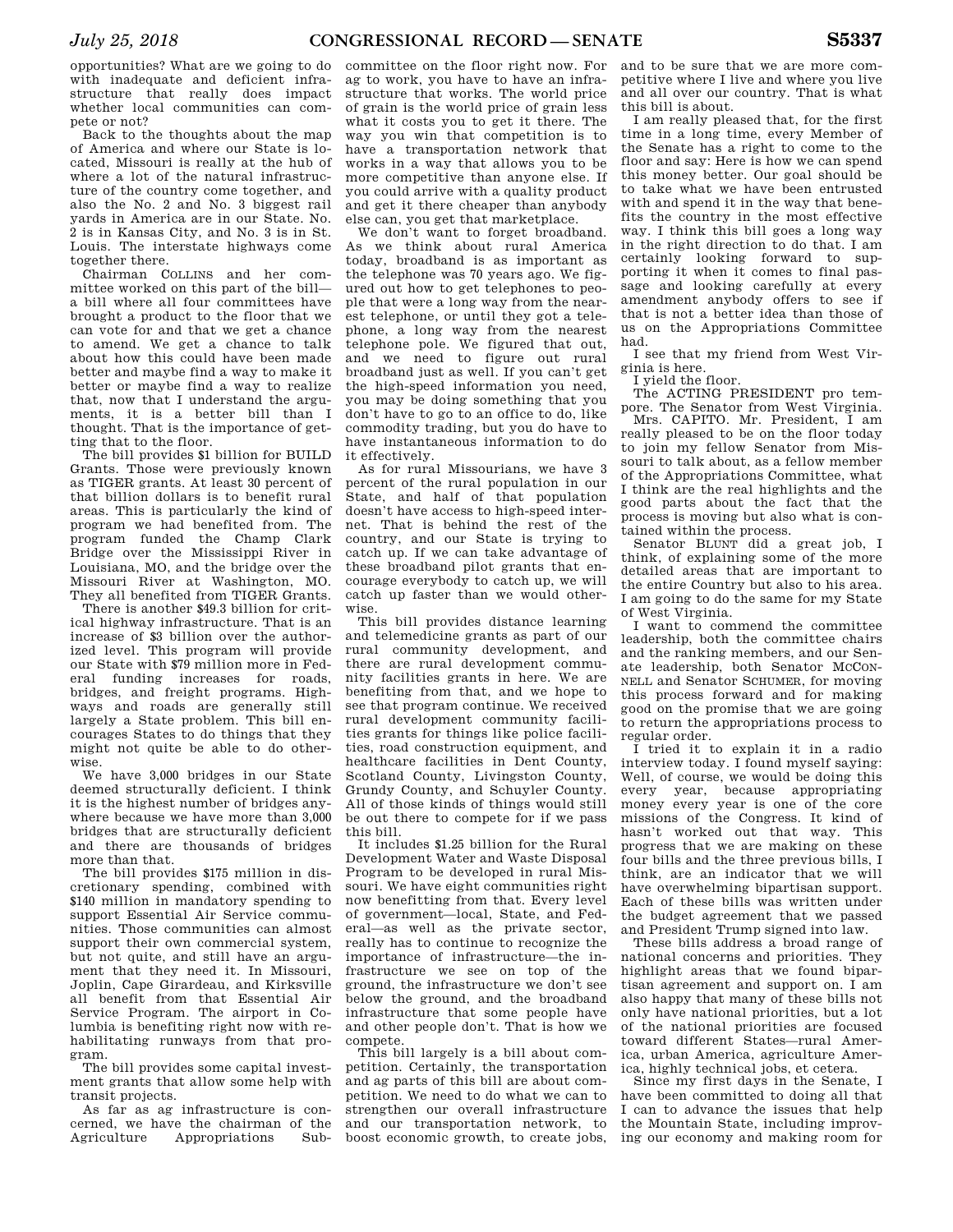growth and development, fighting burdensome and overreaching environmental regulations that have crippled our coal industry, improving broadband access in our rural communities and across the States, and fighting the opioid epidemic that has disproportionately affected my State of West Virginia and is devastating so many families and communities not only in our State but across the country.

The bills under consideration today include resources and directions to address each of these priorities and many others.

In our Omnibus appropriations act of 2018, we made a significant investment in a pilot project at the USDA to improve rural broadband in unserved and underserved areas. The State of West Virginia is right in there in terms of lack of broadband deployment in our most rural areas. The Agriculture appropriations bill in this minibus builds on those investments and provides an additional \$400 million into that pilot program.

Closing the digital divide has been one of my top priorities. I started my Capito Connect plan to talk about the progress that can be made. This pilot program will help us to build on that progress and connect areas that previously lacked service, making that the highlight of the bill for me.

We had a hearing today about 5G in the Commerce Committee and about how much faster speeds and more advanced technology can improve the economy and how it can be extrapolated to the numbers of jobs and the numbers of dollars into the economy. I am a firm believer that technology is going to drive this, but for those areas that are still left behind or are still on the wrong side of the digital divide, certainly, the program within the USDA is going to be a big boost.

I have already had several conversations with USDA to make sure they understand the unique challenges that we face in West Virginia when it comes to connectivity and so that they continue to keep these challenges in mind as they move forward on the pilot programs.

Every Senator here could make an argument on what their particular challenges are. One of the challenges that we face that some of our midwesterners don't face as much is our terrain. We are not called the Mountain State for nothing. It is hard to drive from one place to another without being in a mountain. If you don't live on a hill, you live in the valley. challenges for connectivity that technology is going to drive. I am very encouraged about this. I am very encouraged, not just about the broadband part of agriculture but the rural development, water, and electricity infrastructure and about opposing cuts to several programs that have been very helpful to our rural communities.

West Virginia, as does every State, also has challenges and opportunities

in the transportation sector. I see the chairman of the Transportation Subcommittee here, Senator COLLINS. She has done great work on the T-HUD appropriations bill. Some of these—certainly, the Airport Improvement Program and the Contract Tower Program—are very important to our smaller airports as well as to our cities, which receive the CDBG funding. They provide ways to improve communities and ways to move forward with the housing and development we need. Also, just in a smaller sense, they help the rail service by ensuring we have a ticket agent in Charleston for Amtrak. It sounds like a small thing, but it is good for tourism and good for our city and good that our Hinton Railroad days will be able to go on uninterrupted.

One thing that has been interrupted in the last several years is any kind of sustained economic progress in our coal and energy sectors—the result, I believe, of the previous administration's never-ending war on coal. Thanks to the new administration, that war is over. This bill will help us in making sure that what remains will give us a fair and even playing field.

The Interior portion of this bill ensures that the EPA returns to its core mission of environmental cleanup. The Interior bill, which, I should note, passed the subcommittee by 31 to 0 everybody voted for it in committee also emphasizes the need to fund the deferred maintenance of our national parks. This is something for which I have long advocated. We are at a point at which we are really going to make a significant difference here.

The Secretary of the Interior is really devoted to this, as is the President. This is very much a bipartisan effort.

It restores proposed cuts to the Clean Water and Drinking Water State Revolving Funds and grants programs that are tremendously helpful to States and localities. Some of these grants are not very large, but they make the difference of there being clean, drinkable water and water systems as opposed to having to bring your water in, which, in this day and age, in my opinion, in our country shouldn't be happening.

The bill also includes funding to continue a pilot program through the Abandoned Mine Lands Funds to invest in projects that will strengthen our local economies. Obviously, this has been very helpful in West Virginia and in Pennsylvania. We have a lot of abandoned mine land area that needs reclamation, that needs repurposing, and this program is very helpful for that.

The final bill is the Financial Services and General Government bill. I served as the chair of the FSGG bill in the last Congress, during the fiscal year 2018 budget. I was pleased that the funding levels we placed in fiscal year 2018 have remained and that some of the priorities have remained in fiscal year 2019, including a historic increase for the High Intensity Drug Trafficking

Areas, called the HIDTA Program. This is out of the White House's Office of National Drug Control Policy, where you get a coordinated effort from your State, local, and Federal law enforcement to stop the illegal flow of drugs into our country, which is literally killing a generation and is killing a lot of our communities.

We have an increase in there for drug-free communities, something that is a ground-up program, where your communities get together and ask: How do we solve this problem we have in our small communities? This increase, I think, demonstrates a commitment to the Office of National Drug Control Policy and a rejection of the proposed elimination of the ONDCP.

In having been a Member who voted for the historic tax cuts and tax relief we passed in December, I want to make sure the IRS can implement this so we don't have a glitch or a hitch while people are getting more money back when filing their new taxes. The IRS needs these resources. It just so happens that a lot of those IRS workers actually live and work in the State of West Virginia, so this will have a great impact, I think, in my region.

As one can see, we are doing the people's business by taking up and debating these appropriations bills. I think the committee is functioning, and the Senate floor is already functioning with three bills having gone out and there having been the opportunity for everybody to have weighed in, yea or nay. That is kind of why we are sent here, isn't it? We are sent here to express an opinion, to vote, to make the thoughts of our constituents and our own thoughts known. I am even proud that a lot of the resources we are going to be addressing in these bills will help to address very important West Virginia priorities.

I look forward to the continuing debate on amendments, to the continuing openness of the process, and to the continuing cooperation and dedication of spirit to do the work we have been sent to do—to appropriate the money, to prioritize our tax dollars, and to show the efficiency and care that every single one of our taxpayers deserves. That is what we are doing today.

I yield the floor.

The ACTING PRESIDENT pro tempore. The Senator from New Mexico.

Mr. HEINRICH. Mr. President, I just want to take a moment and, in particular, thank my colleagues from Kansas and Colorado, as well as my colleague from New Mexico, Senator UDALL, and especially Senator MORAN of Kansas, as well as Senator ROBERTS and Senator GARDNER and Senator BENNET, all for their efforts on behalf of the Southwest Chief line.

Long-distance passenger rail routes, like the Southwest Chief, literally connect millions of Americans from across the country who live in rural communities to the rest of the Nation. They do that culturally, and they do that economically.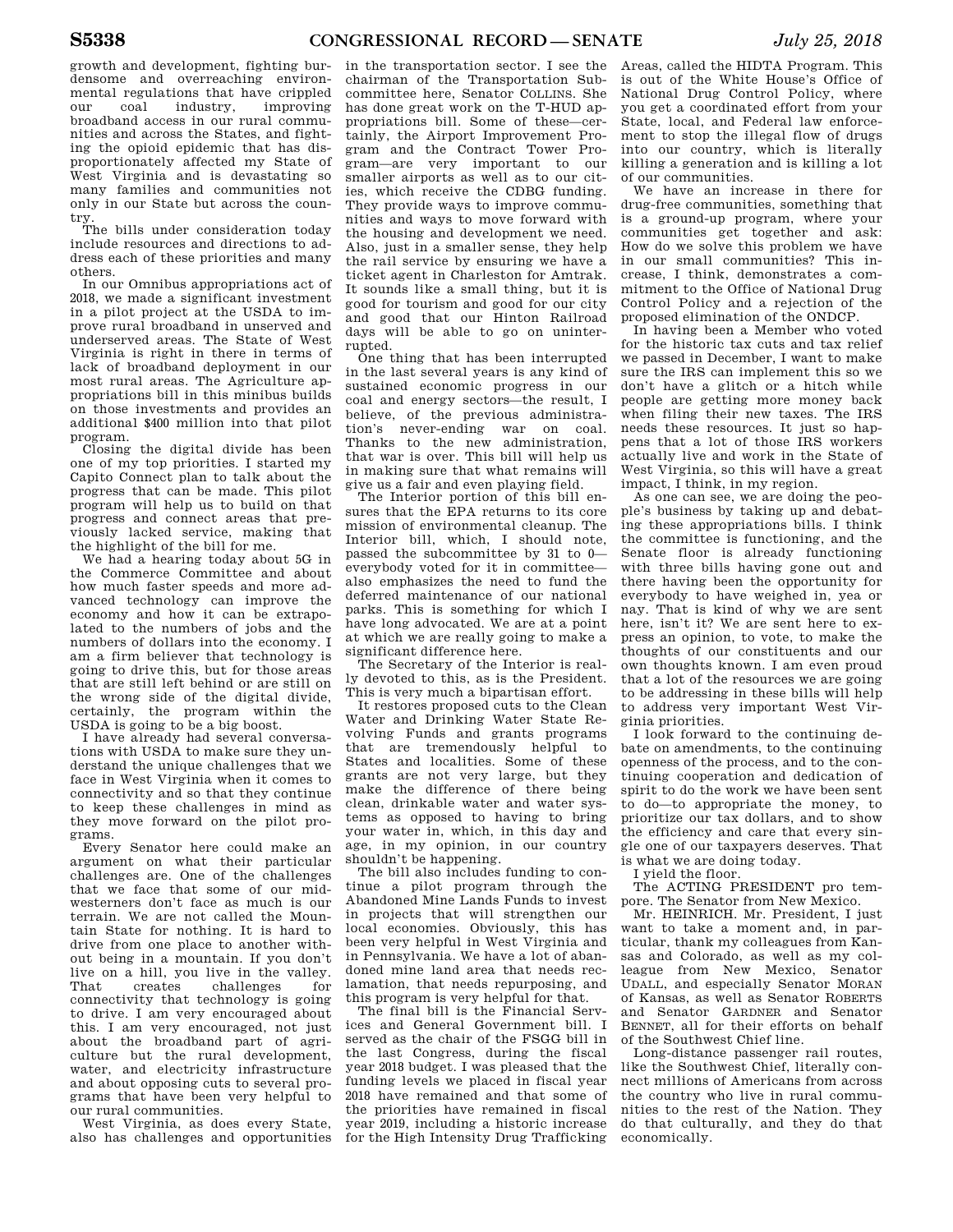Each year, the Southwest Chief in New Mexico, for example, brings thousands of Boy Scouts from all across our great Nation to the Philmont Scout Ranch and generates economic activity in every community along the way, whether it is in Las Vegas or Lamy or Albuquerque—you name it. In many cases, long-distance routes provide the only affordable transportation alternatives to highways for rural residents, particularly the elderly and the disabled.

I thank all of my colleagues from these States for standing up for longdistance passenger rail, for working to reject any proposals that would suspend long-distance rail service and literally send rural residents back to the back of the bus.

We have a disconnect in this country between the rural and the urban economies, between the center of the heartland and the coasts in this country, particularly economically. If we are going to combat this, we have to invest in the transportation infrastructure and the information infrastructure that can make a difference in rural communities.

This is not the time to be turning our backs on rural communities with regard to passenger rail and transportation. That would be an absolute travesty for small communities all through the heartland, whether you are talking about Kansas or Colorado or New Mexico—or, really, from one end of the Southwest Chief all the way to Chicago, to the West Coast, in Arizona and California.

I thank all of my colleagues who have been fighting for this issue. It is incredibly important to so many of my constituents in New Mexico. I urge everyone to support the Moran-Udall amendment. It is absolutely critical.

The ACTING PRESIDENT pro tempore. The Senator from New Mexico.

AMENDMENT NO. 3414, AS MODIFIED, TO AMENDMENT NO. 3399

Mr. UDALL. Mr. President, I ask unanimous consent to call up amendment No. 3414, as modified with the changes that are at the desk.

The ACTING PRESIDENT pro tempore. Is there objection?

Without objection, it is so ordered. The clerk will report.

The senior assistant legislative clerk read as follows:

The Senator from New Mexico [Mr. UDALL] proposes an amendment numbered 3414, as modified, to amendment No. 3399.

Mr. UDALL. I ask unanimous consent that the reading of the amendment be dispensed with.

The ACTING PRESIDENT pro tempore. Without objection, it is so ordered.

The amendment, as modified, is as follows:

(Purpose: To express the sense of Congress relating to the importance of long-distance passenger rail routes)

At the appropriate place in title I of division D, insert the following:

SEC. 1\_\_\_. It is the sense of Congress that—

(1) long-distance passenger rail routes provide much-needed transportation access for 4,700,000 riders in 325 communities in 40 States and are particularly important in rural areas; and

(2) long-distance passenger rail routes and services should be sustained to ensure connectivity throughout the National Network (as defined in section 24102 of title 49, United States Code).

Mr. UDALL. Mr. President, I very much thank Senator HEINRICH for being down here and talking about what this really means. I know Senator MORAN is also on the floor.

Amtrak is designed to connect our communities. Whether we live in Raton, NM, Dodge City, KS, or Los Angeles, CA, it connects our communities. I am pleased to offer this amendment with my friends from Kansas and Colorado because the Southwest Chief connects our communities, and we will continue to work together to support this national service.

There is no doubt we will have a strong bipartisan vote to support our long-distance rail lines. If Amtrak thinks that replacing railcars with buses will solve its problems, well, that is no way to run a railroad. I hope Amtrak's leadership appreciates that we will not back down in our support of our rail network and that we can work together to find solutions to their problems.

I yield the floor.

The ACTING PRESIDENT pro tempore. The Senator from Maine.

Ms. COLLINS. Mr. President, I commend the Senators who are the authors of this amendment. The Senator from Kansas, Mr. MORAN, has discussed this issue with me many times, as have the Senators from New Mexico who feel very strongly about it as well. I know the Senators from Colorado are also cosponsors.

As chairman of the subcommittee with jurisdiction over the funding for Amtrak, I support this amendment. Amtrak's national network is vital for the hundreds of communities across the country it serves, particularly in the more rural areas of our country.

At a hearing I chaired this past May with the ranking member, Senator REED, Amtrak committed to not making service changes in advance of new authorizing legislation. It also committed to consulting with the communities it serves before making changes that would affect the residents of those communities. We fully expect Amtrak to stand by the commitments that were made at our May hearing.

This amendment conveys our longstanding support for long-distance passenger rail service, and I encourage my colleagues to adopt it.

The ACTING PRESIDENT pro tempore. The Senator from Rhode Island.

Mr. REED. Mr. President, I rise in support of this amendment.

Amtrak's Long-Distance Routes serve as critical connections on our national rail network in 39 States and the District of Columbia. In fact, they are the only intercity trains in 24 States

where Amtrak operates. In many parts of the country, Amtrak is the only affordable option for long-distance travel, particularly for the elderly and people with disabilities.

Senator COLLINS and I have worked in a very bipartisan fashion to fund Amtrak's National Network at record levels over the past 2 fiscal years, and this bill provides \$1.29 billion to continue those services.

Amtrak should use this funding to improve the quality and service of Long-Distance Routes around the country. I urge my colleagues to support this amendment.

The ACTING PRESIDENT pro tempore. The Senator from Kansas.

AMENDMENT NO. 3433 TO AMENDMENT NO. 3399

Mr. MORAN. Mr. President, I call up amendment No. 3433.

The ACTING PRESIDENT pro tempore. The clerk will report.

The assistant bill clerk read as follows:

The Senator from Kansas [Mr. MORAN] proposes an amendment numbered 3433 to amendment No. 3399.

Mr. MORAN. I ask unanimous consent that the reading of the amendment be dispensed with.

The ACTING PRESIDENT pro tempore. Without objection, it is so ordered.

The amendment is as follows:

(Purpose: To prohibit the use of funds to revoke certain exceptions)

At the appropriate place in division C, insert the following:<br>SEC. None of the funds made avail-

SEC.  $\frac{1}{\text{Table by this Act may be used to revoke an}}$ exception made—

(1) pursuant to the final rule of the Department of Agriculture entitled ''Exceptions to Geographic Areas for Official Agencies Under the USGSA'' (68 Fed. Reg. 19137 (April 18, 2003)); and

(2) on a date before April 14, 2017.

AMENDMENT NO. 3414, AS MODIFIED

Mr. MORAN. Mr. President, before I make remarks on this amendment, I express my gratitude to my colleagues from New Mexico, to Senator REED, who is the ranking member, and to Senator COLLINS, the chair of the appropriate Appropriations subcommittee, for working so closely with me and my colleagues in regard to rail service, the Southwest Chief, from Chicago to Los Angeles, which transports people through Kansas and through Colorado and through New Mexico. We have had a bipartisan effort from the Senators of those three States to make certain that service continues into the future. I am very grateful for their support.

I ask my colleagues, the other Senators, to support the Moran-Udall amendment.

#### AMENDMENT NO. 3433

Mr. President, I rise to urge my colleagues to support my amendment to force the USDA to continue honoring its existing agreement between grain handling facilities and official inspection services.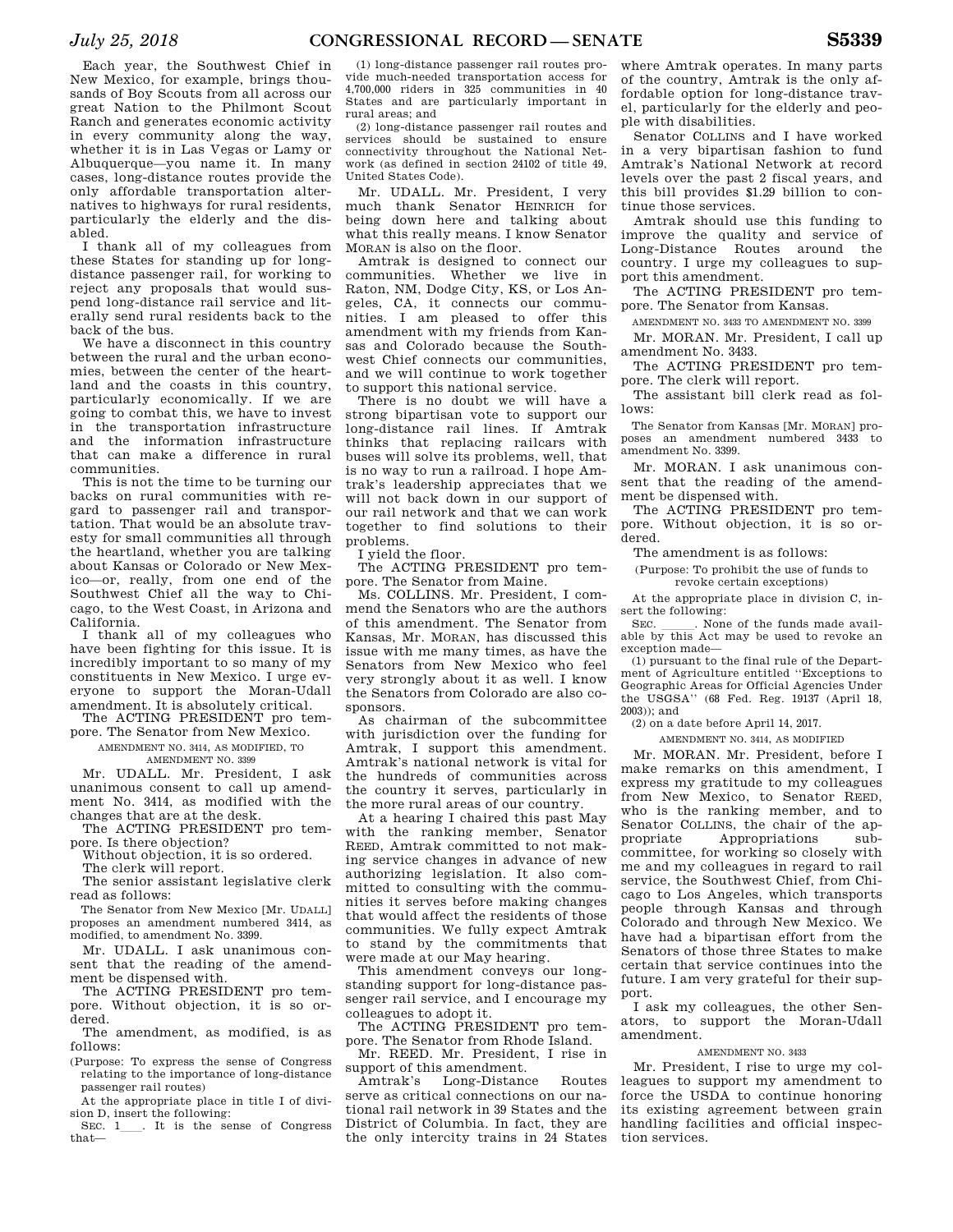Following the passage of legislation to reauthorize the U.S. Grain Standards Act, the Department of Agriculture amended its regulations and changed the treatment of grain facilities using inspection services located outside their defined, designated geographic areas.  $\mathbf{K}$  $\mathbf K$  $K$  $\mathbf K$  $Lg$  $L_{\text{eff}}$  $\mathbf{L}$  $\overline{M}$ 

The USDA's decision to alter the way it had been doing business has disrupted existing agreements and longstanding working relationships between grain handlers and grain inspectors. Also, the change has decreased the efficiency of inspections and reduced grain elevator operators' flexibility to coordinate with inspection services.

This amendment would not allow the USDA to revoke any additional agreements that are currently in place. To be clear, these grain elevators are still using USDA-sanctioned, official inspection agencies. The inspection agencies in question have agreed to perform inspections outside of the designated geographic areas.

The question we will soon be voting on is whether USDA ought to honor those exceptions already made to grain facilities and their inspectors. This is a commonsense amendment to make certain USDA does so—honors its commitments—and that grain facilities are afforded the best possible service from the Department of Agriculture.

I urge my colleagues to support this amendment.

The ACTING PRESIDENT pro tempore. Under the previous order, the question is on agreeing to the Moran amendment.

Ms. COLLINS. I ask for the yeas and nays.

The ACTING PRESIDENT pro tempore. Is there a sufficient second?

There appears to be a sufficient second.

The clerk will call the roll.

The assistant bill clerk called the roll.

Mr. CORNYN. The following Senator is necessarily absent: the Senator from Arizona (Mr. MCCAIN).

Mr. DURBIN. I announce that the Senator from Illinois (Ms. DUCKWORTH) is necessarily absent.

The ACTING PRESIDENT pro tempore. Are there any other Senators in the Chamber desiring to vote?

The result was announced—yeas 98, nays 0, as follows:

#### [Rollcall Vote No. 168 Leg.]  $\overline{y}$

|                | Ү. F.A. S—98 |               |
|----------------|--------------|---------------|
| Alexander      | Collins      | Gardner       |
| Baldwin        | Coons        | Gillibrand    |
| Barrasso       | Corker       | Graham        |
| <b>Bennet</b>  | Cornyn       | Grassley      |
| Blumenthal     | Cortez Masto | Harris        |
| Blunt          | Cotton       | Hassan        |
| Booker         | Crapo        | Hatch         |
| <b>Boozman</b> | Cruz         | Heinrich      |
| Brown          | Daines       | Heitkamp      |
| Burr           | Donnelly     | Heller        |
| Cantwell       | Durbin       | Hirono        |
| Capito         | Enzi         | Hoeven        |
| Cardin         | Ernst        | Hyde-Smith    |
| Carper         | Feinstein    | <b>Inhofe</b> |
| Casey          | Fischer      | Isakson       |
| Cassidy        | Flake        | Johnson       |
|                |              |               |

| Jones     | Murray         | Shelby     |
|-----------|----------------|------------|
| Kaine     | Nelson         | Smith      |
| Kennedy   | Paul           | Stabenow   |
| King      | Perdue         | Sullivan   |
| Klobuchar | Peters         | Tester     |
| Lankford  | Portman        | Thune      |
| Leahv     | Reed           | Tillis     |
| Lee       | Risch          | Toomey     |
| Manchin   | <b>Roberts</b> | Udall      |
| Markev    | Rounds         | Van Hollen |
| McCaskill | Rubio          | Warner     |
| McConnell | Sanders        | Warren     |
| Menendez  | Sasse          | Whitehouse |
| Merkley   | Schatz         | Wicker     |
| Moran     | Schumer        | Wyden      |
| Murkowski | $_{\rm Scott}$ |            |
| Murphy    | Shaheen        | Young      |
|           | NOT VOTING-2   |            |

Duckworth McCain

 $\mathbf{M}$  $\mathbf{M}$  $\mathbf{M}$  $\overline{M}$ 

 $\mathbf{M}$  $M$  $\mathbf{M}$ 

Lee Paul

The amendment (No. 3433) was agreed to.

VOTE ON AMENDMENT NO. 3414, AS MODIFIED

The ACTING PRESIDENT pro tempore. Under the previous order, the question is on agreeing to the Udall amendment No. 3414, as modified.

Mr. KAINE. Mr. President, I ask for the yeas and nays.

The ACTING PRESIDENT pro tempore. Is there a sufficient second?

There appears to be a sufficient second.

The clerk will call the roll.

The senior assistant legislative clerk proceeded to call the roll.

Mr. CORNYN. The following Senator is necessarily absent: the Senator from Arizona (Mr. MCCAIN).

The PRESIDING OFFICER (Mr. TOOMEY). Are there any other Senators in the Chamber desiring to vote?

The result was announced—yeas 95, nays 4, as follows:

# [Rollcall Vote No. 169 Leg.]

|                   | $YEAS = 95$    |             |
|-------------------|----------------|-------------|
| Alexander         | Flake          | Murphy      |
| Baldwin           | Gardner        | Murrav      |
| Barrasso          | Gillibrand     | Nelson      |
| <b>Bennet</b>     | Graham         | Perdue      |
| <b>Blumenthal</b> | Grasslev       | Peters      |
| <b>Blunt</b>      | Harris         | Portman     |
| Booker            | Hassan         | <b>Reed</b> |
| <b>Boozman</b>    | Hatch          | Risch       |
| Brown             | Heinrich       | Roberts     |
| Burr              | Heitkamp       | Rounds      |
| Cantwell          | Heller         | Rubio       |
| Capito            | Hirono         | Sanders     |
| Cardin            | Hoeven         | Schatz      |
| Carper            | Hyde-Smith     | Schumer     |
| Casey             | <b>Inhofe</b>  | Scott       |
| Cassidy           | <b>Isakson</b> | Shaheen     |
| Collins           | Johnson        | Shelby      |
| Coons             | Jones          | Smith       |
| Corker            | Kaine          | Stabenow    |
| Cornyn            | Kennedy        |             |
| Cortez Masto      | King           | Sullivan    |
| Cotton            | Klobuchar      | Tester      |
| Crapo             | Lankford       | Thune       |
| Cruz              | Leahv          | Tillis      |
| Daines            | Manchin        | Udall       |
| Donnelly          | Markey         | Van Hollen  |
| Duckworth         | McCaskill      | Warner      |
| Durbin            | McConnell      | Warren      |
| Enzi              | Menendez       | Whitehouse  |
| <b>Ernst</b>      | Merkley        | Wicker      |
| Feinstein         | Moran          | Wyden       |
| Fischer           | Murkowski      | Young       |
|                   | $NAYS-4$       |             |

Sasse

Toomey

# NOT VOTING—1

McCain

The amendment (No. 3414), as modified, was agreed to.

The PRESIDING OFFICER. The Senator from Maine.

Ms. COLLINS. Mr. President, we are continuing to make progress on this package of appropriations bills. Speaking for the managers on this side of the aisle—the Republican chairman of the subcommittee—I request that our colleagues file amendments at the desk by 1 p.m. tomorrow.

The PRESIDING OFFICER. The Senator from Rhode Island.

Mr. REED. Mr. President, I join my chairman, Senator COLLINS, in requesting that all of our colleagues file their amendments by 1 p.m. tomorrow afternoon so that we can continue to make progress on this bill. Again, I thank the chairman for her great leadership. With that, I yield the floor.

The PRESIDING OFFICER. The Senator from Alabama.

(The remarks of Mr. JONES and Mr. ALEXANDER pertaining to the introduction of S. 3266 are printed in today's RECORD under "Statements on Introduced Bills and Joint Resolutions.'')

Mr. ALEXANDER. I yield the floor.

I suggest the absence of a quorum.

The PRESIDING OFFICER. The clerk will call the roll.

The bill clerk proceeded to call the roll.

Mr. BLUNT. Mr. President, I ask unanimous consent that the order for the quorum call be rescinded.

The PRESIDING OFFICER (Mr. GARDNER). Without objection, it is so ordered.

UNANIMOUS CONSENT REQUEST—H.R. 772

Mr. BLUNT. Mr. President, I ask unanimous consent that the Senate proceed to the immediate consideration of H.R. 772, which was received from the House. I ask unanimous consent that the Blunt substitute amendment at the desk be agreed to and that the bill, as amended, be considered read a third time and passed and that the motion to reconsider be considered made and laid upon the table.

The PRESIDING OFFICER. Is there objection?

The Senator from Washington.

Mrs. MURRAY. Mr. President, reserving the right to object to the Senator's request, families should have access to simple, straightforward information so they can make the food choices that are right for them.

I was very glad to see that after 7 years of delays and foot-dragging, 7 years of objections from Republicans who didn't want to allow this commonsense law to be fully implemented, in May of this year, we finally saw this law implemented—by a Republican administration, no less. Yet, today, before us now is a proposal—however well intended it may be—that would take us backward.

This bill would undermine nutrition labeling. It would punish businesses along the way that have already fully implemented the law and would carve out an entire category of businesses from providing labeling in their stores. It would bar the FDA from conducting the oversight we all count on it to do. It would weaken consumer protections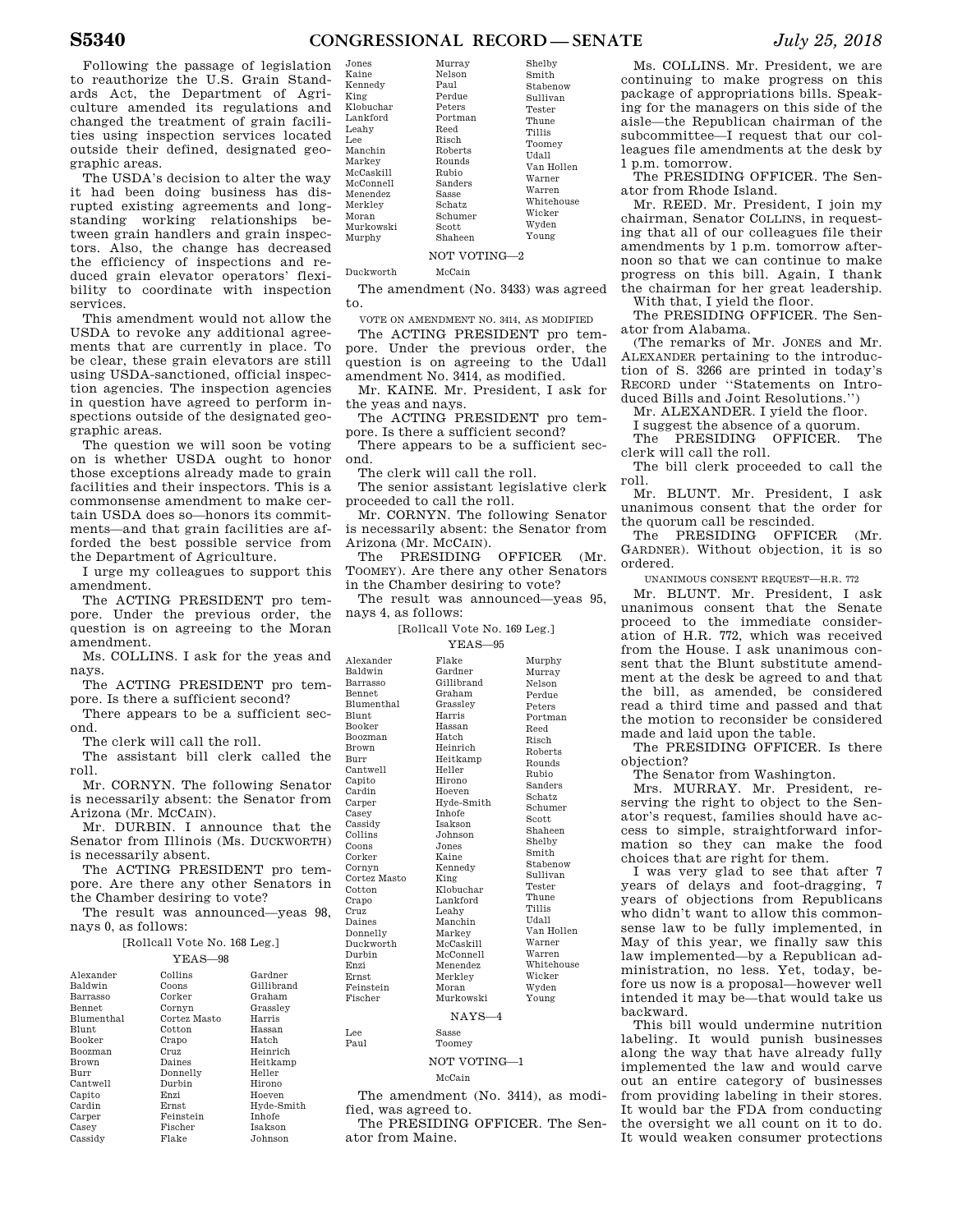as well as protections for States and localities.

Frankly, why? This is a solution in search of a problem. Restaurants across this country are already providing labeling, and the FDA has made it clear that it intends to work with, not against, businesses in implementing the law. Furthermore, many States and localities have required caloric labeling for years, and not one restaurant chain has been sued.

So I am going to keep advocating for families being able to have access to clear, transparent nutrition information.

I object.

The PRESIDING OFFICER. Objection is heard.

The Senator from Missouri.

Mr. BLUNT. Mr. President, in 2010, legislation passed that mandated national calorie menu labeling standards for chain restaurants and similar retail food locations, like grocery stores. Many of us know that there are many different ways that foods are prepared and sold to customers. We can see all kinds of examples by walking around the Capitol Complex itself, let alone through one's neighborhood grocery store. As a result, it would be almost impossible to have a one-size-fits-all rule.

Before I mention what the Blunt-Alexander-King substitute amendment would have done, to which the Senator from Washington State has objected, let me, first of all, address the Housepassed bipartisan bill that has been pending on the Senate's calendar.

Senator KING joined me in introducing the bipartisan Common Sense Nutrition Disclosure Act here in the Senate—the same bill that has already passed in the House. The bill is not just bicameral but bipartisan, meaning Democrats and Republicans have sponsored legislation in the Senate and Democrats and Republicans have passed the same legislation in the House. My Democratic colleague from Missouri cosponsored the initial bill.

The House-passed bill would not exempt pizza delivery and it wouldn't exempt supermarkets or grocery stores or convenience stores or others from menu labeling requirements.

There are always all kinds of things that are talked about here. What the House bill and what the Blunt-Alexander-King bill would do, which is pending in the Senate, is recognize that there are unique differences in business types and product offerings to allow for more flexibility in different kinds of business models providing their customers with calorie information. This would still happen under our bill, but it would happen in a more effective way so that it meets the customers' needs. The goal here should be the customers' receiving the information rather than exactly where the information is placed in a one-size-fitsall or in a one-location-fits-all kind of format.

The campaign on this issue of misinformation has run pretty wild. There is a group saying that what we are trying to do is exempt restaurants and others from menu labeling. They clearly haven't read the bill that Senator ALEXANDER and I and Senator KING have introduced. I would like to go on record as saying what the amendment does.

First and foremost, it does not impact the delay of that menu labeling final rule that went into effect this year. Again, it does not impact the delay or stop the menu labeling final rule. The Blunt-Alexander-King amendment provides those who have to implement the rule with the regulatory flexibility to implement the rule and provide the information to their customers in the most useful manner. The amendment also provides protection against frivolous lawsuits. That is really all it does. Those are two big things, but they are two not very complicated things.

I have been working on this issue for a number of years. I am disappointed that we have been unable to move a commonsense measure here in the Senate.

I thank Senator KING for working with me on this issue, and I thank Senators MCCASKILL, HEITKAMP, and DON-NELLY—all Democrats—along with Senator KING, for joining me as bipartisan cosponsors.

I also thank Chairman ALEXANDER, who is the chair of the authorizing committee, who has joined with me and others in finding a commonsense path forward to ensure we provide the information to consumers in the most effective way, while providing the flexibility in implementation and protection from lawsuits, not only on the information but on some highly technical piece of the rule that really wouldn't have an impact if anybody were to have the information or not. Senator ALEXANDER has been a leader on this. I know he is as disappointed as I am that we can't move forward with the House-passed bill, for I spent a lot of time on it.

I turn now to my friend Senator ALEXANDER, the chairman of the Senate HELP Committee, to make whatever comments he wants to make.

The PRESIDING OFFICER. The Senator from Tennessee.

Mr. ALEXANDER. Mr. President, I thank Mr. BLUNT, the Senator from Missouri, for his leadership on these commonsense provisions that would help literally hundreds of thousands of restaurants, grocery stores, convenience stores, pizza stores, and other food retailers as they work to comply with the Food and Drug Administration's menu labeling rule.

I am very disappointed that some Democrats have blocked Senator BLUNT's commonsense legislation. He has worked hard on it and has taken a piece of legislation that had bipartisan support in the House of Representatives. He has worked with Senator KING of Maine in a bipartisan way. Nevertheless, there have still been objections.

When Democrats passed the Affordable Care Act in 2010, they included a provision that mandated nutrition labeling in restaurants and food retailers that have over 20 stores nationwide. The proposed rule was published in December 2014, and the final menu labeling rule went into effect on May 7, 2018. The final rule required restaurants nationwide to display calories on menus and menu boards and have additional nutrition information available upon request. Senators BLUNT and KING and I support consumers having access to nutrition information to make healthier, more informed dietary choices for themselves and their families.

While I commend the FDA for addressing concerns raised during the process in the final rule, a few significant problems remain unaddressed including the following: employees being subject to criminal penalties for inconsistencies in calorie information; a clear amount of time for restaurants to correct violations before enforcement; restaurants being subject to frivolous civil lawsuits for minor violations; and flexibility for restaurants where a majority of orders are placed online.

To address those concerns, Senators BLUNT and KING, here in the Senate, and a bipartisan group in the House, as Senator BLUNT has outlined, introduced the bipartisan Common Sense Nutrition Disclosure Act. The idea was to make the menu labeling rule more workable for restaurants and to make access to information on nutrition easier for customers.

The act, led by Representatives CATHY MCMORRIS RODGERS and Loretta Sanchez, passed the House twice—both times with strong bipartisan votes and most recently in February with a vote of 266 to 157, with 152 Republicans and 32 Democrats in support.

However, after Senate Democrats raised concerns that the House bill would further delay the implementation of the rule, Senator BLUNT and I worked out a targeted solution to help give restaurants the flexibility and certainty they would need to comply with the rule without delaying its implementation or enforcement.

Our substitute provisions include the following:

No. 1, they clarify legal liability.

For example, if I am a 21-year-old manager at the Chick-fil-A in Chattanooga, I would be pretty hesitant to sign a statement, as is currently required by the rule, that could subject me to criminal and financial penalties if one of my employees were to put extra slices of cheese on a sandwich. Today, the rule requires a restaurant manager to certify that the restaurant makes menu items a certain way to meet the posted nutritional values.

Our amendment changes that. It no longer puts an individual employee on the hook for a meal item that doesn't match its posted calorie count. Our amendment maintains the requirement for restaurant headquarters to certify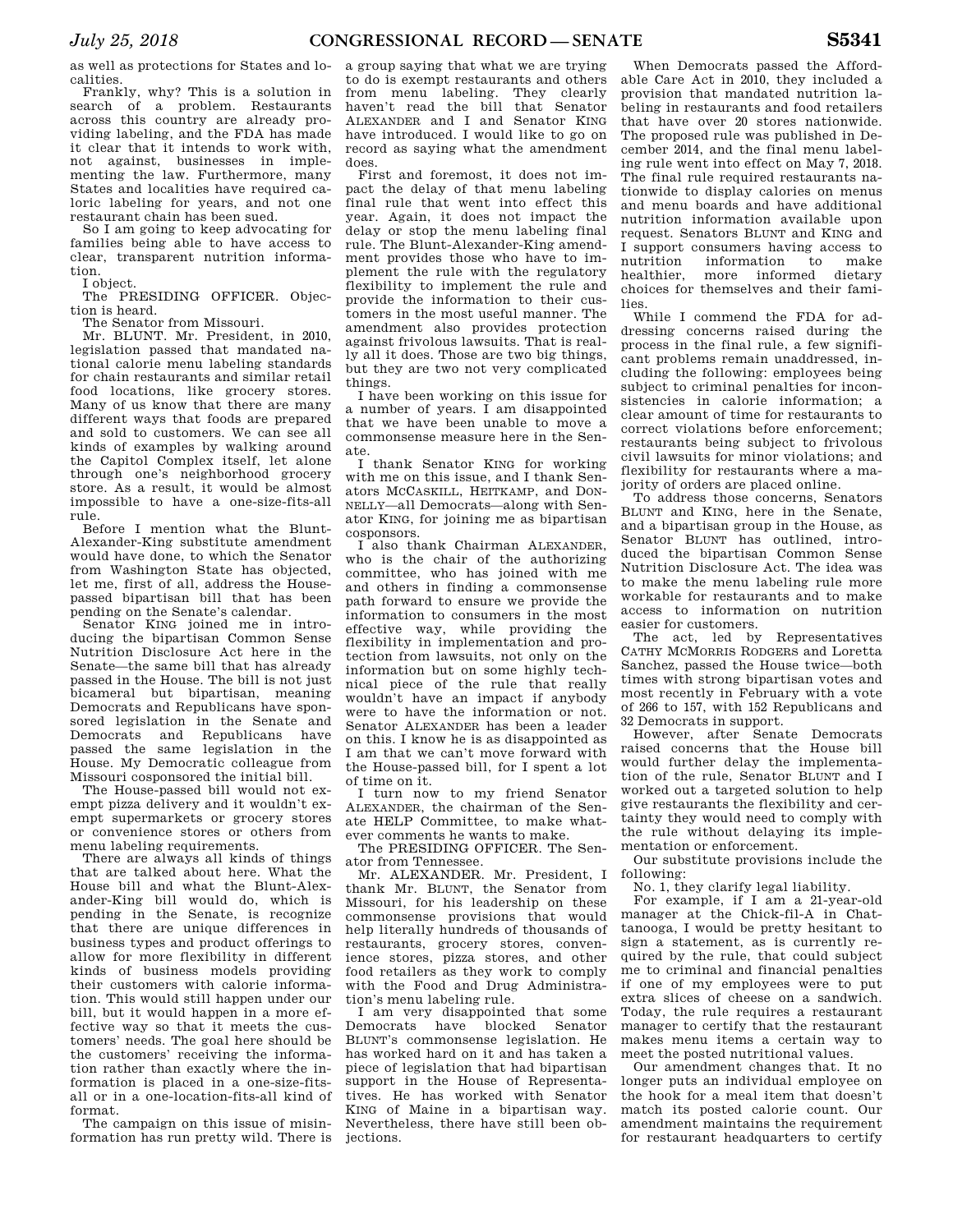that the nutrient analysis of menu items is complete and accurate.

It is nearly impossible for menu items to be prepared in precisely the same way every time, and individuals should not be at risk of criminal and financial penalties based on small differences in how menu items are prepared.

No. 2, they establish a clear timeline for corrective actions.

If the FDA finds a violation of a sign being out of place or discrepancies in the calorie content, it is reasonable for a store to have a clear timeframe to fully correct the violation without being subject to penalties. This provision would clarify that restaurants have 30 days to correct violations, and if, after 30 days it is not resolved, the FDA could move ahead with enforcement action.

No. 3, they protect restaurants from frivolous lawsuits for minor violations.

This provision clarifies, let's say, if a consumer determines that a chicken sandwich labeled as having 500 calories actually has 550 calories, the Federal, State, or local enforcement authorities could take action, but prevents the consumer from suing the restaurant for damages. This protects restaurants from facing frivolous lawsuits or class action lawsuits that result in years of litigation and settlements on minor discrepancies that rarely benefit the consumers.

No. 4, they allow access to nutrition information online.

If you are ordering a pizza for your family, there is a good chance that you are placing that order online or on a mobile app and that it is being delivered to your home. Restaurants with over 75 percent of orders placed online should not have to invest in maintaining and updating in-store menu boards only a small portion of customers will ever use.

To summarize, the intent of the FDA menu labeling rule was about increasing consumer access to nutrition information, not about finding minor problems to trigger fines and penalties on local businesses.

These provisions are based on bipartisan legislation introduced in both Chambers, passed twice in the House of Representatives, to accommodate the diverse business models in the food industry and provide certainty to restaurants and their employees.

These four provisions in the Blunt-King legislation were carefully negotiated to address concerns of Democratic Members, to ensure Americans will soon be able to access nutrition information, and will not delay or stop FDA's ability to implement or enforce the menu labeling requirements.

I am disappointed some of our Democratic colleagues rejected these commonsense provisions that would have helped restaurants provide calorie counts for Americans and that would have made it easier for those Americans to obtain that information.

I yield the floor.

The PRESIDING OFFICER. The Senator from Delaware.

Mr. CARPER. Mr. President, while our colleagues from Tennessee and Missouri are here, I just want to tell you that along with LISA MURKOWSKI and Tom Harkin, I worked on this issue when we were debating the Affordable Care Act.

As I recall, a provision on menu labeling was included not just in the Finance Committee version of the bill but also in the version that came through the Health, Education, Labor, and Pensions Committee. That was adopted out when we did the Affordable Care Act—I want to say around 2009, 2010, 2011—and it has taken a long time for the FDA and other regulatory bodies to figure out how to actually implement our legislation.

The reason we adopted legislation is that we spend a whole lot more money on healthcare in this country than many other developed nations. In the United States, we spend 18 percent of our GDP—18 percent. In Japan, they spend 8 percent of their GDP. If you look at people in Japan—I have lived there and worked there as a naval flight officer. When you look at the people in Japan, compared to us, they are less obese.

We have a huge problem. One out of three people in our country are overweight or obese, including kids. Hence, we decided we weren't in the business of telling people what they should eat or shouldn't eat, but the idea of trying to inform people what they were eating and to work with the restaurants and grocery stores and others to try to make this happen is something that was close to my heart and certainly close to LISA MURKOWSKI's heart and Tom Harkin's heart.

I am not one of the people who has objected to what I think Senator BLUNT is proposing, but I am still deeply interested in the issue and would welcome a chance to be involved with my colleagues from Mississippi and Tennessee going forward, if they would like, and I am sure Senator MURKOWSKI would feel the same way.

That is not why I came to the floor, but thank you very much and bon appetit.

Mr. President, what I did come to the floor for was to talk about something I think is important to almost all of us.

Back in the late sixties—actually early seventies—I served two tours in Southeast Asia during the Vietnam war, and the highlight for us every day was mail call. Every day, every week we looked forward to what we would get from our families and friends back home. We even welcomed getting credit card bills. Just having some connection to the mainland was always welcomed

then.<br>Today we have troops scattered around the world. They still get mail call. It is not as important to them. It is not as meaningful to them. They still get packages and that kind of thing—letters, birthday cards, and so

forth—but it is not as important to them as it was to us.

We communicate a lot differently now. Folks who are deployed around the world can use Skype. They can use the internet. They can use text messaging and all kinds of ways to communicate with their families, loved ones, and others.

Having said that, the Postal Service is still vital to an industry that supports about 8 million jobs in America. It is a trillion-dollar industry, and it is especially important in rural parts of our country.

We are a nation, where most of us live—I think something like 75 percent of Americans live within about 100 miles of one of our coasts. Think about that. Seventy-five percent of Americans or so live within 100 miles of our coasts. That means we have a lot of rural areas in the eastern part of our Nation, the central part of our Nation, and the western part of our Nation. For a lot of those folks, they don't have broadband—so they don't have internet connection—and so the mail is especially important for them.

There are places like Alaska where they even get their food by the mail, and there are places, I understand, in Maine, especially up along the Canadian border, where the mail service is enormously important.

So as we look at not just reorganization of our government, but as we look at the Postal Service, there are some who are interested in<br>pe and the President has privatizing, and the President talked a bit about privatizing. There has been talk about that for years.

Senator COLLINS is on the floor. She and I have worked for a number of years to try to make sure the Postal Service has what it has and what it needs to be successful and vibrant, to be able to generate enough money to meet their obligations, to modernize their vehicle fleet—which on average is about 25 years old—and to be able to modernize the mail processing centers that used to handle mostly first-class mail. Now they handle just a lot of packages and parcels. We want to make sure they have the infrastructure to meet that opportunity today.

Today I am here to talk about an amendment that is important to the American people, to rural and small towns, and to our economy. However, apparently, some of our Republican friends will not allow a bipartisan amendment to be considered for a vote.

The amendment was offered by Senator HEITKAMP, Senator MORAN, and myself. The goal of our amendment is pretty simple, and that is to protect American taxpayers from misguided efforts to privatize the Postal Service.

Frankly, I think this amendment should be an easy vote for all of our colleagues. Yet a couple of our Republican colleagues are reluctant to tell their constituents that they support rural and small America losing their postal services.

We know privatizing the Postal Service would be a disaster, maybe not for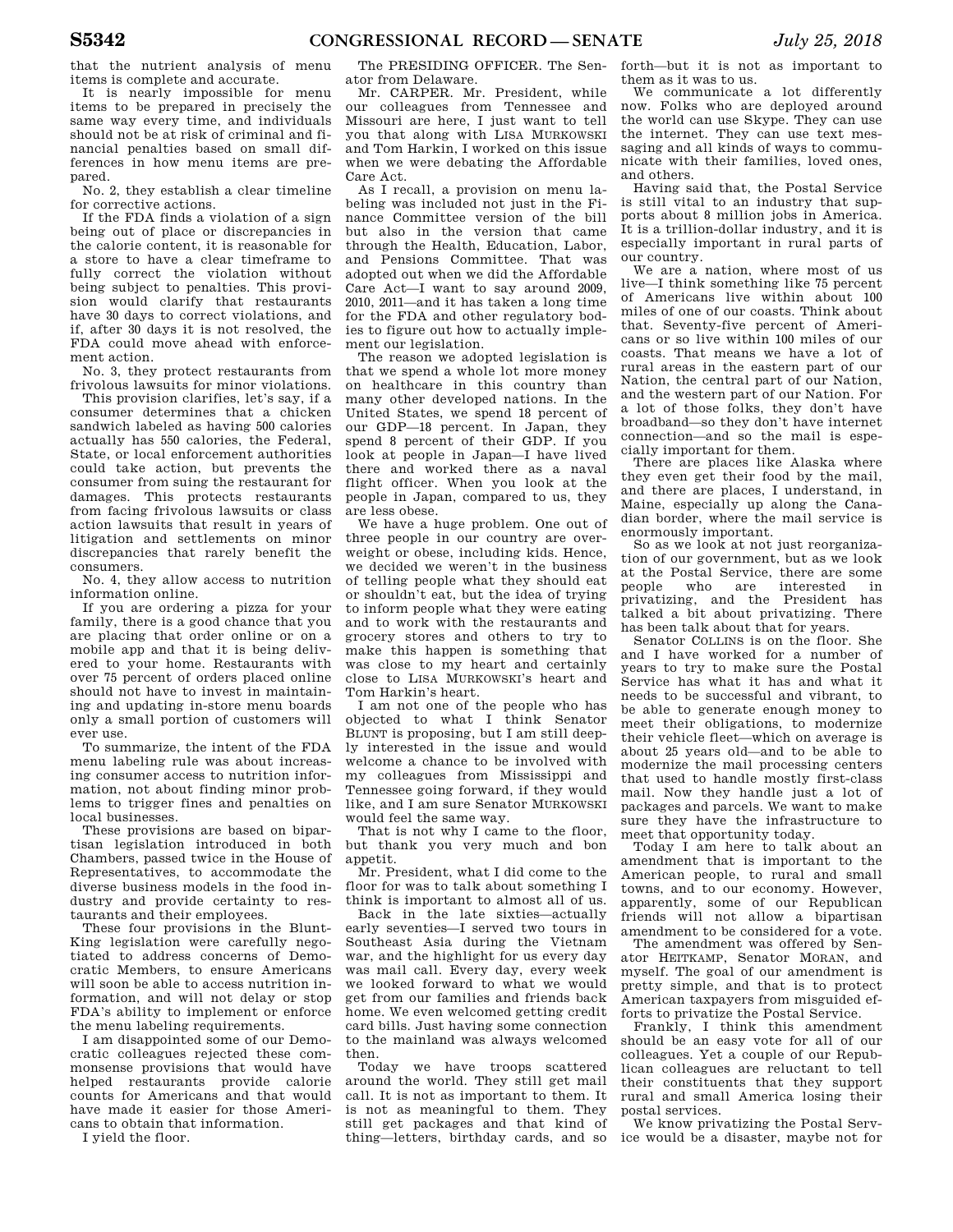It would be a devastating blow to the trillion-dollar mailing industry, which persists around this country, which was built around this country, and which is built on the mailing industry.

It would put more than 8 million American jobs in jeopardy—not just jobs in the Postal Service but jobs across our economy. The number of people working in the U.S. Postal Service is down by at least one-third over the last 10 years—by at least one-third. The number of mail processing centers has been cut in half. The number of full-time post offices that are operating 5 or 6 days a week, let's say, from 8 in the morning to 5 in the afternoon, the number of those post offices that will have full service full time is down by at least one-third. The Postal Service has worked to rightsize their infrastructure and their distribution network to meet the demand for their services today, but you don't have to take my word for it because, for years, privatization efforts have been overwhelmingly opposed by stakeholders across the board. That is not just by the Postal Service, not just by people working in the Postal Service but by industry that uses the Postal Service, by small businesses—not just by big businesses but small businesses—by unions, and by the American people as a whole.

The Trump administration has just put forward a government reorganization plan that included a recommendation to privatize the Postal Service. Since the founding of this country and the creation of the Postal Service, we have maintained that every American should have equal access to the mail, regardless of whether the Postal Service were to be privatized. That will no longer be a promise we can make to Americans who do not live in urban centers. Yet we have companies, such as UPS and FedEx, that use the Postal Service to get to most homes in America for the final stretch of delivery. For a lot of folks who get service by UPS and FedEx, the folks who actually deliver the packages and the parcels the last mile are with the Postal Service, and that is a piece of their business. It is a constructive way for them to work with these other businesses to get the job done, almost as partners.

If we do privatize the Postal Service, the only places where it will be profitable will be where it retains mail delivery. Let me say that again. If we were actually to privatize the Postal Service, the only places where it will be profitable will be where it retains postal or mail delivery.

If we allow the Postal Service to be privatized, I can't imagine we will be able to maintain Alaska Bypass mail or delivery to Hawaii or to rural mail routes around the Canadian border in Maine because, for a private company, the costs would outweigh the profits, and they are in business to make money.

We cannot let that happen. Everyone, regardless of location, age, race, gender, should have equal access to what is an essential American service.

For any colleague of mine—of ours who wants to help rural communities, who wants to protect the rights of American consumers, and who wants to bolster our economy, this should be a no-brainer.

With that, I yield the floor.

I see the Senator from the State of Iowa—which has great mail service who knows of which I speak.

The PRESIDING OFFICER. The Senator from Iowa.

NOMINATION OF BRETT KAVANAUGH

Mr. GRASSLEY. Mr. President, this morning I listened to the remarks by Senator SCHUMER, the minority leader, and for a minute, while listening to him, I was worried that Senator Harry Reid was back disguised as Senator SCHUMER. After all, I used to hear a lot of false comments about the Judiciary Committee's work from the misinformed former minority leader.

This year, the minority leader first fretted that this Senator, as chairman of the Judiciary Committee, would be ''twisted by leadership'' in the course of reviewing Judge Kavanaugh's nomination to the Supreme Court. Of course, that is false, but it was strange to hear a complaint about leadership intervening in committee business from a Democratic leader who appears to be doing just that.

As far as his other comments on the Supreme Court confirmation process, I would like to reiterate a few points I made over the last couple of weeks.

The Senate Judiciary Committee will have a thorough, modern, and efficient process for reviewing Judge Kavanaugh's qualifications. As I explained yesterday, Senators already have access to Judge Kavanaugh's 307 opinions that he offered over a 12-year period of time when he was a DC Circuit Court judge, the hundreds more opinions he joined, and of course the 6,168 pages of materials he submitted as part of his Senate Judiciary Committee questionnaire.

For the benefit of the public, if you want to get into the weeds on this stuff, you can go to the Judiciary Committee's website and get all of this information that I just mentioned. These materials are the most relevant to assessing Judge Kavanaugh's legal thinking.

We expect to receive more than 1 million pages of documents from Judge Kavanaugh's time in the White House Counsel's Office and the Office of Independent Counsel. This will be the largest document production in connection with a Supreme Court nominee ever. By comparison, we received only about

170,000 pages of White House records for Justice Kagan.

Democratic leaders want gratuitous and unnecessary paper from Judge Kavanaugh's time as White House Staff Secretary. This is an unreasonable request, and I think they know it.

Democratic leaders are already committed to opposing Judge Kavanaugh. We have minority Leader SCHUMER himself saying he would fight Judge Kavanaugh ''with everything he's got.''

Yesterday one colleague said that supporting Judge Kavanaugh is ''complicit'' and ''evil.'' That is quite an offensive statement. It doesn't sound like they are interested in assessing Judge Kavanaugh's qualifications in the way everybody ought to approach this—with an open mind.

Their bloated demands are an obvious attempt to obstruct this confirmation process.

It gets worse. The Democratic leaders are even demanding to search each and every email from other White House staffers that even mentions Judge Kavanaugh while he served in the White House. That is beyond unreasonable. Such a request would not help us understand this nominee's legal thinking. And shouldn't that be what we are concentrating on? If you want to know what kind of a Justice a person is going to be on the Supreme Court, that involves his approach to all of the legal matters that he has to confront now and if he gets on the Supreme Court.

The Obama administration, with Senate Democrats' strong backing, refused to approve such records for Justice Kagan's confirmation. And this stunning demand is clear evidence that the Democratic leaders aren't interested in anything but obstruction.

Democratic leaders insist on all of these extra documents because the Senate received Justice Kagan's relevant White House records in 2010. But let me point out to my colleagues that there is a significant difference between this nominee, who has served 12 years already on the court and Justice Kagan, who was not a judge. Of course, with Justice Kagan not being a judge, there was no judicial track record for us to follow. She was an esteemed dean of the law school at Harvard University. That is very prestigious and shows a lot of high qualifications, but it is not the record of a judge for us to look to.

There was a higher need for additional information that might shed light on her legal thinking then. Judge Kavanaugh, by contrast, has offered more than 300 opinions and joined in hundreds more.

The Staff Secretary is undoubtedly an important and demanding position, as Judge Kavanaugh himself and many others have said. But Staff Secretary documents are not very useful in showing Judge Kavanaugh's legal thinking. His primary job as Staff Secretary at the White House was not to provide his own advice. Instead, he was primarily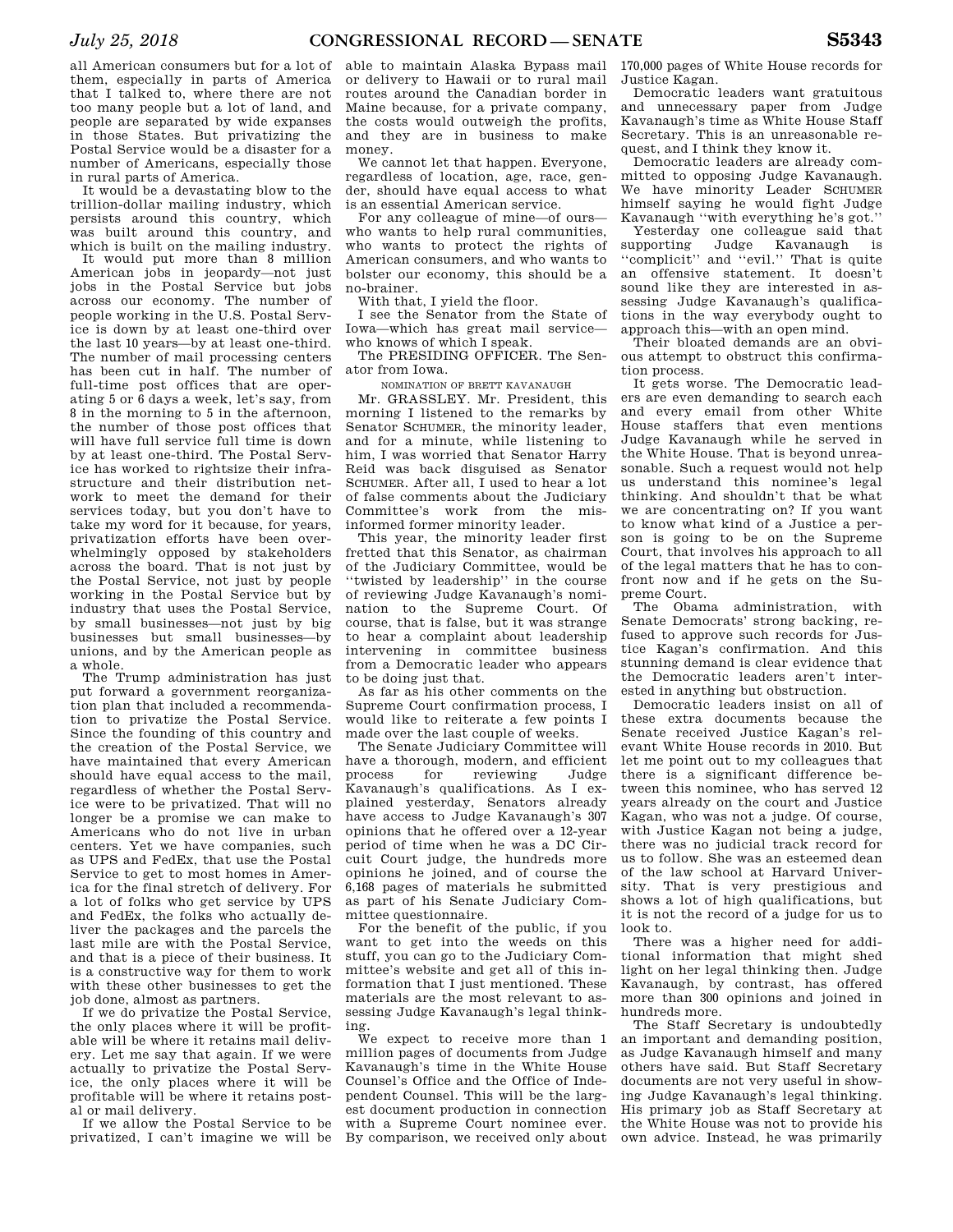responsible for making sure that documents prepared by other executive branch offices were presented to the President.

In addition to being the least relevant to assessing Judge Kavanaugh's legal thinking, the Staff Secretary documents contain among the most sensitive White House documents. They contain information and advice sent directly to the President from a wide range of policy advisers.

Democratic leaders now say they want to follow the so-called ''Kagan standard,'' but they seem to forget how we approached that nomination. Republicans and Democrats alike agreed to forgo a request for her Solicitor General documents because of their sensitivity.

Senators LEAHY and Sessions, because they were the ranking Republican and chairman at the time, came to that agreement, even though Justice Kagan had no judicial record to review. And they agreed to these terms despite Justice Kagan's own statement that her tenure in the Solicitor General's office would provide insight into the kind of Justice she would be.

Obviously, with his long record on the DC Circuit, Judge Kavanaugh doesn't have this problem. There is plenty of paper for people to observe the kind of person we could expect him to be on the Supreme Court.

The need for confidentiality is substantially higher for documents passing through the Staff Secretary's office than the Solicitor General's office. Under the precedent set by Justice Kagan, we shouldn't expect access to Staff Secretary records. We already have access to a voluminous judicial record, and we will have access to the largest document production for a Supreme Court nominee ever.

The Democrats' demands for even more documents are unreasonable and clearly intended to obstruct this confirmation process.

I yield the floor.

I suggest the absence of a quorum.

The PRESIDING OFFICER (Mr. ROUNDS). The clerk will call the roll.

The senior assistant legislative clerk proceeded to call the roll.

Mr. NELSON. Mr. President, I ask unanimous consent that the order for the quorum call be rescinded.

The PRESIDING OFFICER. Without objection, it is so ordered.

#### PLASTIC GUNS

Mr. NELSON. Mr. President, if we didn't have enough to worry about, as the Presiding Officer and this Senator have to worry about cyber security in our capacity on the Armed Services Committee; if we didn't have enough to worry about, with all that is happening where Americans are being threatened to be exchanged—some of our diplomats—for questioning, which, in effect, would be putting them outside of the United States and suddenly subjected to being scooped up and kidnapped, to be put into the Russian criminal situation; if we didn't have

enough to be worried about, with everything the American people are facing every day, including a trade war that is starting to hurt the economies of hard-working American families; if we didn't have enough to worry about, wouldn't it be nice that we would only have to worry about that? But now we have to worry about 3D printing printing hard plastic guns that cannot be detected by all the detectors at the airports that we are frequently encountering as we go through TSA. And that is not even speaking of all of the protections that are around this building, right here, in trying to keep harm from being done to otherwise hard-working Americans, a lot of them right here in this Capitol complex. But replicate this throughout all of the governmental entities, including courthouses, city halls, obviously airports, seaports, the entrances into military bases, and it goes on. How about courtrooms—it goes on and on.

Now there is the capability of 3D printing, and the blueprints for putting together a 3D printed gun are now going to be allowed to go up on the internet on August 1. I don't understand why that is being allowed.

It is true that there are plans that are out there, because when there is anything, it is going to get out there on the internet. But to say as a matter of governmental policy that we are not going to try to stop something that we try to stop every day in our activities, such as going into an airport or a government building, and we are going to suddenly put the plans out there so that people can go around and manufacture, with hard plastic, a gun that looks like this or some variant thereof. If you grab the handle here, you can see, there is the trigger. If you do that, you suddenly have a lethal weapon that can't be detected by a metal detector.

What are we coming to? It is hard to overstate how dangerous these plastic guns can be. And you say: Well, maybe it is just like the Clint Eastwood movie about 25 years ago that depicted the Secret Service protecting the President. You say: Well, you could catch the bullet, even though that bullet got through, disguised as a keychain.

Now you don't have to have metal bullets because you can create such a hard plastic that it would serve the same purpose, and we are going to put up on the internet plans on how to put this together and to manufacture it.

It goes without saying that the metal detectors can't detect plastic, which means that a person concealing a deadly weapon could sail through security screenings without setting any alerts off.

So with everything we have invested in TSA—we have aviation as our jurisdiction on the Commerce Committee, of which Senator THUNE is the chairman—people can walk onto airplanes with deadly plastic guns. People could walk into schools.

What have we been doing since there have been all of these shootings in

schools? We have been talking about hardening schools. It wouldn't do any good if people could walk into schools with deadly plastic guns. We wouldn't know about it. Somebody could come into this building. Somebody could be sitting right up there in that Senate Gallery, and we wouldn't know about it.

Many of us have recognized this danger for years. It was prophetic in that Clint Eastwood movie. In fact, we have a law on the books that requires all firearms to be manufactured with a metal part recognized by metal detectors. But there is a loophole in that law. Manufacturers can skirt the rules by simply attaching a removable metal piece to a plastic gun, and the consumer can remove that metal removable part.

So this Senator will file a bill that would close that loophole by requiring at least one major component of the gun be made with enough metal to be detectable by a standard airport security screener. That is just common sense.

But that doesn't get to the greater problem of putting the plans out on the internet. These plastic guns are a clear and present danger to the security of our communities, and the Trump administration has just acted to make it easier for people to manufacture these plastic guns in private, endangering everybody.

Last week, the Justice Department and the State Department abruptly settled a 3-year-long battle to prevent a self-proclaimed anarchist from posting blueprints on how to make 3D printed guns, including an AR–15 semiautomatic rifle, online for the public to access and download.

Let me say what that was. The U.S. Department of Justice and the U.S. State Department abruptly settled a legal battle to prevent that. The administration's decision in that settlement paves the way for the man to post his blueprints online on August 1. Once those blueprints go live, we will never get them back. When the genie gets out of the bottle, you can't stuff him back in.

The administration's decision is inexplicable, and it is dangerous. That is why this Senator and, I suspect, some other Senators have written to the Department of Justice demanding answers from the AG as to why his lawyers capitulated, after years of winning in the courts, to the deranged demands of plastic gun designers hell-bent on fundamentally undermining American security. I can't say it any clearer or any blunter.

That is why I am speaking out today, and that is why I am speaking with the Administrator of TSA tomorrow to urge him to consider how in the world he is going to catch these at the airports. That is why I am filing a bill as soon as possible to severely restrict the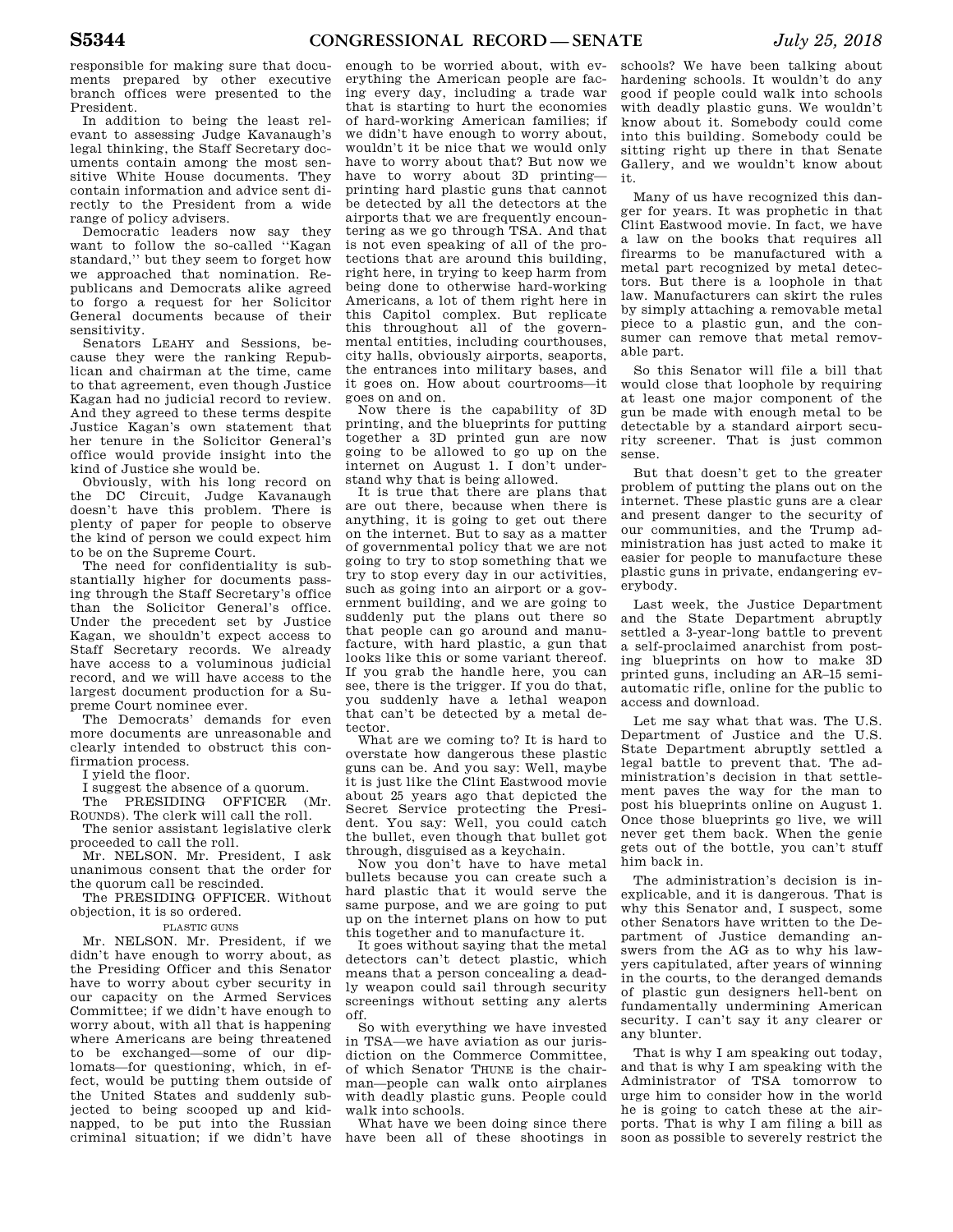publication of detailed, technical schematics for these deadly 3D-printed firearms. We already impose strict restrictions on posting bomb instructions online. If you can't post bomb instructions, why in the world should you be able to post instructions on how to manufacture that?

So this Senator from Florida is here urging the Trump administration to suspend that settlement immediately. Our colleagues are going to fight tooth and nail to prevent these blueprints from getting published, but the power to stop the blueprints before August 1 rests squarely with the Trump administration.

I never thought I would have to come to the Senate floor to make a speech like this, but this is no-fooling time, and the clock is ticking. This is July 25, and the deadline for when those prints will go up on the internet is August 1.

Mr. President, I yield the floor.

Ms. COLLINS. Mr. President, I suggest the absence of a quorum.

The PRESIDING OFFICER. The clerk will call the roll.

The assistant bill clerk proceeded to call the roll.

Mr. BROWN. Mr. President, I ask unanimous consent that the order for the quorum call be rescinded.

The PRESIDING OFFICER. Without objection, it is so ordered.

SUPPORTING FEDERAL EMPLOYEES

Mr. BROWN. Mr. President, first, I want to thank Senator COLLINS for her generosity on time. I know we are trying to schedule a vote, and I am appreciative of that.

I am joined on the floor by Senator CARDIN, one of the best advocates for people in this body and especially for Federal workers, who have contributed so much, and we will talk about that. Senator HIRONO, from Hawaii, is also joining us. Senator VAN HOLLEN, Senator MURRAY, Senator KAINE, and Senator CORTEZ MASTO will join us a little later in a different venue, and Senators TESTER and WARNER spoke earlier today.

We stand here on behalf of dedicated public servants who get up every day to work for the American taxpayers. They are men and women who support our Armed Forces and support our veterans. They make sure that Social Security checks go out and Medicare is taking care of seniors. They ensure that our food, medicines, and drinking water are safe. They protect our national security. They work in institutions like the NIH, the CDC, and NIOSH, or the National Institute for Occupational Safety and Health, in Cincinnati. They are in communitybased outpatient clinics. They are in VA centers. They are in Social Security offices in most of our States.

These are American workers who have dedicated their lives to service. They serve Republicans and Democrats. They serve Commanders in Chief, regardless of party. Many of these workers are in Washington, but millions more are in the 50 States.

We have 52,000 Federal workers in Ohio contributing to our State and local communities. Nearly one-third of those workers are veterans. The Federal Government makes special allowances to hire veterans, especially at hospitals in Chillicothe, Dayton, Cincinnati, Columbus, and Wade Park in Cleveland, and at the community-based outpatient clinics in places like Mansfield, Springfield, Zanesville, Akron, and Parma.

These are workers doing their jobs on behalf of the American people, but, shamefully, these are public servants under attack from this administration—as if Federal workers are not Americans, as if Federal workers are not people, as if Federal workers are just a cost to be minimized. The administration has issued Executive order after Executive order to restrict those workers' freedoms to advocate for themselves and for taxpayers in the workplace.

They made it easier for short-term<br>plitical sappointees to retaliate political appointees to against nonpartisan career public servants. Think about that. This President has brought in lots of very ideologically charged political appointees who have retaliated against nonpartisan career public service—people who make sure that Social Security checks go out, who serve veterans, who make sure we do public health the way we should as a nation.

These decisions create an atmosphere where whistleblowers who report fraud fear being punished and fear being fired for shining a light on abuse. In the past, workers have had flexibility to use their time to benefit taxpayers, but these Executive orders severely limit workers' ability to discuss problems at the workplace, including ways of improving efficiency in the workplace and including inefficiencies and waste.

This is all part of a larger attack on workers in this country, a larger attack on the labor movement. We know that the White House, more and more, is looking like a retreat for corporate executives of some of the largest companies in the country who center their attacks on workers and the labor movement.

Corporate special interests have spent decades stripping workers of their freedom to organize for fair wages and benefits they have earned.

My colleagues talk about freedom all the time. How about the freedom to band together and speak as one stronger voice in the workplace to get better treatment, better wages, and better benefits?

Make no mistake. An attack on public service unions is an attack on all unions, and an attack on unions is an attack on all workers—and I mean all workers. Whether you punch a timesheet or swipe a badge, whether you make a salary or earn tips, whether you are on a payroll or whether you are a contract worker, whether you are a temporary worker, working behind a desk, on a factory floor, or behind a

restaurant counter, the fact is that all workers across this country are feeling the squeeze, and hard work doesn't pay off.

For decades now, we have seen what happens when workers have no power in the workplace. Corporations view American workers as a cost to be minimized instead of as a valuable asset to invest in. We know that workers are more productive than ever. We know that corporations are making more profit than ever. We know that execu-<br>tive compensation has exploded compensation has through the roof, but we know that workers' wages have stagnated and workers' benefits have declined. We know that. The last thing we should be doing is spreading that mindset—those attacks on workers—to attacks on public servants.

Workers power our economy. They make the government work for taxpayers. We need to stand up for the American workers—whether it is a Federal worker, a restaurant private sector worker, somebody working at NASA Glenn Research Center in Cleveland, somebody waiting tables in Dayton, or somebody working in an office in Mansfield—not make it harder for them to do their jobs.

I thank my colleagues for standing with these women and men who do tough jobs on behalf of the American people.

I yield the floor for Senator CARDIN from Maryland.

The PRESIDING OFFICER. The Senator from Maryland.

Mr. CARDIN. Mr. President, first, let me thank Senator BROWN for his extraordinary leadership on behalf of not just the Federal workers but on behalf of all Americans. Our Federal workers are the frontline of public service. I applaud their work. Our Federal workforce is the best national public workforce in the world. They do their work more professionally.

They are civil servants, which means that they are immune from the politics, favoritism, or patronage, and they do their work with great pride. I am very proud of the Federal workforce in my State of Maryland. There are many reasons I am proud, along with Senator VAN HOLLEN, to represent the State of Maryland, but one of the reasons is that we proudly represent almost 136,000 Federal workers who live in the State of Maryland. They do incredible work.

They are the doctors at NIH, who are discovering how to deal with the diseases of the world and how to make us healthier and safer. They are the scientists at Goddard Space Flight Center, who are discovering the mysteries of space and how we can use that not only to discover what is happening in space but also to use that technology here at home. They are the professionals at the Social Security Administration, who are helping our seniors get the benefits they so much depend upon. They are the professionals at the FBI, who are keeping us safe.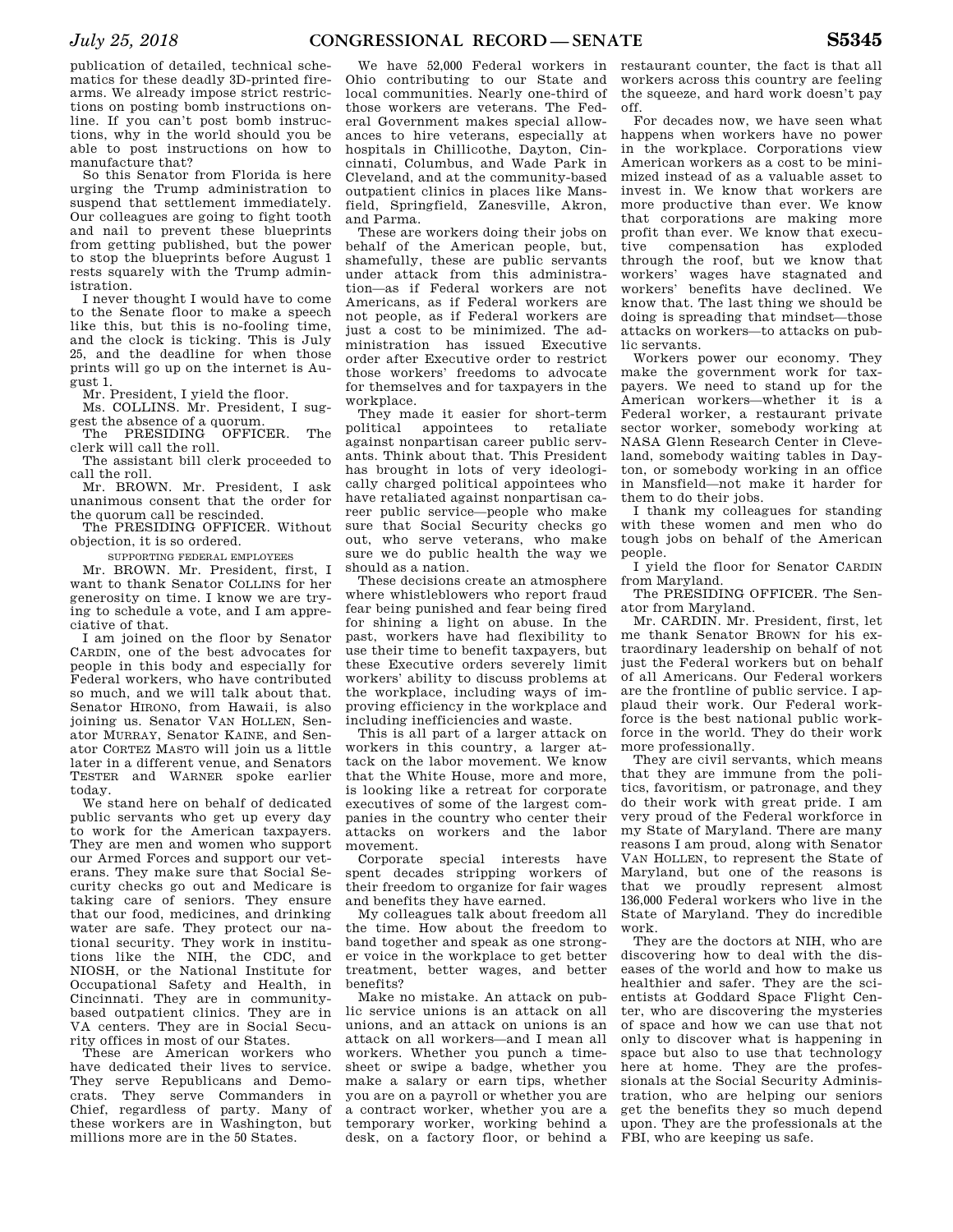I can go through all of the different Federal agencies. There is the FDA, which deals with food safety and drug safety, and the work being done at EPA for cleaner air and cleaner water. These are the frontlines that provide the services to the people of our Nation. They do it at great sacrifice. It is not easy, as we all know, to serve in the public sector today.

There has been an all-out assault by the Trump administration on our Federal workforce. They are not only hurting our Federal workforce, but they are hurting our country. The pay freezes, the hiring freezes, and the proposed cuts to benefits say to those who want to serve their Nation in public service: Maybe this is not the right field for you.

We are seeing a hollowing out of our Federal workforce. It is becoming older. Let me point out that when you look at the Federal workforce in Maryland, it looks like the demographics of the State of Maryland. That is not true for all of our employers. The gender is basically 50–50. Over 40 percent of the workforce are minority.

As Senator BROWN pointed out, a much larger percentage of veterans are in our Federal workforce than in the general workforce, and, yes, they are providing services to our veterans, and it is public service also. So it is a representative group.

We are finding that the President's policy is one of the most anti-government policies that we have ever seen from any President. I went through some of the specifics that concern us; that is, the fact that our Federal workforce has already contributed greatly to the deficit in tens of billions of dollars they have been asked to contribute. Even though they did not cause the deficit, they have contributed to it.

They have had to go through sequestration and government shutdowns, with the uncertainty that comes with those issues. Just recently, in May, there were the President's Executive orders, and they need to be brought out. They are absolutely outrageous three Executive orders. There was a court hearing today that was held, and I am hopeful the courts will intervene. They deal with so-called official time, collective bargaining rights, and the rights of our employees to some form of due process, all of which are jeopardized.

As I said earlier to some of our Federal workers, this is not just about trying to bust unions. This is about busting democracy. I say that because the civil service laws were passed for a reason. We don't want to see cronyism and corruption with patronage in our Federal workforce. That is why we have a civil service law. In order for the employees to be protected, they have the voluntary right to join together in a union. Those unions don't have all the full rights you would normally have in private sector employment, but they do have rights. There are collective bargaining agreements.

Part of their responsibility, for example, is that their representatives represent all of the employees, not just those who choose to join the unions. That is why on official time, they can take care of their responsibilities as it relates to the entire workforce, but they are prohibited, as always, to use official time for union activities.

What does President Trump do in his Executive order? He tries to restrict the official time for official work. He tries to restrict the ability for Federal workers to join unions. He tries to make it more difficult to protect the rights of the workers. It not only violates collective bargaining agreements, but it violates Federal law. We need to speak out against that type of action.

I want to mention one other point, if I may. The administrative law judges are one of our frontline defenses against abuses in our agencies, where you can get an independent review of findings. One of the major concerns that we see coming up is that there is a politicizing of the ALJ judges by this administration, in that what they are attempting to do is to influence the selection of ALJ judges by the agency and that the removal can be done for political reasons. This violates the basic protections that we have in our system.

Our Federal workforce is the frontline of public service in this country. All of us are very proud of what we do as elected officials, but the frontline is really the Federal workforce out there doing the public work. As I said earlier, they are the best in the world at providing governmental services. They deserve our thanks and support, not the type of action that has been suggested by the Trump administration.

I am proud to stand with my colleagues on the floor today to say thank you to our Federal workforce. We are going to stand with them to make sure they are treated fairly by the Federal Government.

I yield the floor.

The PRESIDING OFFICER (Mr. CRUZ). The Senator from Hawaii.

Ms. HIRONO. Mr. President, I thank Senator BROWN for his continued leadership in the fight to protect our Federal workforce and for organizing this time for us to speak on such an important issue.

Over the past year and a half, Donald Trump and his administration have launched a concerted attack on Federal workers and the unions that fight on their behalf. There appear to be no lengths to which Donald Trump and the anti-union, moneyed interests who support him will not go to attack and try to eviscerate protections for working people.

Here are some examples. In one of his first acts in office, Donald Trump instituted an across-the-board Federal hiring freeze that impacted the work of critical agencies such as the Veterans Administration, the State Department, and the Department of Defense.

Then the President appointed Neil Gorsuch to join the anti-worker major-

ity on the Supreme Court. This decision paid off when Justice Gorsuch provided the decisive vote intended to gut public sector unions in Janus v. AFSCME.

As a side note, Mark Janus—the public employee who served as the front man for the Koch brothers in the landmark Janus case—has left his job with the Illinois Department of Healthcare and Family Services and now works for the Koch brothers. Is that a coincidence? I think not.

The administration has demoted or reassigned dozens of senior agency leaders tasked with serving our veterans and protecting our environment.

The President has left thousands of critical positions across the government unfilled. He has presented a legislative program as well. The President's fiscal year 2019 budget proposes to freeze Federal workers' wages, slash their benefits, and undermine their rights in the workplace.

In late May, as mentioned, the President issued three Executive orders that weaken longstanding—longstanding and hard-won rights and protections for our Federal workers. Each of these actions is part of a focused radical radical—effort to shrink the Federal Government and limit its ability to help hundreds of millions of people across our country.

Donald Trump and the Republican Party obviously do not recognize the service and commitment of our more than 2 million Federal workers, but in Hawaii, and, indeed, across the Nation, we see the impact of their hard work every single day.

In Hawaii, Federal workers provide critical healthcare for the tens of thousands of veterans living in our State. Federal workers service and repair our naval fleet at Pearl Harbor Naval Shipyard. Federal workers stand watch at the Pacific Tsunami Warning Center. Hundreds of Federal employees across 17 agencies are even now helping our Hawaii Island community respond to and recover from the impact of the ongoing volcanic activity at Kilauea on the Big Island.

In my visits to the Hawaii County Emergency Operations Center in Hilo and the Disaster Recovery Center in Keaau, and to affected communities across Puna, I have seen the impact these workers are having firsthand.

The Federal Emergency Management Agency is coordinating the overall response and recovery with Federal, State, and county agencies. The U.S. Geological Survey scientific experts are monitoring seismic activities and providing realtime updates to affected residents. The affected residents are in the thousands. The Department of the Interior has provided technical assistance to protect Hawaii Island's natural and cultural resources. The Environmental Protection Agency has deployed experts to monitor air quality and provide timely alerts to county residents. The Department of Agriculture and the Small Business Administration are identifying resources and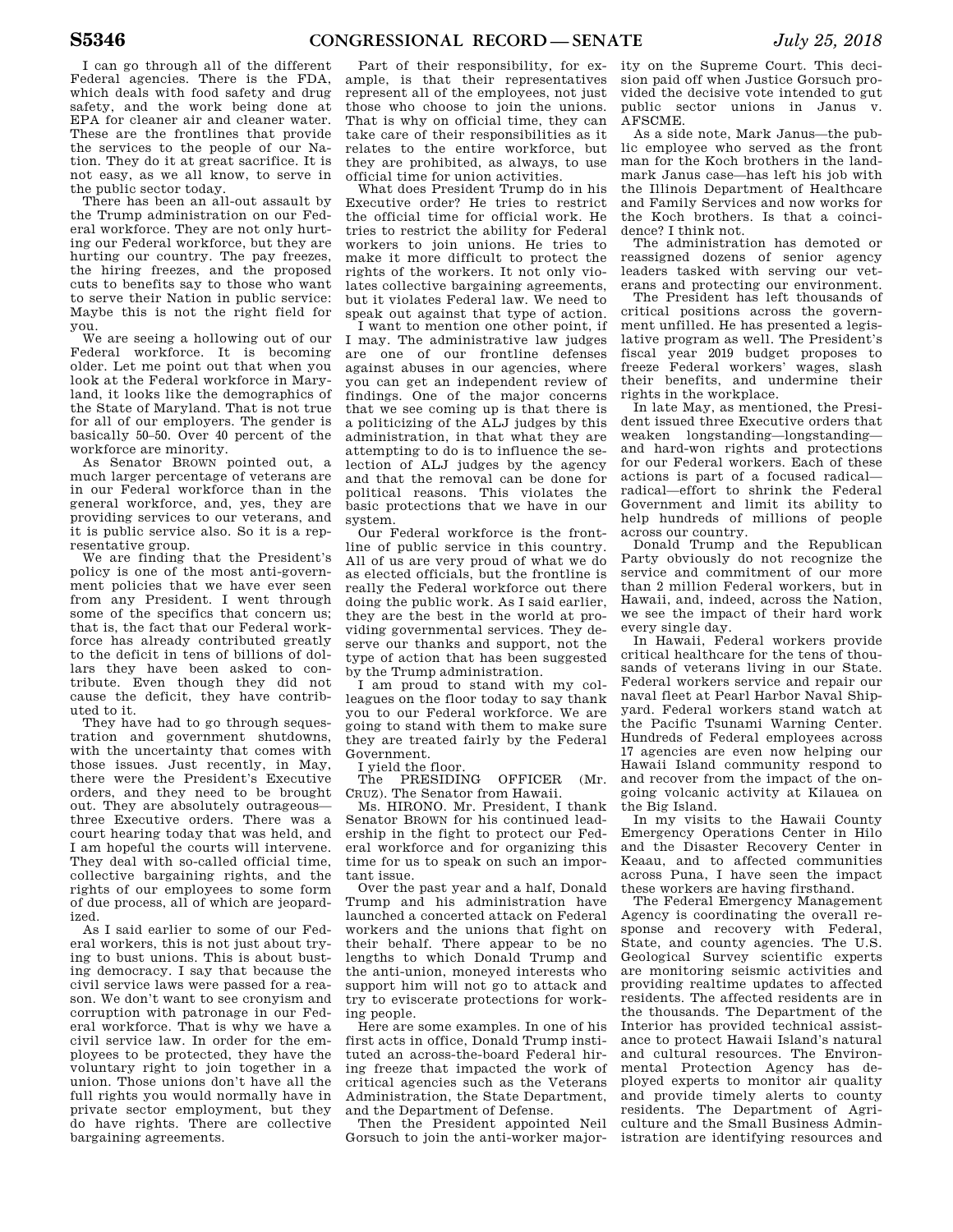assisting affected farmers and small business owners. The U.S. Coast Guard is monitoring and patrolling areas where lava is flowing into the ocean and enforcing safe perimeters for fishing and recreational activity.

These dedicated public servants have been working around the clock for months to support the Puna community. These workers deserve our respect, appreciation, and unwavering support for their service. They certainly don't deserve the contempt and animosity that Donald Trump and his administration have directed at them.

The collective weight of this administration's anti-worker agenda is taking a toll on our Federal workforce, needless to say, and the Executive orders President Trump issued in May are already making things worse by undermining workers' rights to fair representation in the workplace.

The President's first order directs agencies to reopen existing—these are existing already—bargaining agreements with the intent of rushing through one-size-fits-all replacement agreements without an opportunity for labor to provide input. The President's second order severely restricts the ability of unions to protect workers from managerial retaliation, workplace discrimination, and sexual harassment. The President's third order undermines traditional civil service protections intended to shield public servants from political retribution by making firing workers easier.

Collectively, these Executive orders sabotage the hard-fought gains Federal workers have achieved through decades of organizing and collective bargaining at agencies throughout the Federal Government. This sabotage has a purpose: to make life so miserable for our Federal workforce that they either quit their jobs or retire.

The long-term damage that gutting our Federal workforce would cause to our Nation, economy, and communities is serious. That is because, as Teddy Roosevelt recognized when he pushed for the first major civil service reform, a quality, professional civil service is a bulwark against corruption and cronyism.

Public servants uphold the law and promote the public interests. That includes holding big corporations accountable when they cheat consumers and pollute our environment.

Is this why Donald Trump and his moneyed, anti-union allies have such a fear of and disdain for our Federal workers—because they would rather be left unfettered by any government or regulatory oversight? Is that what is going on? How else can we explain the President's focus and vicious attacks on Federal employees, which ignore the work they do to protect the health, safety, and welfare of the people of our country every single day?

These are not normal times. It is not normal for the President and his allies to go after our Federal employees in this way. It is not normal, and it is up

to each of us to resist this administration's coordinated attack on our Federal workforce and the institutions that represent and protect them.

I call on all of my colleagues to join me in this fight. I just do not understand what it is that motivates the President and his moneyed allies to try and tear apart the very workforce in our country that protects our health, safety, and welfare. I just don't get it. I yield the floor.

AMENDMENTS NOS. 3553 AND 3543 TO AMENDMENT NO. 3399

Ms. COLLINS. Mr. President, I ask unanimous consent that the following amendments be called up and reported by number: Senator MANCHIN's amendment No. 3553, Senator PAUL's amendment No. 3543. I further ask consent that at 5:45 p.m. today, the Senate vote in relation to the Manchin and Paul amendments in the order listed and that there be no second-degree amendments in order to the amendments prior to the votes. Finally, I ask that there be 10 minutes, equally divided in the usual form, between the two votes.

The PRESIDING OFFICER. Is there objection?

Without objection, it is so ordered. The clerk will report the amendments by number en bloc.

The legislative clerk read as follows: The Senator from Maine [Ms. COLLINS], for others, proposes amendments numbered 3553 and 3543 en bloc to amendment No. 3399.

The amendments are as follows:

#### AMENDMENT NO. 3553

(Purpose: To make an amount available for the Office of Terrorism and Financial Intelligence of the Department of the Treasury to investigate the illicit trade of synthetic opioids originating from the People's Republic of China)

On page 145, line 16, strike ''2020.'' and insert ''2020: *Provided further*, That of the amount appropriated under this heading, not less than \$1,000,000 shall be used to support and augment new and ongoing investigations into the illicit trade of synthetic opioids, particularly fentanyl and its analogues, originating from the People's Republic of China: *Provided further*, That not later than 180 days after the date of the enactment of this Act, the Secretary of the Treasury, in coordination with the Administrator of the Drug Enforcement Administration and the heads of other Federal agencies, as appropriate, shall submit a comprehensive report (which shall be submitted in unclassified form, but may include a classified annex) summarizing efforts by actors in the People's Republic of China to subvert United States laws and to supply illicit synthetic opioids to persons in the United States, including up-to-date estimates of the scale of illicit synthetic opioids flows from the People's Republic of China, to the Committee on Appropriations, the Committee on Homeland Security, and the Committee on Financial Services of the House of Representatives and the Committee on Appropriations, the Committee on Homeland Security and Governmental Affairs, and the Committee on Banking, Housing, and Urban Affairs of the Senate.''.

#### AMENDMENT NO. 3543

(Purpose: To reduce the amounts appropriated to comply with the spending limits under the Budget Control Act of 2011)

On page 3, after line 2, add the following:

**SEC. 4. REDUCTION TO COMPLY WITH BCA CAPS.**  (a) SHORT TITLE.—This section may be

cited as the ''Restoring Fiscal Responsibility by Returning to the BCA Caps Act''.

(b) REDUCTION.—Each amount provided under division A, B, C, or D of this Act is reduced by 11.39 percent.

The PRESIDING OFFICER. The Senator from Washington.

SUPPORTING FEDERAL EMPLOYEES

Mrs. MURRAY. Mr. President, I come to the floor today with my colleagues in defense of the millions of Federal workers around the country who have been targeted by President Trump and his administration, including tens of thousands of workers in my home State of Washington.

Federal workers go to work every day, performing jobs that often go unnoticed or unappreciated. They ensure that our grandparents receive Social Security and Medicare benefits. They investigate claims of unsafe working conditions or employers not paying workers what they are owed. Federal workers are the nurses and the doctors who take care of our veterans at VA hospitals and facilities. They are our first responders when natural disasters devastate communities, including thousands of men and women on the frontlines of the wildfires that today are ravaging the West. They help protect our drinking water and clean air as scientists at the Environmental Protection Agency. They educate us about our Nation's landmarks at our national parks, and so much more. They work tirelessly every day to make sure our lives are a little bit better.

While it is the responsibility of government to ensure that every worker is able to go to work without putting their health or safety at risk, earn a living wage to support their families, and retire with dignity, the Federal Government has even more direct responsibility for its own workers and should be a model for treating workers fairly and protecting their rights.

Unfortunately, since day one, President Trump has fought to roll back those worker protections and undermine their rights. Now he has taken a number of steps targeting Federal workers' right to join together and collectively bargain for better working conditions.

Through a series of Executive orders, President Trump has made it harder for workers to organize, for their unions to effectively represent them when they have a dispute with management, and for Federal agencies to bargain collectively with their employees in good faith. These Executive orders target protections that were painstakingly negotiated and agreed to by both parties to make sure workers who are paid with our taxpayer dollars are treated fairly and that workplace disputes in the Federal Government are resolved efficiently and equitably.

Again, the Federal Government should be a model for employers, demonstrating how to treat their workers fairly and with respect. By treating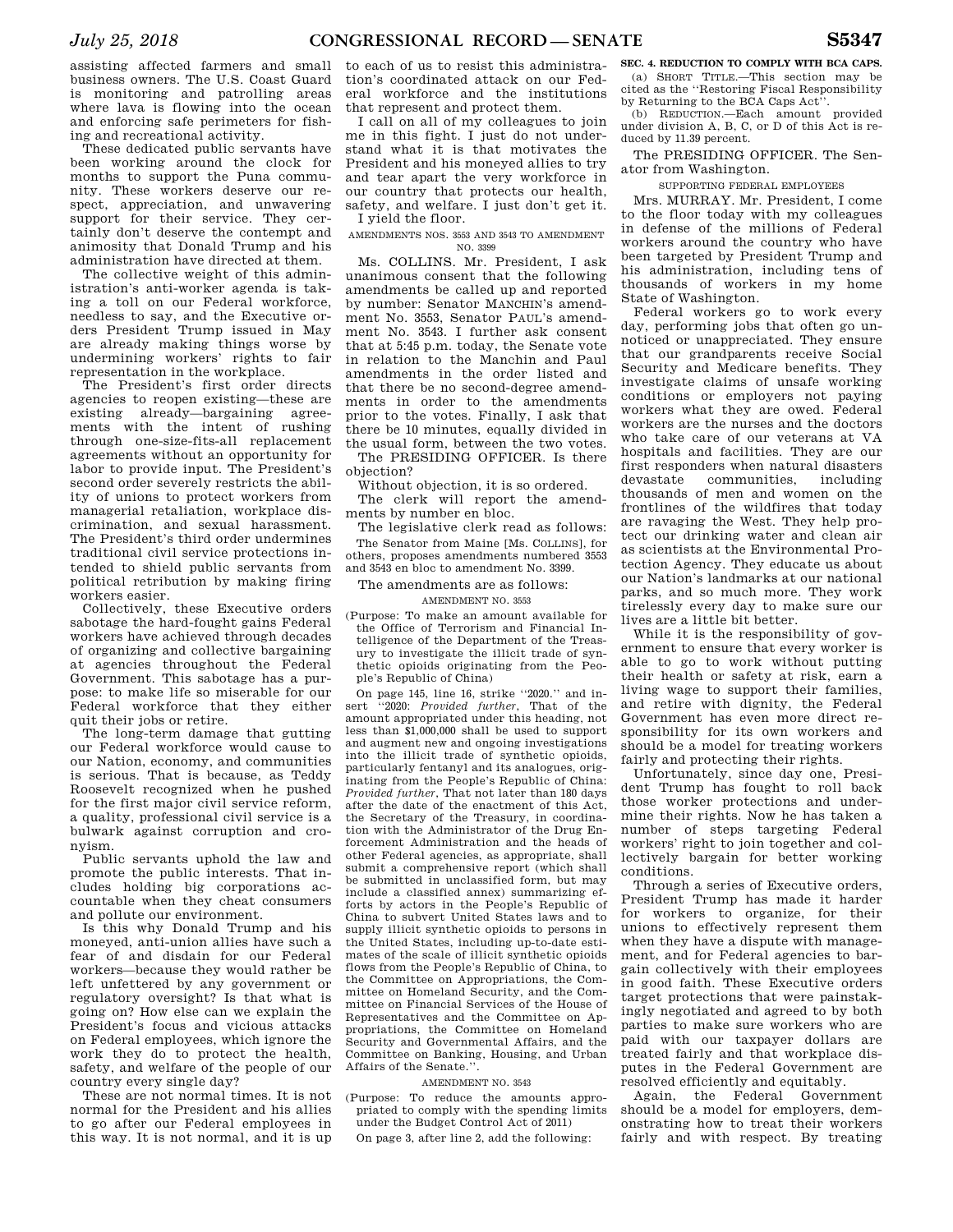these Federal workers poorly, President Trump is sending a clear signal that this administration doesn't care about workers and will do nothing to intervene when corporate management mistreats their workers.

These series of Executive orders are not the only way President Trump is making it harder for working families to succeed in this country. Since day one, President Trump has undermined worker protections, including the right to overtime pay and collective bargaining, and made it harder for working families to become economically secure.

Now he has nominated another antiworker, anti-union judge to our Supreme Court. Last month's Supreme Court decision in Janus made it clear that working families have to have a fair voice in the highest Court in the land.

Judge Kavanaugh's record proves he wouldn't be a fair voice for working families. Throughout his long career, Judge Kavanaugh has sided with corporate special interests at the expense of their workers and rights. He has argued against health and safety standards for workers—a view not shared by other members of the circuit court. He has argued against workers' rights to be paid fairly for the work they do and repeatedly has been hostile toward workers' rights to organize and join a union and speak up together for better wages and working conditions.

Judge Kavanaugh has used his power as a Federal judge to try to create loopholes for corporations to avoid negotiating with unions and has even argued that some immigrant workers don't have a right to organize or collectively bargain.

Judge Kavanaugh's record is not one of someone who will be balanced and who will listen to each case without bias. It is the record of someone who has consistently sided with corporations and management, and I fear he will do the same on our Nation's highest Court. I fear that Judge Kavanaugh's pro-corporate, anti-worker record is exactly why President Trump and Republicans in Congress are pushing so hard to get him on the Supreme Court.

I am proud to join my colleagues on the floor today to stand for our Federal workers and for their families.

I urge every worker who believes that our economy should work for them, not just for corporations and special interests, to make their voice heard. Call, write, and text your Senators, and urge them to oppose this nomination. Our government, our economy, and our country are strongest when workers are able to make their voices heard and are part of this process.

I hope my colleagues across the aisle who care about the economic security of our working families and the middle class will join us in pushing back against President Trump's harmful Executive orders and opposing this antiworker Supreme Court nominee.

Thank you, Mr. President.

I yield the floor.

The PRESIDING OFFICER. The Senator from Virginia.

Mr. KAINE. Mr. President, I also rise to speak about our Federal workforce.

In Virginia, there are about 170,000 Virginians who are Federal employees. The density of Federal employees in our State is significant. I follow the comments of my colleague from Washington. They do all kinds of very important work. I think about the nurses at the Wounded Warrior hospital at Fort Belvoir, who are DOD civilian Federal employees. I think about folks who work in the Appalachian Regional Commission trying to help the Appalachian part of our State find economic strategies to move ahead. And there are so many others. I rise on their behalf to speak with significant concern about what the administration is doing.

The Executive orders the President issued are part of a concerted effort to go after Federal employees, the majority of whom are hard-working individuals driven by the pursuit of public service.

Under this administration, before these Executive orders, the workforce had already been subject to hiring freezes, proposed pay freezes, and cuts in their retirement. These additional Executive orders severely restrict or eliminate longstanding workplace rights and perpetuate less-than-optimal working conditions. They are being hastily implemented by managers across executive branch agencies, many of whom are political appointees who don't have history or expertise in working with particular agencies. Existing collective bargaining agreements are being torn up or ignored without good-faith negotiations.

Let me talk about the implications for hundreds of thousands of Federal employees.

First, under the Executive order of the administration—and this may be the one I am most concerned about—it will be easier to fire employees without due process, which leaves employees open to retaliation for personal or political reasons.

We have seen not just the administration but the President himself fire notable Federal employees—the FBI Director, for example, and others—and call others into question and challenge them publicly, in public settings, for just doing their jobs. What most incites the President to try to attack these Federal employees is if they take any position that he views as disloyal to him. If they are doing an investigation into ethical violations or other improprieties, then he goes after them and even fires them.

Leaving employees open to being fired because the political leader doesn't think they are loyal enough is not the system we should have or allow. Making it easier to fire employees without due process—we have seen how the President can use these au-

thorities, and I don't think we want to expand them.

The orders also severely eliminate collective bargaining between agencies and employees. These agreements are relied on to ensure that employees have fair representation in the workplace, and now they are often being replaced with take-it-or-leave-it guidelines crafted by political appointees who may not understand an agency's mission.

I will conclude and tell you what I am hearing from Virginia. We have already heard firsthand accounts just since May 25 from Virginia and other agencies about the effect of these Executive orders.

We have a Social Security Administration office in Falls Church. The Social Security Administration is a pretty important agency because people who rely on Social Security deeply need it. The agency deals with all kinds of issues, from the processing of Social Security checks to determinations about Social Security disability benefits.

At the SSA office in Falls Church, VA, the agency notified union representatives that they are not allowed to use office space, computers, or email—not even on personal devices or personal time—to discuss personnel matters with employees. What kind of manager of employees would prohibit discussion of employment matters in the workplace or even on personal time or personal devices? What that means is that union officials, who are subject to valid and protected collective bargaining agreements, have to do all their representational work at home in order to honor their members' rights, which are guaranteed by law to be represented.

The HHS headquarters, where many Virginians are employed, is using Executive orders to say that they don't need to bargain with unions over grievance procedures, transit subsidies, and telework. At the HHS, the agency recently sat down at the table for a discussion but then only allowed the discussion to occur for a few hours before unilaterally getting up, walking out, and declaring that it was over.

We should have strategies and policies that encourage cooperation between management and employees, not pit them against one another, as this administration is currently doing.

With that, Mr. President, I speak on behalf of all of these good people in Virginia, particularly to raise the concern about weakening protections so employees can get fired without any kind of due process. I think that leaves them open to retaliation, firing for political reasons—other than the merits of the work—and I rise to speak against it.

Mr. President, I yield the floor.

The PRESIDING OFFICER. The Senator from Maryland.

Mr. VAN HOLLEN. Thank you, Mr. President.

I want to join my colleague from Virginia, Senator KAINE, and others who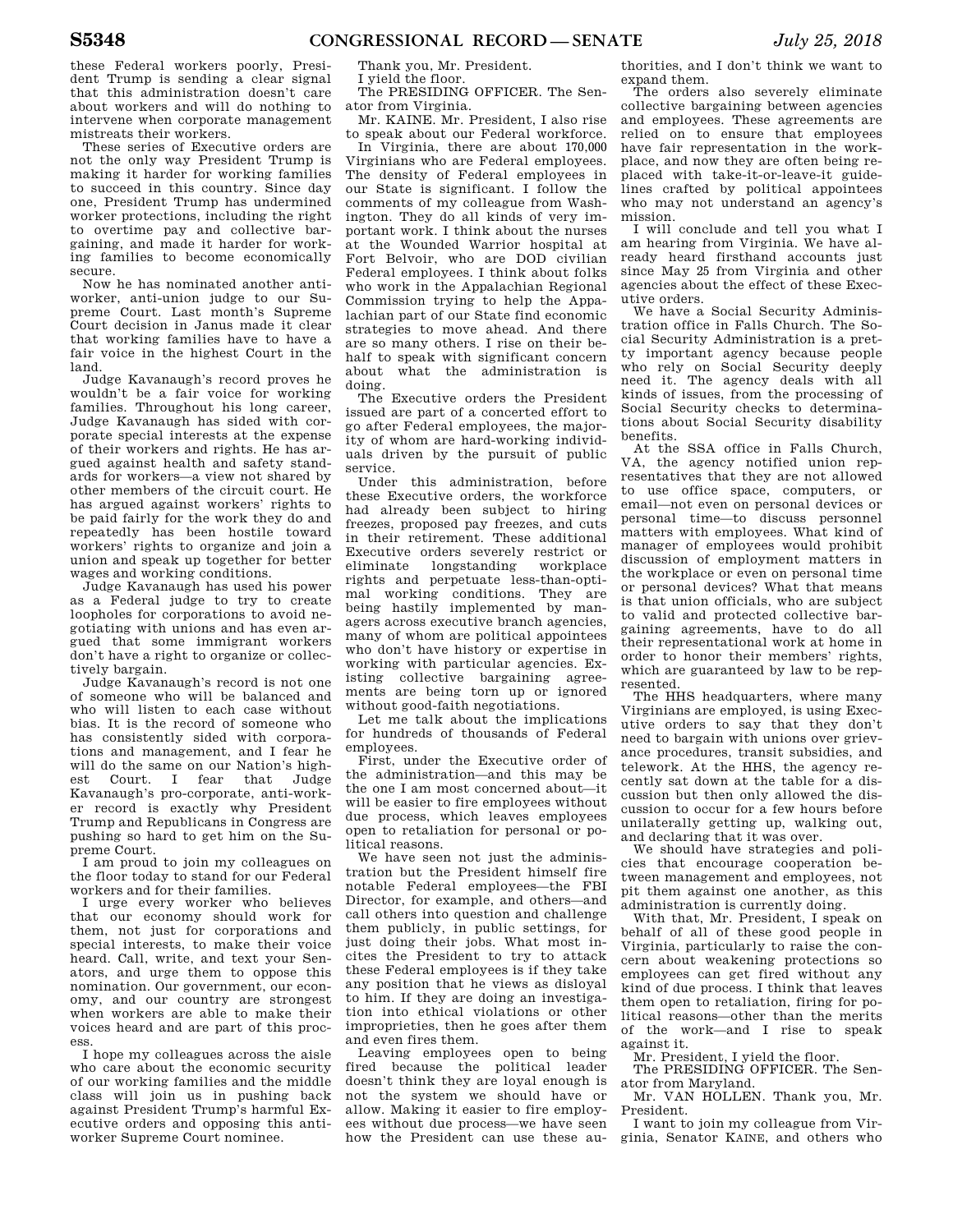have come to this floor to talk about the important work that is done every day on behalf of the country by our Federal civil servants. As my colleagues have said, these are people who do the work for the American people in Maryland, Virginia, and States in every part of this country. They are the nurses and doctors taking care of our veterans at veterans hospitals. They are the folks in our intelligence community who are the eyes and ears for our country, detecting foreign threats so that we can respond to them in time. They are the people at the Social Security offices, whether in Virginia or the Social Security Administration in Maryland or others around the country, who are making sure that people who put in a full day's work and had a long career can get the Social Security support they earned. They are the people at places like the National Institutes of Health who are working every day to discover cures and treatments for diseases that impact every American family.

Unfortunately, rather than treating these Federal civil servants with the dignity and respect they deserve, the administration is taking multiple steps to harm the ability of these men and women to do their job for the American people. It is especially ironic in an administration where we have seen people appointed to heads of Cabinet agencies who have been documented to have wasted lots of taxpayer dollars and abused the public trust—an administration that puts those people in the highest offices at the same time they are undermining the work of Federal employees who go to work every day.

I am pleased to join my colleagues today to stand up for these Federal employees. I wish we didn't have to be here, but we have to be here because the Trump administration issued a series of Executive orders just a few months ago that go after Federal civil servants, just as we have seen this administration attack workers' rights in the private sector across the country.

The first Executive order that was issued short-circuits the collective bargaining process. It imposes a new, rigid process under which Federal agencies are allowed to impose workplace policies without good-faith negotiations. Good-faith negotiations are required now, and this would undermine that requirement.

The second order imposes arbitrary limits on the time that Federal employees in a union can carry out their duties to represent their fellow workers. No single case is the same, and Federal employee unions are required not only to represent the people who sign up as members of the unions but all Federal workers. So to arbitrarily dictate the amount of time necessary to protect the rights of a Federal employee is simply wrong and will undermine the justice within the system.

The third Executive order, which is especially egregious, as my colleague from Virginia just said, is the one that eliminates the opportunity for due process before someone is fired. That opens the door to cronyism in our system—to favoritism and cronyism.

That is why 45 Senators sent a letter to the President a little while back calling upon him to rescind these orders and take other actions.

Mr. President, I ask unanimous consent that that letter be printed in the RECORD.

There being no objection, the material was ordered to be printed in the RECORD, as follows:

U.S. SENATE, *Washington, DC, June 19, 2018.*  President DONALD TRUMP,

*The White House,* 

*Washington, DC.* 

DEAR PRESIDENT TRUMP: We write to express our serious concerns about recent actions to undermine the foundations of our civil service system. We respectfully request that you reconsider and rescind Executive Orders 13836, 13837, and 13839, which undermine the lawful rights and protections afforded to federal employees. At a minimum, we hope you will ensure that managers at federal agencies do not use these executive orders inappropriately to circumvent existing collective bargaining agreements between agencies and federal workers.

The approximately two million men and women in the federal civil service are dedicated and hardworking professionals. They safeguard our national security and food safety, perform lifesaving medical procedures, deliver Social Security and veterans' benefits, and fulfill countless other responsibilities on behalf of our citizens.

The recent executive orders undermine the decades-old rights of federal employees to fair representation in the workplace. These orders significantly reduce the extent to which federal agencies will negotiate collective bargaining agreements with their workforce. Instead, federal agencies or outside panels will impose workplace policies without good faith negotiation.

Imposing arbitrary limits on the time that federal employees can carry out statutory duties to represent fellow employees—known as official time—makes it harder to resolve workplace disputes and root out waste, fraud, and abuse. The law already requires federal agencies and unions to negotiate agreements that require official time to be ''reasonable, necessary, and in the public interest'' (5 U.S.C. §7131) and official time has helped prevent cover-ups of disease outbreaks, address racial harassment, and expedite benefits for veterans.

We support improving the performance of the federal workforce, but these executive orders will do the opposite. These executive orders discourage federal agencies from using their discretion to create reasonable plans for federal employees to improve their performance if they are at risk of demotion or termination. Firing employees without due process undermines the merit-based civil service system, and opens the door for managers to satisfy their own personal vendettas or political agendas.

Some federal agencies already appear to be abrogating existing collective bargaining agreements by citing these executive orders. We ask that you direct agency and department heads to cease and desist from doing so.

It is time to stop the attacks on our federal workers. These are also attacks on our veterans, who make up roughly one-third of the federal civilian workforce. We need to keep politics out of the civil service, and we

urge you to reconsider these executive orders.

Sincerely,

Chris Van Hollen, Tim Kaine, Sherrod Brown, Benjamin L. Cardin, Mazie K. Hirono, Brian Schatz, Mark R. Warner, Richard Blumenthal, Kirsten Gillibrand, Jeanne Shaheen, Thomas R. Carper, Patty Murray, Edward J. Markey, Tammy Duckworth, Maria Cantwell, Elizabeth Warren, Margaret Wood Hassan, Kamala D. Harris, Sheldon Whitehouse, Gary C. Peters, Angus S. King, Jr., Bernard Sanders, Tammy Baldwin, Charles E. Schumer, Richard J. Durbin, Jack Reed, Cory A. Booker, Tina Smith, Christopher A. Coons, Robert P. Casey, Jr., Michael F. Bennet, Robert Menendez, Tom Udall, Jeffrey A. Merkley, Joe Donnelly, Ron Wyden, Catherine Cortez Masto, Dianne Feinstein, Doug Jones, Bill Nelson, Debbie Stabenow, Martin Heinrich, Patrick J. Leahy, Amy Klobuchar, Christopher S. Murphy, U.S. Senators.

Mr. VAN HOLLEN. Mr. President, Federal law requires that agencies bargain in good faith with their workers. That makes for a better workplace, and that makes for better results for the American people. The President cannot just repeal that law by Executive order. I hope the courts will strike down these Executive orders as being an abuse of process and violating the law.

With that, Mr. President, we got some good news on that front today Even before the President's Executive orders were in place, Secretary DeVos over at the Department of Education had already launched her attack on workers' rights. That attack she launched was reviewed by the Federal Labor Relations Authority, and, as reported today in the New York Times the headline states: ''Education Dept. Illegally Curbed Workers' Union Protections, Mediators Suggest.''

What we have seen is that this pattern the Trump administration has tried to unilaterally put in place is getting some pushback from the Labor Relations Authority.

As reported in the article—it says that ''the decisions could have broad implications because the Education Department's actions mirror Trump administration efforts throughout the Federal Government.'' They mention the Social Security Administration, Department of Veterans Affairs, and others.

I hope the courts will follow the lead of the mediators that found President Trump's Executive orders to be illegal because, as has been reported and as the Senator from Virginia just mentioned with respect to Social Security in his State, we are also seeing efforts at the Social Security Administration in Baltimore to undermine the rights of Federal employees.

The leadership at SSA in Baltimore has already slashed official time for union members to represent fellow employees. They plan to evict the unions from their office space at the Social Security Administration headquarters as early as next week. The result will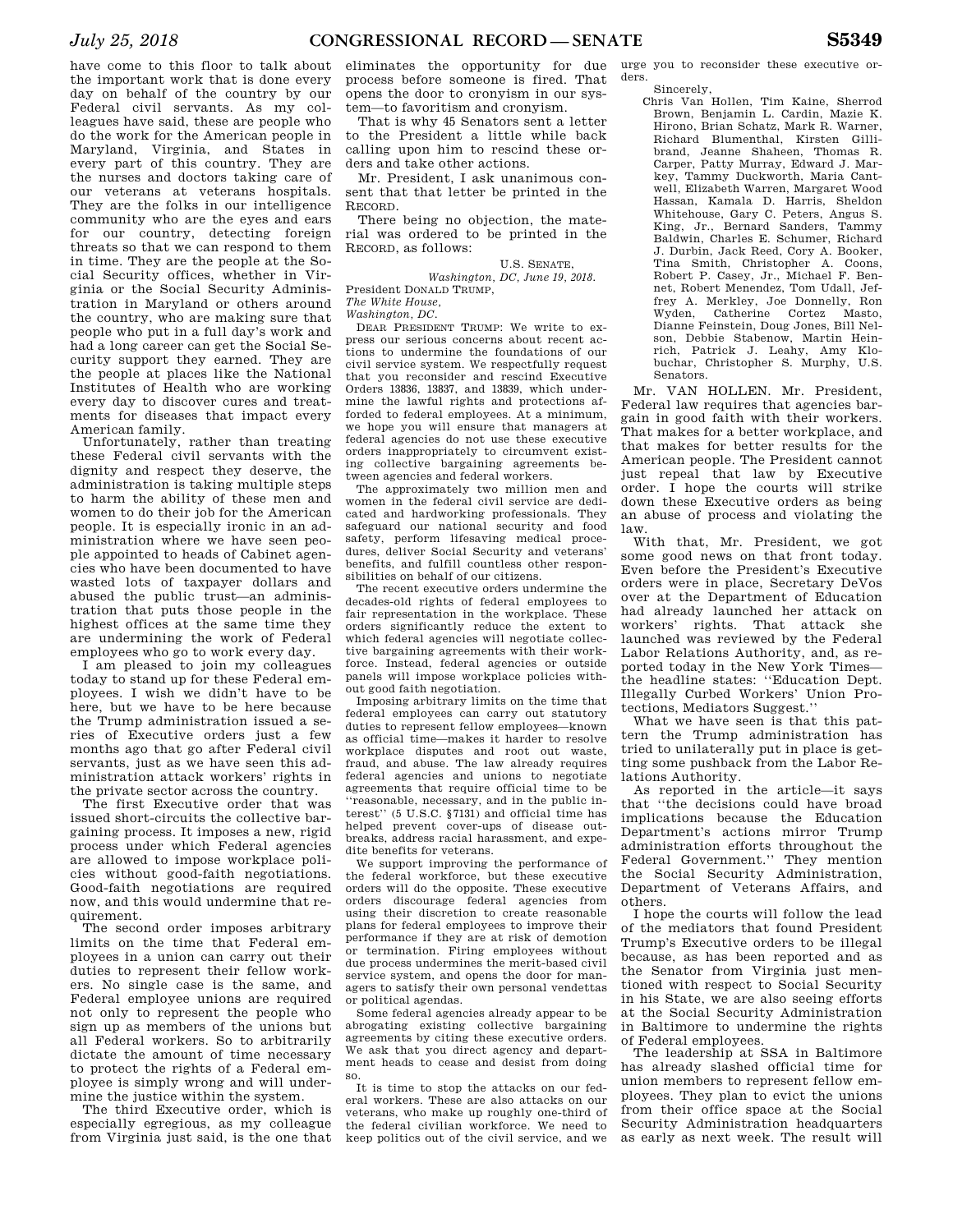be that Social Security Administration workers will not have their voices heard on issues important to their workplace. The Social Security Administration had previously agreed to provide a certain amount of official time and office space to its workers. Now they are ripping apart those agreements.

Today, Senator CARDIN and I sent letters to President Trump's nominees for the Social Security Commissioner and Deputy Commissioner to ask for their assurances that Federal workers will be treated more fairly under their watch if the Senate confirms those nominations. We have called upon the Social Security Administration's current leadership to honor the existing collective bargaining agreements and negotiate in good faith with the unions if they need to revise those agreements.

Mr. President, I ask unanimous consent to have printed in the RECORD the letters Senator CARDIN and I sent to the nominees.

There being no objection, the material was ordered to be printed in the RECORD, as follows:

U.S. SENATE,

*Washington, DC, July 25, 2018.*  NANCY A. BERRYHILL,

*Acting Commissioner,* 

*Social Security Administration, Baltimore, MD.*  RALPH A. PATINELLA,

*Associate Commissioner, Labor-Management and Employee Relations, Social Security Administration, Baltimore, MD.* 

DEAR MS. BERRYHILL AND MR. PATINELLA: We are deeply concerned about the recent actions you have taken with regard to the workforce of the Social Security Administration (SSA) in your respective roles as the Acting Commissioner and the official designated to implement Executive Order 13837 at SSA. Social Security is the bedrock of economic security for American families, providing retirement benefits, disability insurance, and life insurance for surviving spouses and dependents. The federal employees at SSA are responsible for providing the fairness and efficiency that Americans expect and deserve from Social Security.

On June 19, 2018, we signed a letter joined by 45 Senators to urge President Trump to rescind three Executive Orders regarding the federal workforce, and we have attached that letter for your reference. We remain deeply concerned about how these orders undermine lawful civil service protections for federal employees throughout the government. Since signing that letter, it has come to our attention that SSA leadership has demonstrated particular hostility towards its workforce in the way it is implementing the Executive Orders.

President Trump's Executive Orders regarding the federal workforce currently face serious legal challenges, but SSA leadership has exceeded even the dubious authority provided by these orders. Executive Order 13837 makes clear that, ''Nothing in this order shall abrogate any collective bargaining agreement in effect on the date of this order.'' It is our understanding that some workers at SSA are covered by collective bargaining agreements that have not expired, and that even expired agreements provide for the continuation of key provisions until a new agreement is reached.

SSA leadership has abrogated its collective bargaining agreements by slashing the official time available to unions to fulfill their

statutory duties for SSA workers. SSA leadership has further abrogated these agreements by refusing to provide agreed-upon reimbursement for union members to travel for arbitrations and negotiations—even cancelling existing reservations—and SSA leadership has moved to evict unions from office space that SSA agreed to provide in collective bargaining.

We understand that SSA cannot disregard these executive orders, but we do not understand why SSA is implementing these orders with more hostility towards its workforce than the executive orders require (and possibly even more hostility than they permit). Please explain to us what legal or regulatory barriers prevent SSA from honoring its existing collective bargaining agreements while negotiating new agreements in good faith with the unions.

We are also concerned about protecting the independence of Administrative Law Judges (ALJs), in light of President Trump's more recent Executive Order removing these positions from the competitive civil service. The integrity of Social Security depends on a merit-based process for selecting and managing ALJs that is free of political influence. We urge you to continue to use a merit-based process for hiring and managing ALJs that is not influenced by politics or pressure from elsewhere in the Executive Branch.

Thank you for your attention to this matter. We look forward to your reply.

Sincerely,

CHRIS VAN HOLLEN, *United States Senator.*  BENJAMIN L. CARDIN, *U.S. Senator.* 

U.S. SENATE, *Washington, DC, July 25, 2018.* 

ANDREW M. SAUL, *Social Security Administration,* 

*Baltimore, MD.* 

DEAR MR. SAUL: The Senate is currently considering your nomination to be Commissioner of Social Security. Social Security is the bedrock of economic security for American families, providing retirement benefits, disability insurance, and life insurance for surviving spouses and dependents. The federal employees at the Social Security Administration (SSA) are responsible for providing the fairness and efficiency that Americans expect and deserve from Social Security, which is why we strongly oppose recent actions by SSA leadership to undermine SSA's workforce. We are writing to ask for your assurance that if the Senate confirms your nomination, that SSA will treat its workers and their unions more fairly under your leadership.

On June 19, 2018, we signed a letter joined by 45 Senators to urge President Trump to rescind three Executive Orders regarding the federal workforce, and we have attached that letter for your reference. We remain deeply concerned about how these orders undermine lawful civil service protections for federal employees throughout the government. Since signing that letter, it has come to our attention that SSA leadership has demonstrated particular hostility towards its workforce in the way it is implementing the Executive Orders.

We are also concerned about protecting the independence of Administrative Law Judges (ALJs), in light of President Trump's more recent Executive Order removing these positions from the competitive civil service. The integrity of Social Security depends on a merit-based process for selecting and managing ALJs that is free of political influence.

President Trump's Executive Orders regarding the federal workforce currently face serious legal challenges, but SSA leadership has exceeded even the dubious authority pro-

vided by these orders. The Executive Order on official time provided to unions makes clear that, ''Nothing in this order shall abrogate any collective bargaining agreement in effect on the date of this order.'' It is our understanding that some workers at SSA are covered by collective bargaining agreements that have not expired, and that even expired agreements provide for the continuation of key provisions until a new agreement is reached.

SSA leadership has abrogated its collective bargaining agreements by slashing the official time available to unions to fulfill their statutory duties for SSA workers. SSA leadership has further abrogated these agreements by refusing to provide agreed-upon reimbursement for union members to travel for arbitrations and negotiations—even cancelling existing reservations—and SSA leadership has moved to evict unions from office space that SSA agreed to provide in collective bargaining.

Federal law requires agencies to bargain in good faith with the unions representing their workforce—an obligation that President Trump cannot overturn by Executive Order (5 U.S.C. 7114). If confirmed, we expect you to follow the law. Therefore, as the Senate considers your nomination, we request the following assurances from you regarding how SSA will function under your leadership:

1. SSA will honor its collective bargaining agreements by rescinding the unilateral changes that SSA has already made, and will not make further unilateral changes.

2. SSA will honor the terms of expired collective bargaining agreements until reaching a new agreement, by rescinding unilateral changes and not making further unilateral changes.

3. If SSA and its workforce seek to negotiate a new collective bargaining agreement, that you will bargain in good faith with the unions representing SSA's workforce, and do everything in your power to reach an agreement without resorting to the Federal Service Impasses Panel to impose terms.

4. SSA will continue to use a merit-based process for hiring and managing ALJs that is not influenced by politics or pressure from elsewhere in the Executive Branch.

Additionally, please describe the formal or informal role you have played, if any, regarding the implementation of these executive orders at SSA.

Thank you for your attention to this matter. We look forward to your reply. Sincerely,

CHRIS VAN HOLLEN, *U.S. Senator.*  BENJAMIN L. CARDIN, *U.S. Senator.* 

U.S. SENATE, *Washington, DC, July 25, 2018.* 

DAVID FABIAN BLACK, *Social Security Administration,* 

*Baltimore, MD.* 

DEAR MR. BLACK: The Senate is currently considering your nomination to be Deputy Commissioner of Social Security. Social Security is the bedrock of economic security for American families, providing retirement benefits, disability insurance, and life insurance for surviving spouses and dependents. The federal employees at the Social Security Administration (SSA) are responsible for providing the fairness and efficiency that Americans expect and deserve from Social Security, which is why we strongly oppose recent actions by SSA leadership to undermine SSA's workforce. We are writing to ask for your assurance that if the Senate confirms your nomination, that SSA will treat its workers and their unions more fairly under your leadership.

On June 19, 2018, we signed a letter joined by 45 Senators to urge President Trump to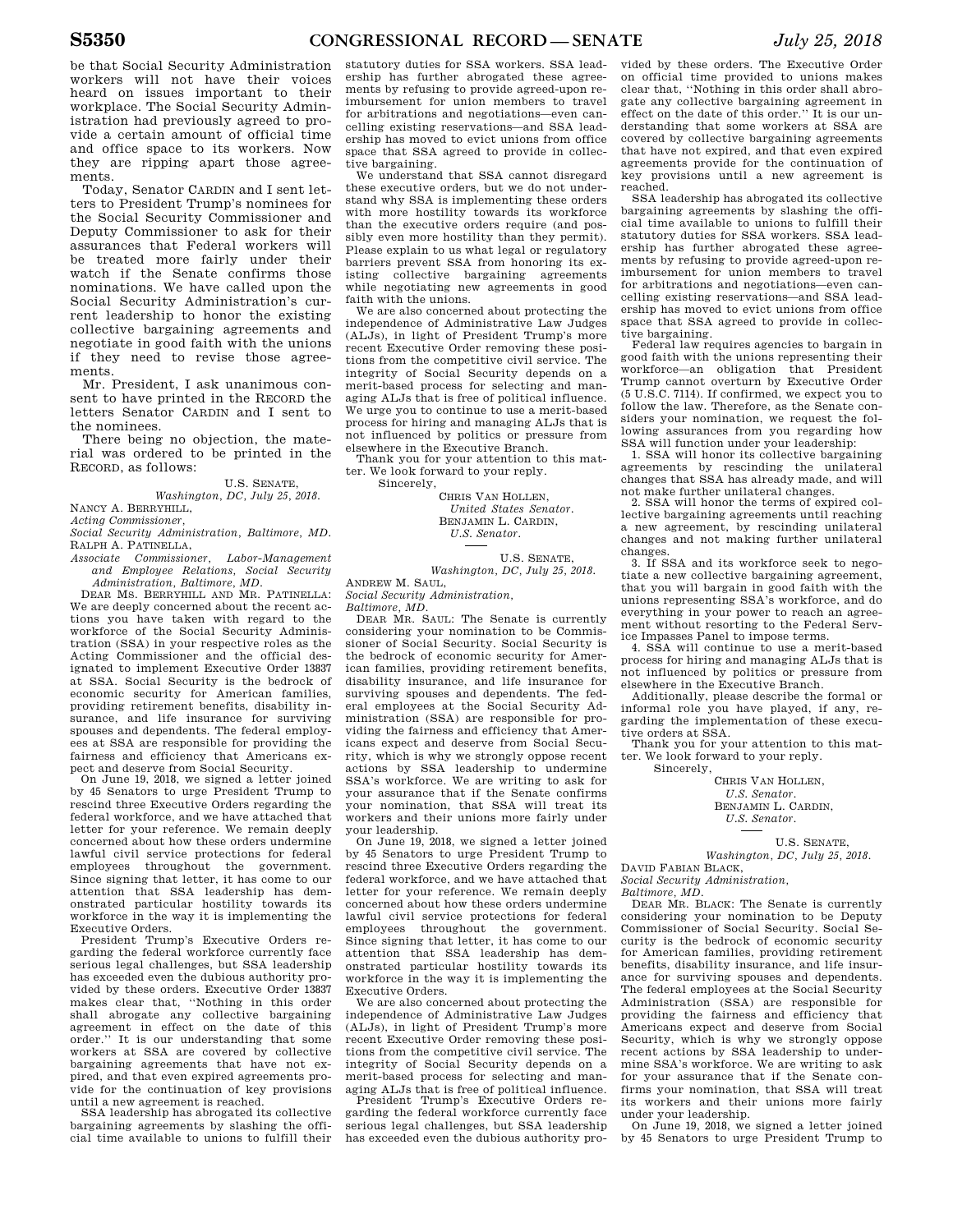rescind three Executive Orders regarding the federal workforce, and we have attached that letter for your reference. We remain deeply concerned about how these orders undermine lawful civil service protections for federal employees throughout the government. Since signing that letter, it has come to our attention that SSA leadership has demonstrated particular hostility towards its workforce in the way it is implementing the Executive Orders.

We are also concerned about protecting the independence of Administrative Law Judges (ALJs), in light of President Trump's more recent Executive Order removing these positions from the competitive civil service. The integrity of Social Security depends on a merit-based process for selecting and managing ALJs that is free of political influence.

President Trump's Executive Orders regarding the federal workforce currently face serious legal challenges, but SSA leadership has exceeded even the dubious authority provided by these orders. The Executive Order on official time provided to unions makes clear that, ''Nothing in this order shall abrogate any collective bargaining agreement in effect on the date of this order.'' It is our understanding that some workers at SSA are covered by collective bargaining agreements that have not expired, and that even expired agreements provide for the continuation of key provisions until a new agreement is reached.

SSA leadership has abrogated its collective bargaining agreements by slashing the official time available to unions to fulfill their statutory duties for SSA workers. SSA leadership has further abrogated these agreements by refusing to provide agreed-upon reimbursement for union members to travel for arbitrations and negotiations—even cancelling existing reservations—and SSA leadership has moved to evict unions from office space that SSA agreed to provide in collective bargaining.

Federal law requires agencies to bargain in good faith with the unions representing their workforce—an obligation that President Trump cannot overturn by Executive Order (5 U.S.C. 7114). If confirmed, we expect you to follow the law. Therefore, as the Senate considers your nomination, we request the following assurances from you regarding how SSA will function under your leadership:

1. SSA will honor its collective bargaining agreements by rescinding the unilateral changes that SSA has already made, and will not make further unilateral changes.

2. SSA will honor the terms of expired collective bargaining agreements until reaching a new agreement, by rescinding unilateral changes and not making further unilateral changes.

3. If SSA and its workforce seek to negotiate a new collective bargaining agreement, that you will bargain in good faith with the unions representing SSA's workforce, and do everything in your power to reach an agreement without resorting to the Federal Service Impasses Panel to impose terms.

4. SSA will continue to use a merit-based process for hiring and managing ALJs that is not influenced by politics or pressure from elsewhere in the Executive Branch.

Additionally, please describe the formal or informal role you have played, if any, regarding the implementation of these executive orders at SSA.

Thank you for your attention to this matter. We look forward to your reply. Sincerely,

CHRIS VAN HOLLEN, *U.S. Senator.*  BENJAMIN L. CARDIN, *U.S. Senator.* 

Mr. VAN HOLLEN. In closing, as our colleagues have said, it is very impor-

tant that we work together to protect the integrity of the Federal civil service. We have had a system over time where folks have been judged on their merits, not judged on their political favoritism or whether they were really good at saying exactly what their boss might want them to say. We want a civil service that values independent thinking and also values merit. By taking these actions, unfortunately, the Trump administration is undermining those efforts.

I hope the courts and I hope this body will join us in pushing back on these efforts by the Trump administration to undermine the integrity of our workforce and stand up for the hard-working Federal employees who are doing the work of this country every day.

I thank the Presiding Officer.

The PRESIDING OFFICER. The Senator from West Virginia.

Mr. MANCHIN. Mr. President, I ask unanimous consent to speak for up to 2 minutes.

The PRESIDING OFFICER. Without objection, it is so ordered.

AMENDMENT NO. 3553

Mr. MANCHIN. Mr. President, I rise today to offer an amendment that would appropriate funding for the Office of Terrorism and Financial Intelligence at the Department of Treasury to investigate the illicit trade of synthetic opiates originating from the People's Republic of China.

In 2016, synthetic opiates killed 19,413 Americans. That is more than heroin, which killed 15,469, and prescription pain pills, which killed 14,487.

Between 2013 and 2016, deaths involving synthetic opioids increased 625 percent. Most illicit synthetic opioids found in street drugs originate in China, with some shipped through Mexico, according to the Drug Enforcement Administration and United Nations narcotics monitors.

China produces over 90 percent of the world's fentanyl and exports a range of fentanyl products to the United States, including raw fentanyl, fentanyl precursors, fentanyl analogues, and fentanyl-laced counterfeit prescription drugs, like oxycodone and pill pressers.

Unlike previous epidemics where there are a few underground sources, many manufacturers of fentanyl and fentanyl precursors in China are legitimate companies legally producing and exporting legitimate drugs and chemicals to the United States. According to the U.S.-China Economic and Security Review Commission, ''the primary obstacles to controlling fentanyl and NPS flows lie in China''—China itself.

Unfortunately, China has yet to meaningfully crack down on the illicit production and export of these drugs and their derivatives, despite the urgings of the President of the United States and all of our officials. Just 2 milligrams of fentanyl will kill most people.

This amendment is simple. It dedicates \$1 million for the Office of Terrorism Financial Intelligence within

the Department of Treasury to study the illicit trade of synthetic opioids coming into our country from China. This is consistent with the office's dual mission safeguarding the financial system against illicit use and combating rogue nations, terrorist facilitators, weapons of mass destruction, money launderers, drug kingpins, and other national security threats.

I urge the adoption of this much needed amendment.

Thank you.

The PRESIDING OFFICER. The question now occurs on agreeing to Manchin amendment No. 3553.

Mr. MANCHIN. I ask for the yeas and nays.

The PRESIDING OFFICER. Is there a sufficient second?

There appears to be a sufficient second.

The clerk will call the roll.

The bill clerk called the roll.

Mr. CORNYN. The following Senator is necessarily absent: the Senator from Arizona (Mr. MCCAIN).

The PRESIDING OFFICER (Mr. TILLIS). Are there any other Senators in the Chamber desiring to vote?

The result was announced—yeas 99, nays 0, as follows:

[Rollcall Vote No. 170 Leg.]

### YEAS—99

| Alexander     | Gardner        | Murray       |
|---------------|----------------|--------------|
| Baldwin       | Gillibrand     | Nelson       |
| Barrasso      | Graham         | Paul         |
| <b>Bennet</b> | Grassley       | Perdue       |
| Blumenthal    | Harris         | Peters       |
| Blunt.        | Hassan         | Portman      |
| Booker        | Hatch          | Reed         |
| Boozman       | Heinrich       | Risch        |
| Brown         | Heitkamp       | Roberts      |
| Burr          | Heller         | Rounds       |
| Cantwell      | Hirono         | Rubio        |
| Capito        | Hoeven         | Sanders      |
| Cardin        | Hyde-Smith     | <b>Sasse</b> |
| Carper        | Inhofe         | Schatz       |
| Casey         | <b>Isakson</b> | Schumer      |
| Cassidy       | Johnson        | Scott        |
| Collins       | Jones          | Shaheen      |
| Coons         | Kaine          | Shelby       |
| Corker        | Kennedy        | Smith        |
| Cornyn        | King           | Stabenow     |
| Cortez Masto  | Klobuchar      | Sullivan     |
| Cotton        | Lankford       | Tester       |
| Crapo         | Leahy          | Thune        |
| Cruz          | Lee            | Tillis       |
| Daines        | Manchin        | Toomey       |
| Donnelly      | Markey         | Udall        |
| Duckworth     | McCaskill      | Van Hollen   |
| Durbin        | McConnell      | Warner       |
| Enzi          | Menendez       | Warren       |
| <b>Ernst</b>  | Merkley        | Whitehouse   |
| Feinstein     | Moran          | Wicker       |
| Fischer       | Murkowski      | Wyden        |
| Flake         | Murphy         | Young        |
|               |                |              |

NOT VOTING—1

McCain

The amendment (No. 3553) was agreed to.

### AMENDMENT NO. 3543

The PRESIDING OFFICER. There is now 10 minutes of debate, equally divided, before the next vote.

The Senator from Kentucky.

Mr. PAUL. Mr. President, our national debt now exceeds \$22 trillion. We are borrowing about \$1 million a minute—actually, more than \$1 million. Many authorities, including Admiral Mullen, have said the greatest threat to our national security is actually our debt.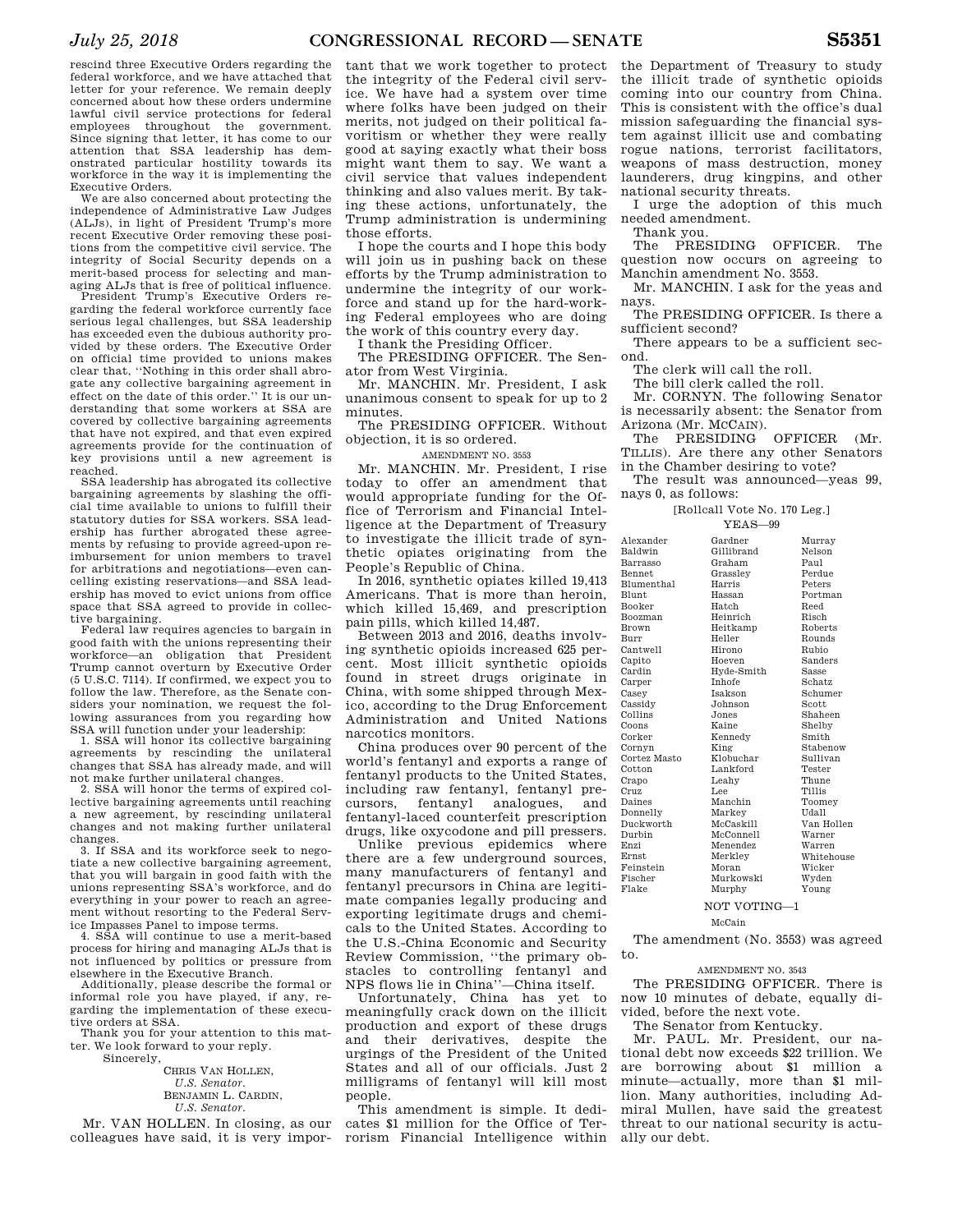Tester Tillis Udall Van Hollen Warner Warren Whitehouse Wicker Wyden Young

The best way to do something about debt is to quit spending yourself further into a hole. We had spending caps. We adhered to them for a couple of years, and we actually were reducing the size of the deficit.

This year, though, the deficit will actually approach \$1 trillion, and next year it may exceed \$1 trillion. This amendment would put the spending caps back just on the spending we have before us in this bill.

I would advocate that if you are concerned about the debt, concerned about the deficit, and concerned about the strength of our country, that you vote to reinstitute the spending caps.

The PRESIDING OFFICER. The Senator from Alabama.

Mr. SHELBY. Mr. President, I rise to urge my colleagues to oppose the Paul amendment.

While we all understand the desire to cut spending, the allocations in this package before us are based on caps that were set in a bipartisan budget agreement signed into law earlier this year. I think we cannot go back on our word and our agreement and expect bipartisan support.

We are working longer in the Appropriations Committee. I think we are doing well at this point. We have a long way to go, but if we start loading it up, the process will fall apart.

I urge you to vote no on the Paul amendment.

The PRESIDING OFFICER. The Senator from Maine.

Ms. COLLINS. Mr. President, I rise to urge my colleagues to oppose the amendment offered by the Senator from Kentucky.

Make no mistake about what this amendment would do. It is an 11.4-percent, across-the-board, indiscriminate, meat-ax cut in important programs, and as the chairman of the Appropriations Committee has pointed out, it would violate the bipartisan agreement we just reached earlier this year.

In addition, let me give you just one example of what the impact of Senator PAUL's amendment would be. If you look at the section 8 housing program, which helps some of our most vulnerable citizens, this amendment's passage would mean that 275,000 low-income seniors, disabled individuals, homeless veterans, and families with small children would lose their housing assistance and become at risk of homelessness. I don't think that is what we want.

Thank you.

The PRESIDING OFFICER. The Senator from Vermont. Cru Dai

Mr. LEAHY. Mr. President, I totally agree with both the Senator from Alabama and the Senator from Maine.

First, as they said, this violates the bipartisan agreement this body made and agreed with the President about the things we would do. Seventy-three thousand jobs would be cut from the<br>Federal Highway Administration Federal Highway Administration projects when we need them, including 800,000 low-income women, infants, and children no longer receiving WIC.  $Bln$ **Blu**  $B^{\alpha}$ Bro Car Cap Car Car Cas Col

Mr. President, the Paul amendment proposes an 11.39-percent cut in each of the four bills under consideration. If adopted, it would undo the bipartisan budget deal the Senate passed and the President signed into law just a few months ago, and it would undo all of the work that has gone into crafting the bipartisan bills we are considering today.

More importantly, an 11.39-percent across-the-board cut would have devastating impacts on programs that are important to millions of Americans and to our economy.

I would mean a loss of over 73,000 jobs that would otherwise be created through Federal Highway Administration projects. An 11.3-percent cut to our National Parks would cause steep reductions in visitor services, law enforcement, and natural resource protection, all at a time when our National Parks are seeing a dramatic increase in visitors.

An 11.39-percent cut means 108,000 low-income families, the elderly, and disabled will lose their HUD rental assistance and be at risk of becoming homeless. It means 830,000 low-income women, infants, and children would no longer receive WIC assistance.

These are just a few examples. I urge a no vote on the Paul amendment.

The PRESIDING OFFICER. Is there further debate on the amendment?

If not, the question is on agreeing to Paul amendment No. 3543.

Mr. PAUL. I ask for the yeas and nays.

The PRESIDING OFFICER. Is there a sufficient second?

There appears to be a sufficient second.

The clerk will call the roll.

The senior assistant legislative clerk called the roll.

Mr. CORNYN. The following Senator is necessarily absent: the Senator from Arizona (Mr. MCCAIN).

The PRESIDING OFFICER. Are there any other Senators in the Chamber desiring to vote?

The result was announced—yeas 25,

nays 74, as follows: [Rollcall Vote No. 171 Leg.]

YEAS—25

| Barrasso<br>Burr<br>Cassidy<br>Corker<br>Cornyn<br>Cotton<br>Crapo<br>Cruz<br>Daines                                        | Enzi<br>Ernst<br>Flake<br>Grassley<br><b>Inhofe</b><br>Johnson<br>Kennedy<br>Lankford<br>Lee              | Paul<br>Perdue<br>Risch<br>Sasse<br>Scott<br>Thune<br>Toomey                                      |
|-----------------------------------------------------------------------------------------------------------------------------|-----------------------------------------------------------------------------------------------------------|---------------------------------------------------------------------------------------------------|
|                                                                                                                             | $NAYS-74$                                                                                                 |                                                                                                   |
| Alexander<br>Baldwin<br><b>Bennet</b><br><b>Blumenthal</b><br><b>Blunt</b><br>Booker<br><b>Boozman</b><br>Brown<br>Cantwell | Coons<br>Cortez Masto<br>Donnelly<br>Duckworth<br>Durbin<br>Feinstein<br>Fischer<br>Gardner<br>Gillibrand | Heitkamp<br>Heller<br>Hirono<br>Hoeven<br>Hyde-Smith<br><b>Isakson</b><br>Jones.<br>Kaine<br>King |
| Capito<br>Cardin<br>Carper<br>Casey<br>Collins                                                                              | Graham<br>Harris<br>Hassan<br>Hatch<br>Heinrich                                                           | Klobuchar<br>Leahy<br>Manchin<br>Markey<br>McCaskill                                              |

| Menendez  |
|-----------|
| Merkley   |
| Moran     |
| Murkowski |
| Murphy    |
| Murray    |
| Nelson    |
| Peters    |
| Portman   |
| Reed      |
|           |

McConnell

NOT VOTING—1

McCain

Roberts Rounds Rubio Sanders Schatz Schumer Shaheen Shelby Smith Stabenow Sullivan

The amendment (No. 3543) was rejected.

The PRESIDING OFFICER. The Senator from Ohio.

REMEMBERING OFFICER JACOB CHESTNUT AND DETECTIVE JOHN GIBSON

Mr. PORTMAN. Mr. President, there are a few things I wish to talk about today, but I would like to start by recognizing the service and bravery of our Capitol Police officers.

This week is the 20th anniversary of a shooting which occurred in the U.S. Capitol that claimed the lives of U.S. Capitol Police Officer Jacob Chestnut and Detective John Gibson when a gunman forced his way into this Capitol Building. They laid down their lives in defense of others and made the ultimate sacrifice defending the U.S. Capitol, this pillar of American democracy.

At the time, then-President Clinton said: ''The shooting at the United States Capitol yesterday was a moment of savagery at the front door of American civilization.'' He was right.

I was working in the Capitol that day, 20 years ago. I remember where I was, as I am sure everybody does who was here. I remember hearing the gunshots. I was on the telephone from my office in the House of Representatives with a member of the leadership staff, and I heard the chaos through the phone lines for the first time.

We are forever grateful for the sacrifice of those two police officers and their families and for the continued service and commitment of the U.S. Capitol Police every single day in the Capitol. They are the ones who protect us every single day. This week, we are reminded to thank everyone who puts on a uniform and steps into harm's way to protect fellow Americans.

STRENGTHENING CAREER AND TECHNICAL

EDUCATION FOR THE 21ST CENTURY ACT

Mr. President, I also wish to discuss important legislation the Senate passed earlier this week and the House passed today to improve skills training in our country at a time when it is so badly needed.

I am the cofounder and cochair of the Senate Career and Technical Education Caucus. I have to tell you, I am excited about this bipartisan legislation. It reauthorizes what is called the Perkins Career and Technical Education, or CTE, Act. It is a Federal law designed to help Americans get the education, training, and skills they need to fill indemand jobs. The President supports the legislation. I know he is excited about signing it into law and helping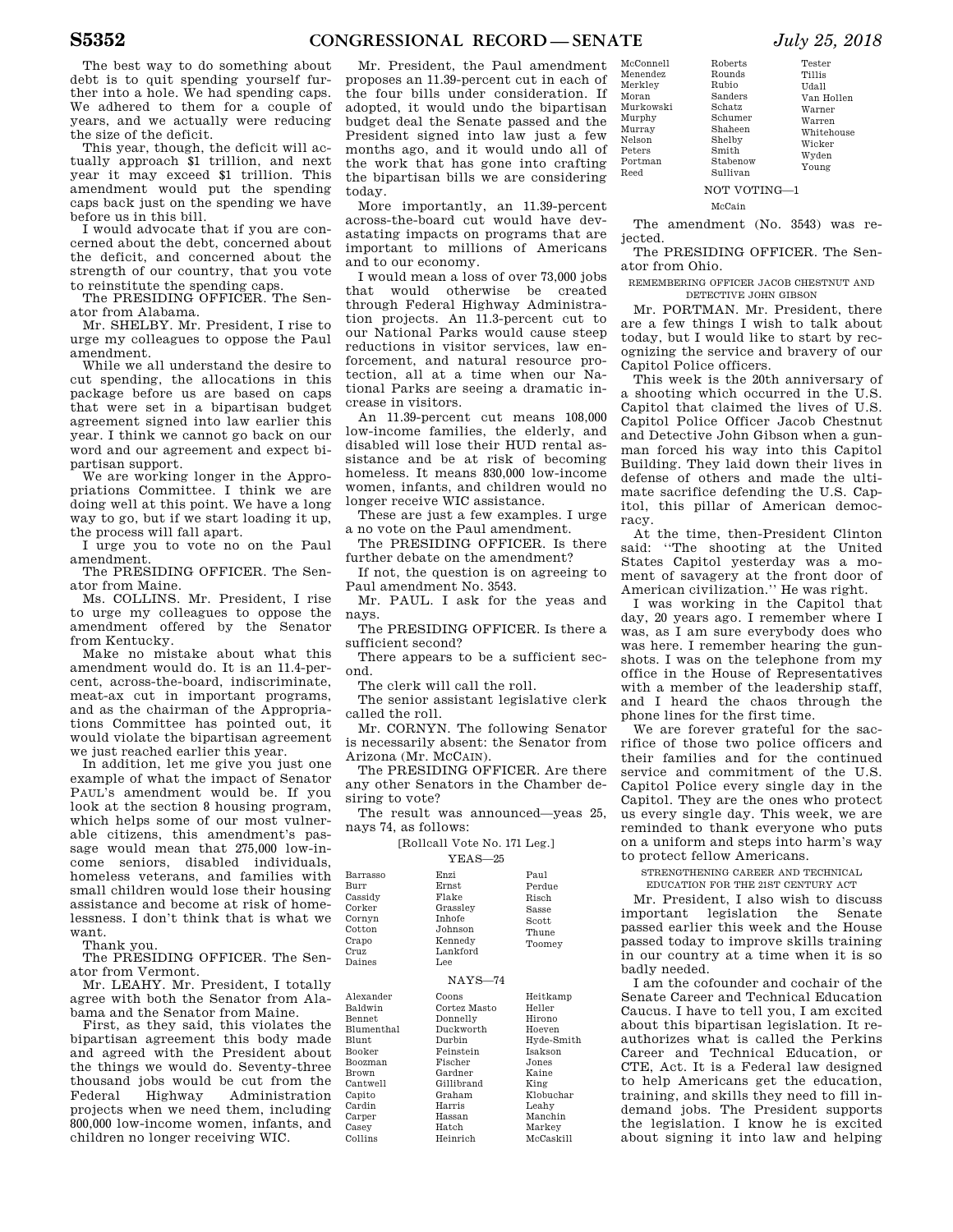those who need the skills to fill those jobs that are out there.

CTE—at one time called vocational education—is just a great opportunity for the students but also for our economy and for employers. The bill that passed includes what is called the Educating Tomorrow's Workforce Act, legislation my colleague Senator TIM KAINE and I authored a few years ago to allow States and localities to use Perkins grant funding for a number of purposes.

No. 1, we allow them to use it for CTE-focused academies. We also encourage schools to incorporate key elements of high-quality CTE programs from around the country and promote partnerships between local businesses, regional industries, and other community stakeholders to create work-based learning opportunities for students, like apprenticeships and internships. We know they work. Getting that work experience really helps to be able to land a job, so we are excited about this legislation.

It also includes important accountability information for our most vulnerable students to track how well CTE programs are performing so we can ensure high-quality skills training.

When I travel around Ohio talking to employers of all sizes, they all stress one thing to me, which is, yes, the economy is doing better, tax reform has worked well for me, the regulatory relief is happening—that is great—but we are having trouble finding workers.

In Ohio today, on our website OhioMeansJobs, you will probably see 145,000 jobs being advertised, and yet we have 200,000 people out of work. A lot of that is the skills gap. I often hear the biggest challenge employers have is they can't find enough skilled workers for the positions they already have. We want to give these students the chance to acquire that training needed for today's jobs. Again, this legislation helps to ensure it regardless of someone's economic standing.

It provides a route to good-paying jobs and a successful career for students who might not have been interested in a typical formal STEM education or maybe they can't easily spend the time and money involved in going through a traditional college education.

It is not just about the students. It also helps those who are further on in life who are trying to rebuild or start a new career. This bill will also help those incumbent workers. Recently, I visited Flying HIGH, a welding school in Youngstown, OH. It is a very impressive program. It focuses on teaching people in recovery and people who have recently been released from prison to learn a skill—in this case, welding which lets them transition back into the workplace. I am really impressed by it. Their placement rate is about 100 percent. They have taken people and helped provide them with the skills they need, and then, in turn, their lives have been turned around. This legisla-

tion will help enable places like this school to be more successful.

There are so many opportunities out there. Whether it is welding, whether it is coding, whether it is machining, whether it is healthcare skills, or whether it is in commercial driving, where we need drivers right away who have the CDL commercial license, we should encourage more of that.

I wish to thank my colleague and cochair of the Senate CTE Caucus, TIM KAINE, as well as Senator LAMAR ALEX-ANDER, who chairs the Senate HELP Committee that passed the bill this last month, MIKE ENZI, and all my colleagues on the CTE Caucus, for their work on this issue over the years.

Once signed into law, this legislation will help students get the career and technical education they need, regardless of economic standing, and help them have the opportunity they need to be able to pursue whatever their American dream is.

DATA ACT IMPLEMENTATION

Mr. President, the last thing I want to talk about today is some bad news we received this week. This is about our Federal Government and the lack of information from Federal agencies as to how they are spending our hardearned tax dollars.

As many people know, our Federal Government has grown a lot in the last half century or so. In 1961, President Kennedy entered office with 7 Cabinet positions and 451 career management positions. When President Trump took office, we had gone about seven times higher in terms of the number of people. The number of Cabinet posts have been doubled from 7 to 15.

The increased size of our Federal Government is intended, of course, to provide a better structure to carry out important duties the government has and help more Americans, but one result we have to be cautious of is the increase in Federal spending that comes with it. As the size of our government grows, transparency in how taxpayer money is spent becomes increasingly important.

Most of the increase in funding we have seen over the last 20 years, of course, is in programs that Congress does not appropriate every year. This includes important entitlement programs like Medicaid, Medicare, and Social Security. We need to address this unsustainable growth in the so-called nondiscretionary spending. We need to save these entitlement programs for the current and future generations of Americans who rely on them, but we also need to ensure we rein in the waste, fraud, and abuse in our departments and agencies, the so-called discretionary spending that Congress spends every year on departments and programs. That is why this legislation is so important—to be able to require transparency and accountability with how Federal agencies spend their taxpayer dollars.

While the White House and Congress tracks spending through the budget and appropriations process, each Federal agency tracks its own spending internally. They have their own metrics and measurement systems. As you can imagine, it has made it hard to truly know where all of the funds are going to various departments and agencies because each has their own measurement. We recognized a need to address this.

In 2006, when I was Director of the Office of Management and Budget, the Federal Funding Accountability and Transparency Act became law. I personally endorsed that legislation by then-Senator Tom Coburn—who some will remember was a key sponsor of that—when I was at OMB because I knew we needed it badly. We went about putting all grants and contracts online. That was a good thing. The goal of that law was to standardize the way Federal departments and agencies report their spending to have a more comprehensive and transparent account of where taxpayer dollars are going.

It also created a public website to be managed by OMB called USAspending.gov, where taxpayers and policymakers could go to get accurate, accessible information about what these funds are used for. Taxpayers should be able to see where their money goes, and Congress—which is given the power of the purse in our Federal Government—needs to know what the funds it allocates are being used for to make informed decisions about spending.

In 2010, the GAO, Government Accountability Office, looked into how this program was working. What they found was the usefulness of the USAspending.gov website was impaired by the lack of guidance to agencies on how to report their spending. So, in 2014, my colleague Senator MARK WAR-NER of Virginia and I authored what is called the Digital Accountability and Transparency Act, the DATA Act. We followed what the GAO had said, and we wrote this legislation to fix the law.

The goal of the DATA Act was to create a more consistent spending system across government to improve the efficiency of USAspending.gov and make tracking Federal spending more transparent and accessible. That would ultimately provide the American public and policymakers, we thought, with accurate, consistent, and reliable data on governmentwide spending to eliminate unnecessary spending.

Being able to follow Federal dollars from appropriation to the resulting grant or contract that actually occurs is incredibly helpful in that effort. The DATA Act required Federal agencies to report spending in real time down to the location by congressional district by 2017.

Now it is time to take stock of how that program is working and to assess the transparency in our Federal spending. The Senate Permanent Subcommittee on Investigations, which I chair, has taken this task on. Along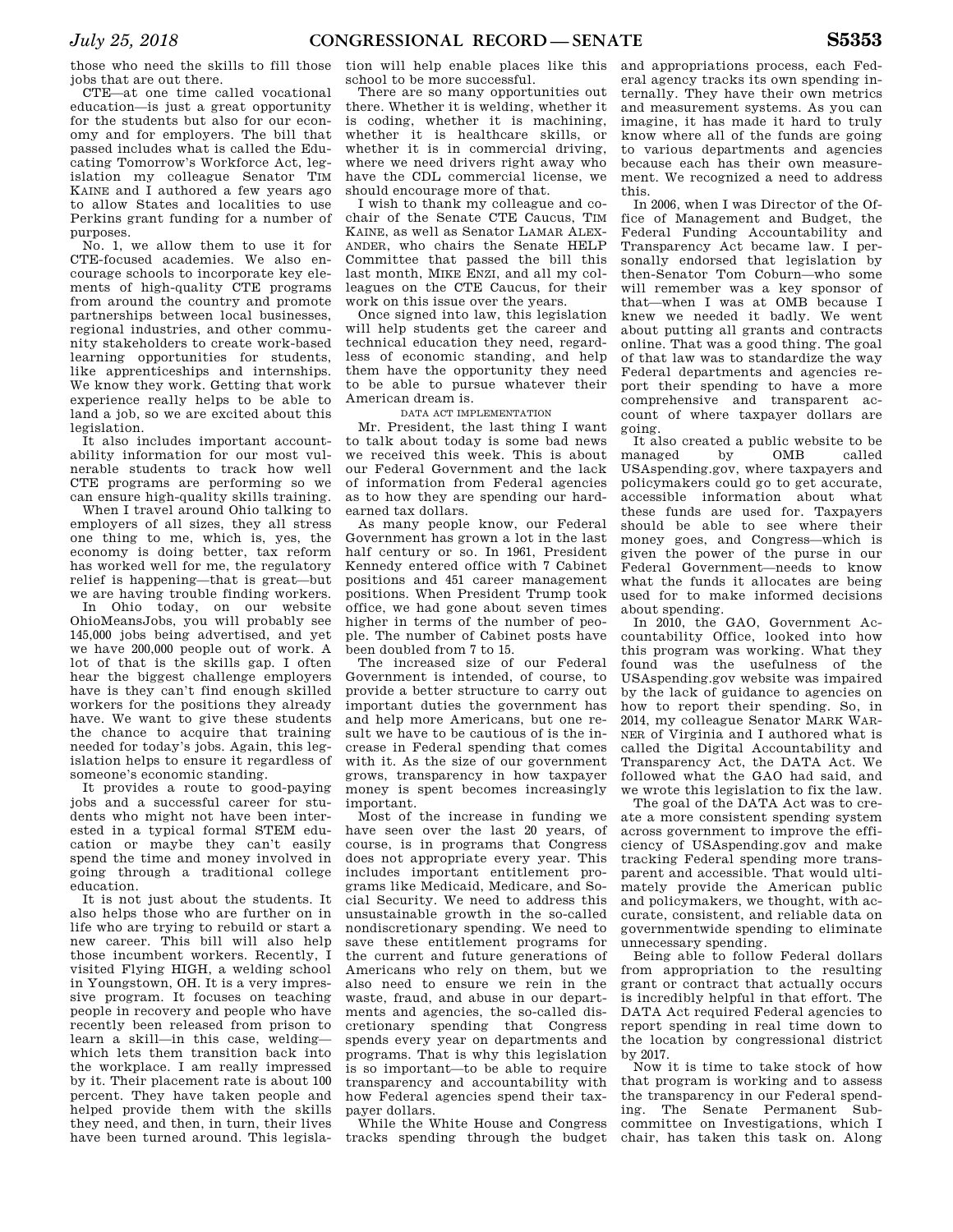with the ranking member, Senator TOM CARPER, we have looked into the implementation of the DATA Act and how accurately departments and agencies report spending data. What our bipartisan report found was troubling.

We reviewed inspectors general, or IG, reports of 25 Federal agencies, making up more than 80 percent of all Federal spending from the second quarter of 2017.

At least 55 percent of the spending data—equal to roughly \$240 billion<br>those agencies submitted to submitted to USAspending.gov—was found to be incomplete, inaccurate, or both. Notably, the IG's report on the Department of Defense and the Department of Energy determined that 100 percent of those Departments' spending data was not accurate.

According to the inspectors general, some agencies, such as the Department of Education and the Agency for National Development, did well. They reported accurate data.

Unbelievably, about 96 percent of the spending data the Treasury Department submitted for its own Department was not accurate. So the Treasury Department, which the DATA Act says is supposed to monitor other Departments' spending data for accuracy, overwhelmingly submitted inaccurate data itself—and we found that just last month, OMB and the Department of Treasury have updated agency guidance that appears to weaken some of these data standards, which could lead to less accurate and not standardized DATA Act submissions in the future.

So we should be doing more to ensure this law is properly implemented, to ensure accountability and accuracy in our finances.

We also found deficiencies with the USAspending.gov website itself. The DATA Act requires the website to be user-friendly and accurate. Our investigators found it to sometimes be neither.

It is important to remember that the DATA Act is still in its early stages. It was fully implemented just a little over 1 year ago. So it is not yet what we had hoped it would be when it became law in 2014, but it is not too late to improve it. We know it has to be done. Our PSI—Permanent Subcommittee Investigation—report includes recommendations to do just that.

First, OMB and the Treasury Department should continue to update the standards and guidelines for agencies to follow when making DATA Act submissions to improve accuracy and accountability of spending. It is really up to them to do it.

Second, OMB and the Treasury Department should establish clear definitions for agencies and IGs to follow when conducting reviews of DATA Act compliance to avoid any existing confusion and disparity, which we found is out there today.

Finally, the Treasury Department should improve the overall quality of USAspending.gov.

These are all reasonable steps, and they are going to help increase accountability within the Federal Government and provide greater transparency for taxpayers. As I mentioned, taxpayers deserve to be able to access accurate information on where their money is going, and lawmakers need to know how departments and agencies are actually spending their resources to be able to conduct proper oversight, plan future budgets, and eliminate waste, fraud, and abuse in our Federal spending.

On the floor today, we were discussing appropriations bills. We will pass another floor appropriations bill this week, I hope. That is good, but part of this process is that we have to be sure we are doing the oversight so that if we are passing spending bills all 12 should be passed by this Congress—we know where the money is going so we can identify ways to improve the spending.

I recognize that a lot of hard work has gone into USAspending.gov to date, and I am grateful for all the support and investments that many outside groups—like the Data Coalition and the Project on Government Oversight—have put into making this project successful. I also appreciate those in the Federal Government who have taken this seriously and have worked hard on this.

Although the executive branch has only implemented the law selectively so far, it has already made our government more transparent. If we continue to do the necessary followup to this important law that passed 4 years ago, I am optimistic that it will spur action to make our government spending more accountable, more accurate, and more accessible. That is the goal.

Mr. President, I yield back my time. The PRESIDING OFFICER (Mr. PERDUE). The Senator from Florida.

NATIONAL FLOOD INSURANCE PROGRAM

Mr. RUBIO. Mr. President, we were sitting in the cloakroom between the last two votes that just happened in the Senate, and everybody's phone started buzzing at the same time. That is because everyone receives these alerts from the National Weather Service. The alert said: Flash flood warning until 9:15 p.m. this evening.

I thought it was ironic because I was headed to the floor to speak about flooding—and in particular flood insurance—which is a threat to so many different States across the country. It was an ironic moment that reminds us what that means to us here but also what it means to people in the real world who are impacted by this.

Earlier today, the House passed an extension of the National Flood Insurance Program, and it extends it for 4 months and will expire November 30 of this year. I am here today to tell you how critical it is that the Senate act on this as soon as possible because this program will expire next Tuesday, July 31—6 days from today—if we do not take action.

Let me preface everything I am about to say by telling you that this program is badly broken. It is not financially stable. It is not financially sustainable. It is a program that needs to be reformed. I don't like the way it is designed one bit. I have been working for years to try to reform it and to try to open up space for the private sector to come in and compete with the program and provide more options for people who need it.

I want everybody to understand that in many parts of Florida—I am sure it is true in other parts of the country you can't buy a house in some places if you don't have flood insurance. They will not write it because of the threat of damage to the property and the loss of value. That is widespread throughout the State of Florida. There are many places where that is a fact.

While I don't like the way the program is designed, and I desperately want us to reform it to be consistent with market principles and sustainable in the long term, the answer is not to let it expire. The answer is not to let it expire because if we do, we are going to have an economic catastrophe. If we allow flood insurance to expire, there are real estate closings that will stop.

I will add one more point to it; that is, we would be allowing this to expire in the middle of the hurricane season. We went through a hurricane season last year that impacted Florida, Texas, and Puerto Rico. The damage that it did, economic and otherwise, was extensive. We don't know what this season holds, but we are right smack in the middle of it. I can't think of anything worse than allowing it not just to expire but to expire in the middle of the hurricane season. I would have hoped the extension would have been for 6 months, the way we got done in the Senate farm bill. I believe a 4 month extension is better than none at all.

My biggest fear is that it is going to get lost here in all the other issues we are dealing with. My hope—and I ask you here today—is that the leadership of this Chamber bring this extension for a vote, perhaps as early as Monday evening when we return, because to allow this to drag into Tuesday, Tuesday midnight—I am telling you, it is going to have a dramatic and negative impact on people in Florida and across the country.

Let me go back to one of the reforms that need to happen. One of the organizations that I agree with a lot was out there—what they do—key scoring this vote in the House against it. They make great points about how broken this program is. They are absolutely right about that. I personally support reforms that will increase private market involvement in this program. I want to go back to the practicality of it.

While I want there to be reforms, I cannot hold hostage and we should not hold hostage real people and families whose homes and lives will be at risk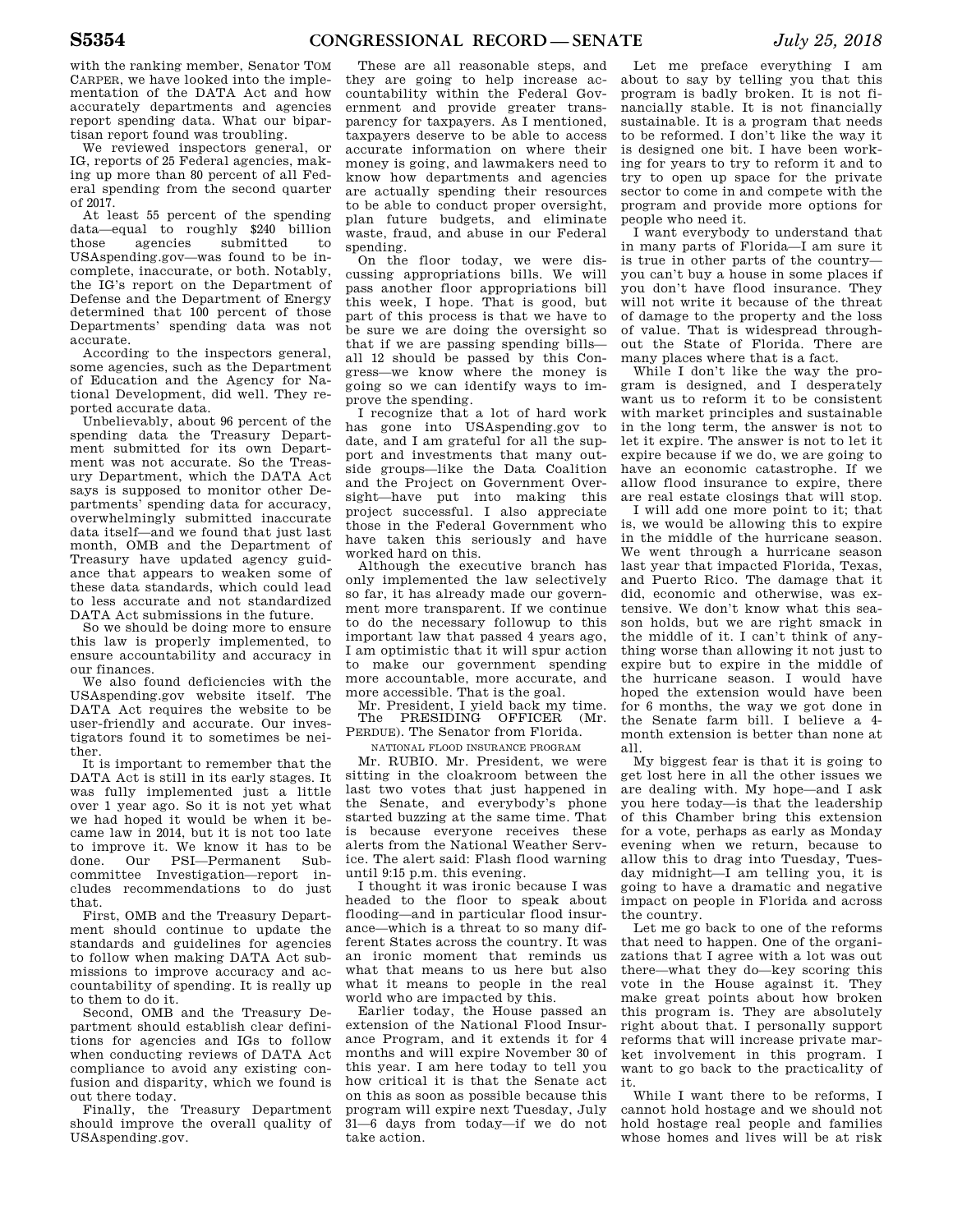while Congress tries to figure this out. It has to be done. I don't want to be in a cycle of perpetual extension. I am as frustrated about it as anybody else. I wish we could find some permanence to this in a way that didn't wipe everybody out by raising the rates but was also sustainable in the long term. We have to continue to work through that.

As a Senator from Florida recognizing that over one-third of the total policies nationwide are in the State that I represent, I have to come here today with a strong sense of urgency and argue on behalf of my neighbors and my constituents and my own family who depend on flood insurance in order not to just protect their homes in the middle of a hurricane cycle but to be able to transact real estate deals selling a home, buying one, even commercial buildings—all these things that depend on this market being healthy.

In terms of the long-term reforms, affordability has to be a key part of any one of those reforms. The last time we extended this for 5 years, in 2012, the premiums in the State of Florida skyrocketed. What it did was it caused a massive exodus from this program, particularly out of Florida. A bunch of people left the program.

That is a problem because the key to having a sustainable program is having enough people in it. That is the whole purpose of insurance. You need to have enough people so you can spread the risk. But if people begin to migrate out of the program—and it usually is going to be the safest properties that are going to leave because they are the ones less willing to pay the higher premiums—you are going to be left with adverse selection. We have heard that term used in health insurance debates. If you don't have enough properties and enough safe properties to spread the risk, it drives up the premiums even more, and it makes the program even less healthy. That is why the key to any reforms has to be a program that is affordable enough to have that sort of participation, but we can't expect people to participate in a program they can't afford.

I think the one component of flood insurance reform that everyone should agree with is the importance of strong mitigation funding. FEMA and numerous other groups have repeatedly cited statistics confirming that every dollar we spend on mitigation—mitigation against flooding, mitigation against sea level rise, mitigation against all these things—results in \$4 or more saved in future disaster recovery. Every single year now, it seems like we are spending millions upon tens of millions of dollars on storm recovery packages. Imagine if we could prevent some of that at the front end by funding mitigation efforts in concert with State and local governments.

Flood insurance reform is going to require a proactive approach to a problem that has only been approached in a reactionary way up this point. Simply

raising rates without fundamentally changing what plagues the program will only lead to more people, more individuals leaving the program and an even larger disaster supplemental package when future storms occur.

Floridians deserve a program that is transparent and that is affordable. Right now, this program is neither. I believe the House and Senate can come to an agreement on a law that will achieve these goals. I think we need to do so in a way that is long term and sustainable. That is why once we pass this 4-month extension—and I say ''once we do'' because I cannot imagine not doing it. I cannot imagine leaving next week at some point for a 1-week recess in early August and leaving this thing lapsed. It can't happen. It is not an option. It has to be dealt with.

Once we do that, then we truly need to work on enacting this before November 30, when this extension will expire, and work on the fundamental flaws of the program and allow the Flood Insurance Program to move forward on a path that is responsible, affordable, and sustainable, not one that continues to require the government to bail it out. That is what I hope will happen.

In the strongest possible terms—I cannot emphasize this enough—I truly hope we will bring this reauthorization for a vote as soon as possible and that my colleagues will cooperate because Tuesday at midnight next week, if we have not acted, there will be hundreds of thousands, if not millions, of people across this country—many of them in my home State—who are going to find that their property, in the middle of a hurricane season, is not covered against water damage because they cannot get flood insurance. That would be catastrophic for our economy, and it would be catastrophic for Florida and the impacted States.

I am here to repeat and urge as strongly as I can that the leadership bring this up for a vote as soon as we are done dealing with the four appropriations bills that are before us. There is no other option. We cannot allow this to expire.

Mr. President, I yield the floor.

The PRESIDING OFFICER. The Senator from Kansas.

TRADE AND TARIFFS

Mr. MORAN. Mr. President, I want to speak this evening for a few moments about trade and tariffs. They certainly have been in the news for a long time. They are in the news today. I want to highlight the importance of trade and exports to Kansas, my constituents, and express my concerns about tariffs and an escalating trade war.

A global trade war will raise the price of goods for American consumers; result in retaliation against farmers, ranchers, and manufacturers who depend upon exports; and weaken our ability to work with our allies to challenge China's unfair trade practices.

Kansans are already feeling the effects of tariffs. Approximately \$361 million worth of Kansas exports are being

targeted by the emerging trade war, including soybeans and sorghum exports to China, aerospace exports to Canada, and beef and corn exports to Mexico. Moving forward with another \$200 billion to \$500 billion in tariffs against China or new section 232 tariffs on automobiles for supposed national security concerns will only increase the negative impact upon my folks at home.

With 95 percent of consumers living outside our country's border, the ability for Kansas farmers and rancher to earn a living is directly tied to our ability to sell food, fuel, and fiber. The food, fuel, and fiber we grow in Kansas must be exported to people around the world.

Since March, uncertainty in trade has contributed to the price of soybeans falling by \$2 a bushel. A \$2 drop in soybean prices equates to Kansas farmers and grain handlers losing out about \$378 million of possible revenue solely on soybeans—one crop.

The significant harm the trade war is causing to farmers and ranchers is no doubt the reason the administration is proposing \$12 billion in disaster relief for agriculture. Unfortunately, it is only a short-term fix to a long-term problem and will not make up for the lost markets for farmers.

China and Mexico, two of our largest markets in Kansas for agriculture producers—Mexico is No. 1, and China is No. 2—have already started to increase purchases of ag commodities from Brazil and Argentina instead of from U.S. producers, including those in Kansas. I am concerned that once we lose those markets, it will take years, if ever, for us to regain those markets.

This hit could not come at a worse time for ag producers. Farm revenue has already fallen by over 50 percent since 2013. Low commodity prices have pushed many producers to limits of financial viability.

I wrote an op-ed this spring arguing that Kansas farmers and ranchers can't afford a trade war. With fall harvest around the corner, many farmers will be faced with the reality of selling grain at or below the cost of production just to be able to pay off this year's operating loans.

The impact of the downturn in the ag economy cannot be solely quantified on a balance sheet. I am concerned that reduced economic opportunity in agriculture will result in fewer young people returning to rural America. One of my goals is to see that the sons and daughters of farmers and ranchers in Kansas have the opportunity to continue another generation of agriculture production in our State. When they cannot reach a price that is profitable, when they cannot obtain a price that is profitable, the likelihood of those young men and women remaining or returning to Kansas farms and ranches disappears because when agricultural struggles, so do our rural communities.

As the average age of a farmer nears 60 years old, it is critical that our policies increase the likelihood that a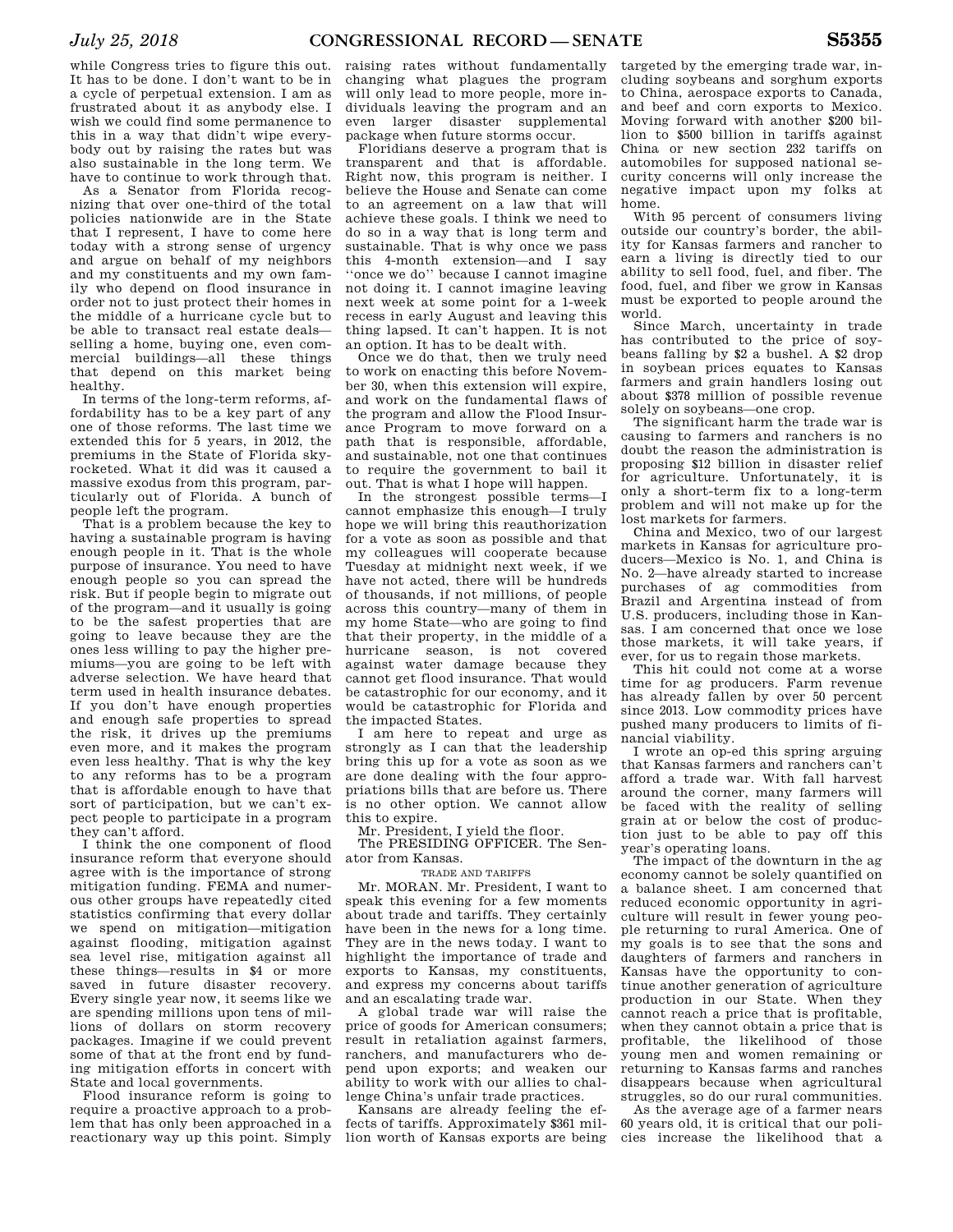young person is able to return to take over the family farm or ranch. I fear the trade war and tariffs will unfortunately have the opposite effect. Fewer markets to sell meat and grain will make it more difficult for the next generation to earn a living in rural America.

If farmers in Kansas are not producing a crop and selling it, then it means their communities also suffer. The ability to keep a grocery store in town or a grain elevator or a hardware store is diminished when farm income is as it is today.

It is not just an agricultural issue. In fact, Kansas manufacturers are also dealing with the negative impact of recently imposed tariffs.

Users of steel and aluminum are frequent in Kansas. Ours is an automobile and aviation manufacturing State, and they are facing increased costs of materials, regardless of whether they utilize domestic or imported steel and aluminum.

Chanute Manufacturing in Chanute, KS, is an example of the steel and aluminum tariffs harming a small company and its workers. The company, which employs about 130 Kansans, is a domestic manufacturer of steel-based components for the power generation market. Due to tariffs, Chanute's cost for raw materials has increased by about 8 percent.

However, when the same powerplant equipment is manufactured overseas, it can be imported here tariff-free. The actual unintended consequence of the steel tariff has been to incentivize foreign manufacturing of power equipment currently made in my home State.

Chanute Manufacturing has also missed opportunities to compete on projects in other countries due to the tariffs. Last year, the company built and shipped equipment they manufactured in Kansas to Morocco. However, when a duplicate project came available in Morocco again this year, Chanute wasn't even considered because the steel tariffs have raised their production costs, making them less competitive than cheaper foreign manufacturers.

China is important. The President is right to try to change the behavior of China. Tariffs are not the only tool to make certain that other countries follow international trade rules and treat American exporters and workers fairly.

I support efforts to hold China accountable for unfair trade practices and the theft of trade secrets and intellectual property rights from American companies. I applauded the United States for filing a challenge to China's domestic agricultural support levels at the World Trade Organization. When China unfairly subsidizes its producers or limits market access to U.S. wheat, corn, and rice, the United States is right to contest them and to contest them strongly and firmly. While I remain unconvinced that tariffs are the best tool to change China's behavior, it

does not mean we should not pursue strong enforcement of global trade rules.

I am also concerned that picking a fight on trade with the rest of the world reduces our ability to win the fight with China, the country that is most deserving of strong trade actions by the United States. By attempting to take the whole world on at once, the United States risks spreading our resources thin and reducing our focus on changing China's practices.

The United States is not the only country with complaints about China's trade practices. Yet, instead of working with our allies to influence China and change their behavior, we have forced confrontations with other countries that ought to be by our side in dealing with China.

I believe that by strengthening our trade and economic relations with our allies, the United States will be better able to continue directing sound trade policies on the global stage. This includes successfully concluding a NAFTA renegotiation with Canada and Mexico and reengaging in the Trans-<br>Pacific Partnership—TPP—negotia-Partnership—TPP—negotiations or pursuing bilateral agreements with countries in the TPP, such as Japan.

This week, in fact tomorrow, Ambassador Lighthizer, the U.S. Trade Representative, will be testifying before the Appropriations subcommittee that I chair, the Subcommittee on Commerce, Justice, and Science. That subcommittee oversees the funding for the Office of the U.S. Trade Representative. The hearing will be an opportunity for the subcommittee members to hear firsthand from Ambassador Lighthizer on USTR's trade efforts and to express concerns about the impact the tariffs have had and will continue to have on our constituents. I hope to learn more about the USTR strategy and the end goal in threatening more tariffs, progress to conclusion of NAFTA negotiations, and efforts to fill the President's call for a new bilateral trade agreement.

Again, recently imposed tariffs are having immediate impacts upon farmers and ranchers and manufacturers, but the long-term implications of disrupting supply chains and losing market share that took decades to build up is perhaps even more concerning. It is time to inject more certainty into our trade policies. We ought to start by reaching an agreement on a modernized NAFTA and ending the threat of an escalating trade war.

I look forward to conversations with Ambassador Lighthizer this week and making certain that the administration understands the importance of getting trade policy right for Kansas and for America.

## f MORNING BUSINESS

Mr. MORAN. Mr. President, I ask unanimous consent that the Senate be in a period of morning business, with

Senators permitted to speak therein for up to 10 minutes each.

The PRESIDING OFFICER. Without objection, it is so ordered.

### 60TH ANNIVERSARY OF THE MAINE STATE MUSIC THEATER

Ms. COLLINS. Mr. President, in 1959, a new summer playhouse opened in Brunswick, ME, with a performance of the popular operetta ''Song of Norway." In 2018, the Maine State Music Theater presents its 60th season with professional productions that range from ''Singin' in the Rain'' to ''Saturday Night Fever.''

It is a pleasure to congratulate Maine State Music Theater on this landmark anniversary and to thank the casts, crews, supporters, and volunteers who, for six decades, have delighted audiences and enriched the cultural life of our State.

The oldest professional musical theater in Maine, Maine State Music Theater was founded by Victoria Crandall, a truly remarkable entrepreneur and artist. Born in Cleveland, she studied piano at the prestigious Eastman School of Music, toured with the USO during World War II, and was an accompanist for such show business legends as Ethel Merman and Jimmy Durante.

After working in theatrical productions on Broadway, Ms. Crandall struck out on her own in 1959 to pursue her dream of establishing her own theater company and chose the Bowdoin College campus in Brunswick as the place to make her dream come true. Rejecting the prepackaged shows often used in summer theaters, she presented originally designed productions—as many as nine per season—that earned rave reviews from audiences and critics alike.

Ms. Crandall passed away in 1990 at the age of 81 while in New York City casting roles for that year's season. At the time of her death, she had staged 186 productions in Brunswick that were seen by more than 1.5 million people.

Ms. Crandall's legacy is carried on by accomplished performers and technical personnel, many of whom have gone on to achieve success on Broadway and in Hollywood. With dedicated management and strong community support, Maine State Music Theater has expanded its offerings to children's programs, outdoor concerts, film and lecture series, and an educational fellowship program for those developing careers in the theater. The 2017 season set a new record for attendance, with more than 95 percent of the house sold for the four main productions.

Maine State Music Theater is a true gem of the Maine arts scene and a highlight of the State's glorious summers. I offer the company all the best on this 60th anniversary and wish them great success for many years to come.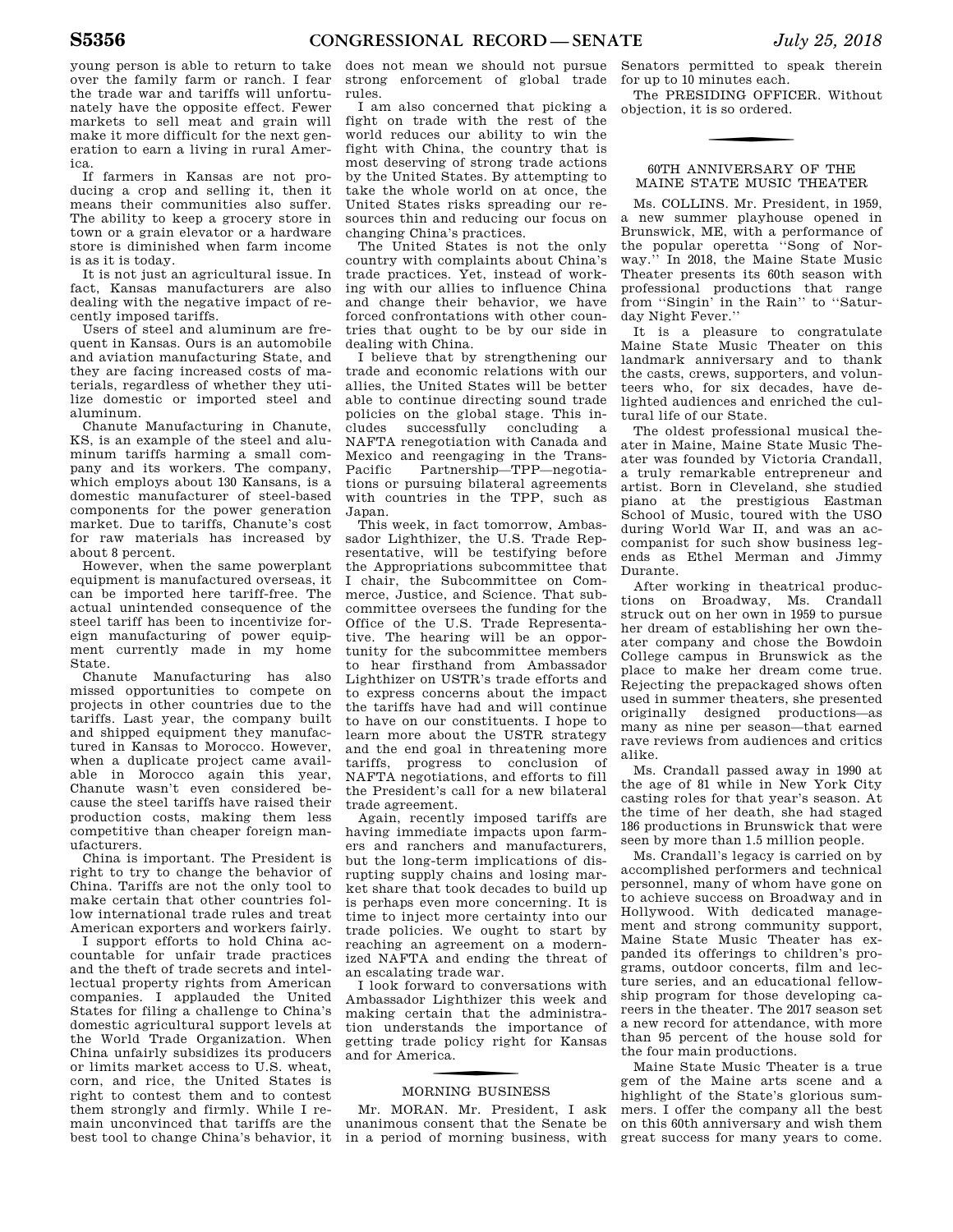### 50TH ANNIVERSARY OF DINE´ **COLLEGE**

Mr. UDALL. Mr. President, I wish to honor the first Tribal college established in the United States, Diné College, on its 50th anniversary.

The college was founded in 1968 by the Navajo Nation as Navajo Community College. That year marked the centennial anniversary of the Treaty of 1868 in which the Navajo people negotiated return of their homeland after their forced relocation by the U.S. government on the brutal ''Long Walk'' to Fort Sumner, NM. In Fort Sumner, they had endured inhumane conditions for 5 years, and many had perished. The treaty was an important historical milestone, but it also contained certain harsh terms, requiring the Navajo people to send their children to government and missionary schools where they were forced to abandon their cultural practices and identity. This tragic and brutal practice by the U.S. Government threatened the survival of Navajo and other Native American languages and cultures.

Our Nation finally moved away from forced assimilation by the middle of the last century, and the Navajo Nation took a historic step toward educational self-determination when it established Navajo Community College. As the first tribally chartered and operated postsecondary institution, Navajo Community College's educational philosophy was grounded in Navajo cultural traditions. Its mission was to support the social and economic development of the Tribe.

In 1976, the college was the first Tribal 2-year institution to receive accreditation. In 1998, it awarded its first baccalaureate degrees under the Diné Teacher Education Program. In 1994, Navajo Community College joined 29 other Tribal colleges to become a Land Grant Institution under the Equity in Educational Land-Grant Status Act. In 1997, the board of regents changed its name to Diné College.

The college's educational principles are based on Sa'ah Naagháí Bik'eh Hózhóón—the Diné traditional living system—which places human life in harmony with the natural world and universe. Four principles undergird the education: Nitsáhákees or thinking, Nahat'á or planning, Iiná or living, and Sihasin or assuring.

Culturally relevant education makes a tremendous difference for Native students. The kids are engaged. They stay in school. They gain access to opportunities that otherwise might be out of reach. Diné College's curriculum is replete with Navajo language and culture classes. It awards certificates, associate degrees, and bachelor degrees in a wide range of fields, from fine arts to environment science to business administration to elementary and secondary education, and many more.

With approximately 1,300 students, Diné College is one of the largest Tribal colleges in the United States. The school's six campuses serve the 27,000-

square-mile Navajo Reservation. Importantly, Dine´ College has played a critical role revitalizing Navajo culture and language, preparing thousands of young adults to contribute to their communities, States, Tribe, and the U.S. as a whole.

Diné College's legacy, however, reaches far beyond its own students. What was once an unassuming community college—with an entering population of 309 students—ignited a nationwide movement of Tribes founding their own colleges and universities. The network of Tribal colleges and universities built up over the last half century has made significant progress helping Native students break down barriers. Today, 36 Tribal colleges and universities all across the Nation educate tens of thousands of Native students. These institutions have been instrumental in attracting and keeping Native students in college and helping students maintain and grow ties with their cultures, languages, and traditional values.

I extend my whole-hearted congratulations to Diné College on its 50th anniversary. I thank the college and Navajo Nation for all the good they have accomplished over the years, and I wish them the absolute best in their next five decades.

# f TRIBUTE TO JIM GRANT

Mr. CRAPO. Mr. President, today I wish to honor Jim Grant. Describing him as a longtime, dedicated member of my staff does not adequately reflect his committed service. As of last week, Jim has worked 35 years in the U.S. Senate, in the offices of three Idaho Senators, through numerous Congresses and countless technological, State, and national changes.

The people of Idaho and our Nation have been far beyond well served by this dedicated and thoughtful public servant. Jim came to my office after working for two of my predecessors, Senator Steve Symms and Senator Dirk Kempthorne. Both have, not surprisingly, praised Jim's great work and dedication. I continue to feel blessed to benefit from Jim's extensive experience and work ethic over the past more than 19 years.

As a Caldwell, ID, native, Jim has a deep understanding of the State, and he has a profound sense of the pressing issues on the minds of many constituents. Jim reads and processes constituent mail. He is responsible for the timely response to the insight Idahoans have taken the time to share with me, and he carries out this responsibility with great care. This is an essential role in any congressional office, and Jim's work reflects a clear understanding of the importance of his work. He reliably ensures that their communications are wisely routed and that Idahoans are responded to effectively and promptly. As means of communication constantly change and speed up, this is no small undertaking,

but Jim has taken on these developments and increased volumes with great proficiency.

Thank you, Jim. You have served our State and Nation admirably for a remarkable 35 years. During this time, you have helped ensure that Idaho voices are heard in this important legislative body and that what we do here in these halls is effectively communicated into countless households. This is such an important duty, and we have greatly benefited from your careful, hard work all these years.

Congratulations on this extraordinary milestone in your Senate service. I honor you, and thank you for your exceptional work.

## f ADDITIONAL STATEMENTS

### TRIBUTE TO JENNA BISHOP

∑ Mr. BARRASSO. Mr. President, I would like to take the opportunity to express my appreciation to Jenna for her hard work as an intern in my Cheyenne office. I recognize her efforts and contributions to my office, as well as to the State of Wyoming.

Jenna is a native of Cheyenne. She is a student at the University of Wyoming, where she is studying business economics and management, and psychology. She has demonstrated a strong work ethic, which has made her an invaluable asset to our office. The quality of her work is reflected in her great efforts over the last several months.

I want to thank Jenna for the dedication she has shown while working for me and my staff. It was a pleasure to have her as part of our team. I know she will have continued success with all of her future endeavors. I wish her all my best on her next journey.●

## f TRIBUTE TO BETHANY GOOD

∑ Mr. BARRASSO. Mr. President, I would like to take the opportunity to express my appreciation to Bethany for her hard work as an intern in my Cheyenne office. I recognize her efforts and contributions to my office, as well as to the State of Wyoming.

Bethany is a native of Cheyenne. She is a student at the University of Wyoming, where she is studying elementary education. She has demonstrated a strong work ethic, which has made her an invaluable asset to our office. The quality of her work is reflected in her great efforts over the last several months.

I want to thank Bethany for the dedication she has shown while working for me and my staff. It was a pleasure to have her as part of our team. I know she will have continued success with all of her future endeavors. I wish her all my best on her next journey. ∑

# f TRIBUTE TO GAVIN HEADY

∑ Mr. BARRASSO. Mr. President, I would like to take the opportunity to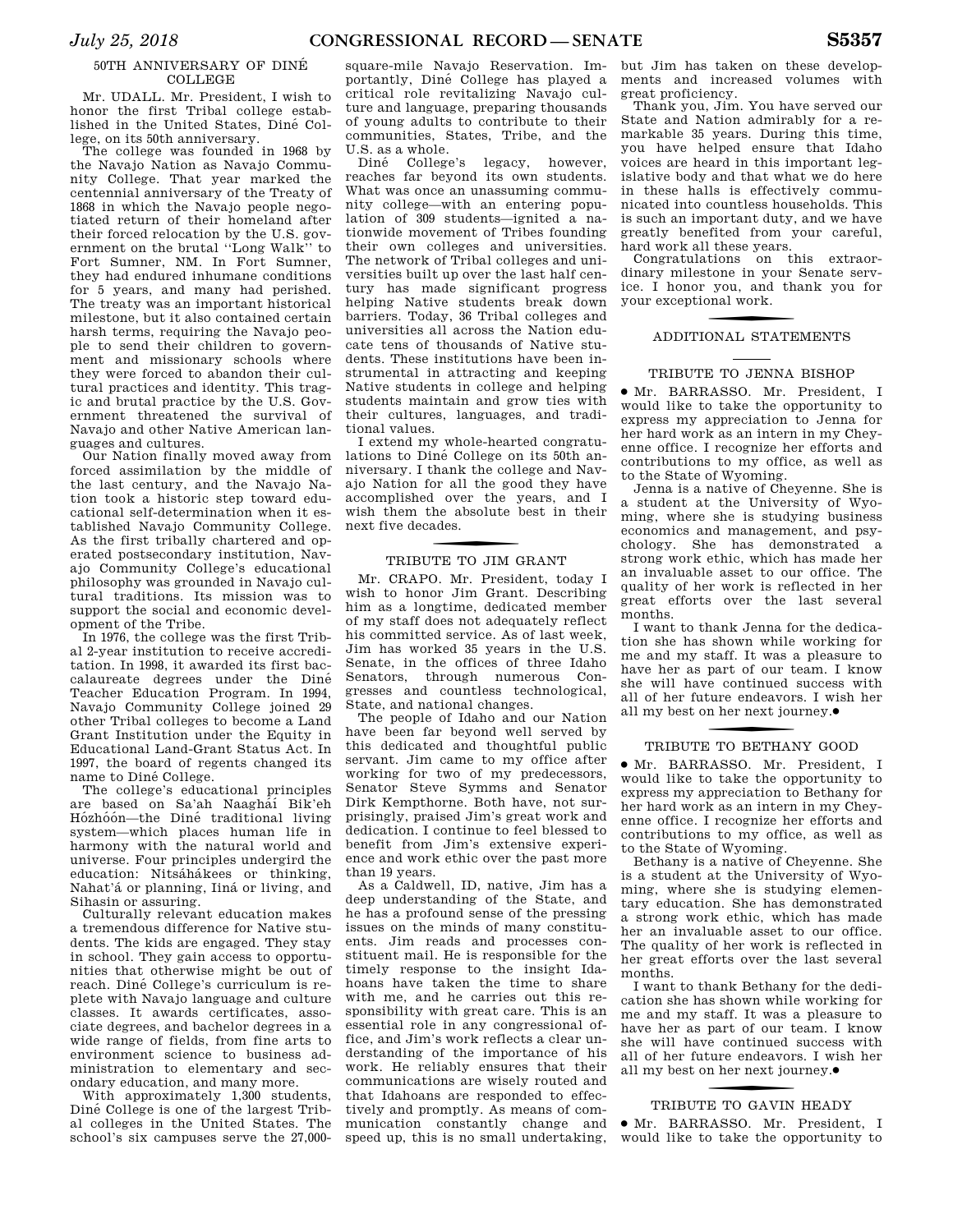express my appreciation to Gavin for his hard work as an intern in my Casper office. I recognize his efforts and contributions to my office, as well as to the State of Wyoming.

Gavin is a native of Casper. He is a sophomore at Casper College, where he is studying anthropology. He has demonstrated a strong work ethic, which has made him an invaluable asset to our office. The quality of his work is reflected in his great efforts over the last several months.

I want to thank Gavin for the dedication he has shown while working for me and my staff. It is a pleasure to have him as part of our team. I know he will have continued success with all of his future endeavors. I wish him all my best on his journey. ∑

## f TRIBUTE TO DAKOTAH PRICE

∑ Mr. BARRASSO. Mr. President, I would like to take the opportunity to express my appreciation to Dakotah for her hard work as an intern in my Sheridan office. I recognize her efforts and contributions to my office, as well as to the State of Wyoming.

Dakotah is a native of Casper. She is a junior at the University of Wyoming, where she is studying economics and journalism. She has demonstrated a strong work ethic, which has made her an invaluable asset to our office. The quality of her work is reflected in her great efforts over the last several months.

I want to thank Dakotah for the dedication she has shown while working for me and my staff. It was a pleasure to have her as part of our team. I know she will have continued success with all of her future endeavors. I wish her all my best on her next journey. ∑

## f TRIBUTE TO JOHN DAVID RICHARDSON

∑ Mr. BARRASSO. Mr. President, I would like to take the opportunity to express my appreciation to JD for his hard work as an intern in my Rock Springs office. I recognize his efforts and contributions to my office, as well as to the State of Wyoming.

JD is a native of Green River. He is a junior at the University of Wyoming, where he is studying political science and public law. He has demonstrated a strong work ethic, which has made him an invaluable asset to our office. The quality of his work is reflected in his great efforts over the last several months.

I want to thank JD for the dedication he has shown while working for me and my staff. It is a pleasure to have him as part of our team. I know he will have continued success with all of his future endeavors. I wish him all my best on his journey.●

## f TRIBUTE TO ALBERT SIXFEATHERS

∑ Mr. BARRASSO. Mr. President, I

express my appreciation to Albert for his hard work as an intern in my Casper office. I recognize his efforts and contributions to my office, as well as to the State of Wyoming.

Albert is a native of Casper. He is a student at Casper College, where he is studying paralegal studies. He has demonstrated a strong work ethic, which has made him an invaluable asset to our office. The quality of his work is reflected in his great efforts over the last several months.

I want to thank Albert for the dedication he has shown while working for me and my staff. It is a pleasure to have him as part of our team. I know he will have continued success with all of his future endeavors. I wish him all my best on his journey. ∑

## f TRIBUTE TO ASHLEY SONDAG

∑ Mr. BARRASSO. Mr. President, I would like to take the opportunity to express my appreciation to Ashley for her hard work as an intern in my Casper office. I recognize her efforts and contributions to my office, as well as to the State of Wyoming.

Ashley is a native of Casper. She is a graduate student at Idaho State University, where she is studying public administration and environmental policy. She has demonstrated a strong work ethic, which has made her an invaluable asset to our office. The quality of her work is reflected in her great efforts over the last several months.

I want to thank Ashley for the dedication she has shown while working for me and my staff. It was a pleasure to have her as part of our team. I know she will have continued success with all of her future endeavors. I wish her all my best on her next journey.●

### REMEMBERING CARMELLA MARY RIZZO

∑ Mr. CASEY. Mr. President, I rise to pay tribute to Carmella Mary Rizzo, who passed away at the age of 101 on July 15, 2018. Carmella was the wife of former Philadelphia mayor Frank L. Rizzo and will be remembered for her community advocacy and political prowess. I admired her very much, and I am grateful to have known her.

Born on July 25, 1916, Carmella was raised in a large family in the Chestnut Hill neighborhood of Philadelphia. The daughter of first-generation Italian Americans, her family encouraged her to form her own identity and establish close ties within the Philadelphia community. In 1942, she married Frank L. Rizzo, a Philadelphia police officer. Frank and Carmella had two children, Francis and Joanna.

would like to take the opportunity to nity affairs with her husband during During her husband's time as police commissioner and as a two-term mayor of Philadelphia, Carmella avoided the spotlight. She did, however, play a private yet pivotal role in Mayor Rizzo's career. Notably compassionate, Carmella regularly discussed commu-

his administration in the 1970s. Carmella's insight and charisma proved invaluable to the city of Philadelphia.

Carmella passed away just a day shy of the 27th anniversary of Mayor Rizzo's passing. In the years after his death, she remained very close to her children and grandchildren.

It is my honor to commemorate the life of Carmella Rizzo, a woman whose decades of advocacy for Philadelphians has set an example for many to fol $low \bullet$ 

## f TRIBUTE TO GEORGE OSTROM

∑ Mr. DAINES. Mr. President, this week I have the honor of recognizing George Ostrom of Flathead County, on his 90th birthday, for his 60-plus years of contributions to news broadcasting and journalism in Montana.

A native Montanan, George spent the beginning of his formative years on a ranch in Sanders County and then in a mining camp near Kila. At age 17, George left Flathead High School to enlist in the Army and served his country for the next 3 years while stationed in Frankfurt, Germany. Following his return to the States, George spent a few years as a Forest Service smokejumper before an injury led him to seek employment at a newly founded radio station in Kalispell.

Ever since landing the gig as an announcer for KOFI radio in 1956, George has been a staple in Montana broadcasting. After rising up the ranks to eventually become co-owner of the station, George purchased the Kalispell Weekly News in 1974, which he grew into the most circulated weekly in Montana. He was also the host of a KCFW-TV program. George is the author of three books and writes a weekly column for the Hungry Horse News. He continues on-air in the Flathead with his own ''George Ostrum News & Comment,'' a key component of the KGEZ 600 AM Good Morning show.

He has served on countless boards including the Red Cross, ALERT, the Kalispell Chamber of Commerce, Rotary, and, for more than 20 years, the University of Montana president's advisory council. Now known as the dean of Montana radio broadcasters, he has been inducted into the Montana Broadcasters Hall of Fame.

Presently, George resides in Kalispell with his wife, Iris, and has 4 children, 3 grandchildren, and 1 great-grandchild. He still finds time to go on weekly excursions with the ''Over-the-Hill Gang'' in Glacier National Park. I congratulate and thank George for his continued dedication to sharing his voice with his fellow Montanans. ∑

# f MESSAGES FROM THE HOUSE

At 10:03 a.m., a message from the House of Representatives, delivered by Mr. Novotny, one of its reading clerks, announced that the House has passed the following bills, in which it requests the concurrence of the Senate: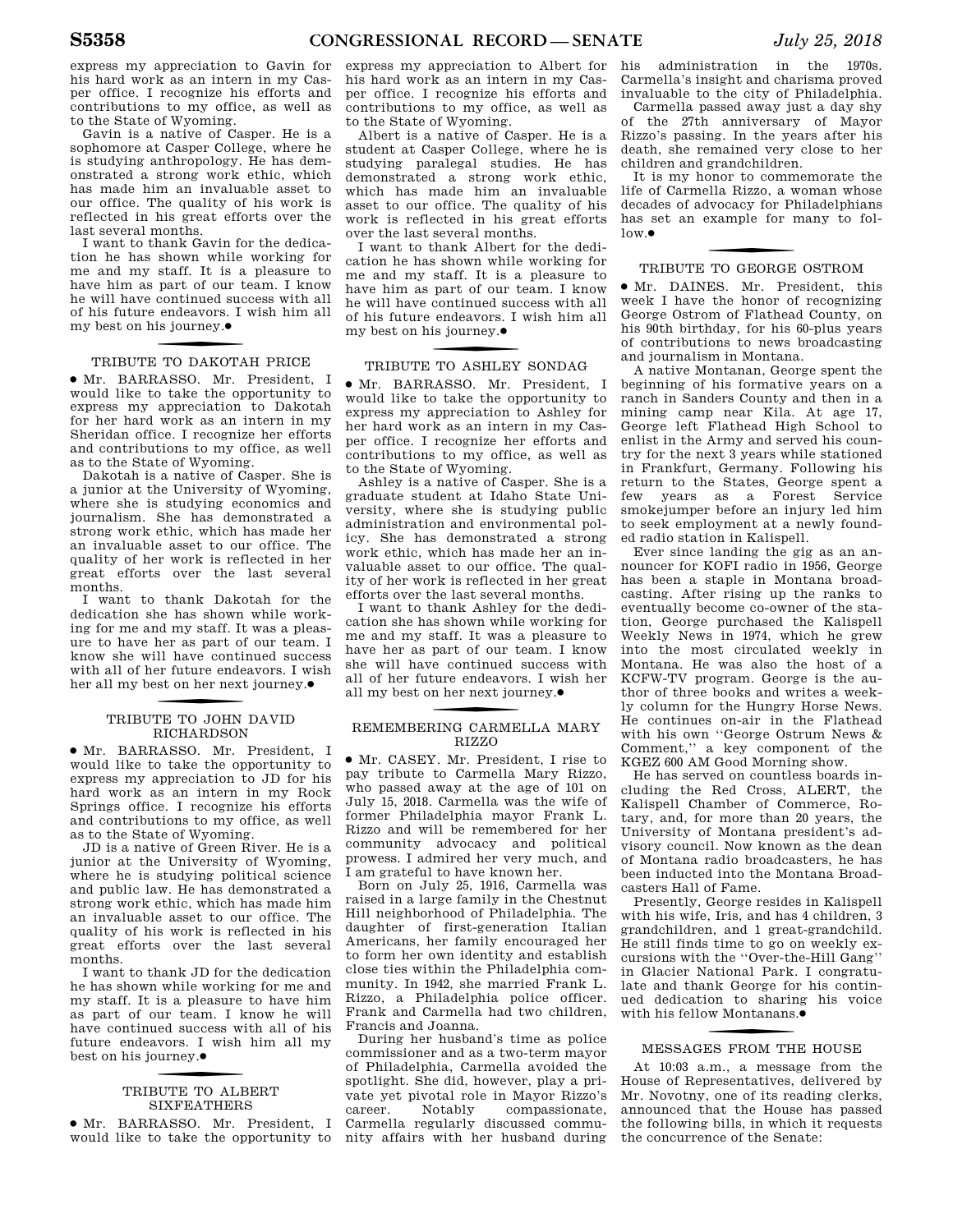H.R. 184. An act to amend the Internal Revenue Code of 1986 to repeal the excise tax on medical devices.

H.R. 519. An act to amend the Internal Revenue Code of 1986 to facilitate water leasing and water transfers to promote conservation and efficiency.

H.R. 1201. An act to amend section 5000A of the Internal Revenue Code of 1986 to provide an additional religious exemption from the individual health coverage mandate, and for other purposes.

H.R. 1476. An act to amend the Internal Revenue Code of 1986 to permit individuals eligible for Indian Health Service assistance to qualify for health savings accounts.

H.R. 3500. An act to amend the Internal Revenue Code of 1986 to prohibit the Commissioner of the Internal Revenue Service from rehiring any employee of the Internal Revenue Service who was involuntarily separated from service for misconduct.

H.R. 4952. An act to direct the Secretary of Health and Human Services to conduct a study and submit a report on the effects of the inclusion of quality increases in the determination of blended benchmark amounts under part C of the Medicare program.

H.R. 6084. An act to amend title VII of the Social Security Act to provide for a single point of contact at the Social Security Administration for individuals who are victims of identity theft.

H.R. 6124. An act to amend title II of the Social Security Act to authorize voluntary agreements for coverage of Indian tribal council members, and for other purposes.

H.R. 6138. An act to amend title XVIII of the Social Security Act to provide for ambulatory surgical center representation during the review of hospital outpatient payment rates under part B of the Medicare program, and for other purposes.

The message also announced that the House agrees to the resolution (H. Res. 1019) recommitting to the committee of conference the conference report to accompany the bill (H.R. 5515) to authorize appropriations for fiscal year 2019 for military activities of the Department of Defense, for military construction, and for defense activities of the Department of Energy, to prescribe military personnel strengths for such fiscal year, and for other purposes, and, in the opinion of this House, contravenes the first clause of the seventh section of the first article of the Constitution of the United States and is an infringement of the privileges of this House and be respectfully recommitted to the committee of conference.

At 10:40 a.m., a message from the House of Representatives, delivered by Mr. Novotny, one of its reading clerks, announced that the House has passed the following bills, in which it requests the concurrence of the Senate:

H.R. 2409. An act to allow servicemembers to terminate their cable, satellite television, and Internet access service contracts while deployed.

H.R. 2787. An act to establish in the Department of Veterans Affairs a pilot program instituting a clinical observation program for pre-med students preparing to attend medical school.

H.R. 5538. An act to amend title 38, United States Code, to provide for the inclusion of certain additional periods of active duty service for purposes of suspending charges to veterans' entitlement to educational assistance under the laws administered by the Secretary of Veterans Affairs during periods of suspended participation in vocational rehabilitation programs.

H.R. 5649. An act to amend titles 10 and 38, United States Code, to amend the Social Security Act, and to direct the Secretaries of Veterans Affairs, Defense, Labor, and Homeland Security, and the Administrator of the Small Business Administration, to take certain actions to improve transition assistance to members of the Armed Forces who separate, retire, or are discharged from the Armed Forces, and for other purposes.

H.R. 5882. An act to amend the Servicemembers Civil Relief Act to provide for the termination by a spouse of a lessee of certain leases when the lessee dies while in military service.

H.R. 5938. An act to amend the VA Choice and Quality Employment Act to direct the Secretary of Veterans Affairs to establish a vacancy and recruitment database to facilitate the recruitment of certain members of the Armed Forces to satisfy the occupational needs of the Department of Veterans Affairs, to establish and implement a training and certification program for intermediate care technicians in that Department, and for other purposes.

H.R. 5974. An act to direct the Secretary of Veterans Affairs to use on-site regulated medical waste treatment systems at certain Department of Veterans Affairs facilities, and for other purposes.

At 1:44 p.m., a message from the House of Representatives, delivered by Mr. Novotny, one of its reading clerks, announced that the House agrees to the amendment of the Senate to the bill (H.R. 2353) to reauthorize the Carl D. Perkins Career and Technical Education Act of 2006.

ENROLLED BILLS SIGNED

At 3:10 p.m., a message from the House of Representatives, delivered by Mrs. Cole, one of its reading clerks, announced that the Speaker pro tempore (Mr. SIMPSON) has signed the following enrolled bills:

S. 2245. An act to include New Zealand in the list of foreign states whose nationals are eligible for admission into the United States as E–1 and E–2 nonimmigrants if United States nationals are treated similarly by the Government of New Zealand.

S. 2850. An act to amend the White Mountain Apache Tribe Water Rights Quantification Act of 2010 to clarify the use of amounts in the WMAT Settlement Fund.

At 4:21 p.m., a message from the House of Representatives, delivered by Mr. Novotny, one of its reading clerks, announced that House has passed the following bill, with amendments, in which it requests the concurrence of the Senate:

S. 1182. An act to require the Secretary of the Treasury to mint commemorative coins in recognition of the 100th anniversary of The American Legion.

## f MEASURES REFERRED

The following bills were read the first and the second times by unanimous consent, and referred as indicated:

H.R. 519. An act to amend the Internal Revenue Code of 1986 to facilitate water leasing and water transfers to promote conservation and efficiency; to the Committee on Finance.

H.R. 1476. An act to amend the Internal Revenue Code of 1986 to permit individuals eligible for Indian Health Service assistance to qualify for health savings accounts; to the Committee on Finance.

H.R. 2409. An act to allow servicemembers to terminate their cable, satellite television, and Internet access service contracts while deployed; to the Committee on Veterans' Affairs.

H.R. 2787. An act to establish in the Department of Veterans Affairs a pilot program instituting a clinical observation program for pre-med students preparing to attend medical school; to the Committee on Veterans' Affairs.

H.R. 3500. An act to amend the Internal Revenue Code of 1986 to prohibit the Commissioner of the Internal Revenue Service from rehiring any employee of the Internal Revenue Service who was involuntarily separated from service for misconduct; to the Committee on Finance.

H.R. 4952. An act to direct the Secretary of Health and Human Services to conduct a study and submit a report on the effects of the inclusion of quality increases in the determination of blended benchmark amounts under part C of the Medicare program; to the Committee on Finance.

H.R. 5538. An act to amend title 38, United States Code, to provide for the inclusion of certain additional periods of active duty service for purposes of suspending charges to veterans' entitlement to educational assistance under the laws administered by the Secretary of Veterans Affairs during periods of suspended participation in vocational rehabilitation programs; to the Committee on Veterans' Affairs.

H.R. 5649. An act to amend titles 10 and 38, United States Code, to amend the Social Security Act, and to direct the Secretaries of Veterans Affairs, Defense, Labor, and Homeland Security, and the Administrator of the Small Business Administration, to take certain actions to improve transition assistance to members of the Armed Forces who separate, retire, or are discharged from the Armed Forces, and for other purposes; to the Committee on Veterans' Affairs.

H.R. 5882. An act to amend the Servicemembers Civil Relief Act to provide for the termination by a spouse of a lessee of certain leases when the lessee dies while in military service; to the Committee on Veterans' Affairs.

H.R. 5938. An act to amend the VA Choice and Quality Employment Act to direct the Secretary of Veterans Affairs to establish a vacancy and recruitment database to facilitate the recruitment of certain members of the Armed Forces to satisfy the occupational needs of the Department of Veterans Affairs, to establish and implement a training and certification program for intermediate care technicians in that Department, and for other purposes; to the Committee on Veterans' Affairs.

H.R. 5974. An act to direct the Secretary of Veterans Affairs to use on-site regulated medical waste treatment systems at certain Department of Veterans Affairs facilities, and for other purposes; to the Committee on Veterans' Affairs.

H.R. 6084. An act to amend title VII of the Social Security Act to provide for a single point of contact at the Social Security Administration for individuals who are victims of identity theft; to the Committee on Finance.

H.R. 6138. An act to amend title XVIII of the Social Security Act to provide for ambulatory surgical center representation during the review of hospital outpatient payment rates under part B of the Medicare program, and for other purposes; to the Committee on Finance.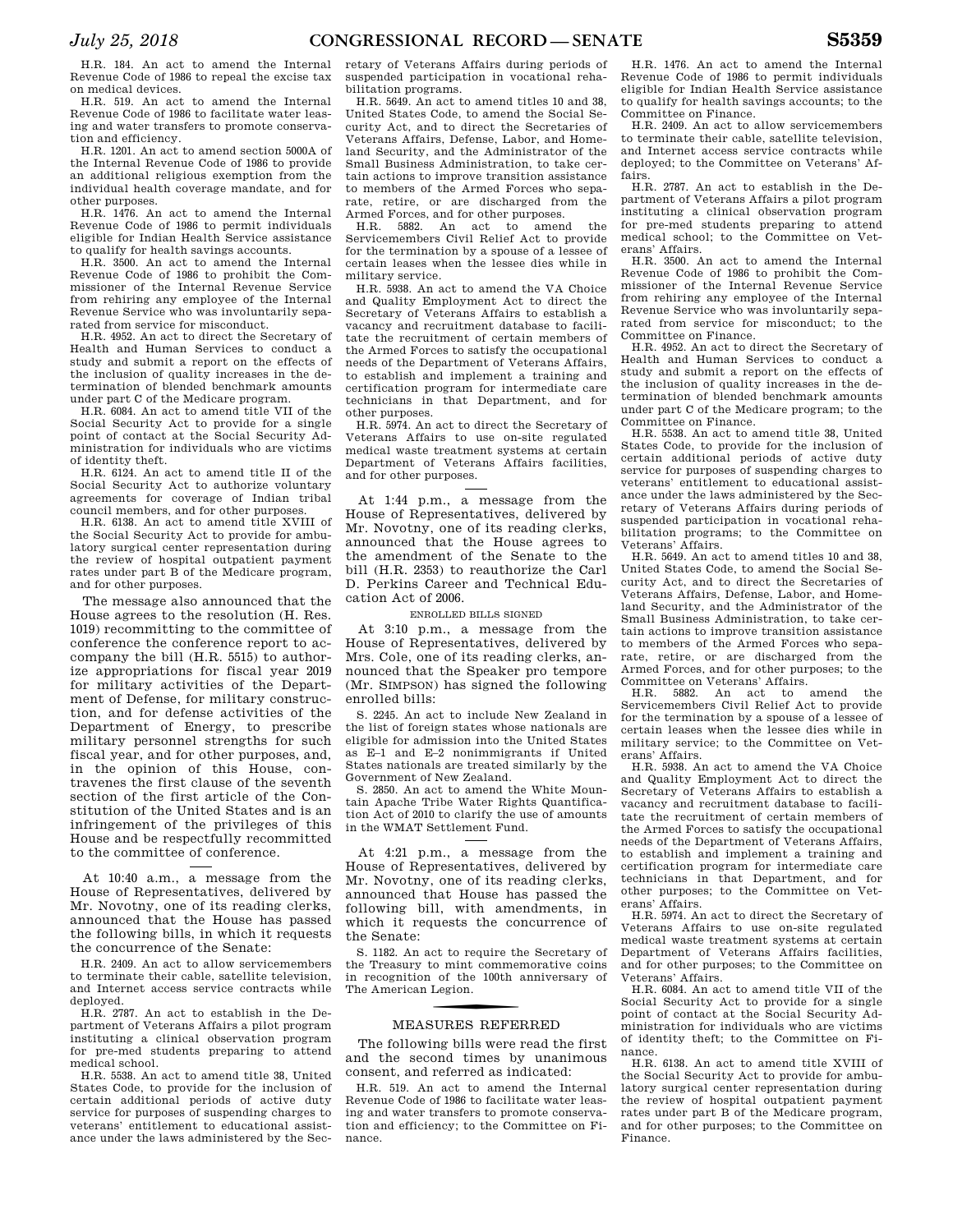MEASURES READ THE FIRST TIME

The following bills were read the first time:

H.R. 184. An act to amend the Internal Revenue Code of 1986 to repeal the excise tax on medical devices.

H.R. 1201. An act to amend section 5000A of the Internal Revenue Code of 1986 to provide an additional religious exemption from the individual health coverage mandate, and for other purposes.

## f EXECUTIVE AND OTHER COMMUNICATIONS

The following communications were laid before the Senate, together with accompanying papers, reports, and documents, and were referred as indicated:

EC–6033. A communication from the Director of the Regulatory Management Division, Environmental Protection Agency, transmitting, pursuant to law, the report of a rule entitled ''Florasulam; Pesticide Tolerances'' (FRL No. 9979–81) received in the Office of the President of the Senate on July 24, 2018; to the Committee on Agriculture, Nutrition, and Forestry.

EC–6034. A communication from the Director of the Regulatory Management Division, Environmental Protection Agency, transmitting, pursuant to law, the report of a rule entitled ''1,1-Difluoroethane; Exemption from the Requirement of a Tolerance'' (FRL No. 9980–20) received in the Office of the President of the Senate on July 24, 2018; to the Committee on Agriculture, Nutrition, and Forestry.

EC–6035. A communication from the Secretary of Defense, transmitting a report on the approved retirement of General Ellen M. Pawlikowski, United States Air Force, and her advancement to the grade of general on the retired list; to the Committee on Armed Services.

EC–6036. A communication from the Secretary of Defense, transmitting a report on the approved retirement of Lieutenant General Lawrence D. Nicholson, United States Marine Corps, and his advancement to the grade of lieutenant general on the retired list; to the Committee on Armed Services.

EC–6037. A communication from the Secretary, Securities and Exchange Commission, transmitting, pursuant to law, the report of a rule entitled "Regulation of NMS<br>Stock Alternative Trading Systems" Stock Alternative Trading Systems'' (RIN3235–AL66) received in the Office of the President of the Senate on July 24, 2018; to the Committee on Banking, Housing, and Urban Affairs.

EC–6038. A communication from the Director of the Regulatory Management Division, Environmental Protection Agency, transmitting, pursuant to law, the report of a rule entitled ''Significant New Use Rules on Certain Chemical Substances'' ((RIN2070–AB27) (FRL No. 9970–23)) received in the Office of the President of the Senate on July 24, 2018; to the Committee on Environment and Public Works.

EC–6039. A communication from the Director of the Regulatory Management Division, Environmental Protection Agency, transmitting, pursuant to law, the report of a rule entitled ''National Oil and Hazardous Substances Pollution Contingency Plan; National Priorities List: Partial Deletion of the Peters Cartridge Factory Superfund Site'' (FRL No. 9981–26–Region 5) received in the Office of the President of the Senate on July 24, 2018; to the Committee on Environment and Public Works.

EC–6040. A communication from the Director of the Regulatory Management Division, Environmental Protection Agency, transmitting, pursuant to law, the report of a rule entitled ''National Oil and Hazardous Substances Pollution Contingency Plan; National Priorities List: Deletion of the Davenport and Flagstaff Smelters Superfund Site'' (FRL No. 9981–21–Region 8) received in the Office of the President of the Senate on July 24, 2018; to the Committee on Environment and Public Works.

EC–6041. A communication from the Director of the Regulatory Management Division, Environmental Protection Agency, transmitting, pursuant to law, the report of a rule entitled ''National Oil and Hazardous Substances Pollution Contingency Plan; National Priorities List: Deletion of the Old Esco Manufacturing Superfund Site'' (FRL No. 9981–36–Region 6) received in the Office of the President of the Senate on July 24, 2018; to the Committee on Environment and Public Works .

EC–6042. A communication from the Director of the Regulatory Management Division, Environmental Protection Agency, transmitting, pursuant to law, the report of a rule entitled ''Air Plan Approval; Ohio; Hospital/ Medical/Infectious Waste Incinerator Withdrawal for Designated Facilities and Pollutants'' (FRL No. 9980–95–Region 5) received in the Office of the President of the Senate on July 24, 2018; to the Committee on Environment and Public Works.

EC–6043. A communication from the Director of the Regulatory Management Division, Environmental Protection Agency, transmitting, pursuant to law, the report of a rule entitled ''Air Plan Approval and Air Quality Designation; MO; Redesignation of the Missouri Portion of the St. Louis Missouri-Illinois Area to the Attainment of the 1997 Annual Standards for Fine Particulate Matter and Approval of Associated Maintenance Plan'' (FRL No. 9981–29–Region 7) received in the Office of the President of the Senate on July 24, 2018; to the Committee on Environment and Public Works.

EC–6044. A communication from the Director of the Regulatory Management Division, Environmental Protection Agency, transmitting, pursuant to law, the report of a rule entitled ''Additional Air Quality Designations for the 2015 Ozone National Ambient Air Quality Standards - San Antonio, Texas Area'' ((RIN2060–AU13) (FRL No. 9981–17– OAR)) received in the Office of the President of the Senate on July 24, 2018; to the Committee on Environment and Public Works.

EC–6045. A communication from the Acting Commissioner, Social Security Administration, transmitting, pursuant to law, a report relative to Supplemental Security Income (SSI) non-medical redeterminations for fiscal year 2012; to the Committee on Finance.

EC–6046. A communication from the Assistant Attorney General, Office of Legislative Affairs, Department of Justice, transmitting, pursuant to law, a report entitled ''2017 Office for Victims of Crime (OVC) Report to the Nation: Reaching Victims Everywhere''; to the Committee on the Judiciary.

## f INTRODUCTION OF BILLS AND JOINT RESOLUTIONS

The following bills and joint resolutions were introduced, read the first and second times by unanimous consent, and referred as indicated:

By Ms. WARREN (for herself, Mr. SANDERS, Mrs. GILLIBRAND, Mr. MAR-KEY, and Ms. HARRIS):

S. 3262. A bill to provide the option of discharging certain unsecured financial obligations of self-governing territories of the United States; to the Committee on Energy and Natural Resources.

By Mr. DURBIN:

S. 3263. A bill to limit the separation of families at or near ports of entry, to provide access to counsel for unaccompanied alien children, and to improve immigration detention, and for other purposes; to the Committee on the Judiciary.

By Mr. WICKER:

S. 3264. A bill to protect the right of lawabiding citizens to transport knives interstate, notwithstanding a patchwork of local and State prohibitions, and to repeal Federal provisions related to switchblade knives which burden citizens; to the Committee on Commerce, Science, and Transportation.

By Ms. BALDWIN:

S. 3265. A bill to require the Secretary of Commerce to undertake certain activities to support waterfront community revitalization and resiliency, and for other purposes; to the Committee on Commerce, Science, and Transportation.

By Mr. JONES (for himself, Mr. ALEX-ANDER, Mr. GRAHAM, and Mr. CORKER):

S. 3266. A bill to require a study of the well-being of the United States automotive industry and to stay the investigation into the national security effects of automotive imports until the study is completed, and for other purposes; to the Committee on Finance.

By Mrs. GILLIBRAND (for herself and Mr. SCHUMER):

S. 3267. A bill to establish a National Commission on Fibrotic Diseases; to the Committee on Health, Education, Labor, and Pensions.

By Mrs. MURRAY:

S. 3268. A bill to amend the Richard B. Russell National School Lunch Act to establish a permanent, nationwide summer electronic benefits transfer for children program; to the Committee on Agriculture, Nutrition, and Forestry.

By Mr. TESTER (for himself, Mr. UDALL, and Mr. SULLIVAN):

S. 3269. A bill to establish the Department of Veterans Affairs Advisory Committee on Tribal and Indian Affairs, and for other pur-<br>noses: to the Committee on Veterans' Afposes; to the Committee on Veterans' fairs.

By Mr. INHOFE (for himself, Ms. DUCKWORTH, Mr. WICKER, Mr. BOOZ-MAN, and Mr. HATCH):

S. 3270. A bill to address the need for pilot development and encourage more individuals to enter the field of aviation, and for other purposes; to the Committee on Commerce, Science, and Transportation.

By Mr. SANDERS:

S. 3271. A bill to prohibit the use of payment of money as a condition of pretrial release in Federal criminal cases, and for other purposes; to the Committee on the Judiciary.

By Mr. DURBIN (for himself and Mr. NELSON):

S. 3272. A bill to authorize the President to provide assistance to the Governments of Haiti and Armenia to reverse the effects of deforestation, and for other purposes; to the Committee on Foreign Relations.

By Mr. WICKER:

S. 3273. A bill to improve the safety, efficiency, and reliability of the movement of goods through ports and intermodal connections to ports, and for other purposes; to the Committee on Commerce, Science, and Transportation.

By Mr. BENNET:

S. 3274. A bill to amend the Lobbying Disclosure Act of 1995 to require an individual to register as a lobbyist under such Act if the individual is employed or retained by a client for making more than one lobbying contact over a 2-year period and to treat legislative, political, and strategic counseling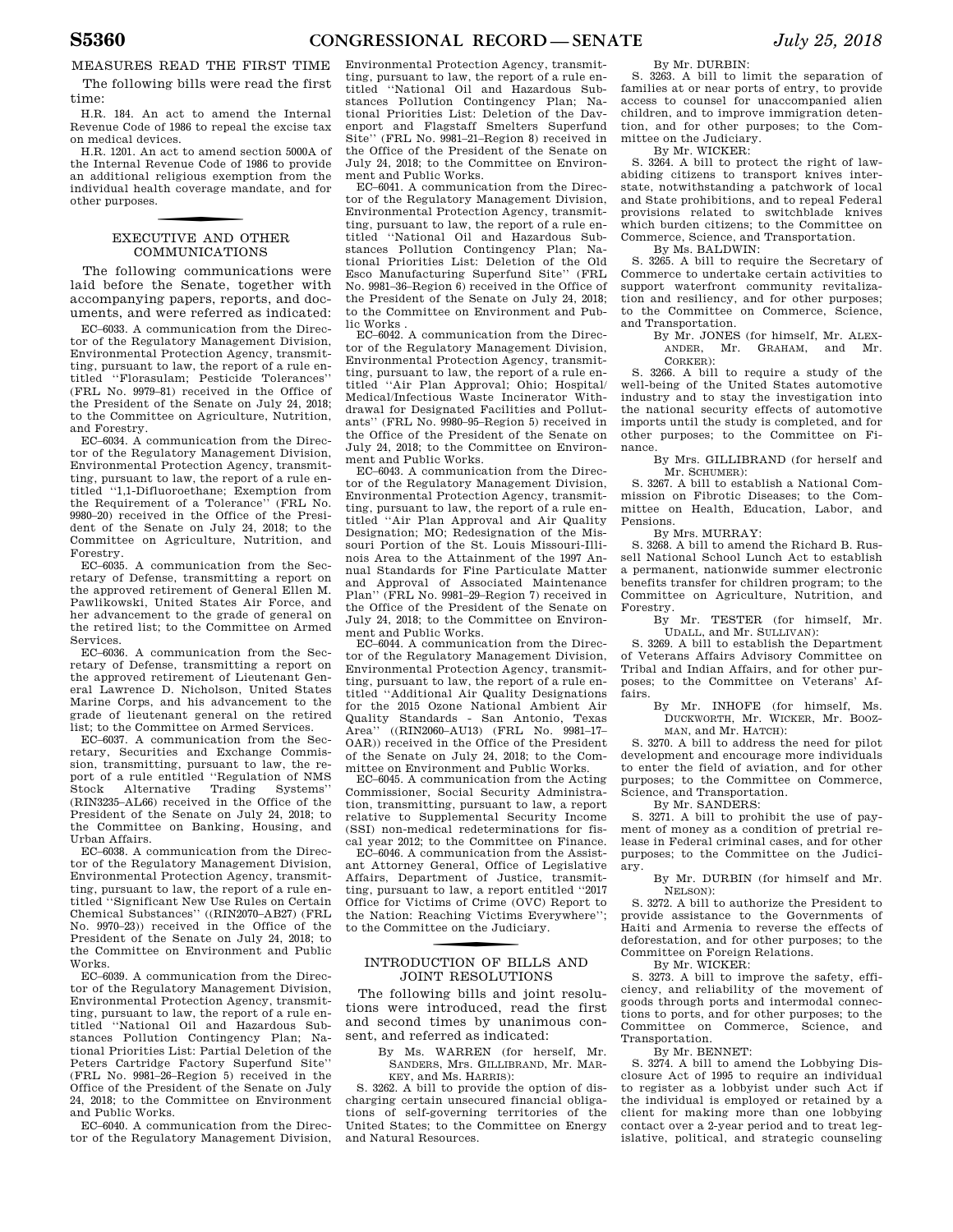in support of lobbying contacts as lobbying activity under such Act, and for other purposes; to the Committee on Rules and Administration.

By Mr. CARDIN (for himself and Mr. MCCAIN):

S. 3275. A bill to amend the Russia Sanctions Review Act of 2017 to ensure appropriate congressional review and the continued applicability of sanctions under the Sergei Magnitsky Rule of Law Accountability Act of 2012; to the Committee on Foreign Relations.

By Mrs. SHAHEEN:

S. 3276. A bill to protect and enhance core diplomatic capabilities at the Department of State; to the Committee on Foreign Relations.

By Mr. CRUZ (for himself, Mr. NELSON, and Mr. MARKEY):

S. 3277. A bill to reduce regulatory burdens and streamline processes related to commercial space activities, and for other purposes; to the Committee on Commerce, Science, and Transportation.

## SUBMISSION OF CONCURRENT AND SENATE RESOLUTIONS

The following concurrent resolutions and Senate resolutions were read, and referred (or acted upon), as indicated:

> By Mr. WYDEN (for himself and Mrs. FISCHER):

S. Res. 592. A resolution designating October 9, 2018, as ''National Ada Lovelace Day'' and honoring the life and legacy of Ada Lovelace, the first computer programmer; considered and agreed to.

By Mr. WYDEN (for himself and Mrs. FISCHER):

S. Res. 593. A resolution honoring the life and legacy of Grace Hopper, professor, inventor, entrepreneur, business leader, and Rear Admiral of the Navy; considered and agreed to.

## f ADDITIONAL COSPONSORS

S. 58

At the request of Mr. HELLER, the names of the Senator from Kansas (Mr. ROBERTS) and the Senator from Maryland (Mr. VAN HOLLEN) were added as cosponsors of S. 58, a bill to amend the Internal Revenue Code of 1986 to repeal the excise tax on high cost employersponsored health coverage.

S. 65

At the request of Ms. WARREN, the name of the Senator from Delaware (Mr. CARPER) was added as a cosponsor of S. 65, a bill to address financial conflicts of interest of the President and Vice President.

### S. 109

At the request of Mr. GRASSLEY, the name of the Senator from Alabama (Mr. JONES) was added as a cosponsor of S. 109, a bill to amend title XVIII of the Social Security Act to provide for coverage under the Medicare program of pharmacist services.

#### S. 514

At the request of Mr. PERDUE, the name of the Senator from Florida (Mr. RUBIO) was added as a cosponsor of S. 514, a bill to direct the Secretary of Veterans Affairs to carry out a pilot program to provide access to magnetic EEG/EKG-guided resonance therapy to veterans.

### S. 569

At the request of Ms. CANTWELL, the name of the Senator from South Carolina (Mr. GRAHAM) was added as a cosponsor of S. 569, a bill to amend title 54, United States Code, to provide consistent and reliable authority for, and for the funding of, the Land and Water Conservation Fund to maximize the effectiveness of the Fund for future generations, and for other purposes.

S. 781

At the request of Mr. CASSIDY, the name of the Senator from Nevada (Mr. HELLER) was added as a cosponsor of S. 781, a bill to amend the Public Health Service Act to limit the liability of health care professionals who volunteer to provide health care services in response to a disaster.

S. 821

At the request of Mr. RUBIO, the name of the Senator from Utah (Mr. HATCH) was added as a cosponsor of S. 821, a bill to promote access for United States officials, journalists, and other citizens to Tibetan areas of the People's Republic of China, and for other purposes.

#### S. 830

At the request of Mr. CASSIDY, the name of the Senator from Indiana (Mr. YOUNG) was added as a cosponsor of S. 830, a bill to amend title XVIII of the Social Security Act to provide for the coordination of programs to prevent and treat obesity, and for other purposes.

#### S. 835

At the request of Mr. MURPHY, the name of the Senator from Delaware (Mr. CARPER) was added as a cosponsor of S. 835, a bill to require the Supreme Court of the United States to promulgate a code of ethics.

#### S. 896

At the request of Mr. BENNET, the name of the Senator from New Hampshire (Ms. HASSAN) was added as a cosponsor of S. 896, a bill to permanently reauthorize the Land and Water Conservation Fund.

#### S. 1050

At the request of Ms. DUCKWORTH, the names of the Senator from Colorado (Mr. BENNET), the Senator from New Mexico (Mr. UDALL) and the Senator from New Jersey (Mr. BOOKER) were added as cosponsors of S. 1050, a bill to award a Congressional Gold Medal, collectively, to the Chinese-American Veterans of World War II, in recognition of their dedicated service during World War II.

### S. 1348

At the request of Mr. WYDEN, the name of the Senator from North Dakota (Ms. HEITKAMP) was added as a cosponsor of S. 1348, a bill to amend title XI of the Social Security Act to require drug manufacturers to publicly justify unnecessary price increases.

### S. 1353

At the request of Mr. LEAHY, the name of the Senator from Delaware (Mr. CARPER) was added as a cosponsor

of S. 1353, a bill to require States to automatically register eligible voters to vote in elections for Federal offices, and for other purposes.

### S. 1510

At the request of Ms. KLOBUCHAR, the name of the Senator from Massachusetts (Mr. MARKEY) was added as a cosponsor of S. 1510, a bill to amend the National Voter Registration Act of 1993 to provide for online voter registration and other changes and to amend the Help America Vote Act of 2002 to improve voting, to require the Election Assistance Commission to study and report on best practices for election cybersecurity and election audits, and to make grants to States to implement those best practices recommended by the Commission.

### S. 1580

At the request of Mr. RUBIO, the name of the Senator from New Jersey (Mr. BOOKER) was added as a cosponsor of S. 1580, a bill to enhance the transparency, improve the coordination, and intensify the impact of assistance to support access to primary and secondary education for displaced children and persons, including women and girls, and for other purposes.

### S. 1989

At the request of Ms. KLOBUCHAR, the name of the Senator from Delaware (Mr. CARPER) was added as a cosponsor of S. 1989, a bill to enhance transparency and accountability for online political advertisements by requiring those who purchase and publish such ads to disclose information about the advertisements to the public, and for other purposes.

#### S. 2046

At the request of Mrs. MURRAY, the name of the Senator from Delaware (Mr. CARPER) was added as a cosponsor of S. 2046, a bill to amend titles 5 and 44, United States Code, to require Federal evaluation activities, improve Federal data management, and for other purposes.

#### S. 2127

At the request of Ms. MURKOWSKI, the name of the Senator from Oklahoma (Mr. INHOFE) was added as a cosponsor of S. 2127, a bill to award a Congressional Gold Medal, collectively, to the United States merchant mariners of World War II, in recognition of their dedicated and vital service during World War II.

### S. 2208

At the request of Mr. MARKEY, the name of the Senator from Alabama (Mr. JONES) was added as a cosponsor of S. 2208, a bill to provide for the issuance of an Alzheimer's Disease Research Semipostal Stamp.

### S. 2313

At the request of Mr. VAN HOLLEN, the names of the Senator from Montana (Mr. TESTER) and the Senator from Georgia (Mr. ISAKSON) were added as cosponsors of S. 2313, a bill to deter foreign interference in United States elections, and for other purposes.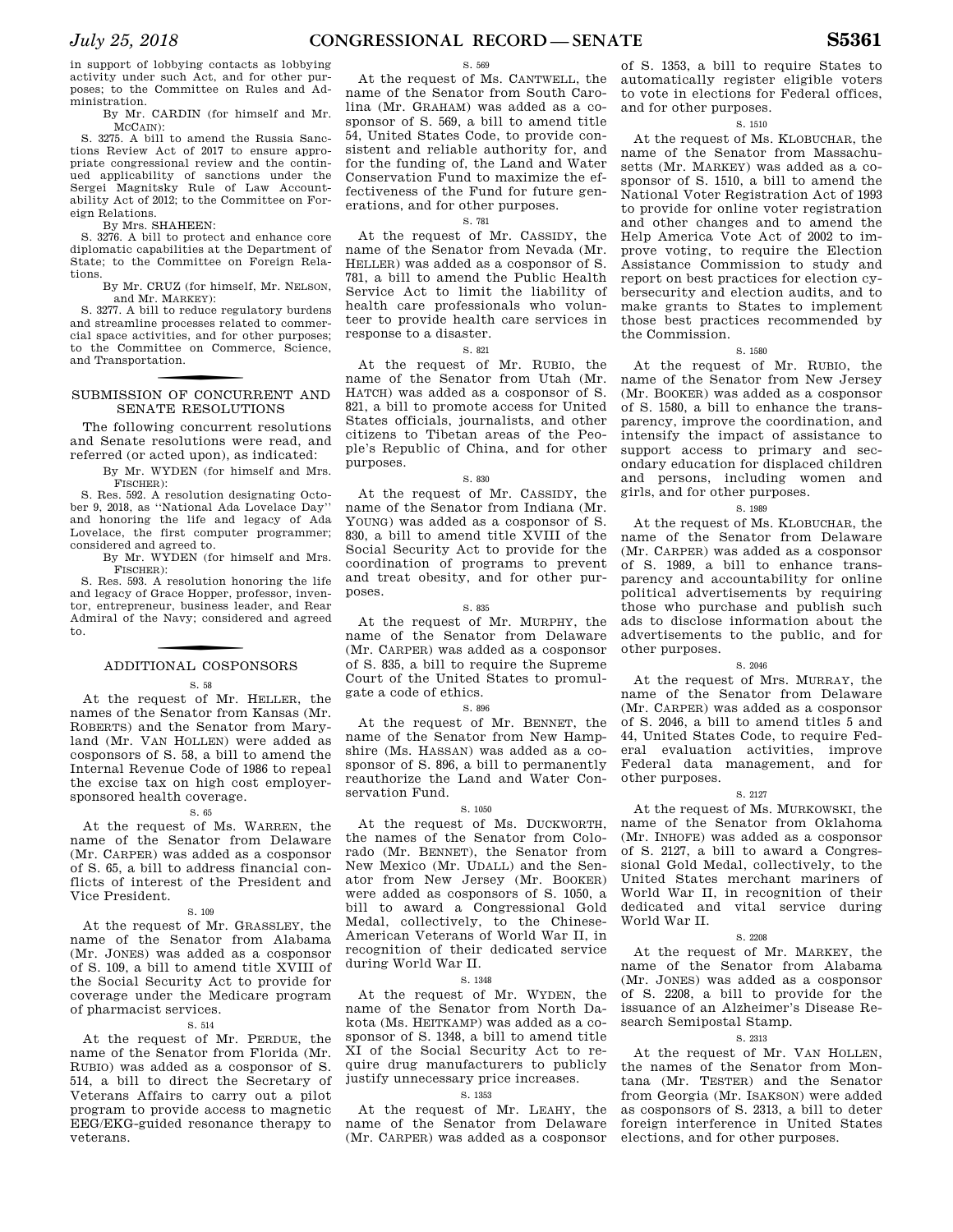### S. 2314

At the request of Mrs. MCCASKILL, the name of the Senator from Pennsylvania (Mr. CASEY) was added as a cosponsor of S. 2314, a bill to increase the number of U.S. Customs and Border Protection Office of Field Operations officers and support staff and to require reports that identify staffing, infrastructure, and equipment needed to enhance security at ports of entry.

### S. 2430

At the request of Mr. COONS, the name of the Senator from New Jersey (Mr. BOOKER) was added as a cosponsor of S. 2430, a bill to provide a permanent appropriation of funds for the payment of death gratuities and related benefits for survivors of deceased members of the uniformed services in event of any period of lapsed appropriations.

### S. 2478

At the request of Mrs. MCCASKILL, the name of the Senator from Maine (Mr. KING) was added as a cosponsor of S. 2478, a bill to amend the Internal Revenue Code of 1986 to deny the deduction for advertising and promotional expenses for prescription drugs.

S. 2506

At the request of Mr. INHOFE, the names of the Senator from Maine (Mr. KING) and the Senator from Maryland (Mr. VAN HOLLEN) were added as cosponsors of S. 2506, a bill to establish an aviation maintenance workforce development pilot program.

### S. 2554

At the request of Ms. COLLINS, the names of the Senator from Louisiana (Mr. KENNEDY) and the Senator from New Hampshire (Ms. HASSAN) were added as cosponsors of S. 2554, a bill to ensure that health insurance issuers and group health plans do not prohibit pharmacy providers from providing certain information to enrollees.

### S. 2565

At the request of Ms. DUCKWORTH, the name of the Senator from Michigan (Ms. STABENOW) was added as a cosponsor of S. 2565, a bill to amend title 38, United States Code, to require the Secretary of Veterans Affairs to provide child care assistance to veterans receiving certain training or vocational rehabilitation, and for other purposes.

### S. 2575

At the request of Ms. WARREN, the name of the Senator from Mississippi (Mr. WICKER) was added as a cosponsor of S. 2575, a bill to amend title XVIII of the Social Security Act to provide for treatment of audiologists as physicians for purposes of furnishing audiology services under the Medicare program, to improve access to the audiology services available for coverage under the Medicare program and to enable beneficiaries to have their choice of a qualified audiologist to provide such services, and for other purposes.

### S. 2580

At the request of Mr. MENENDEZ, the name of the Senator from Delaware

(Mr. CARPER) was added as a cosponsor of S. 2580, a bill to amend title 13, United States Code, to make clear that each decennial census, as required for the apportionment of Representatives in Congress among the several States, shall tabulate the total number of persons in each State, and to provide that no information regarding United States citizenship or immigration status may be elicited in any such census.

### S. 2629

At the request of Mr. CARPER, the name of the Senator from Kansas (Mr. ROBERTS) was added as a cosponsor of S. 2629, a bill to improve postal operations, service, and transparency.

### S. 2633

At the request of Ms. HARRIS, the name of the Senator from New Jersey (Mr. BOOKER) was added as a cosponsor of S. 2633, a bill to amend title 18, United States Code, with respect to civil forfeitures relating to certain seized animals, and for other purposes.

### S. 2759

At the request of Mr. GRASSLEY, the name of the Senator from Alabama (Mr. JONES) was added as a cosponsor of S. 2759, a bill to amend title 18, United States Code, to reauthorize and expand the National Threat Assessment Center of the Department of Homeland Security.

#### S. 2881

At the request of Mrs. FEINSTEIN, the name of the Senator from New Jersey (Mr. BOOKER) was added as a cosponsor of S. 2881, a bill to direct the Secretary of Veterans Affairs to seek to enter into an agreement with the city of Vallejo, California, for the transfer of Mare Island Naval Cemetery in Vallejo, California, and for other purposes.

### S. 2938

At the request of Mr. SASSE, the name of the Senator from Oklahoma (Mr. LANKFORD) was added as a cosponsor of S. 2938, a bill to require the Secretary of Transportation to modify provisions relating to hours of service requirements with respect to transportation of livestock and insects, and for other purposes.

### S. 2946

At the request of Mr. GRASSLEY, the name of the Senator from Arkansas (Mr. BOOZMAN) was added as a cosponsor of S. 2946, a bill to amend title 18, United States Code, to clarify the meaning of the terms ''act of war'' and ''blocked asset'', and for other purposes.

#### S. 3013

At the request of Mr. CORKER, the name of the Senator from Missouri (Mrs. MCCASKILL) was added as a cosponsor of S. 3013, a bill to amend the Trade Expansion Act of 1962 to require Congressional approval before the President adjusts imports that are determined to threaten to impair national security.

### S. 3088

At the request of Ms. DUCKWORTH, the name of the Senator from Colorado

(Mr. GARDNER) was added as a cosponsor of S. 3088, a bill to amend the Energy Policy Act of 2005 to require the Secretary of Energy to establish a program to prepare veterans for careers in the energy industry, including the solar, wind, cybersecurity, and other low-carbon emissions sectors or zeroemissions sectors of the energy industry, and for other purposes.

### S. 3160

At the request of Ms. COLLINS, the name of the Senator from Delaware (Mr. COONS) was added as a cosponsor of S. 3160, a bill to amend title XVIII of the Social Security Act to improve access to, and utilization of, bone mass measurement benefits under part B of the Medicare program by establishing a minimum payment amount under such part for bone mass measurement.

### S. 3172

At the request of Mr. WARNER, the name of the Senator from Colorado (Mr. BENNET) was added as a cosponsor of S. 3172, a bill to amend title 54, United States Code, to establish, fund, and provide for the use of amounts in a National Park Service Legacy Restoration Fund to address the maintenance backlog of the National Park Service, and for other purposes.

### S. 3223

At the request of Mr. RISCH, the name of the Senator from North Dakota (Mr. HOEVEN) was added as a cosponsor of S. 3223, a bill to amend the Pittman-Robertson Wildlife Restoration Act to make supplemental funds available for the management of fish and wildlife species of greatest conservation need, as determined by State fish and wildlife agencies, and for other purposes.

### S. 3231

At the request of Mr. YOUNG, the name of the Senator from Louisiana (Mr. KENNEDY) was added as a cosponsor of S. 3231, a bill to establish the Task Force on the Impact of the Affordable Housing Crisis, and for other purposes.

#### S. 3241

At the request of Ms. WARREN, the names of the Senator from Pennsylvania (Mr. TOOMEY) and the Senator from Ohio (Mr. BROWN) were added as cosponsors of S. 3241, a bill to amend the Servicemembers Civil Relief Act to provide for the termination by a spouse of a lessee of certain leases when the lessee dies while in military service.

### S. 3247

At the request of Mr. BOOZMAN, the name of the Senator from Delaware (Mr. COONS) was added as a cosponsor of S. 3247, a bill to improve programs and activities relating to women's entrepreneurship and economic empowerment that are carried out by the United States Agency for International Development, and for other purposes.

### S. 3260

At the request of Mr. CASEY, the name of the Senator from Illinois (Ms. DUCKWORTH) was added as a cosponsor

### **S5362 CONGRESSIONAL RECORD — SENATE** *July 25, 2018*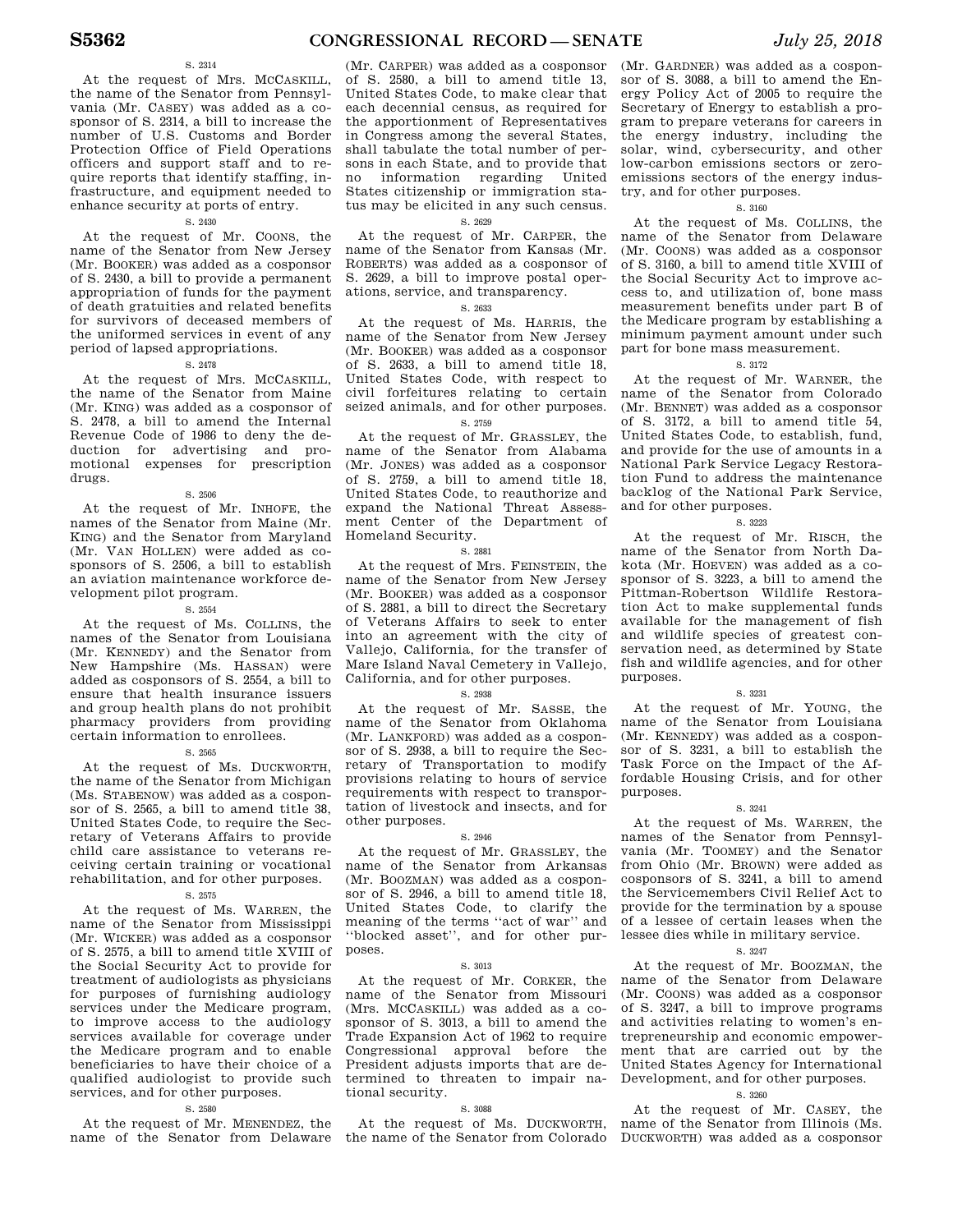of S. 3260, a bill to amend the Internal Revenue Code of 1986 to include individuals receiving Social Security Disability Insurance benefits under the work opportunity credit, increase the work opportunity credit for vocational rehabilitation referrals, qualified SSI recipients, and qualified SSDI recipients, expand the disabled access credit, and enhance the deduction for expenditures to remove architectural and transportation barriers to the handicapped and elderly.

### S. 3261

At the request of Mr. CASEY, the name of the Senator from Illinois (Ms. DUCKWORTH) was added as a cosponsor of S. 3261, a bill to establish the Office of Disability Policy in the legislative branch.

### S. RES. 571

At the request of Mr. MENENDEZ, the name of the Senator from New Jersey (Mr. BOOKER) was added as a cosponsor of S. Res. 571, a resolution condemning the ongoing illegal occupation of Crimea by the Russian Federation.

### S. RES. 582

At the request of Mr. SANDERS, the name of the Senator from Hawaii (Ms. HIRONO) was added as a cosponsor of S. Res. 582, a resolution protecting American democracy.

### AMENDMENT NO. 3402

At the request of Mr. CRUZ, the names of the Senator from Montana (Mr. DAINES) and the Senator from Mississippi (Mr. WICKER) were added as cosponsors of amendment No. 3402 intended to be proposed to H.R. 6147, a bill making appropriations for the Department of the Interior, environment, and related agencies for the fiscal year ending September 30, 2019, and for other purposes.

### AMENDMENT NO. 3414

At the request of Mr. UDALL, the names of the Senator from North Dakota (Ms. HEITKAMP) and the Senator from Maine (Mr. KING) were added as cosponsors of amendment No. 3414 proposed to H.R. 6147, a bill making appropriations for the Department of the Interior, environment, and related agencies for the fiscal year ending September 30, 2019, and for other purposes. AMENDMENT NO. 3424

At the request of Mr. GARDNER, the names of the Senator from Florida (Mr. NELSON), the Senator from New Hampshire (Ms. HASSAN), the Senator from Montana (Mr. DAINES), the Senator from Michigan (Ms. STABENOW), the Senator from Minnesota (Ms. SMITH), the Senator from Montana (Mr. TESTER), the Senator from New Mexico (Mr. HEINRICH), the Senator from Wisconsin (Ms. BALDWIN) and the Senator from South Carolina (Mr. GRAHAM) were added as cosponsors of amendment No. 3424 intended to be proposed to H.R. 6147, a bill making appropriations for the Department of the Interior, environment, and related agencies for the fiscal year ending September 30, 2019, and for other purposes.

### AMENDMENT NO. 3441

At the request of Mr. THUNE, the name of the Senator from Arkansas (Mr. BOOZMAN) was added as a cosponsor of amendment No. 3441 intended to be proposed to H.R. 6147, a bill making appropriations for the Department of the Interior, environment, and related agencies for the fiscal year ending September 30, 2019, and for other purposes.

AMENDMENT NO. 3445

At the request of Mrs. GILLIBRAND, the name of the Senator from Florida (Mr. NELSON) was added as a cosponsor of amendment No. 3445 intended to be proposed to H.R. 6147, a bill making appropriations for the Department of the Interior, environment, and related agencies for the fiscal year ending September 30, 2019, and for other purposes.

### AMENDMENT NO. 3447

At the request of Mr. JONES, the names of the Senator from Mississippi (Mr. WICKER) and the Senator from South Carolina (Mr. SCOTT) were added as cosponsors of amendment No. 3447 intended to be proposed to H.R. 6147, a bill making appropriations for the Department of the Interior, environment, and related agencies for the fiscal year ending September 30, 2019, and for other purposes.

### AMENDMENT NO. 3459

At the request of Ms. HEITKAMP, the name of the Senator from Kansas (Mr. ROBERTS) was added as a cosponsor of amendment No. 3459 intended to be proposed to H.R. 6147, a bill making appropriations for the Department of the Interior, environment, and related agencies for the fiscal year ending September 30, 2019, and for other purposes.

### AMENDMENT NO. 3463

At the request of Mr. CARPER, the names of the Senator from Missouri (Mr. BLUNT) and the Senator from Kansas (Mr. MORAN) were added as cosponsors of amendment No. 3463 intended to be proposed to H.R. 6147, a bill making appropriations for the Department of the Interior, environment, and related agencies for the fiscal year ending September 30, 2019, and for other purposes.

### AMENDMENT NO. 3496

At the request of Mr. CORNYN, the names of the Senator from Kansas (Mr. MORAN), the Senator from Missouri (Mr. BLUNT), the Senator from Oregon (Mr. MERKLEY), the Senator from Arkansas (Mr. COTTON) and the Senator from Iowa (Mr. GRASSLEY) were added as cosponsors of amendment No. 3496 intended to be proposed to H.R. 6147, a bill making appropriations for the Department of the Interior, environment, and related agencies for the fiscal year ending September 30, 2019, and for other purposes.

### AMENDMENT NO. 3501

At the request of Mr. RUBIO, the names of the Senator from New Jersey (Mr. MENENDEZ) and the Senator from West Virginia (Mr. MANCHIN) were added as cosponsors of amendment No. 3501 intended to be proposed to H.R. 6147, a bill making appropriations for the Department of the Interior, envi-

ronment, and related agencies for the fiscal year ending September 30, 2019, and for other purposes.

### AMENDMENT NO. 3504

At the request of Mr. PETERS, the names of the Senator from New Hampshire (Mrs. SHAHEEN), the Senator from New York (Mrs. GILLIBRAND) and the Senator from New Hampshire (Ms. HAS-SAN) were added as cosponsors of amendment No. 3504 intended to be proposed to H.R. 6147, a bill making appropriations for the Department of the Interior, environment, and related agencies for the fiscal year ending September 30, 2019, and for other purposes.

### AMENDMENT NO. 3533

At the request of Mr. MENENDEZ, the names of the Senator from New Jersey (Mr. BOOKER), the Senator from Oregon (Mr. MERKLEY), the Senator from Rhode Island (Mr. WHITEHOUSE), the Senator from New Hampshire (Ms. HAS-SAN), the Senator from Massachusetts (Mr. MARKEY), the Senator from Rhode Island (Mr. REED), the Senator from Vermont (Mr. SANDERS), the Senator from Connecticut (Mr. BLUMENTHAL), the Senator from Florida (Mr. NELSON), the Senator from Maryland (Mr. VAN HOLLEN), the Senator from New York (Mrs. GILLIBRAND) and the Senator from Maryland (Mr. CARDIN) were added as cosponsors of amendment No. 3533 intended to be proposed to H.R. 6147, a bill making appropriations for the Department of the Interior, environment, and related agencies for the fiscal year ending September 30, 2019, and for other purposes.

### AMENDMENT NO. 3536

At the request of Ms. CORTEZ MASTO, the name of the Senator from Missouri (Mrs. MCCASKILL) was added as a cosponsor of amendment No. 3536 intended to be proposed to H.R. 6147, a bill making appropriations for the Department of the Interior, environment, and related agencies for the fiscal year ending September 30, 2019, and for other purposes.

### STATEMENTS ON INTRODUCED BILLS AND JOINT RESOLUTIONS

### By Mr. DURBIN:

S. 3263. A bill to limit the separation of families at or near ports of entry, to provide access to counsel for unaccompanied alien children, and to improve immigration detention, and for other purposes; to the Committee on the Judiciary.

Mr. DURBIN. Mr. President, I ask unanimous consent that the text of the joint resolution be printed in the RECORD.

There being no objection, the text of the joint resolution was ordered to be printed in the RECORD, as follows:

### S. 3263

*Be it enacted by the Senate and House of Representatives of the United States of America in Congress assembled,* 

### **SECTION 1. SHORT TITLE.**

This Act may be cited as the ''Humane Treatment of Migrant Children Act''.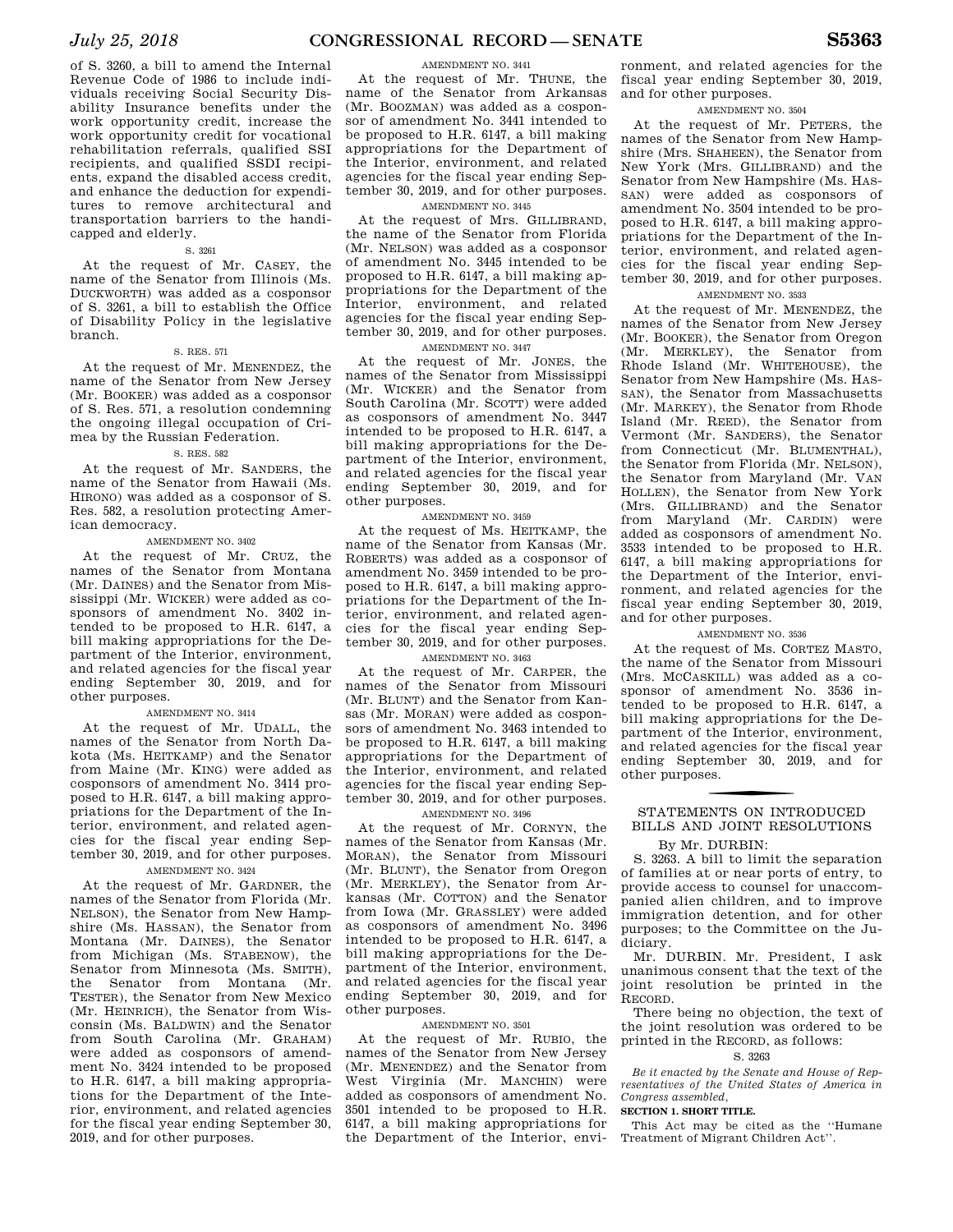### **TITLE I—KEEPING FAMILIES TOGETHER SEC. 101. DEFINITIONS.**

In this title:

(1) AGENT; OFFICER.—The terms ''agent'' and ''officer'' include contractors of the Fed-

eral Government. (2) CHILD.—The term ''child'' means an individual who—

(A) has not reached the age of 18; and

(B) has no permanent immigration status. (3) COMMITTEES OF JURISDICTION.—The term

''committees of jurisdiction'' means— (A) the Committee on the Judiciary and the Committee on Health, Education, Labor,

and Pensions of the Senate; and (B) the Committee on the Judiciary of the

House of Representatives.

(4) DANGER OF ABUSE OR NEGLECT AT THE HANDS OF THE PARENT OR LEGAL GUARDIAN.— The term ''danger of abuse or neglect at the hands of the parent or legal guardian'' shall not mean migrating to or crossing the United States border.

(5) DESIGNATED AGENCY.—The term ''designated agency'' means—

(A) the Department of Homeland Security;

(B) the Department of Justice; and

(C) the Department of Health and Human Services.

(6) FINDING.—The term ''finding'' means an individualized written assessment or screening by the trained agent or officer that includes a consultation with a child welfare specialist, formalized as required under section 102(c) and consistent with sections 103, 104, and 108.

(7) SECRETARY.—Unless otherwise specified, the term ''Secretary'' means the Secretary of Homeland Security.

### **SEC. 102. LIMITATION ON THE SEPARATION OF FAMILIES.**

(a) IN GENERAL.—An agent or officer of a designated agency shall be prohibited from removing a child from his or her parent or legal guardian, at or near the port of entry or within 100 miles of the border of the United States, unless one of the following has occurred:

(1) A State court, authorized under State law, terminates the rights of a parent or legal guardian, determines that it is in the best interests of the child to be removed from his or her parent or legal guardian, in accordance with the Adoption and Safe Families Act of 1997 (Public Law 105–89), or makes any similar determination that is legally authorized under State law.

(2) An official from the State or county child welfare agency with expertise in child trauma and development makes a best interests determination that it is in the best interests of the child to be removed from his or her parent or legal guardian because the child is in danger of abuse or neglect at the hands of the parent or legal guardian, or is a danger to herself or others.

(3) The Chief Patrol Agent or the Area Port Director in their official and undelegated capacity, authorizes separation upon the recommendation by an agent or officer, based on a finding that—

(A) the child is a victim of trafficking or is at significant risk of becoming a victim of trafficking;

(B) there is a strong likelihood that the adult is not the parent or legal guardian of the child; or

(C) the child is in danger of abuse or neglect at the hands of the parent or legal guardian, or is a danger to themselves or others. (b) PROHIBITION ON SEPARATION.—An agen-

cy may not remove a child from a parent or legal guardian solely for the policy goal of deterring individuals from migrating to the United States or for the policy goal of promoting compliance with civil immigration laws.

(c) DOCUMENTATION REQUIRED.—The Secretary shall ensure that a separation under subsection (a)(3) is documented in writing and includes, at a minimum, the reason for such separation, together with the stated evidence for such separation.

### **SEC. 103. RECOMMENDATIONS FOR SEPARATION BY AGENTS OR OFFICERS.**

(a) IN GENERAL.—Not later than 180 days after the date of the enactment of this Act, the Secretary, in consultation with the Secretary of Health and Human Services, shall develop training and guidance, with an emphasis on the best interests of the child, childhood trauma, attachment, and child development, for use by the agents and officers, in order to standardize the implementation of section  $102(a)(3)$ .

(b) ANNUAL REVIEW.—Not less frequently than annually, the Secretary of Health and Human Services shall review the guidance developed under subsection (a) and make recommendations to the Secretary to ensure such guidance is in accordance with current evidence and best practices in child welfare, child development, and childhood trauma.

(c) REQUIREMENT.—The guidance under subsection (a) shall incorporate the presumptions described in section 104.

(d) ADDITIONAL REQUIREMENTS.—

(1) EVIDENCE-BASED.—The guidance and training developed under this section shall incorporate evidence-based practices.

 $(2)$  Training required  $-$ 

(A) All agents and officers of designated agencies, upon hire, and annually thereafter, shall complete training on adherence to the guidance under this section.

(B) All Chief Patrol Agents and Area Port Directors, upon hire, and annually thereafter, shall complete—

(i) training on adherence to the guidance under this section; and

(ii) 90 minutes of child welfare practice training that is evidence-based and traumainformed.

#### **SEC. 104. PRESUMPTIONS.**

The presumptions described in this section are the following:

(1) FAMILY UNITY.—There shall be a strong presumption in favor of family unity.

(2) SIBLINGS.—To the maximum extent practicable, the Secretary shall ensure that sibling groups remain intact.

(3) DETENTION.—In general, there is a presumption that detention is not in the best interests of families and children.

### **SEC. 105. REQUIRED POLICY FOR LOCATING SEP-ARATED CHILDREN.**

(a) IN GENERAL.—Not later than 180 days after the after the date of the enactment of this Act, the Secretary shall publish final public guidance that describes, with specificity, the manner in which a parent or legal guardian may locate a child who was separated from the parent or legal guardian under section  $102(a)$ . In developing the public guidance, the Secretary shall consult with the Secretary of Health and Human Services, immigrant advocacy organizations, child welfare organizations, and State child welfare agencies.

(b) WRITTEN NOTIFICATION.—The Secretary shall provide each parent or legal guardian who was separated, with written notice of the public guidance to locate a separated child.

(c) LANGUAGE ACCESS.—All guidance shall be available in English and Spanish, and at the request of the parent or legal guardian, in the language or manner that is understandable by the parent or legal guardian.

### **SEC. 106. REQUIRED INFORMATION FOR SEPA-RATED FAMILIES.**

Not less frequently than once every month, the Secretary shall provide the parent or legal guardian of a child who was separated, the following information, at a minimum:

(1) A status report on the monthly activities of the child.

(2) Information about the education and health of the child, including any medical treatment provided to the child or medical treatment recommended for the child.

(3) Information about changes to the child's immigration status.

(4) Other information about the child, designed to promote and maintain family reunification, as the Secretary determines in his or her discretion.

### **SEC. 107. ANNUAL REPORT ON FAMILY SEPARA-TION.**

Not later than 1 year after the date of the enactment of this Act, and annually thereafter, the Secretary shall submit to the committees of jurisdiction a report that describes each instance in which a child was separated from a parent or legal guardian and includes, for each such instance, the following:

(1) The relationship of the adult and the child.

(2) The age and gender of the adult and child.

(3) The length of separation.

(4) Whether the adult was charged with a crime, and if the adult was charged with a crime, the type of crime.

(5) Whether the adult made a claim for asylum, expressed a fear to return, or applied for other immigration relief.

(6) Whether the adult was prosecuted if charged with a crime and the associated outcome of such charges.

(7) The stated reason for, and evidence in support of, the separation.

(8) If the child was part of a sibling group at the time of separation, whether the sibling group has had physical contact and visitation.

(9) Whether the child was rendered an unaccompanied alien child.

(10) Other information in the Secretary's discretion.

**SEC. 108. CLARIFICATION OF PARENTAL RIGHTS.**  If a child is separated from a parent or legal guardian, and a State court has not made a determination that the parental rights have been terminated, there is a presumption that—

(1) the parental rights remain intact; and

(2) the separation does not constitute an affirmative determination of abuse or neglect under Federal or State law.

### **SEC. 109. CLARIFICATION OF EXISTING LAW.**

(a) FEDERAL LAW.—Nothing in this title shall be interpreted to supersede or modify Federal child welfare law, where applicable, including the Adoption and Safe Families Act of 1997 (Public Law 105–89).

(b) STATE LAW.—Nothing in this title shall be interpreted to supersede or modify State child welfare laws where applicable.

#### **SEC. 110. GAO REPORT ON PROSECUTION OF ASY-LUM SEEKERS.**

(a) STUDY.—The Comptroller General of the United States shall conduct a study of the prosecution of asylum seekers during the period beginning on January 1, 2008 and ending on December 31, 2018, including—

(1) the total number of persons who claimed a fear of persecution, received a favorable credible fear determination, and were referred for prosecution;

(2) an overview and analysis of the metrics used by the Department of Homeland Security and the Department of Justice to track the number of asylum seekers referred for prosecution;

(3) the total number of asylum seekers referred for prosecution, a breakdown and description of the criminal charges filed against asylum seekers during such period, and a breakdown and description of the convictions secured;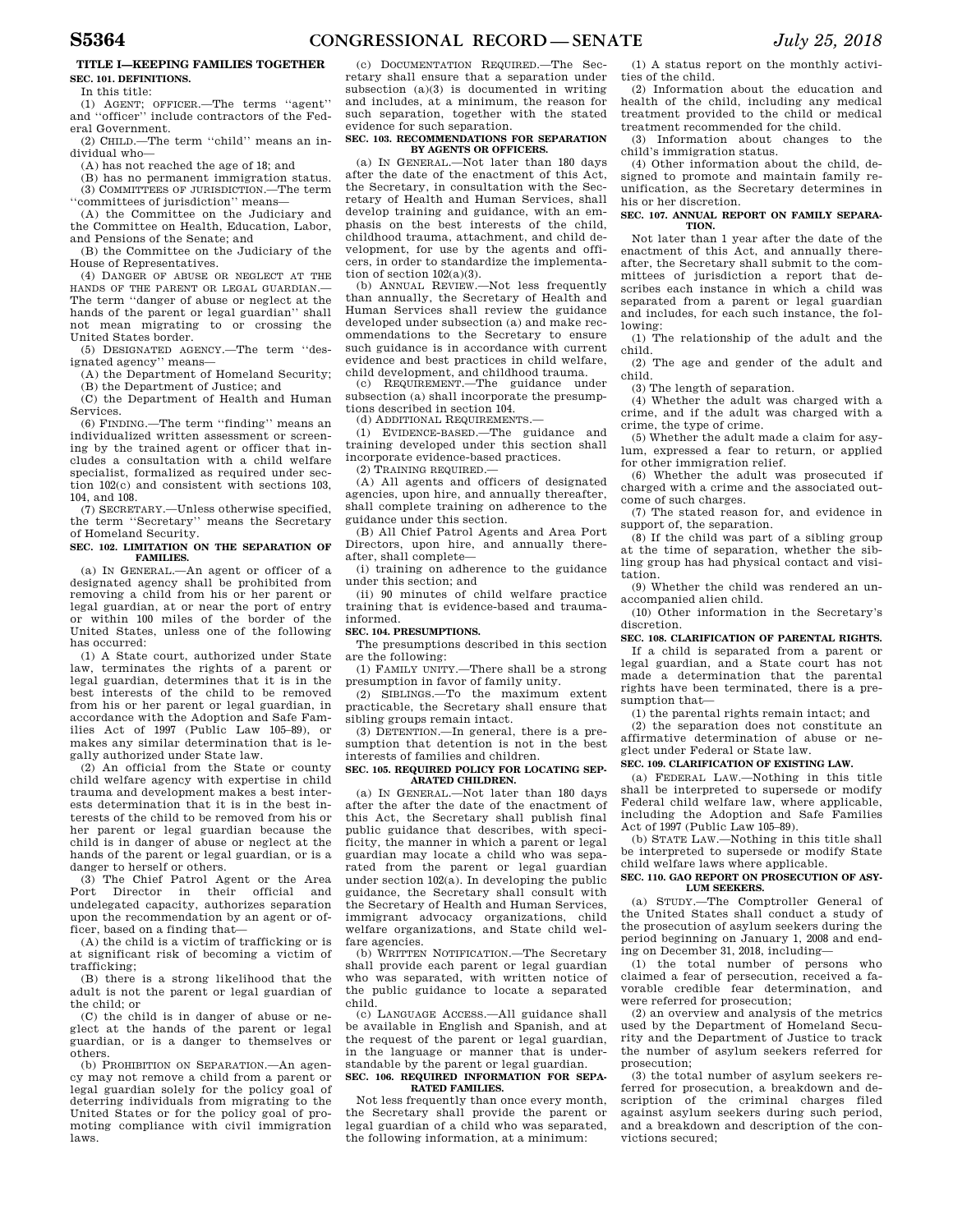(4) the total number of asylum seekers who were separated from their children as a result of being referred for prosecution;

(5) a breakdown of the resources spent on prosecuting asylum seekers during such period, as well as any diversion of resources required to prosecute asylum seekers, and any costs imposed on States and localities;

(6) the total number of asylum seekers who were referred for prosecution and also went through immigration proceedings; and

(7) the total number of asylum seekers referred for prosecution who were deported before going through immigration proceedings.

REPORT.—Not later than 1 year after the date of the enactment of this Act, the Comptroller General shall submit to Congress a report that describes the results of the study conducted pursuant to subsection (a).

#### **TITLE II—FAIR DAY IN COURT FOR KIDS**  SEC. 201. **IMPROVING IMMIGRATION COURT EFFI-CIENCY AND REDUCING COSTS BY INCREASING ACCESS TO LEGAL IN-FORMATION.**

(a) APPOINTMENT OF COUNSEL IN REMOVAL PROCEEDINGS; RIGHT TO REVIEW CERTAIN DOC-UMENTS IN REMOVAL PROCEEDINGS.—Section 240(b) of the Immigration and Nationality Act (8 U.S.C. 1229a(b)) is amended—

(1) in paragraph (4)—

(A) in subparagraph (A)—

(i) by striking '', at no expense to the Government,''; and

(ii) by striking the comma at the end and inserting a semicolon;

(B) by redesignating subparagraphs (B) and (C) as subparagraphs (D) and (E), respectively;

(C) by inserting after subparagraph (A) the following:

''(B) the Attorney General may appoint or provide counsel, at Government expense, to aliens in immigration proceedings;

''(C) the alien, or the alien's counsel, not later than 7 days after receiving a notice to appear under section 239(a), shall receive a complete copy of the alien's immigration file (commonly known as an 'A-file') in the possession of the Department of Homeland Security (other than documents protected from disclosure under section 552(b) of title 5, United States Code);''; and

(D) in subparagraph (D), as redesignated, by striking '', and'' and inserting ''; and''; and

(2) by adding at the end the following:

''(8) FAILURE TO PROVIDE ALIEN REQUIRED DOCUMENTS.—A removal proceeding may not proceed until the alien, or the alien's counsel, if the alien is represented—

''(A) has received the documents required under paragraph (4)(C); and

''(B) has been provided at least 10 days to review and assess such documents.''.

(b) CLARIFICATION REGARDING THE AUTHOR-ITY OF THE ATTORNEY GENERAL TO APPOINT COUNSEL TO ALIENS IN IMMIGRATION PRO-CEEDINGS.—

(1) IN GENERAL.—Section 292 of the Immigration and Nationality Act (8 U.S.C. 1362) is amended to read as follows:

**''SEC. 292. RIGHT TO COUNSEL.** 

''(a) IN GENERAL.—Except as provided in subsections (b) and (c), in any removal proceeding and in any appeal proceeding before the Attorney General from any such removal proceeding, the subject of the proceeding shall have the privilege of being represented by such counsel as may be authorized to practice in such proceeding as he or she may choose. This subsection shall not apply to screening proceedings described in section  $235(b)(1)(A)$ .

''(b) ACCESS TO COUNSEL FOR UNACCOM-PANIED ALIEN CHILDREN.

''(1) IN GENERAL.—In any removal proceeding and in any appeal proceeding before

the Attorney General from any such removal proceeding, an unaccompanied alien child (as defined in section 462(g) of the Homeland Security Act on 2002 (6 U.S.C. 279(g))) shall be represented by Government-appointed counsel, at Government expense.

''(2) LENGTH OF REPRESENTATION.—Once a child is designated as an unaccompanied alien child under paragraph (1), the child shall be represented by counsel at every stage of the proceedings from the child's initial appearance through the termination of immigration proceedings, and any ancillary matters appropriate to such proceedings even if the child attains 18 years of age or is reunified with a parent or legal guardian while the proceedings are pending.

''(3) NOTICE.—Not later than 72 hours after an unaccompanied alien child is taken into Federal custody, the alien shall be notified that he or she will be provided with legal counsel in accordance with this subsection.

''(4) WITHIN DETENTION FACILITIES.—The Secretary of Homeland Security shall ensure that unaccompanied alien children have access to counsel inside all detention, holding, and border facilities.

''(c) PRO BONO REPRESENTATION.—

''(1) IN GENERAL.—To the maximum extent practicable, the Attorney General should make every effort to utilize the services of competent counsel who agree to provide representation to such children under subsection (b) without charge.

''(2) DEVELOPMENT OF NECESSARY INFRA-STRUCTURES AND SYSTEMS.—The Attorney General shall develop the necessary mechanisms to identify counsel available to provide pro bono legal assistance and representation to children under subsection (b) and to recruit such counsel.

''(d) CONTRACTS; GRANTS.—The Attorney General may enter into contracts with, or award grants to, nonprofit agencies with relevant expertise in the delivery of immigration-related legal services to children to carry out the responsibilities under this section, including providing legal orientation, screening cases for referral, recruiting, training, and overseeing pro bono attorneys. Nonprofit agencies may enter into subcontracts with, or award grants to, private voluntary agencies with relevant expertise in the delivery of immigration related legal services to children in order to carry out this section.

'(e) MODEL GUIDELINES ON LEGAL REP-RESENTATION OF CHILDREN.—

''(1) DEVELOPMENT OF GUIDELINES.—The Executive Office for Immigration Review, in consultation with voluntary agencies and national experts, shall develop model guidelines for the legal representation of alien children in immigration proceedings, which shall be based on the children's asylum guidelines, the American Bar Association Model Rules of Professional Conduct, and other relevant domestic or international sources.

''(2) PURPOSE OF GUIDELINES.—The guidelines developed under paragraph (1) shall be designed to help protect each child from any individual suspected of involvement in any criminal, harmful, or exploitative activity associated with the smuggling or trafficking of children, while ensuring the fairness of the removal proceeding in which the child is involved.

''(f) DUTIES OF COUNSEL.—Counsel provided under this section shall—

''(1) represent the unaccompanied alien child in all proceedings and matters relating to the immigration status of the child or other actions involving the Department of Homeland Security;

(2) appear in person for all individual merits hearings before the Executive Office for Immigration Review and interviews in-

volving the Department of Homeland Security;

''(3) owe the same duties of undivided loyalty, confidentiality, and competent representation to the child as is due to an adult client; and

''(4) carry out other such duties, as determined by the Attorney General or the Executive Office for Immigration Review.

''(g) SAVINGS PROVISION.—Nothing in this section may be construed to supersede—

''(1) any duties, responsibilities, or disciplinary or ethical responsibilities an attorney may have to his or her client under State law;

''(2) the admission requirements under State law; or

''(3) any other State law pertaining to the admission to the practice of law in a particular jurisdiction.'

(2) RULEMAKING.—The Attorney General shall promulgate regulations to implement section 292 of the Immigration and Nationality Act, as added by paragraph (1), in accordance with the requirements set forth in section 3006A of title 18, United States Code.

#### **SEC. 202. ACCESS BY COUNSEL AND LEGAL ORI-ENTATION AT DETENTION FACILI-TIES.**

The Secretary of Homeland Security shall provide access to counsel for all aliens detained in a facility under the supervision of U.S. Immigration and Customs Enforcement, U.S. Customs and Border Protection, or the Department of Health and Human Services, or in any private facility that contracts with the Federal Government to house, detain, or hold aliens.

### **SEC. 203. REPORT ON ACCESS TO COUNSEL.**

(a) REPORT.—Not later than December 31 of each year, the Secretary of Homeland Security, in consultation with the Attorney General, shall prepare and submit to the Committee on the Judiciary of the Senate and the Committee on the Judiciary of the House of Representatives a report regarding the extent to which aliens described in section 292(b) of the Immigration and Nationality Act, as added by section 201(b)(1), have been provided access to counsel.

(b) CONTENTS.—Each report submitted under paragraph (a) shall include, for the immediately preceding 1-year period—

(1) the number and percentage of aliens described in section 292(b) of the Immigration and Nationality Act, as added by section 201(b)(1), who were represented by counsel, including information specifying—

(A) the stage of the legal process at which each such alien was represented;

(B) whether the alien was in government custody; and

(C) the nationality and ages of such aliens; and

(2) the number and percentage of aliens who received legal orientation presentations, including the nationality and ages of such aliens.

### **SEC. 204. AUTHORIZATION OF APPROPRIATIONS.**

(a) IN GENERAL.—There is authorized to be appropriated to the Executive Office of Immigration Review of the Department of Justice such sums as may be necessary to carry out this title.

(b) BUDGETARY EFFECTS.—The budgetary effects of this title, for the purpose of complying with the Statutory Pay-As-You-Go-Act of 2010, shall be determined by reference to the latest statement titled ''Budgetary Effects of PAYGO Legislation'' for this title, submitted for printing in the Congressional Record by the Chairman of the Senate Budget Committee, provided that such statement has been submitted prior to the vote on passage.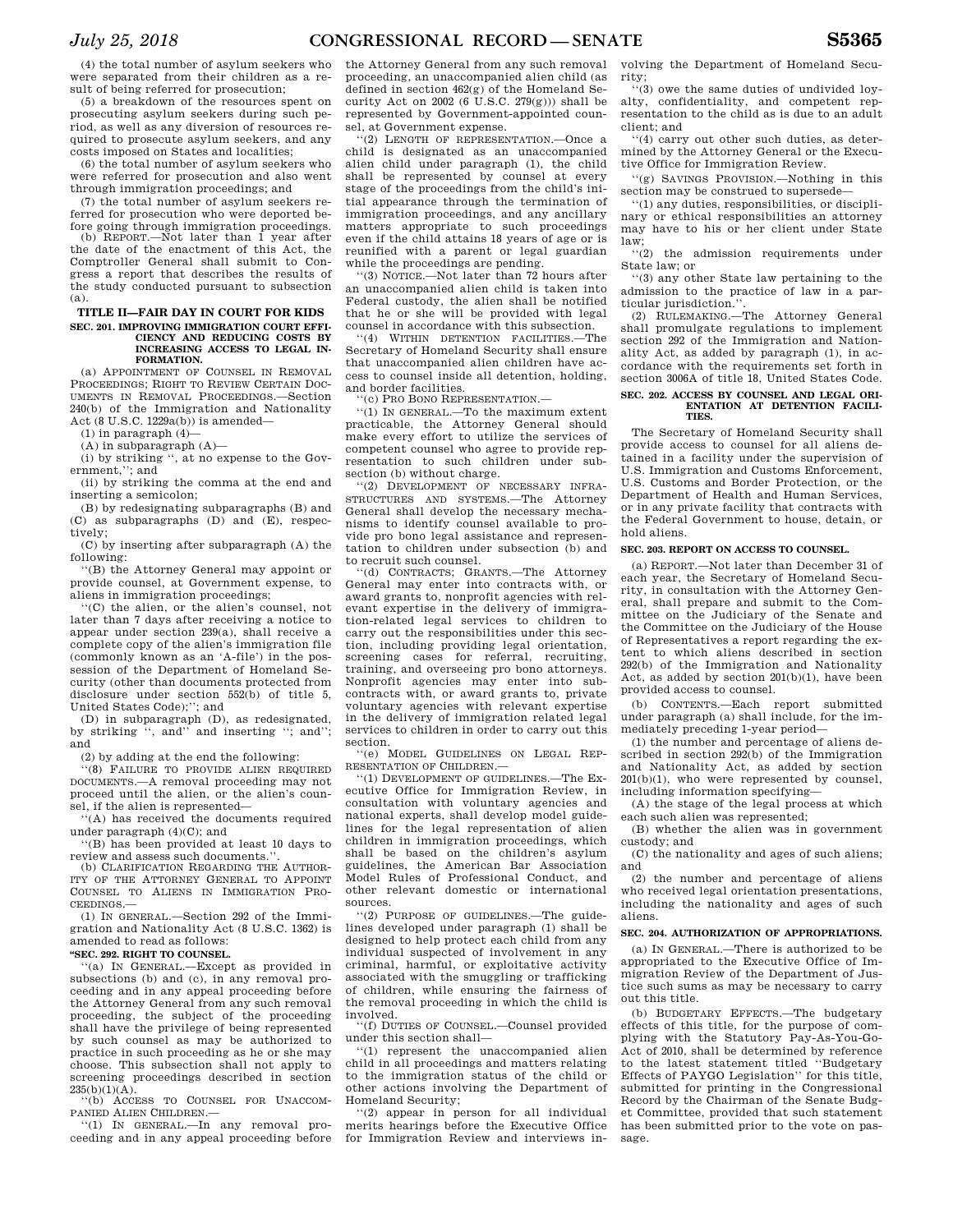### **TITLE III—IMPROVING IMMIGRATION DETENTION**

**SEC. 301. IMMIGRATION DETENTION PRIORITIES.**  (a) PRIORITIZATION.—The Director of U.S. Immigration and Customs Enforcement shall use the limited resources of U.S. Immigration and Customs Enforcement to detain aliens who pose a threat to national security or public safety.

(b) PRESUMPTION.—Absent extraordinary circumstances, aliens shall not be detained if—

(1) they are known to be suffering from serious physical or mental illness;

(2) they have a disability;

(3) they are elderly, pregnant, or nursing;

(4) they are minors;

(5) they demonstrate that they are primary caretakers of a minor or an infirm person; or (6) their detention is otherwise not in the public interest.

### SEC. 302. U.S. IMMIGRATION AND CUSTOMS EN. **FORCEMENT DETENTION FACILITY STANDARDS.**

Beginning not later than 1 year after the date of the enactment of this Act, all U.S. Immigration and Customs Enforcement detention system facilities, including contract facilities and local and county jails operating under intergovernmental service agreements, shall meet the Performance-Based National Detention Standards developed by U.S. Immigration and Customs Enforcement in 2011, including the revisions issued in December 2016.

### **SEC. 303. INCREASED FUNDING FOR ALTER-NATIVES TO DETENTION.**

(a) IN GENERAL.—The Secretary of Homeland Security shall provide sufficient funding to the Alternatives to Detention Division to cover alternatives to detention program costs for all aliens awaiting immigration proceedings who are not subject to detention.

(b) CONTRACTS AUTHORIZED.—The Director of U.S. Immigration and Customs Enforcement shall contract with nonprofit service providers with the ability to provide the services required in operating an alternatives to detention program whenever feasible.

(c) AUTHORIZATION OF APPROPRIATIONS.— There are authorized to be appropriated such sums as may be necessary to carry out this section.

### **SEC. 304. INCREASING THE NUMBER OF IMMI-GRATION JUDGES AND STRENGTH-ENING MERIT-BASED HIRING AND DUE PROCESS.**

(a) IMMIGRATION JUDGES.—The Attorney General shall increase the total number of immigration judges by 225, compared to the number of immigration judges authorized on the date of the enactment of this Act.

(b) SUPPORT STAFF; OTHER RESOURCES.— The Attorney General shall ensure that the Executive Office for Immigration Review has sufficient support staff, adequate technological and security resources, and appropriate facilities to conduct the immigration proceedings required under Federal law.

(c) LIMITATION.—Amounts appropriated for the Executive Office for Immigration Review or for any other Department of Justice agency or function may not be used to implement numeric judicial performance standards or other standards that could negatively impact the fair administration of justice by the immigration courts.

(d) QUALIFICATION; SELECTION.—The Attorney General shall—

(1) ensure that all newly hired immigration judges and Board of Immigration Appeals members are highly qualified and trained to conduct fair, impartial adjudications in accordance with applicable due process requirements; and

(2) in selecting immigration judges, may not give any preference to candidates with prior government experience compared to equivalent subject-matter expertise resulting from nonprofit, private bar, or academic experience.

(e) AUTHORIZATION OF APPROPRIATIONS.— There are authorized to be appropriated such sums as may be necessary to carry out this section.

#### **SEC. 305. U.S. CITIZENSHIP AND IMMIGRATION SERVICES REFUGEE CORPS OFFI-CERS.**

The Secretary of Homeland Security shall increase the total number of Department of Homeland Security personnel who are responsible for processing refugee applications by not fewer than the maximum number of such personnel reassigned to the Asylum Division during fiscal year 2018.

### By Mr. JONES (for himself, Mr. ALEXANDER, Mr. GRAHAM, and Mr. CORKER):

S. 3266. A bill to require a study of the well-being of the United States automotive industry and to stay the investigation into the national security effects of automotive imports until the study is completed, and for other purposes; to the Committee on Finance.

Mr. JONES. Mr. President, I rise today on behalf of the line workers at our Alabama auto plants. I rise on behalf of our soybean and cotton farmers. I rise on behalf of countless other Alabama businesses that have contacted me because they feel threatened by proposed tariffs but are afraid to speak out publicly for fear of reprisal. In some cases they simply don't want to be seen as inflicting political damage on the President.

I came to this body to work on solutions, not to raise partisan threat levels. I am not one to unfairly level criticism at the President of the United States, but I have called it as I see it when his actions hurt our economy and my State, in particular, and I will continue to do so.

Today, I want to talk about his proposed tariffs on our allies and our trading partners. These actions have prompted retaliatory tariffs on countless Alabama goods, including cotton and soybeans. American industries overwhelmingly oppose these tariffs or, really, they are taxes on their products.

I share President Trump's desire to see continued growth in our manufacturing sector and to secure trade deals that benefit our country. His tariffs are not leading to more manufacturing jobs in Alabama. Instead, they have manufactured a crisis that threatens to permanently harm our businesses and our farms. This is a self-inflicted wound.

I am well aware that China has been a rogue actor when it comes to trade, and I support a strong response. Alabama's steel industry, for example, was hurt by the illegal dumping of Chinese steel into the global market. I witnessed it firsthand in my hometown of Fairfield, AL, once home to one of the country's largest U.S. steel facilities,

which now sits virtually idle. Globe Metallurgical in Selma has been hit by the dumping of silicon metal from China. China has time and again shown a blatant disregard for American intellectual property rights. I have spoken out against these abuses and will continue to do so when they occur in the future.

We should not sweep our friends with the same brush with which we sweep China. Antagonizing allies like Canada, South Korea, and Germany for no reason at all only weakens us. According to the U.S. Chamber of Commerce, more than half a million Alabama jobs are supported by global trade, meaning more than one in every four Alabama jobs are tied to trade. Those jobs are needlessly at risk to date.

I have spoken with representatives from industries across my State. Some are already hurting from the tariffs; others are OK for the moment but are fearful of consequences down the road, such as losing suppliers or taking a direct hit from retaliatory tariffs.

Many of these workers or business owners tell me they support President Trump. They want him to do well. They voted for him, and they are hesitant to speak out because they don't want to appear to be disloyal or harm him politically. They are confused as to why the President is taking steps that hurt their businesses and put their jobs at risk. They want help.

They say what we in this body already know: Tariffs are nothing more than tax increases. They are taxes that hurt American businesses, American workers, American consumers, and the American economy. In a cruel twist, they seem to be doing the most damage in the places and sectors that make up the President's base of support: farmers, autoworkers, truck drivers. These are the exact folks he promised to take care of. Nowhere is that more prevalent and evident than in our automotive industry. It is not just really an ''industry'' as we think of it in abstract terms. It means people, jobs, families, and the ability to support a family.

One of those people is a man named John Hall. John has been a maintenance worker at the Hyundai Motor manufacturing plant in Montgomery, AL, for nearly 14 years. He recently came to Washington to tell folks about what the industry has meant to his community.

At a rally last Thursday, he said that the transformation of Montgomery and the Alabama River Region has been breathtaking—breathtaking—since the Hyundai plant arrived in our State. He went on that day to testify at the Commerce Department at a hearing about whether or not imported automobiles, trucks, and parts posed a national security threat.

That bears repeating. These tariffs on automobiles—foreign automobiles and parts—are being proposed because somehow, some way foreign vehicles and parts are a threat to national security.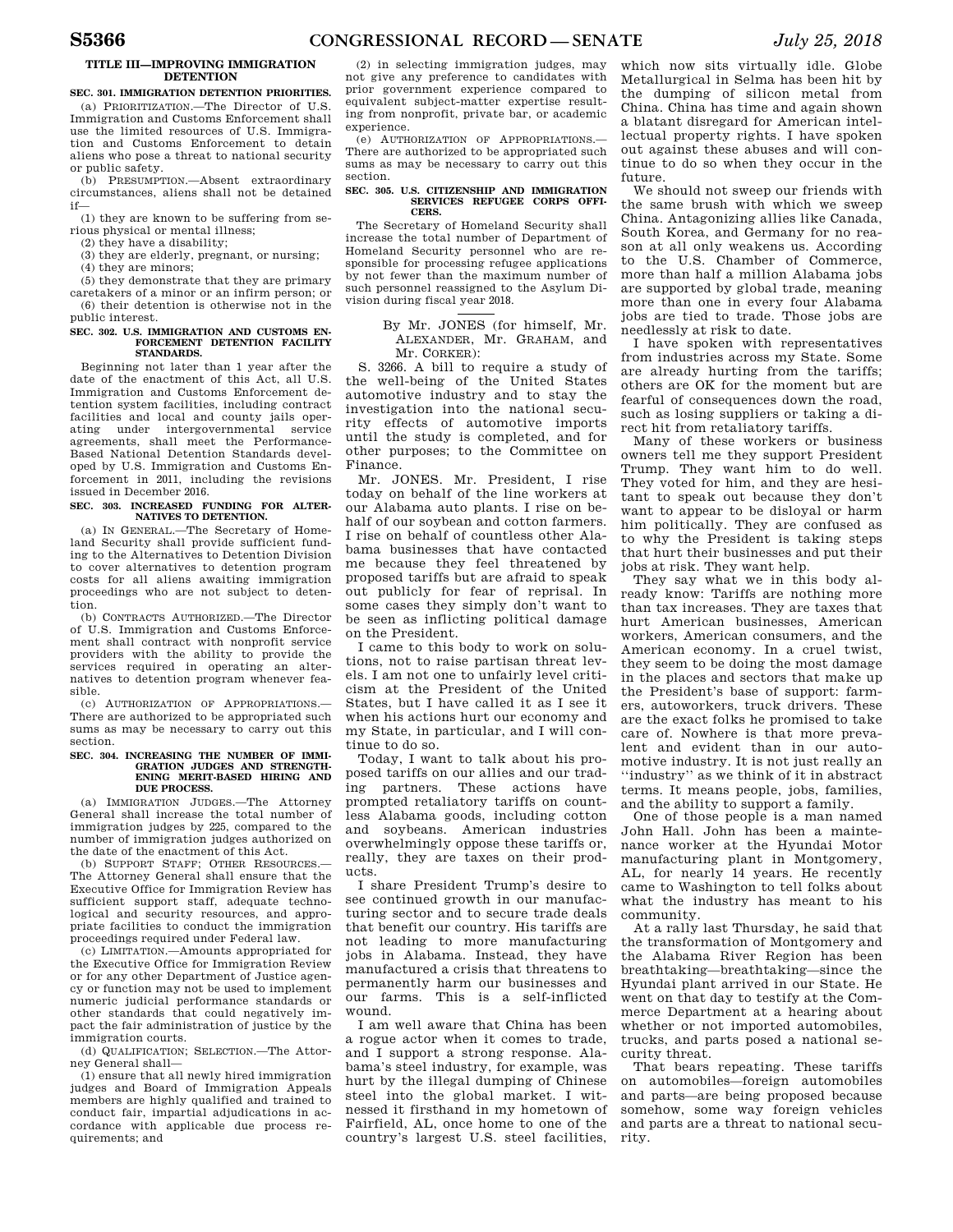I don't know how else to say it, but that is a ridiculous premise, and everyone knows it. Even the President implicitly acknowledged that in one of his Twitter rants the other day when he threatened to raise auto tariffs in response to the antitrust fine levied against Google by the European Union. Not only is it not a national security threat, this industry has brought untold opportunity to Alabama and other States, particularly in the Southeast.

Before the automakers came to Alabama, our manufacturing industry was still reeling from NAFTA. Many Alabama facilities, like textile manufacturers, were closing down and moving to other countries. These automakers came to Alabama—Mercedes, Honda, Hyundai, Toyota's engine factory, which is now a Toyota and Mazda automobile factory, breaking ground soon, and they have breathed new life into our economy. They have all announced planned expansions in the last year or so.

Alabama's automotive sector employs some 50,000 people, and motor vehicle exports from Alabama reached \$11 billion in 2017. Simply put, Alabama is a trade State, an exporting State. It is not just cars, either. We export about \$170 million annually in soybeans to China, and that industry contributes 11,000 jobs to our State.

The day China released its list of U.S. goods that could be tariffed, soybean prices fell 40 cents that morning. Stan Usery, the president of the Alabama Soybean & Corn Association and soybean farmer, said:

If you weighed that out in dollar figures, it was in the billions of what the value of the U.S. soybean crop lost in just that one day. Just based on the fear of an imposed tariff.

I have heard from other farmers too. Peanut contract prices have fallen flat. Pork prices have fallen \$18 a head since March. Cotton prices dropped 10 cents in the wake of the initial round of tariffs. Our cattle farmers share these concerns and are anticipating potential production cost increases as a result of more expensive fuel and grain.

Just yesterday, we learned that the administration is going to spend \$12 billion in taxpayer money to help offset the damage its trade war has done to American farmers. These farmers need the money. It is a self-inflicted wound, but they need it. This money might help some of the farmers somewhat in the short term, but it is a slippery slope for the President of the United States to start down.

What about the meatpackers who see less work because of reduced sales or truckdrivers who transport these goods across the country? These folks want trade, not aid. If tariffs are not reversed soon, the damage to supply chains and markets cannot be undone.

A company like Harley-Davidson can move a plant from Wisconsin overseas to avoid tariffs. My farmers in Alabama can't do that. You can't move a soybean farm. You can't move a cotton field. You can only move plants, hardware, and people.

China is one of the top markets for Alabama's cotton, poultry, pork, and soybeans. When China chooses to source these goods from Brazil, Australia, or Vietnam to avoid the President's tariffs, they will not go back to purchasing from Alabama once common sense prevails and the tariffs are rescinded. By then, it will be too late. A market will be lost, and family farms cannot recover from the loss of a business.

I know some folks back home in Alabama don't like it when the President gets criticized. They certainly don't like it when I do, and I understand that. They don't like it even when the policies of the administration may hurt Alabama.

One of my own delegation colleagues in the House went so far as to suggest that we shouldn't be worried about these automobile tariffs; we are all getting worked up over nothing. I like to think he is right, but I don't think he is, and neither do the thousands of folks who work in Alabama's automobile industry or their family members who have written or called my offices, nor do the industry representatives they have sent to Washington to plead with their elected officials for help, nor does my good friend, the senior Senator from Tennessee, with whom I am proud to be standing here today.

I believe these tariffs are bad for Alabama and bad for America.

Senator ALEXANDER, who is a strong supporter of the President on many issues, agrees that these tariffs represent a very real threat to the hundreds of thousands of jobs in the automotive industry. No region in the country would be hit harder than the Southeast, where textiles used to be king but where automobiles now reign supreme.

That is why I am here today, to stand up for my constituents and to do what I think is right. It is why, last month, Senator ALEXANDER and I wrote to Commerce Secretary Wilbur Ross, urging him to reconsider the auto tariff tax proposal before it damages the automotive sector, which contributes more than 200,000 jobs to our two States. It is why I have reached out to the Commerce Department and the U.S. Trade Representatives on behalf of a number of Alabama businesses, from textiles to heating and air conditioning companies, to businesses in the energy sector, each facing their own unique crisis because of the proposed tariffs.

In fact, since I was sworn in, I have invited representatives from a number of impacted industries to come to my office to share their stores, to offer suggestions on what we can do, and to be honest about outcomes if we fail to act.

I did not come to this body to simply sit by and watch and do nothing, especially when I see a need and I need to step up. I said I would follow my conscience and do the right thing to make Alabama and America a better place.

In that spirit, a short time earlier today, Senator ALEXANDER and I followed up on our letter to Secretary Ross—to which, quite frankly, we have not yet received a response—by introducing the Automotive Jobs Act of 2018. It is a bipartisan effort to halt President Trump's proposed tax on imported cars, trucks, and auto parts, which would raise the price of every automobile produced in the United States.

Our legislation would require the International Trade Commission to conduct a comprehensive study of the well-being, health, and vitality of the U.S. automotive industry. The ITC will be required to deliver the report to Congress before these tariffs could be applied.

Tariffs should be used to protect American jobs, not hurt them. In the coming weeks, I will be looking at other legislative solutions to help other sectors impacted by the President's tariffs, but the President can save our auto industry today by simply calling off the 232 investigation.

If we are not vigilant, hard-working Alabamians are going to be the losers in this game of chicken with China, the European Union, and others. The small family farmers, the line workers at our auto plants, the truckdrivers who transport Alabama-made products to market, and our port, all stand to lose the gains that we have made in the last couple of decades.

It is my hope that through this legislation we can demonstrate beyond any doubt the positive benefits the auto industry brings to Alabama, Tennessee, and many other States across the country.

Instead of pursuing these tariffs, we should be partnering with our allies who have also been treated unfairly by countries like China and present a united front against bad actors and their harmful trade practices.

I believe in the great potential of our Nation's automobile industry, and I want to empower both the American and foreign automakers who have already invested significantly in this country. This is a thriving industry and one supported by the greatest workforce in the world. Let's help it to continue to grow and support goodpaying jobs in our communities. We need to stand united against these proposed tariffs.

President Trump, Alabamians are counting on you to do the right thing by those who stood with you. I hope you will do so.

I yield for my friend, the senior Senator from Tennessee, Mr. ALEXANDER.

The PRESIDING OFFICER. The Senator from Tennessee.

Mr. ALEXANDER. Mr. President, I thank the Senator from Alabama for his leadership and his remarks.

The President of the United States has got the world's attention with his tariffs. He met today with the President of the European Commission, but what should get more attention than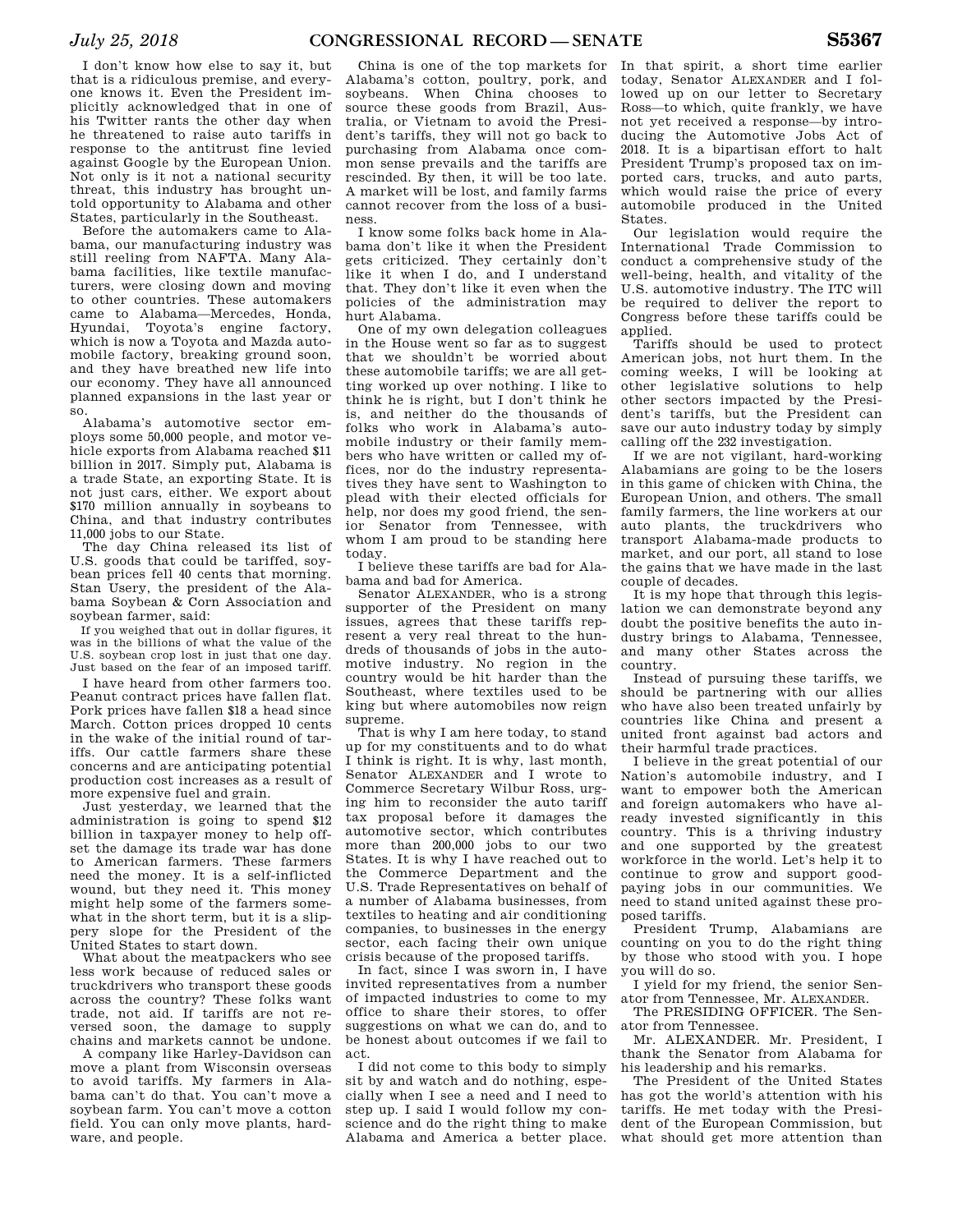the tariffs is President Trump's solution for the tariffs: zero tariffs, zero barriers—which, as the President said at the G7 summit in June, is the way it should be. He said that again last night and again today. After his meeting with the President of the European Commission in the Oval Office, President Trump said: ''If we could have no tariffs and no barriers and no subsidies, the United States would be extremely pleased.''

Well, so would I, Mr. President, but that is not what is happening. Piling tariffs on top of tariffs with no end in sight is a trade war and will hurt American workers.

But the basis of the President's longterm solution is ''reciprocity,'' a word he has also used many times, which means, when it comes to trade, other countries should do for the United States what the United States does for them. Taking steps in the direction of reciprocity, rather than a trade war, would be much better for the American worker.

Today I have come to the floor with Senator JONES to introduce legislation that would delay the administration's proposed 25 percent tariff on automobiles and auto parts imported from other countries into the United States until the President has the benefit of a second opinion from the International Trade Commission about the effects those tariffs would have on the more than 7 million Americans who work in the auto industry.

After the President and the Congress have received the International Trade Commission's study and the President has this second opinion, he may still continue with the section 232 investigation if he chooses to do so.

I have no doubt that there is a trade problem, and some countries are taking advantage of us. I also have no doubt that shooting yourself in both feet at once is not the right solution to our problem, which is what would happen if we continue these tariffs for a long time. That is not the best way to solve the problem.

These tariffs are dangerous. These tariffs are going to cost us jobs. These tariffs are going to lower our family incomes. These tariffs are going to undo much of the good the President and the Congress have done during the last year and a half to create this booming economy, which is booming like none of us have seen for a long, long time. We don't want to interrupt that.

A better strategy is the one that the President himself has suggested and that I believe would be much more effective: Insist on reciprocity. Say to other countries: Do for our country what we do for you—just as the President said at the G7 summit: ''no tariffs, no barriers is the way it should be.'' And just as he said today to the President of the European Commission.

May I suggest a first step in that direction? It might be to agree on the same tariffs on light trucks and cars that are traded between the United

States and the European Union. Currently, the European Union levies a 10 percent tariff on light trucks that come from the United States, and the United States levies a 25-percent tariff on trucks imported from the European Union. Similarly, the European Union levies a 10-percent tariff on cars imported from this country. The United States levies a 2.5 percent tariff on cars that come to us from Europe. A first step for the solution would be to make these tariffs the same.

Now, my late friend Alex Haley once told me that if I begin a speech by saying ''instead of making a speech, let me tell you a story,'' someone might actually listen to what I have to say. So let me tell you a story about how tariffs affect Tennessee.

This is a story about a Canadian company, Onward Manufacturing Company, which 8 years ago had a choice between locating its new plant either in the United States or in China. The company chose Dickson, TN, where today about 300 Tennesseans have good-paying jobs making Broil King gas grills, which the company then exports to Canada and Europe.

The company decided on Tennessee instead of China because NAFTA—the North American Free Trade Agreement—made it possible to buy materials and parts to manufacture their grills in the United States and Canada without paying tariffs. That is the advantage of zero tariffs.

Broil King buys the steel and aluminum the company uses to make grills from U.S. producers. But in 2016, our country imposed tariffs on steel from China that is used to manufacture grills. That increased the cost of imported steel, and that had the effect of increasing the price of steel made in the United States.

Then, on March 23 of this year, our country imposed another 25 percent tariff on steel and 10 percent on aluminum, after the Commerce Department's section 232 investigation concluded that those imports were a threat to national security. This also had the effect of raising the price of steel and aluminum that Broil King used to make gas grills in Dickson, TN. Prices for U.S.-produced steel that Broil King buys are up by 40 percent since January, according to the trade publication Steel Benchmark.

This is called shooting yourself in one foot. Now, here goes the other foot.

Europe and Canada then responded to the U.S. tariffs on steel and aluminum by imposing tariffs on U.S. products sold in Europe and Canada, including gas grills.

Broil King exports about 60 percent of the grills the company makes in Tennessee to Canada and Europe. Remember, they located their plant here so they could do that.

The company told me last week that they are losing money on every grill they sell in Europe because of the combination of steel and aluminum tariffs and the response by Europe and Canada.

Broil King is also hurt by the March 2018 announcement that tariffs would be imposed on \$50 billion by the United States on Chinese goods because the company buys some parts from China that it uses to make gas grills in Tennessee.

Now, here is what is causing the owners of Broil King to wonder why they ever decided to locate a plant in Dickson, TN, instead of China. The new U.S. tariffs do not apply to barbecue gas grills made in China that are already assembled, which means that every one of Broil King's competitors in China can import their grills into the United States without any tariff on it.

So here is the bottom line. These new tariffs make it difficult to make a profit on gas grills made in Dickson, TN, and leave the U.S. market wide open for gas grills made in China.

That is what happened to one small company that employs 300 Tennesseans and buys its steel and aluminum from U.S. suppliers when we begin piling tariffs on top of tariffs with no end in sight. That is what happens with a trade war.

That is why I like what the President said this morning to the President of the European Commission. ''If we could have no tariffs and no barriers and no subsidies,'' the President said, ''the United States would be extremely pleased.'' So would workers in Tennessee. That would be better for the 300 workers in Dickson, TN.

Here is another story. It is about Electrolux. I visited Springfield, TN, outside Nashville, a few weeks ago. The mayor and the chamber of commerce officials rushed up to me. The new tariffs on steel had been announced, and the largest employer in Springfield— Electrolux, which makes home supplies—had cancelled a \$250 million expansion. Electrolux buys all of its steel from U.S. suppliers, but, of course, when you raise the price on imported steel, the price of U.S. steel also goes up, and Electrolux concluded that it could not be competitive in the U.S. market and with exports at the higher price.

Of course, it sounds good to say that putting a 10-percent tariff on Chinesemade goods is good for us, but Electrolux also buys some components made in China. Last week, the company said the latest U.S. tariffs on Chinese-made goods would cost the company \$10 million during the second half of this year if the proposed 10 percent tariffs go into effect after a comment period ending in late August. That is Electrolux in Springfield, TN.

Now, if we were moving toward a policy of reciprocity—do for us what we do for you—there would be zero tariffs, and the people of Springfield would have a \$250 million expansion and the jobs that come with it instead of a 25 percent tax on the U.S. steel that Electrolux buys.

Then there are the stories about the effects of steel and aluminum tariffs on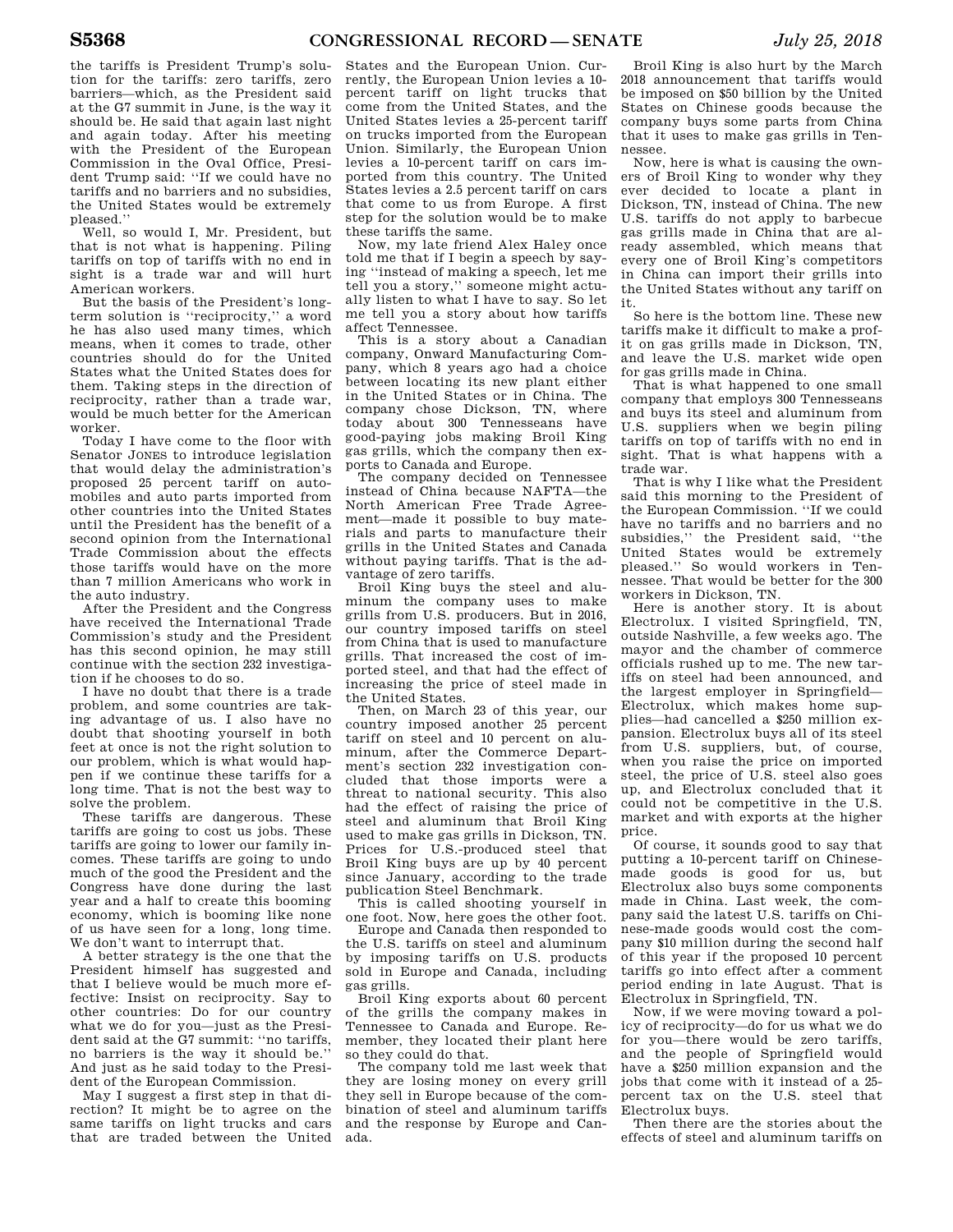tire companies. We have three big tire companies in Tennessee. Bridgestone is one of them, with 1,700 employees. I will talk about it for just a moment.

Bridgestone tires all have steel cords to make them stronger. None of that steel is produced in the United States. All of it is imported. Now all of it has a 25-percent tax. Who pays that? The American consumer. The same must be true for every tire-making company.

Here is one more story. You have probably heard of Bush Brothers' beans. They can one-third of all the beans in the United States. Their plant is in Chestnut Hill, in the mountains of East Tennessee, near where I live.

The cans are made of tin-plated steel that is mostly imported. There is not enough produced in the United States. Bush Brothers & Company estimates that the new tariff on steel will reduce its revenues and raise prices by as much as 8 percent.

Even the workers in Chestnut Hill who can one-third of all of the beans in the United States would benefit from a zero tariff policy such as the one the President talked about today, instead of a trade war that piles tariffs on top of tariffs.

We have many more stories. We have over 900 auto parts suppliers in Tennessee. They are in 88 of our 95 counties. Almost all of them use steel and aluminum. When the prices go up, revenues and profits go down. That has an effect on 136,000 Tennesseans. Those are the people who work in our automotive industry. That is one-third of our entire manufacturing workforce.

Tariffs are taxes, pure and simple taxes we pay. Existing tariffs on steel and aluminum are bad enough, but nothing could do more damage to Tennessee's auto industry than the proposed tariffs on imported automobiles and automotive parts. Those, combined with already imposed tariffs on steel and aluminum, will cost us jobs and lower our family incomes.

I respectfully said to President Trump both publicly and privately that he and the Republican Congress have accomplished an enormous amount in 18 months. I am very proud of that. This booming economy is something that benefits so many Americans. But I am afraid that if we do not move quickly toward the President's announced long-term goal of no tariffs and that if we continue to pile tariffs on top of tariffs, we will take this economy in exactly the opposite direction and undo much of the good the Republican President and the Republican Congress have already done.

What would take us in the right direction is the goal of reciprocity that the President talked about today. That is why, in the meantime, until we shift gears into this long-term goal of no tariffs, no subsidies, no barriers, and take steps toward it, Senator JONES and I have developed this bill to make sure the President has all the facts before he makes a decision on the proposed 25-percent tariff on imported cars

and parts. It simply requires the Commerce Department's investigation to be delayed while we get more facts about the impact of these tariffs on the automotive industry.

The President is right to focus on China. China steals our intellectual property, and it imposes other trade barriers. But tariffs on steel and aluminum and uncertainty surrounding the negotiation of NAFTA threaten to destroy many more U.S. jobs than they might save.

We should remember the lessons of history. Presidents have tried this before.

When I first came to the Senate, President George W. Bush imposed steel tariffs. Within a year, he dropped the idea because the tariffs destroyed more jobs in the automotive industry than existed in the steel industry at that time, according to the Consuming Industries Trade Action Coalition.

Let's look at today. Last year, the U.S. steel industry employed about 139,000 Americans, according to the Congressional Research Service. About 162,000 worked in the aluminum industry. That is around 300,000 Americans who work in the steel and aluminum industry. To put this in perspective, the automotive industry employs 20 times that many Americans—more than 7 million, according to the Auto Alliance, and 136,000 of those, as I have said, are Tennesseans.

There are only eight aluminum smelting plants operating in the United States that employ Americans. They employ about 4,000. Seven of those are actually producing. One is curtailed. Alcoa, which produces about half the aluminum produced in the United States, doesn't even want the tariffs. It makes me wonder, who does want the tariffs on aluminum?

The main reason those smelting plants—one of which is in my hometown and my father worked at for 40 years—have closed has nothing to do with trade. It is because aluminum plants need a lot of cheap electricity to run through the bauxite ore to make aluminum ingots, and they can't buy electricity that cheap in the United States. The 10-percent tariff already imposed on aluminum is not nearly enough to offset the cost of electricity.

The reason I have been so outspoken about this is that no state is more likely to be more damaged by tariffs on aluminum and steel and on automobiles and auto parts than Tennessee. In many ways, over the last 40 years, we have become the Nation's No. 1 auto State, with our more than 136,000 Tennesseans working in the automotive industry. There are three big assembly plants—General Motors, Volkswagen, and Nissan—and over 900 auto suppliers in 88 of our 95 counties. As Senator JONES said, 35 years ago, we were the third poorest state and textile plants were moving overseas. Things looked bleak for us. In came the auto industry with better paying jobs, and our family incomes have been going up ever since

in almost every county. I don't want to see that hurt. Tennesseans who work in the auto industry would benefit, as they have under NAFTA, from zero tariffs instead of a trade war that piles tariffs on top of tariffs.

In conclusion, the President has gotten the world's attention with his tariffs. As a tactic, perhaps he is wise to do that. He had the President of the European Commission in his office today, but what should get more attention and what I hope gets more attention also from the President is the solution he talked about again today. ''If we could have no tariffs and no barriers and no subsidies,'' the President said, ''the United States would be extremely pleased.'' That is the way it should be. Let's move toward that goal as rapidly as we can. Piling tariffs on top of tariffs with no end in sight is a trade war. It hurts American workers.

The basis of the President's solution is reciprocity—a word he has used many times—which means when it comes to trade, other countries should do for the United States what we do for them. Taking steps in that direction would be the right way to go.

In the meantime, the bill Senator JONES and I have introduced will make certain that President Trump has before him all the facts—in effect, a second opinion—before he makes a decision regarding the proposed 25-percent tariffs on imported automobiles and automotive parts.

> By Mr. DURBIN (for himself and Mr. NELSON):

S. 3272. A bill to authorize the President to provide assistance to the Governments of Haiti and Armenia to reverse the effects of deforestation, and for other purposes; to the Committee on Foreign Relations.

Mr. DURBIN. Mr. President, I ask unanimous consent that the text of the bill be printed in the RECORD.

There being no objection, the text of the bill was ordered to be printed in the RECORD, as follows:

### S. 3272

*Be it enacted by the Senate and House of Representatives of the United States of America in Congress assembled,* 

### **SECTION 1. SHORT TITLE.**

This Act may be cited as the ''Haiti and Armenia Reforestation Act of 2018''.

### **SEC. 2. FINDINGS; PURPOSE.**

(a) FINDINGS.—Congress finds that—

(1) the established policy of the Federal Government is to support and seek the protection of forests around the world, which provide a wide range of benefits by—

(A) harboring a major portion of the biological and terrestrial resources of Earth;

(B) providing habitats for almost 2⁄3 of all species on Earth, including species essential to medical research and agricultural productivity;

(C) contributing to the livelihood of more than 1,600,000,000 people through access to food, fresh water, clothing, traditional medicines, and shelter;

(D) ensuring environmental services, such as biodiversity, water conservation, soil enrichment, water supply management, and climate regulation; and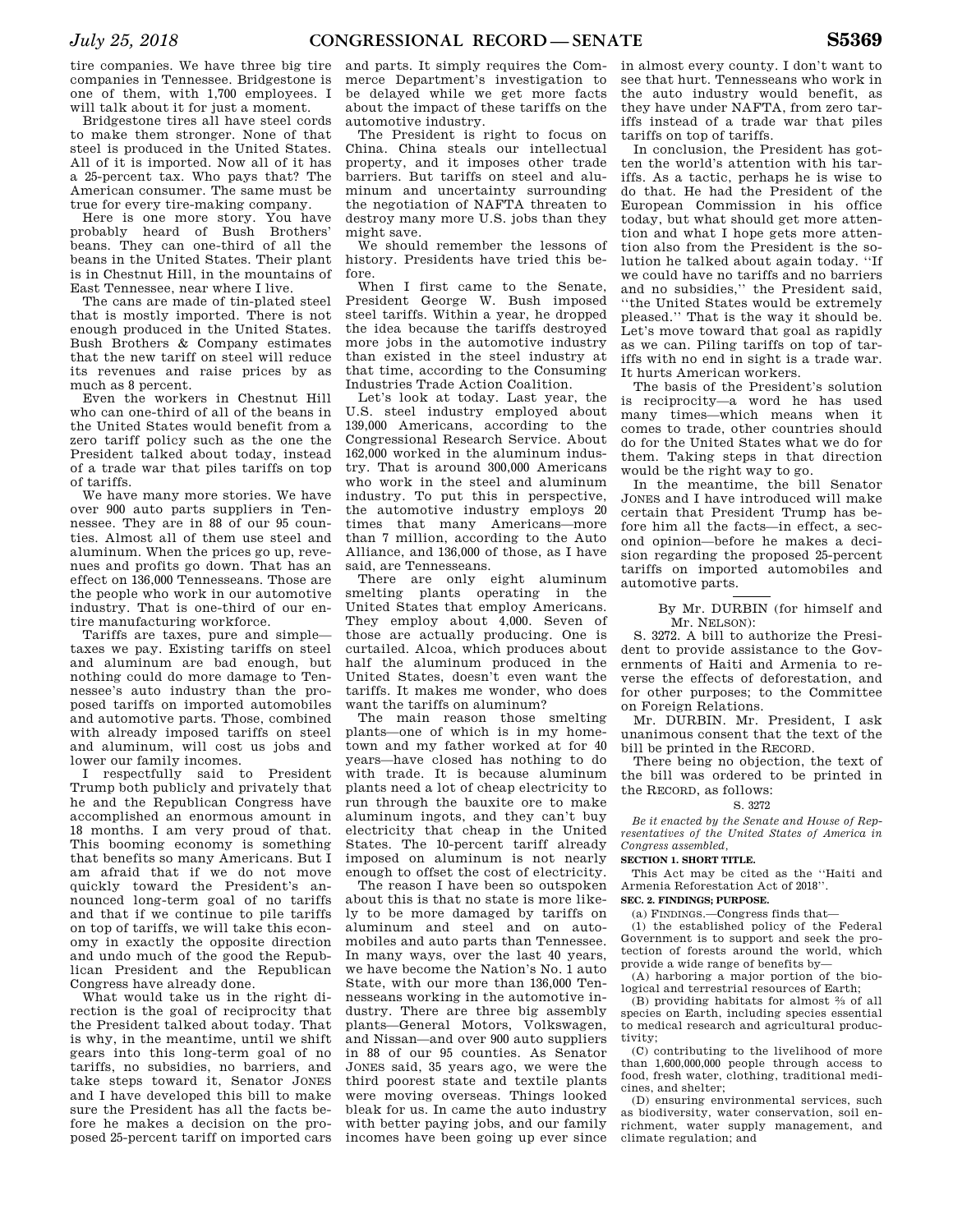(E) absorbing and storing carbon dioxide, as deforestation accounts for approximately 12 percent of the global anthropogenic greenhouse gas emissions that contribute to global warming;

(2) while forests cover a little less than  $\frac{1}{3}$ of the land area on Earth, approximately 85 percent of Earth's original primary forests have been destroyed, degraded, or fragmented;

(3) in Haiti—

(A) the destruction of forests began centuries ago, when 17th century colonists cut down trees for lumber, fuel, and furniture;

(B) the 18th century plantation economy resulted in hillsides near towns being stripped of trees;

(C) after gaining independence, deforestation continued as Haiti rebuilt its local economy by growing coffee and exporting timber;

(D) in 1923, more than 60 percent of the land was forested, but by the 1940s and 1950s deforestation was accelerating as an increasing population put more pressure on forests;

(E) in recent years, urbanization has expanded exponentially and growing cities have depended on charcoal produced by cutting down trees in the countryside;

(F) poor forestry and land use policies by the Government of Haiti has exacerbated deforestation, and by 2014, forest cover had decreased to approximately 9 to 11 percent of the country; and

(G) between 2000 and 2016, 5,430 hectares of forest cover were lost, equal to 6.3 percent of Haiti's tree cover;

(4) in Armenia—

(A) while archeological data indicated that approximately 35 percent of the country was originally forested—

(i) less than 12 percent of the country was covered in forest in 1990; and

(ii) less than 6 percent of the country was covered in forest by 2016; and

(B) in August, 2017, a fire caused significant damage to the Khosrov Forest, which is among the world's oldest protected areas, en-gulfing more than 2,733 hectares in flames and causing substantial harm to hundreds of unique plant species;

(5) economic pressures, resulting from more than 60 percent of the population of Haiti living below the poverty line and 29.8 percent of the population of Armenia living below the poverty line—

(A) are factors contributing to the deforestation of Haiti and Armenia; and

(B) are manifested particularly through the cutting of areas of forest for conversion to agricultural and commercial uses, where wood and charcoal produced from cutting down trees accounts for a major supply toward Haiti's and Armenia's energy sectors;

(6) forests provide cover to soften the effect of heavy rains and reduce erosion by anchoring the soil with tree roots;

 $(7)$  a significant effect of the deforestation in Haiti and Armenia is soil erosion, which has—

(A) lowered the productivity on the land due to the leaching of nutrients in topsoils; (B) worsened the severity of droughts and the effects of landslides and floods;

(C) led to further deforestation due to slash and burn practices when eroded areas are no longer productive;

(D) increased the pressure on the remaining land and trees in Haiti and Armenia; and

(E) significantly decreased water quality and the quantity of freshwater and clean drinking water available to populations;

(8) research strongly suggests that deforestation increases the risk of infectious dis-<br>eases, including malaria, dengue fever. eases, including malaria, dengue SARS, Ebola, Hantavirus, and Zika—

(A) by depriving insect and animal carriers of habitat; and

(B) by directly increasing their rate of exposure to human populations who are susceptible to zoonotic pathogens;

(9) both Haiti and Armenia have faced natural disasters in recent years, the effects of which have been exacerbated by deforestation, such as—

(A) flooding in Armenia that has swept away or damaged thousands of homes, schools, health clinics, and other institutions, partly because of damage to forests through illegal logging, landslides, and soil erosion;

(B) hurricanes in Haiti that have killed thousands and displaced hundreds of thousands more, partly because the clearing of large hillsides enabled rainwater to run off directly into settlements located at the bottom of slopes, causing severe flooding; and

(C) the January 2010 earthquake in Haiti, which destroyed much of the infrastructure of Port-au-Prince, reduced hillside stability and increased the likelihood of mudslides soil erosion, and flooding factors, which negatively impacted the water supply and heightened concerns for the spread of waterborne diseases;

(10) economic benefits for local communities from sustainable uses of forests are critical for the long-term sustainable management of forests in Haiti and Armenia;

(11) Congress appropriated funding for fiscal years 2015, 2017, and 2018 to support market-based reforestation programs in Haiti, which have resulted in successful agroforestry activities that have increased crop production, profits, and tree cover; and

 $(12)$  reforestation efforts would provide new sources of jobs, income, and investments in Haiti and Armenia by—

(A) providing employment opportunities in tree seedling programs, contract tree planting and management, sustainable agricultural initiatives, sustainable and managed timber harvesting, and wood products milling and finishing services; and

(B) enhancing community enterprises that generate income through the trading of sustainable forest resources, many of which exist on small scales.

(b) PURPOSE.—The purpose of this Act is to provide assistance to the Government of Haiti and the Government of Armenia to develop and implement, or improve, nationally appropriate policies and actions—

(1) to reduce deforestation and forest degradation, and improve forest management and natural regeneration;

(2) to increase annual rates of afforestation and reforestation in a sustainable, measurable, reportable, and verifiable manner;

(3) to restore social and economic conditions for the environmental recovery of the forest cover of Haiti and Armenia to at least 7 percent of total land mass in Haiti and 12 percent of total land mass in Armenia (as determined under section 302(a)) not later than 10 years after the date of the enactment of this Act; and

(4) to improve sustainable resource management at the watershed level.

**SEC. 3. DEFINITIONS.**  In this Act:

(1) AFFORESTATION.—The term ''afforestation''—

(A) means the establishment of a new forest through the planting of trees on a parcel of land not previously forested; and

(B) includes—

(i) the introduction of a tree species to a parcel of nonforested land in which the species is not a native species; and

(ii) the increase of tree cover through plantations.

(2) AGROFORESTRY.—

(A) IN GENERAL.—The term ''agroforestry'' means systems in which perennial trees or shrubs—

(i) are integrated with crops or livestock; and

(ii) constitute a minimum 10 percent of ground cover.

(B) INCLUSION.—Actual forest cover resulting from agroforestry programs may be counted toward the total forest cover goal set forth in section (2)(b)(3).

(3) APPROPRIATE COMMITTEES OF CON-GRESS.—The term ''appropriate committees of Congress'' means—

(A) the Committee on Foreign Relations of the Senate;

(B) the Committee on Appropriations of the Senate;

(C) the Committee on Foreign Affairs of the House of Representatives; and

(D) the Committee on Appropriations of the House of Representatives.

(4) DEFORESTATION.—The term ''deforestation'' means—

(A) the conversion of forest to another land use; or

(B) the long-term reduction of the tree canopy.

 $(5)$  FOREST.—The term "forest"

(A) except as provided in subparagraph (B), means a terrestrial ecosystem containing native tree species generated and maintained primarily through natural ecological and evolutionary processes, which spans more than 0.5 hectares with trees higher than 5 meters and a canopy cover of more than 10 percent or trees able to reach these thresholds in situ; and

(B) does not include—

(i) plantations, such as crops of trees planted primarily by humans for the purposes of harvesting; or

(ii) land that is predominantly under agricultural or urban land use.

(6) REFORESTATION.—The term ''reforestation''—

(A) means the establishment of forest on lands that were previously considered as forest, but which have been deforested; and

(B) includes the increase of tree cover through plantations.

### **TITLE I—FORESTATION AND WATERSHED MANAGEMENT ASSISTANCE TO THE GOVERNMENT OF HAITI AND THE GOV-ERNMENT OF ARMENIA**

### **SEC. 101. FORESTATION ASSISTANCE.**

(a) AUTHORITY.—

(1) IN GENERAL.—In accordance with section 118 of the Foreign Assistance Act of 1961 (22 U.S.C. 2151p–1) and consistent with paragraph (2), the President is authorized to provide financial assistance, technology transfers, or capacity-building assistance to the Government of Haiti and to the Government of Armenia for activities to develop and implement 1 or more forestation proposals described in paragraph (2)—

(A) to reduce the deforestation of Haiti or Armenia; and

(B) to increase the rates of afforestation and reforestation in Haiti or Armenia.

(2) PROPOSALS.—

(A) IN GENERAL.—Assistance may be provided under this section to the Government of Haiti and to the Government of Armenia to implement 1 or more proposals submitted by either country that contain—

(i) a description of each policy and initiative to be carried out with such assistance;

(ii) adequate documentation to ensure, as determined by the President, that—

(I) each policy and initiative—

(aa) will be carried out and managed in accordance with widely-accepted, environmentally-sustainable forestry and agricultural practices; and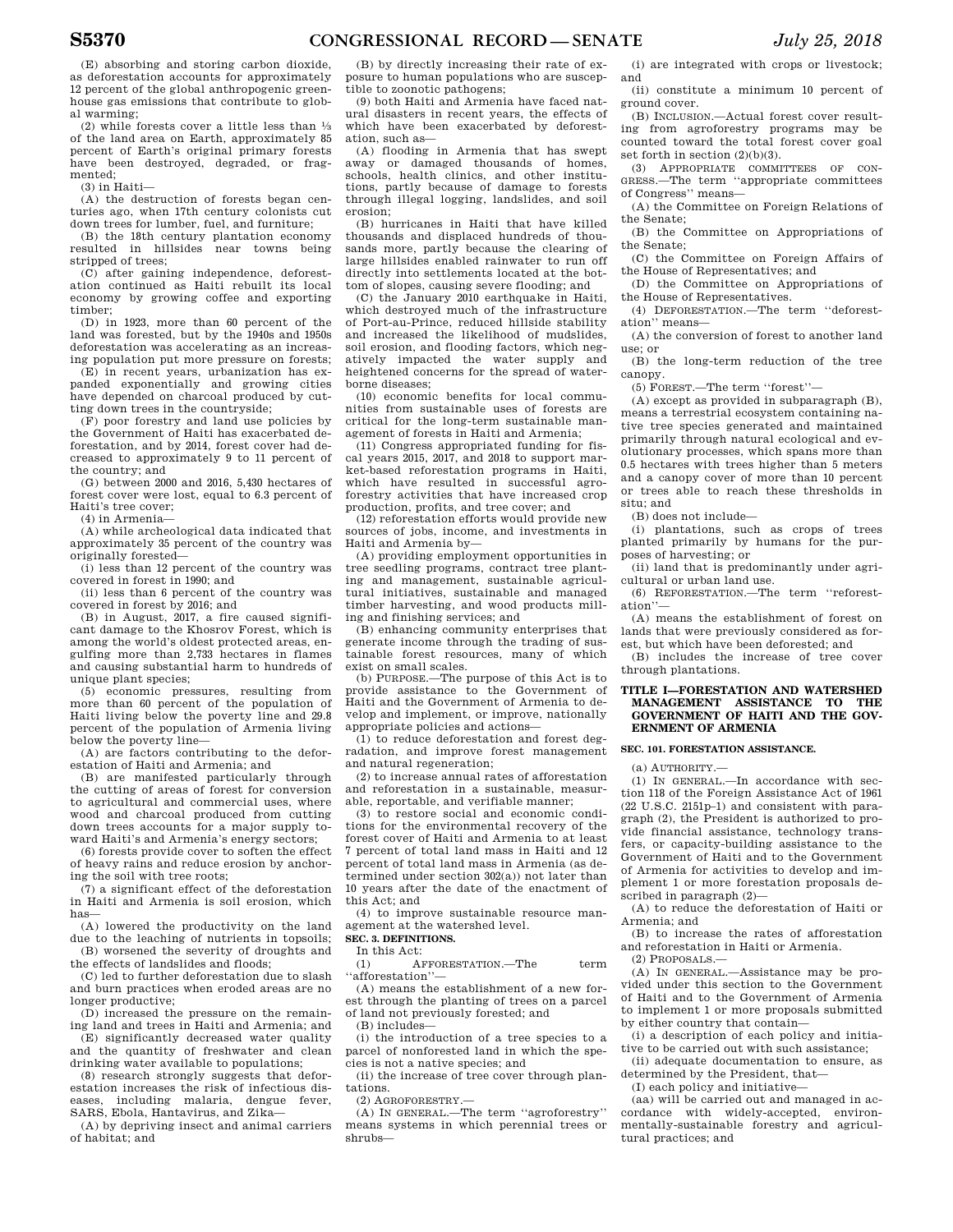(bb) will be designed and implemented in a manner that improves the governance of forests by building local capacity to be transparent, inclusive, accountable, and coordinated in decision-making processes and the implementation of the policy or initiative; and

(II) the proposals will further establish and enforce legal regimes, standards, and safeguards designed to ensure that members of local communities in affected areas, as partners and primary stakeholders, will be engaged in the design, planning, implementation, monitoring, and evaluation of the policies and initiatives; and

(iii) a description of how the proposal supports and aids forest restoration efforts in accordance with the purpose set forth in section 2(b).

(B) DETERMINATION OF COMPATIBILITY WITH CERTAIN PROGRAMS.—In evaluating each proposal submitted under subparagraph (A), the President shall ensure that each policy and initiative described in such proposal is compatible with—

(i) broader development, poverty alleviation, sustainable energy usage, and natural resource conservation objectives and initiatives in Haiti or in Armenia;

(ii) the development, poverty alleviation, disaster risk management, and climate resilience programs of the United States Agency for International Development, including program involving technical support from the United States Forest Service; and

(iii) activities of international organizations and multilateral development banks.

(b) ELIGIBLE ACTIVITIES.—Any assistance received by the Government of Haiti or by the Government of Armenia under subsection (a)(1) shall be conditional upon the development and implementation of a proposal submitted under subsection  $(a)(2)$ , which may include—

(1) the provision of technologies and associated support for activities to reduce deforestation or increase afforestation and reforestation rates, including—

(A) fire reduction initiatives;

(B) sustainable land use management initiatives;

(C) initiatives to increase agricultural productivity;

(D) forest law enforcement initiatives; (E) the development of timber tracking systems;

(F) the development of cooking fuel substitutes;

(G) tree-planting initiatives; and

(H) programs that are designed to focus on market-based solutions to reduce deforest-<br>ation and increase reforestation and increase reforestation afforestation, including programs that leverage the international carbon-offset market;

(2) the enhancement and expansion of governmental and nongovernmental institutional capacity to effectively design and implement a proposal developed under subsection (a)(2) through initiatives, including—

(A) the establishment of transparent, accountable, and inclusive decision-making processes relating to all stakeholders (including affected local communities);

(B) the promotion of enhanced coordination among ministries and agencies responsible for agro-ecological zoning, mapping, land planning and permitting, sustainable agriculture, forestry, mining, and law enforcement; and

(C) the clarification of land tenure and resource rights of affected communities, including local communities;

(3) the development and support of institutional capacity to measure, verify, and report the activities carried out by the Government of Haiti and by the Government of Armenia to reduce deforestation and increase afforestation and reforestation rates through the use of appropriate methods, including—

(A) the use of best practices and technologies to monitor land use change in Haiti and in Armenia, and changes in the extent of natural forest cover, protected areas, mangroves, agroforestry, and agriculture;

(B) the monitoring of the impacts of policies and initiatives on—

(i) affected communities;

(ii) the biodiversity of the environment of Haiti and Armenia; and

(iii) the health of the forests of Haiti and Armenia; and

(C) independent and participatory forest monitoring; and

(4) the development of and coordination with watershed restoration programs in Haiti and Armenia, including—

(A) agreements between the Government of Haiti or the Government of Armenia and nongovernmental organizations or private sector partners to provide technical assistance, capacity building, or technology transfers which support the environmental recovery of Haiti's and Armenia's watersheds through forest restoration activities if such assistance will—

(i) strengthen economic drivers of sustainable resource inventory mapping and management;

(ii) reduce environmental vulnerability; or (iii) improve governance, planning, and community action of watersheds in Haiti and Armenia;

(B) actions to support economic incentives for sustainable resource management, including enhanced incentives for the replacement of annual hillside cropping with perennial and non-erosive production systems;

(C) enhanced extension services supporting the sustainable intensification of agriculture to increase farmer incomes and reduce pressure on degraded land; and

(D) investments in watershed infrastructure to reduce environmental vulnerability, including the establishment of appropriate erosion control measures through reforestation activities in targeted watersheds or sub-watersheds.

(c) DEVELOPMENT OF PERFORMANCE METRICS.—

(1) IN GENERAL.—If the President provides assistance to the Government of Haiti or the Government of Armenia under subsection (a)(1), the President, in cooperation with such government, shall develop appropriate performance metrics to measure, verify, and report—

(A) the implementation of each policy and initiative to be carried out by the Government of Haiti or the Government of Armenia, as the case may be;

(B) the progress of each policy and initiative with respect to the forests of Haiti and Armenia; and

(C) impacts of reforestation policies and initiatives on the local communities of Haiti and Armenia.

(2) REQUIREMENTS.—Performance metrics developed under paragraph (1) shall include, to the maximum extent practicable, shortterm and long-term metrics to evaluate the implementation of each policy and initiative contained in each proposal developed under subsection (a)(2). (d) REPORTS.—

(1) INITIAL REPORT.—Not later than 18 months after the date of the enactment of this Act, the President shall submit a report to the appropriate committees of Congress that describes the actions the President has taken, or plans to take—

(A) to engage with the Government of Haiti and the Government of Armenia, nongovernmental stakeholders, civil society, and public and private nonprofit organizations to implement this section; and

(B) to enter into agreements with the Government of Haiti and with the Government of Armenia under subsection (a)(1).

(2) BIENNIAL REPORTS.—Not later than 2 years after the date on which the President first provides assistance to the Government of Haiti or the Government of Armenia under subsection  $(a)(1)$ , and biennially thereafter, the President shall submit a report to the appropriate committees of Congress that describes the progress made by the Government of Haiti and by the Government of Armenia in implementing each policy and initiative contained in the proposal submitted by each such government under subsection  $(a)(2)$ .

(e) ADDITIONAL ASSISTANCE.—

(1) IN GENERAL.—The President is authorized to provide financial and other assistance to the Government of Haiti, the Government of Armenia, local government bodies, or nongovernmental organizations—

(A) to provide information to local communities relating to each policy and initiative to be carried out by the Government of Haiti or by the Government of Armenia with assistance made available under subsection  $(a)(1);$ 

(B) to promote effective participation by local communities in the design, implementation, and independent monitoring of each policy and initiative;

(C) to promote, in support of sustainable forestation activities, enhanced watershed governance, national planning, and community action programs that increase—

(i) the development of national watershed management policies for Haiti and for Armenia by the appropriate government ministries and agencies;

(ii) the establishment of an effective forum for donor coordination related to management and reforestation in Haiti and Armenia;

(iii) support for the Centre National de l'Information Géo-Spatiale (CNIGS), the Center for Ecological-Noosphere Studies (CENS), and the United States Forest Service to provide technology, data, and monitoring support for improved watershed and forest resource management at a national scale in Haiti and in Armenia; and

(iv) development of effective governance structures in Haiti and in Armenia for stakeholder engagement, coordination of approaches, land use planning, and disaster mitigation at the watershed scale; and

(D) to meet the goals of this Act.

(2) TERMINATION OF DIRECT FUNDING.—If the President determines that the goals of this Act are not being appropriately and efficiently met with the assistance provided under this section, the President may terminate such assistance to either the Government of Haiti or the Government of Armenia, as appropriate.

(f) MINIMUM COUNTRY REFORESTATION FUND PERCENTAGE.—Not less than 85 percent of amounts provided for programs under this section shall be spent on actual reforestation activities in Haiti and Armenia, which may include the protection of reforested areas.

(g) SUNSET.—

(1) IN GENERAL.—The authority under this section shall terminate on the date that is 10 years after the date of the enactment of this Act, or the date that is 10 years after an extension under paragraph (2), unless the President certifies to the appropriate committees of Congress that—

(A) effective and sustainable programs are in place through the Government of Haiti, the Government of Armenia, or local governments in Haiti or in Armenia, in potential partnership with international donors, nongovernmental organizations, or civil society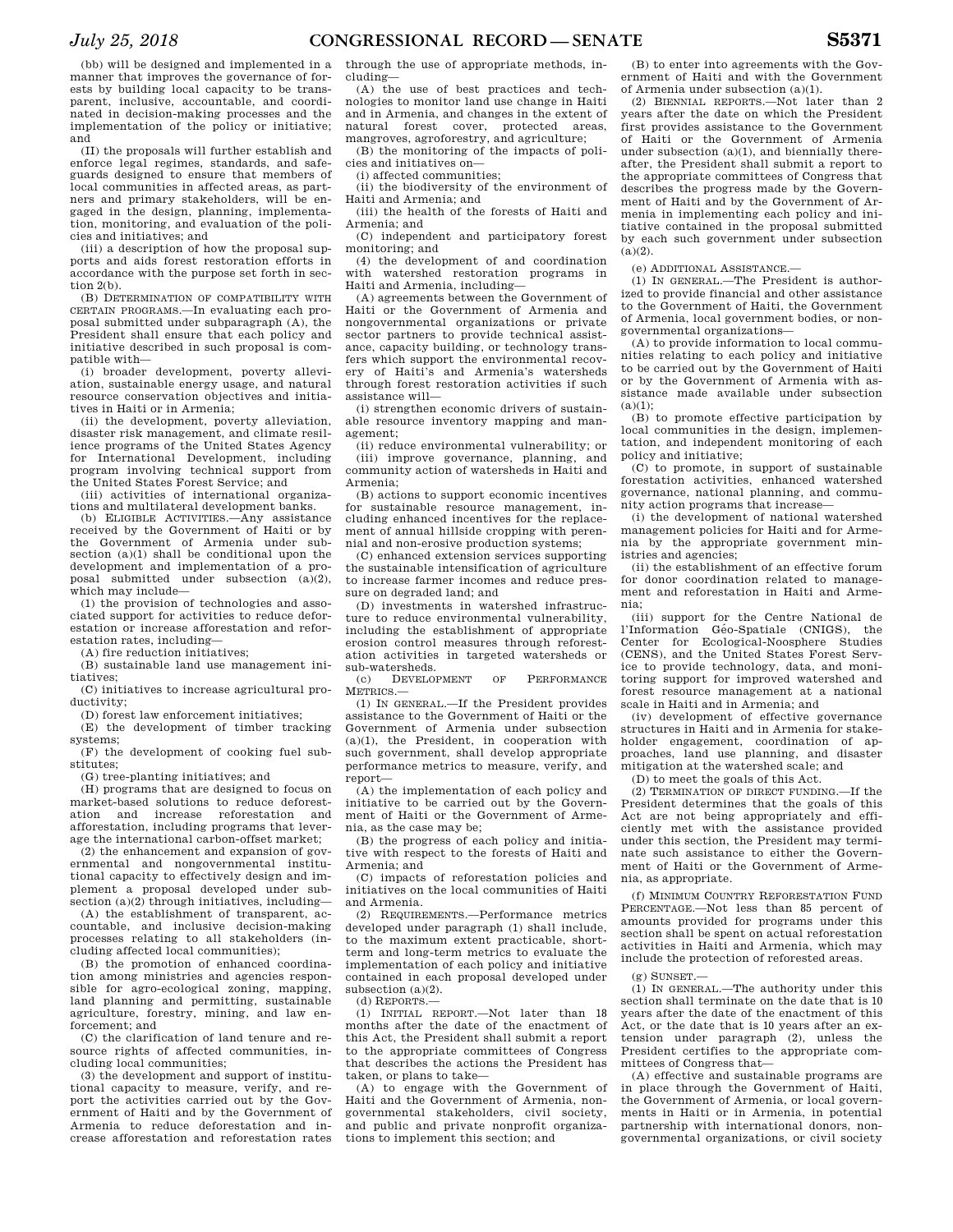groups, to protect and manage areas reforested with assistance provided under this Act; and

(B) additional time is necessary to accomplish the goals of this Act.

(2) EXTENSIONS.—If a certification is made under paragraph (1), the authority under this section shall be extended for an additional 10-year term. Not more than 2 extensions are permitted under this paragraph.

### **TITLE II—GRANTS FOR REFORESTATION SEC. 201. REFORESTATION GRANT PROGRAM.**

(a) ESTABLISHMENT.—The President is authorized to establish a grant program to carry out the purpose described in section 2(b), including reversing deforestation and improving reforestation and afforestation in Haiti and in Armenia.

(b) GRANTS AUTHORIZED.—

(1) IN GENERAL.—The President is authorized to award grants and contracts, for a period not to exceed 3 years, to carry out projects that, in the aggregate, reverse deforestation and improve reforestation and afforestation in Haiti or in Armenia.

 $(2)$  MAXIMUM AMOUNT $-$ 

(A) IN GENERAL.—Except as provided in subparagraph (B), the President may not award a grant under this section in an amount greater than \$500,000 per year.

(B) EXCEPTION.—The President may award a grant under this section in an amount greater than \$500,000 per year if the President determines that the recipient of the grant has demonstrated success with respect to a project that was funded under this section.

(c) USE OF FUNDS.—

(1) IN GENERAL.—Grants awarded pursuant to subsection (b) may be used—

(A) to provide a financial incentive to protect forests;

(B) to provide hands-on management and oversight of replanting efforts;

(C) to support sustainable, income-generating, forest-related economic growth;

(D) to provide—

(i) seed money to start cooperative reforestation and afforestation efforts; and

(ii) subsequent conditional funding for such efforts contingent upon required tree care and maintenance activities;

(E) to promote the widespread use of—

(i) improved cooking stove technologies that do not involve the harvesting of forest growth; and

(ii) other renewable fuel technologies that reduce deforestation and improve human health; and

(F) securing the involvement and commitment of local communities—

(i) to protect forests in existence as of the date of the enactment of this Act; and

(ii) to partner in and carry out afforestation and reforestation activities.

(2) LOCAL COMMUNITY PARTICIPATION.—Activities to secure the participation of local communities under paragraph (1)(F) should include 1 or more of the following activities:

(A) Creation of local jobs involving establishing, protecting, and managing reforested areas.

(B) Collaboration to analyze biodiversity and ecosystem services integral to sustainability and business decisions.

(C) Cooperative conservation programs, including—

(i) working with local water sources to ensure clean water through improved forestland and watershed; or

(ii) working with food suppliers to ensure sustainable agroforestry products.

(3) CONSISTENCY WITH PROPOSALS.—To the maximum extent practicable, projects using grant funds shall support, and be consistent with, the proposal developed under section 101(a)(2) that is the subject of the project.

(d) APPLICATION.—

(1) IN GENERAL.—An entity desiring a grant under this section shall submit an application at such time, in such manner, and containing such information as the President may reasonably require.

(2) CONTENT.—Each application submitted under paragraph (1)—

(A) should be consistent with the findings, recommendations, and ongoing work relating to—

(i) the United States Agency for International Development Haiti Reforestation Project for Haiti; or

(ii) the 2009 United States Agency for International Development report entitled ''Biodiversity Analysis Update for Armenia Final Report: Prosperity, Livelihoods, and Conserving Ecosystems (PLACE) IQC Task Order #4''; and

(B) shall include—

(i) a description of the objectives to be attained;

(ii) a description of the manner in which grant funds will be used;

(iii) a plan for evaluating the success of the project based on verifiable evidence; and

(iv) to the extent that the applicant intends to use nonnative species in afforestation efforts—

(I) an explanation of the benefit of using nonnative species rather than native species; and

(II) verification that the species to be used are not invasive.

(3) PREFERENCE FOR CERTAIN PROJECTS.—In awarding grants under this section, preference shall be given to applicants that propose—

(A) to develop market-based solutions to the challenges of reforestation in Haiti and Armenia, including the use of conditional cash transfers and similar financial incentives to protect reforestation efforts;

(B) to partner with local communities and cooperatives; and

(C) to focus on efforts that build local capacity to sustain growth after the completion of the underlying grant project.

(e) DISSEMINATION OF INFORMATION.—The President shall collect and widely disseminate information about the effectiveness of the demonstration projects assisted under this section.

#### **SEC. 202. FOREST PROTECTION PROGRAMS.**

Chapter 7 of part I of the Foreign Assistance Act of 1961 (22 U.S.C. 2281 et seq.) is amended—

(1) by redesignating sections 461 through 466 as sections 471 through 476, respectively; and

#### (2) by adding at the end the following: **''SEC. 477. PILOT PROGRAM FOR HAITI.**

''(a) SUBMISSION OF LIST OF AREAS OF SE-VERELY DEGRADED NATURAL RESOURCES.— The President, in cooperation with nongovernmental conservation organizations, shall invite the Government of Haiti to submit a list of areas within Haiti in which forests are seriously degraded or threatened.

''(b) REVIEW OF LIST.—The President shall—

''(1) analyze the areas on the list submitted by the Government of Haiti under subsection  $(a)$ ; and

''(2) seek to reach an agreement with the Government of Haiti to assist with the restoration and future sustainable use of such areas.

''(c) GRANT PROGRAM.—

''(1) GRANTS AUTHORIZED.—The President is authorized to award grants to nongovernmental organizations, on such terms and conditions as may be necessary, for the purchase on the open market of discounted debt of the Government of Haiti, if a market is determined to be viable, in exchange for commitments by the Government of Haiti—

''(A) to restore forests identified pursuant to subsection (a); or

''(B) to develop plans for sustainable use of such forests.

''(2) MANAGEMENT OF PROTECTED AREAS.— Each recipient of a grant under this subsection shall participate in the ongoing management of the area or areas protected pursuant to such grant.

''(3) MATCHING OF GRANT FUNDS.—Any United States funding provided to a nongovernmental organization under this subsection should be matched by an equal or greater amount of funding from the nongovernmental organization. Such matching funds may include funding provided by other international donors, nongovernmental organizations, philanthropic bodies, corporations or other private entities, institutions of higher learning, the Government of Haiti, or other non-United States Government sources.

''(4) MINIMUM COUNTRY REFORESTATION FUND PERCENTAGE.—Not less than 85 percent of grant funds provided under this subsection shall be spent on actual reforestation activities in Haiti, which may include the protection of reforested areas.

''(5) RETENTION OF PROCEEDS.—Notwithstanding any other provision of law, a grantee (or any subgrantee) under this subsection may retain, without deposit in the Treasury of the United States and without further appropriation by Congress—

''(A) interest earned on the proceeds of any resulting debt-for-nature exchange pending the disbursements of such proceeds; and

''(B) interest for approved program purposes, which may include the establishment of an endowment, the income of which is used for such purposes.

 $``(6)$  SUNSET. $-$ 

''(A) IN GENERAL.—The authority to award grants under this subsection shall terminate on the date that is 5 years after the date of the enactment of this Act unless the President determines and certifies to Congress that—

''(i) the grant program under this subsection has been effective in meeting the goals of the Haiti and Armenia Reforestation Act of 2018; and

''(ii) the Government of Haiti has committed to returning land in Haiti to longterm sustainable forests.

''(B) RENEWAL.—If the President makes a certification under subparagraph (A), the authority to award grants under this subsection may be renewed for 1 additional 5 year period.

#### **''SEC. 478. PILOT PROGRAM FOR ARMENIA.**

''(a) SUBMISSION OF LIST OF AREAS OF SE-VERELY DEGRADED NATURAL RESOURCES.— The President, in cooperation with nongovernmental conservation organizations, shall invite the Government of Armenia to submit a list of areas within the territory of Armenia in which forests are seriously degraded or threatened.

''(b) REVIEW OF LIST.—The President shall—

''(1) analyze the areas on the list submitted by the Government of Armenia under subsection (a); and

''(2) seek to reach an agreement with the Government of Armenia for the restoration and future sustainable use of such areas.

''(c) DEBT FORGIVENESS AGREEMENT.—

''(1) DEBT FORGIVENESS.—The President is authorized to forgive debt owed to the United States by the Government of Armenia in exchange for commitments by the Government of Armenia—

''(A) to restore forests identified by the Government under subsection (a); or

''(B) to develop plans for sustainable use of such forests.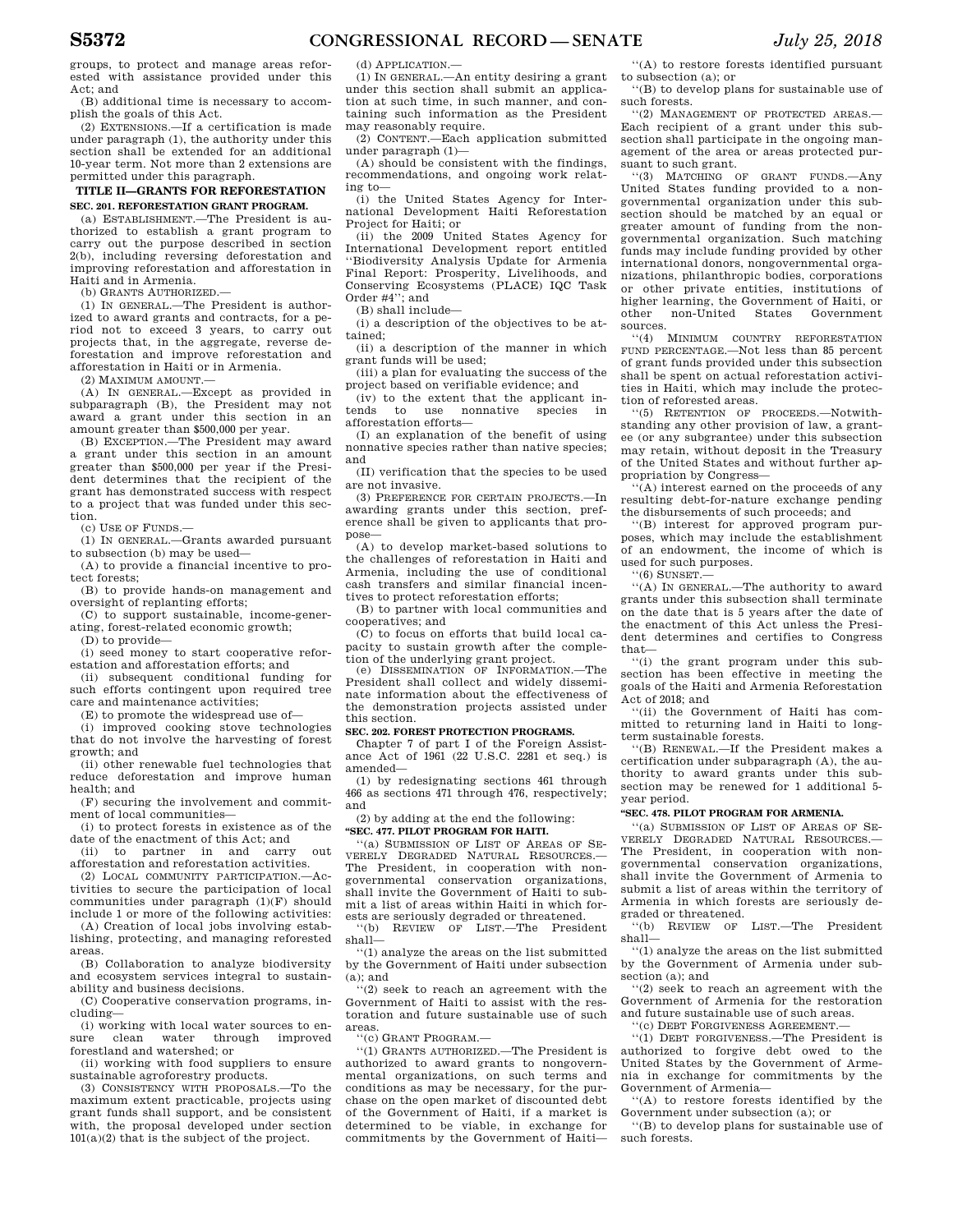''(2) MANAGEMENT OF PROTECTED AREAS.— The Government of Armenia shall participate in the ongoing management of the area or areas protected pursuant to such debt relief.

''(3) MINIMUM COUNTRY REFORESTATION FUND PERCENTAGE.—Not less than 85 percent of funds that qualify under a debt relief agreement under this section shall be spent on actual reforestation activities in Armenia, which may include the protection of reforested areas or of existing forests.

''(4) TERMINATION OF PROGRAM.—

''(A) IN GENERAL.—The authority to offer debt relief under this subsection shall terminate on the date that is 5 years after the date of the enactment of this Act unless the President determines and certifies to Congress that—

''(i) the debt forgiveness pilot program under this subsection has been effective in meeting the goals of the Haiti and Armenia Reforestation Act of 2018; and

'(ii) the Government of Armenia has committed to returning land in Armenia to longterm sustainable forests.

''(B) RENEWAL.—If the President makes a certification under subparagraph (A), the authority to forgive debt under this subsection may be renewed for 1 additional 5-year period.''.

### **TITLE III—ADMINISTRATIVE PROVISION SEC. 301. DELEGATION.**

The President, or the Administrator of the United States Agency for International Development or the Secretary of State, acting as the President's delegate, may draw on the expertise of the United States Forest Service and the United States Agency for International Development in designing and implementing programs under this Act relating to reforestation, watershed restoration, and monitoring of land use change.

#### **SEC. 302. DETERMINATION AND MONITORING OF FOREST LEVELS.**

(a) IN GENERAL.—Not later than 6 months after the date of the enactment of this Act, the Chief of the United States Forest Service, in consultation with the Administrator the United States Agency for International Development, using the latest available Landsat data, shall—

(1) determine the current level of forest cover in Haiti and the current level of forest cover in Armenia, expressed as a percentage of each country's total land mass; and

(2) submit this information to the appropriate committees of Congress.

(b) UPDATES.—The Chief of the United States Forest Service, in consultation with the Administrator of the United States Agency for International Development, shall submit an annual report to the appropriate committees of Congress that contains an updated determination, using the latest available Landsat data, of the level of forest cover in Haiti and the level of forest cover in Armenia.

(c) USE OF DETERMINATIONS.—Each determination under subsection (a)(1) and each updated determination under subsection (b) shall be used for the purposes of setting and achieving the goals described in section  $2(b)(3)$ .

## SUBMITTED RESOLUTIONS

SENATE RESOLUTION 593—HON-ORING THE LIFE AND LEGACY OF GRACE HOPPER, PROFESSOR, INVENTOR. ENTREPRENEUR, INVENTOR, ENTREPRENEUR, BUSINESS LEADER, AND REAR ADMIRAL OF THE NAVY

Mr. WYDEN (for himself and Mrs. FISCHER) submitted the following resolution; which was considered and agreed to:

#### S. RES. 593

Whereas Grace Hopper was born on December 9, 1906, in New York City, New York;

Whereas, in 1928, Grace Hopper graduated with honors from Vassar College with degrees in physics and mathematics;

Whereas Grace Hopper would go on to earn both her masters degree and Ph.D. from Yale University, earning her Ph.D. in 1934;

Whereas, after the bombing of Pearl Harbor and the entry of the United States into World War II, Grace Hopper felt called to serve her nation and enlisted in the Navy;

Whereas Grace Hopper was assigned to the Bureau of Ships Computation Project at Harvard University, where she worked on the first electromechanical computer in the United States, which was known as the MARK I;

Whereas, while assigned to the Computation Project, Grace Hopper—

(1) served as second in command in charge of operations;

(2) wrote the 561-page user manual for the MARK I, considered the first book about modern computers; and

(3) used the MARK I to solve various wartime mathematical problems for the Navy that saved thousands of lives, including the implosion problem for the Manhattan Project;

Whereas, after World War II, Grace Hopper remained in the Navy as a reservist, continuing to work on the MARK II and MARK III computers;

Whereas, in the 1950s, Grace Hopper helped pioneer the computer industry at the Eckert-Mauchly Computer Corporation and Remington Rand, where she assisted in developing the Universal Automatic Computer I and II, the first commercial electronic computers;

Whereas, while working on the Universal Automatic Computer I and II, Grace Hopper invented the first compiler, which is the cornerstone of modern automatic programming;

Whereas, in 1953, Grace Hopper was the first person to theorize code as words instead of symbols, which was considered impossible by her peers, and after 3 years her team was using the first written-word programming language;

Whereas the development of a writtenword programming language was an incredibly important step in the development of computer science, as it allowed people who lacked advanced engineering and mathematics backgrounds to program computers;

Whereas, in 1959, Grace Hopper organized leaders from government, the private sector, and academia to create a universal business computer programming language called ''common business-oriented language'', or ''COBOL'';

Whereas, in 2018, COBOL supports over 30,000,000,000 transactions per day and 90 percent of all global financial transactions;

Whereas throughout her work in the private sector, Grace Hopper remained a naval reservist until the age of 60, calling her required retirement from the Naval Reserve 'the saddest day of my life";

Whereas, just a few months after her retirement from the Naval Reserve, ''Amazing Grace'' was called again to the Navy for active service, where she would serve for another 19 years until her final military retirement as Rear Admiral of the Navy at the age of 79;

Whereas Grace Hopper has received many honors for her groundbreaking ideas and contributions over the years, including becoming the first inductee to the Computer Hall of Fame, receiving the U.S. National Medal of Technology, the naming of the destroyer

USS *Hopper* in her honor, and receiving the Presidential Medal of Freedom;

Whereas, of all of the contributions and service of Grace Hopper, she considered her work as a mentor and teacher the most valuable;

Whereas Grace Hopper once remarked that ''If you ask me what accomplishment I'm most proud of, the answer would be all the young people I've trained over the years'';

Whereas, today the ''Grace Hopper Celebration'' is the largest gathering of women in computing with 18,000 attendees in 2017;

Whereas Grace Hopper passed away January 1, 1992, at the age of 85, and was interred with full military honors in Arlington National Cemetery; and

Whereas Grace Hopper served as a trailblazer for other women and men who would follow her in the field of computer science, academia, and the Armed Forces: Now, therefore, be it

*Resolved,* That the Senate honors the pioneering ideas and service of Grace Hopper, professor, inventor, entrepreneur, business leader, and Rear Admiral of the Navy.

### SENATE RESOLUTION 592-DESIG-NATING OCTOBER 9, 2018, AS ''NA-TIONAL ADA LOVELACE DAY'' AND HONORING THE LIFE AND

LEGACY OF ADA LOVELACE, THE FIRST COMPUTER PROGRAMMER

Mr. WYDEN (for himself and Mrs. FISCHER) submitted the following resolution; which was considered and agreed to:

### S. RES. 592

Whereas Augusta Ada King-Noel, Countess of Lovelace, now known as Ada Lovelace, was born on December 10, 1815, in London, United Kingdom;

Whereas, from a young age, Lovelace displayed a gift for mathematics, languages, and the sciences;

Whereas, at the age of 17, Lovelace began to study mathematics under the guidance of scientist and translator Mary Somerville and, later, logician Augustus de Morgan;

Whereas, in 1833, Lovelace was introduced to inventor and mechanical engineer, Charles Babbage, and began to study his designs for the Analytical Engine, a mechanical computer;

Whereas Lovelace was the first person to recognize that the Analytical Engine could be used to manipulate symbols and letters and was the first person to theorize that the Analytical Engine could be used to create music and graphics;

Whereas, in 1843, Lovelace published stepby-step instructions for using the Analytical Engine to calculate Bernoulli numbers ''without having been worked out by human head and hands first."

Whereas these insights gave Lovelace an unparalleled vision of the future of computer science, and she stated that ''[a] new, a vast and a powerful language is [being] developed for the future use of analysis, in which to wield its truths so that these may become of more speedy and accurate practical application for the purposes of mankind'';

Whereas the work of Lovelace went widely unrecognized until the 1950s, when her papers were republished, and their significance and her contributions to the fields of computer science and mathematics were finally acknowledged;

Whereas, in the 1980s, to honor the contributions of Lovelace, the Department of Defense named its newly created computer language ''Ada'' after Lovelace;

Whereas the second Tuesday in October is annually celebrated as Ada Lovelace Day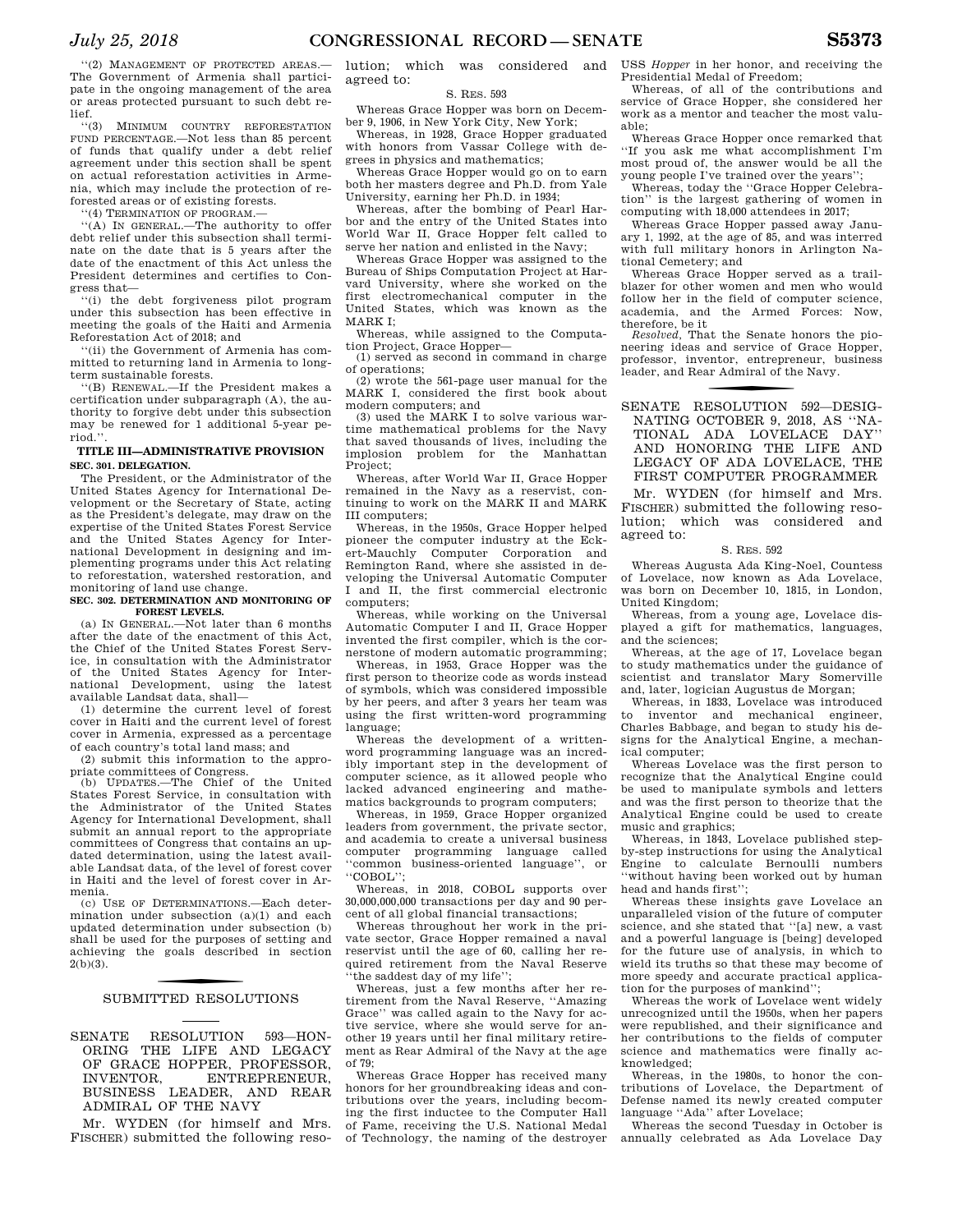and is intended to honor women in science, technology, engineering, and mathematics and their accomplishments and contributions to academia and the world; and

Whereas Ada Lovelace died on November 27, 1852, leaving behind a legacy of poetic science and reasoning, in which the arts and sciences are woven together to find new insights: Now, therefore, be it

*Resolved,* That the Senate—

(1) designates October 9, 2018, as ''National Ada Lovelace Day''; and

(2) honors the life and contributions of Ada Lovelace, a leading woman in science and mathematics and the first computer programmer.

### f AMENDMENTS SUBMITTED AND PROPOSED

SA 3538. Ms. KLOBUCHAR submitted an amendment intended to be proposed to amendment SA 3399 proposed by Mr. SHELBY to the bill H.R. 6147, making appropriations for the Department of the Interior, environment, and related agencies for the fiscal year ending September 30, 2019, and for other purposes; which was ordered to lie on the table.

SA 3539. Mr. COONS submitted an amendment intended to be proposed to amendment SA 3399 proposed by Mr. SHELBY to the bill H.R. 6147, supra; which was ordered to lie on the table.

SA 3540. Mr. HELLER submitted an amendment intended to be proposed to amendment SA 3399 proposed by Mr. SHELBY to the bill H.R. 6147, supra; which was ordered to lie on the table.

SA 3541. Ms. MURKOWSKI (for Mr. FLAKE) proposed an amendment to the bill S. 2779, to amend the Zimbabwe Democracy and Economic Recovery Act of 2001.

SA 3542. Mr. TESTER (for himself, Mrs. SHAHEEN, Ms. HASSAN, and Mr. MERKLEY) submitted an amendment intended to be proposed to amendment SA 3399 proposed by Mr. SHELBY to the bill H.R. 6147, making appropriations for the Department of the Interior, environment, and related agencies for the fiscal year ending September 30, 2019, and for other purposes; which was ordered to lie on the table.

SA 3543. Ms. COLLINS (for Mr. PAUL) proposed an amendment to amendment SA 3399 proposed by Mr. SHELBY to the bill H.R. 6147, supra.

SA 3544. Mr. CARDIN submitted an amendment intended to be proposed to amendment SA 3399 proposed by Mr. SHELBY to the bill H.R. 6147, supra; which was ordered to lie on the table.

SA 3545. Mr. NELSON (for himself, Mr. MARKEY, Ms. WARREN, Ms. BALDWIN, Mr. BLUMENTHAL, and Mr. MENENDEZ) submitted an amendment intended to be proposed to amendment SA 3399 proposed by Mr. SHELBY to the bill H.R. 6147, supra; which was ordered to lie on the table.

SA 3546. Ms. SMITH (for herself and Mrs. SHAHEEN) submitted an amendment intended to be proposed to amendment SA 3399 proposed by Mr. SHELBY to the bill H.R. 6147, supra; which was ordered to lie on the table.

SA 3547. Ms. HEITKAMP submitted an amendment intended to be proposed to amendment SA 3399 proposed by Mr. SHELBY to the bill H.R. 6147, supra; which was ordered to lie on the table.

SA 3548. Ms. HEITKAMP submitted an amendment intended to be proposed to amendment SA 3399 proposed by Mr. SHELBY to the bill H.R. 6147, supra; which was ordered to lie on the table.

SA 3549. Mr. YOUNG (for himself, Mr. VAN HOLLEN, and Mr. BLUNT) submitted an amendment intended to be proposed to amendment SA 3399 proposed by Mr. SHELBY to the bill H.R. 6147, supra; which was ordered to lie on the table.

SA 3550. Mr. YOUNG (for himself, Mr. COONS, Mr. GARDNER, Mr. KAINE, and Mr. HELLER) submitted an amendment intended to be proposed to amendment SA 3399 proposed by Mr. SHELBY to the bill H.R. 6147, supra; which was ordered to lie on the table.

SA 3551. Mr. RUBIO submitted an amendment intended to be proposed to amendment SA 3399 proposed by Mr. SHELBY to the bill H.R. 6147, supra; which was ordered to lie on the table.

SA 3552. Ms. STABENOW (for herself, Mr. PETERS, Mr. REED, Ms. DUCKWORTH, and Mr. CARDIN) submitted an amendment intended to be proposed to amendment SA 3399 proposed by Mr. SHELBY to the bill H.R. 6147, supra; which was ordered to lie on the table.

SA 3553. Ms. COLLINS (for Mr. MANCHIN) proposed an amendment to amendment SA 3399 proposed by Mr. SHELBY to the bill H.R. 6147, supra.

SA 3554. Ms. STABENOW (for herself, Mr. PETERS, and Mr. BROWN) submitted an amendment intended to be proposed to amendment SA 3399 proposed by Mr. SHELBY to the bill H.R. 6147, supra; which was ordered to lie on the table.

SA 3555. Mr. DONNELLY submitted an amendment intended to be proposed to amendment SA 3399 proposed by Mr. SHELBY to the bill H.R. 6147, supra; which was ordered to lie on the table.

SA 3556. Mr. DONNELLY (for himself and Mrs. ERNST) submitted an amendment intended to be proposed to amendment SA 3399 proposed by Mr. SHELBY to the bill H.R. 6147, supra; which was ordered to lie on the table.

SA 3557. Ms. WARREN submitted an amendment intended to be proposed to amendment SA 3399 proposed by Mr. SHELBY to the bill H.R. 6147, supra; which was ordered to lie on the table.

SA 3558. Mr. TOOMEY (for himself, Mr. INHOFE, Mr. MENENDEZ, and Mr. KENNEDY) submitted an amendment intended to be proposed to amendment SA 3399 proposed by Mr. SHELBY to the bill H.R. 6147, supra; which was ordered to lie on the table.

SA 3559. Mr. TOOMEY (for himself, Mr. INHOFE, Mr. MENENDEZ, and Mr. MANCHIN) submitted an amendment intended to be proposed to amendment SA 3399 proposed by Mr. SHELBY to the bill H.R. 6147, supra; which was ordered to lie on the table.

SA 3560. Mr. RUBIO (for himself, Mr. WHITEHOUSE, and Mr. WYDEN) submitted an amendment intended to be proposed to amendment SA 3399 proposed by Mr. SHELBY to the bill H.R. 6147, supra; which was ordered to lie on the table.

SA 3561. Mr. COTTON (for himself, Mr. HATCH, Mr. CRUZ, Mr. GARDNER, Mr. PERDUE, Mrs. FISCHER, Mr. SASSE, Mr. CORNYN, and Mr. RUBIO) submitted an amendment intended to be proposed by him to the bill H.R. 6147, supra; which was ordered to lie on the table.

SA 3562. Mr. RUBIO (for himself and Mrs. ERNST) submitted an amendment intended to be proposed to amendment SA 3399 proposed by Mr. SHELBY to the bill H.R. 6147, supra; which was ordered to lie on the table.

SA 3563. Mr. BARRASSO (for himself, Mr. GARDNER, and Mr. DAINES) submitted an amendment intended to be proposed to amendment SA 3399 proposed by Mr. SHELBY to the bill H.R. 6147, supra; which was ordered to lie on the table.

SA 3564. Mr. DURBIN submitted an amendment intended to be proposed to amendment SA 3399 proposed by Mr. SHELBY to the bill H.R. 6147, supra; which was ordered to lie on the table.

SA 3565. Mr. JOHNSON submitted an amendment intended to be proposed to amendment SA 3399 proposed by Mr. SHELBY to the bill H.R. 6147, supra; which was ordered to lie on the table.

SA 3566. Ms. MURKOWSKI (for herself, Mrs. MURRAY, Mr. ISAKSON, and Mr. SUL-LIVAN) submitted an amendment intended to be proposed to amendment SA 3399 proposed by Mr. SHELBY to the bill H.R. 6147, supra; which was ordered to lie on the table.

SA 3567. Mr. LEE submitted an amendment intended to be proposed to amendment SA 3399 proposed by Mr. SHELBY to the bill H.R. 6147, supra; which was ordered to lie on the table.

SA 3568. Mr. LEE submitted an amendment intended to be proposed by him to the bill H.R. 6147, supra; which was ordered to lie on the table.

SA 3569. Mr. LEE submitted an amendment intended to be proposed by him to the bill H.R. 6147, supra; which was ordered to lie on the table.

SA 3570. Mr. LEE submitted an amendment intended to be proposed to amendment SA 3399 proposed by Mr. SHELBY to the bill H.R. 6147, supra; which was ordered to lie on the table.

SA 3571. Mr. LEE submitted an amendment intended to be proposed by him to the bill H.R. 6147, supra; which was ordered to lie on the table.

SA 3572. Mr. LEE submitted an amendment intended to be proposed by him to the bill H.R. 6147, supra; which was ordered to lie on the table.

SA 3573. Mr. LEE submitted an amendment intended to be proposed by him to the bill H.R. 6147, supra; which was ordered to lie on the table.

SA 3574. Mr. BOOZMAN submitted an amendment intended to be proposed to amendment SA 3399 proposed by Mr. SHELBY to the bill H.R. 6147, supra; which was ordered to lie on the table.

SA 3575. Mr. NELSON submitted an amendment intended to be proposed to amendment SA 3399 proposed by Mr. SHELBY to the bill H.R. 6147, supra; which was ordered to lie on the table.

SA 3576. Mr. COONS (for himself and Mr. CARPER) submitted an amendment intended to be proposed to amendment SA 3399 proposed by Mr. SHELBY to the bill H.R. 6147, supra; which was ordered to lie on the table.

SA 3577. Ms. KLOBUCHAR (for herself, Mr. WYDEN, and Ms. CANTWELL) submitted an amendment intended to be proposed to amendment SA 3399 proposed by Mr. SHELBY to the bill H.R. 6147, supra; which was ordered to lie on the table.

SA 3578. Mrs. MURRAY (for herself and Ms. CANTWELL) submitted an amendment intended to be proposed to amendment SA 3399 proposed by Mr. SHELBY to the bill H.R. 6147,

supra; which was ordered to lie on the table. SA 3579. Mr. WYDEN (for himself, Ms. BALDWIN, Mr. CARDIN, Mrs. GILLIBRAND, Ms. HARRIS, Mr. MARKEY, Mr. MERKLEY, Mrs. SHAHEEN, Mr. VAN HOLLEN, and Mr. WHITE-HOUSE) submitted an amendment intended to be proposed to amendment SA 3399 proposed by Mr. SHELBY to the bill H.R. 6147, supra; which was ordered to lie on the table.

SA 3580. Mr. DAINES submitted an amendment intended to be proposed to amendment SA 3399 proposed by Mr. SHELBY to the bill H.R. 6147, supra; which was ordered to lie on the table.

SA 3581. Mr. PETERS (for himself and Mr. YOUNG) submitted an amendment intended to be proposed to amendment SA 3399 proposed by Mr. SHELBY to the bill H.R. 6147, supra; which was ordered to lie on the table. SA 3582. Mr. BROWN (for himself and Mr. PORTMAN) submitted an amendment intended to be proposed to amendment SA 3399 proposed by Mr. SHELBY to the bill H.R. 6147, supra; which was ordered to lie on the table. SA 3583. Mrs. SHAHEEN (for herself, Ms.

COLLINS, Mr. MURPHY, Mr. BLUMENTHAL, Mrs.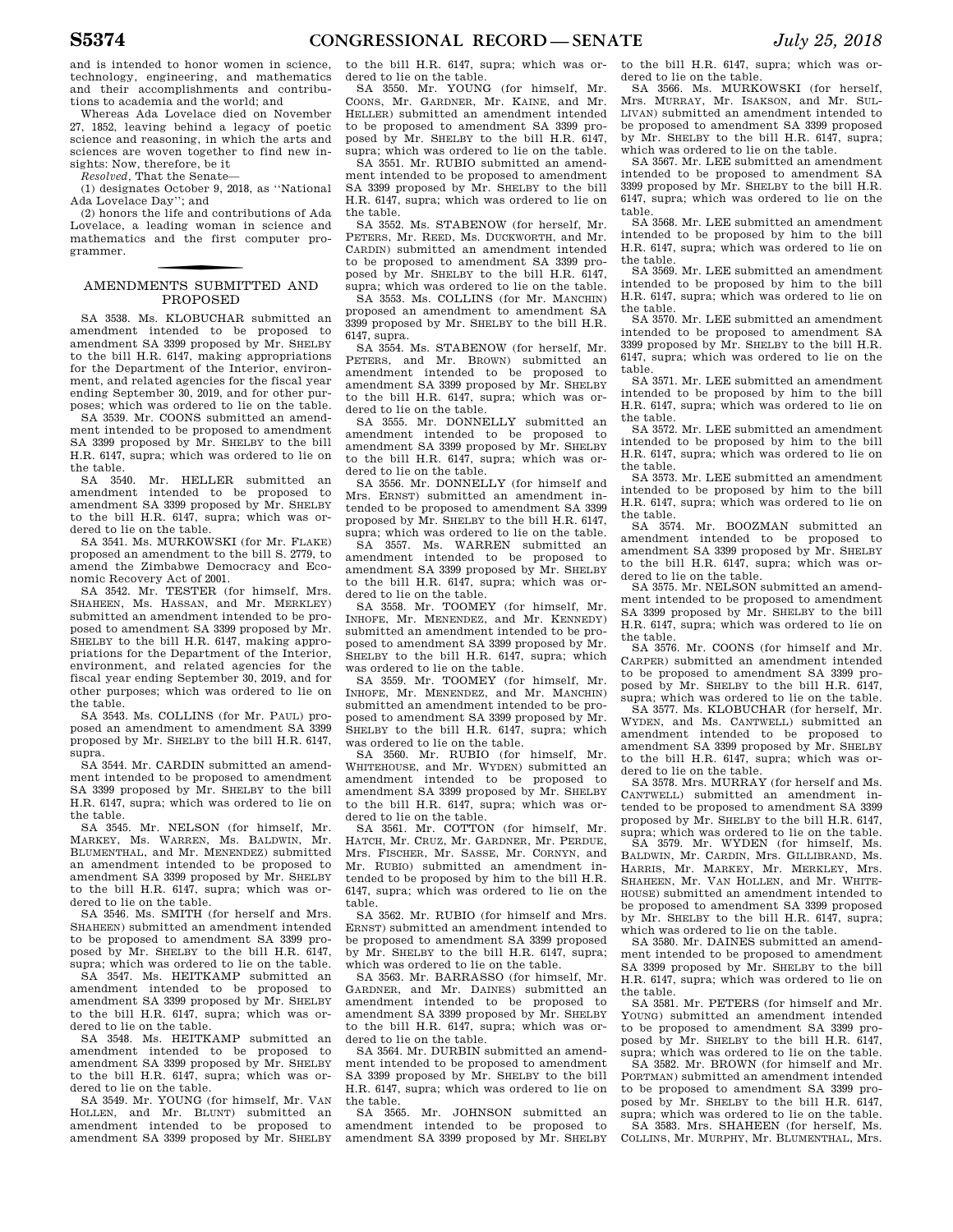GILLIBRAND, Mr. MENENDEZ, Mr. MERKLEY, Mr. BOOKER, Ms. HASSAN, and Mr. KING) submitted an amendment intended to be proposed by her to the bill H.R. 6147, supra; which was ordered to lie on the table.

SA 3584. Mr. WYDEN (for himself and Mr. BOOKER) submitted an amendment intended to be proposed to amendment SA 3399 proposed by Mr. SHELBY to the bill H.R. 6147, supra; which was ordered to lie on the table.

SA 3585. Ms. MURKOWSKI (for herself and Ms. HEITKAMP) submitted an amendment intended to be proposed to amendment SA 3399 proposed by Mr. SHELBY to the bill H.R. 6147, supra; which was ordered to lie on the table.

SA 3586. Mr. HATCH submitted an amendment intended to be proposed to amendment SA 3399 proposed by Mr. SHELBY to the bill H.R. 6147, supra; which was ordered to lie on the table.

SA 3587. Mr. BARRASSO (for himself, Mr. BENNET, Mr. ENZI, and Mr. WHITEHOUSE) submitted an amendment intended to be proposed to amendment SA 3399 proposed by Mr. SHELBY to the bill H.R. 6147, supra; which was ordered to lie on the table.

SA 3588. Mr. BARRASSO (for himself and Ms. CORTEZ MASTO) submitted an amendment intended to be proposed to amendment SA 3399 proposed by Mr. SHELBY to the bill H.R. 6147, supra; which was ordered to lie on the table.

SA 3589. Mr. SANDERS submitted an amendment intended to be proposed to amendment SA 3399 proposed by Mr. SHELBY to the bill H.R. 6147, supra; which was or-

dered to lie on the table. SA 3590. Mr. SASSE (for himself, Mr. JONES, Mr. RUBIO, Mr. DAINES, Mrs. ERNST, Mr. RISCH, Mr. ENZI, and Mr. LANKFORD) submitted an amendment intended to be proposed to amendment SA 3399 proposed by Mr. SHELBY to the bill H.R. 6147, supra; which was ordered to lie on the table.

SA 3591. Mr. LEE (for himself and Mr. BOOKER) submitted an amendment intended to be proposed by him to the bill H.R. 6147, supra; which was ordered to lie on the table.

SA 3592. Mr. MENENDEZ (for himself, Ms. HARRIS, and Mr. BOOKER) submitted an amendment intended to be proposed to amendment SA 3399 proposed by Mr. SHELBY to the bill H.R. 6147, supra; which was ordered to lie on the table.

SA 3593. Mr. SCOTT (for himself and Mr. MANCHIN) submitted an amendment intended to be proposed by him to the bill H.R. 6147, supra; which was ordered to lie on the table.

SA 3594. Mr. SCOTT (for himself and Mr. JONES) submitted an amendment intended to be proposed by him to the bill H.R. 6147, supra; which was ordered to lie on the table. SA 3595. Ms. COLLINS (for herself, Mr. KING, Mr. SANDERS, and Mrs. SHAHEEN) submitted an amendment intended to be proposed by her to the bill H.R. 6147, supra;

which was ordered to lie on the table. SA 3596. Mr. ENZI submitted an amendment intended to be proposed to amendment SA 3399 proposed by Mr. SHELBY to the bill H.R. 6147, supra; which was ordered to lie on

the table. SA 3597. Mr. TOOMEY submitted an amendment intended to be proposed to amendment SA 3399 proposed by Mr. SHELBY to the bill H.R. 6147, supra; which was ordered to lie on the table.

SA 3598. Mr. MORAN (for himself, Mr. UDALL, Mr. ROBERTS, Mr. HEINRICH, Mr. GARDNER, and Mr. BENNET) submitted an amendment intended to be proposed to amendment SA 3399 proposed by Mr. SHELBY to the bill H.R. 6147, supra; which was ordered to lie on the table.

SA 3599. Mr. PERDUE submitted an amendment intended to be proposed to amendment SA 3399 proposed by Mr. SHELBY to the bill H.R. 6147, supra; which was ordered to lie on the table.

SA 3600. Mr. BROWN (for himself and Mr. PORTMAN) submitted an amendment intended to be proposed to amendment SA 3399 proposed by Mr. SHELBY to the bill H.R. 6147, supra; which was ordered to lie on the table.

SA 3601. Mr. DURBIN (for himself, Ms. WARREN, Mr. WHITEHOUSE, Mrs. GILLIBRAND, and Mr. BLUMENTHAL) submitted an amendment intended to be proposed to amendment SA 3399 proposed by Mr. SHELBY to the bill H.R. 6147, supra; which was ordered to lie on the table.

SA 3602. Mr. BOOKER submitted an amendment intended to be proposed to amendment SA 3399 proposed by Mr. SHELBY to the bill H.R. 6147, supra; which was ordered to lie on the table.

SA 3603. Mr. CARPER (for himself, Ms. DUCKWORTH, and Mr. BOOKER) submitted an amendment intended to be proposed to amendment SA 3399 proposed by Mr. SHELBY to the bill H.R. 6147, supra; which was ordered to lie on the table.

SA 3604. Mr. CARPER (for himself, Ms. DUCKWORTH, and Mr. BOOKER) submitted an amendment intended to be proposed to amendment SA 3399 proposed by Mr. SHELBY to the bill H.R. 6147, supra; which was ordered to lie on the table.

SA 3605. Mr. CARPER (for himself, Ms. DUCKWORTH, and Mr. BOOKER) submitted an amendment intended to be proposed to amendment SA 3399 proposed by Mr. SHELBY to the bill H.R. 6147, supra; which was ordered to lie on the table.

SA 3606. Mr. CARPER (for himself, Ms. DUCKWORTH, and Mr. BOOKER) submitted an amendment intended to be proposed to amendment SA 3399 proposed by Mr. SHELBY to the bill H.R. 6147, supra; which was ordered to lie on the table.

SA 3607. Ms. STABENOW (for herself, Mr. PETERS, Mr. REED, and Mr. CARDIN) submitted an amendment intended to be proposed to amendment SA 3399 proposed by Mr. SHELBY to the bill H.R. 6147, supra; which was ordered to lie on the table.

SA 3608. Mr. REED submitted an amendment intended to be proposed to amendment SA 3399 proposed by Mr. SHELBY to the bill H.R. 6147, supra; which was ordered to lie on the table.

SA 3609. Mr. REED submitted an amendment intended to be proposed by him to the bill H.R. 6147, supra; which was ordered to lie

on the table. SA 3610. Mr. REED submitted an amendment intended to be proposed by him to the bill H.R. 6147, supra; which was ordered to lie on the table.

SA 3611. Mr. DURBIN (for himself and Mr. GRASSLEY) submitted an amendment intended to be proposed by him to the bill H.R. 6147, supra; which was ordered to lie on the table.

SA 3612. Mr. DURBIN (for himself and Mr. GRASSLEY) submitted an amendment intended to be proposed by him to the bill H.R. 6147, supra; which was ordered to lie on the table.

## TEXT OF AMENDMENTS

**SA 3538.** Ms. KLOBUCHAR submitted an amendment intended to be proposed to amendment SA 3399 proposed by Mr. SHELBY to the bill H.R. 6147, making appropriations for the Department of the Interior, environment, and related agencies for the fiscal year ending September 30, 2019, and for other purposes; which was ordered to lie on the table; as follows:

On page 437, line 22, strike ''133(b)(1)(A)'' and insert  $"133(b)"$ .

On page 438, line 12, strike  $(133(b)(1)(A))$ and insert "133(b)".

On page 438, line 18, strike  $"133(b)(1)(A)"$ and insert "133(b)".

On page 438, line 25, strike ''133(b)(1)(A)'' and insert "133(b)".

**SA 3539.** Mr. COONS submitted an amendment intended to be proposed to amendment SA 3399 proposed by Mr. SHELBY to the bill H.R. 6147, making appropriations for the Department of the Interior, environment, and related agencies for the fiscal year ending September 30, 2019, and for other purposes; which was ordered to lie on the table; as follows:

At the end of title I of division A, add the following:

#### DESIGNATION OF PETER B. WEBSTER III MEMORIAL AREA

SEC. 1\_\_\_\_. (a)(1) The rest area bound by Alexandria Avenue, West Boulevard Drive, and the George Washington Memorial Parkway on the Mount Vernon Trail within the George Washington Memorial Parkway is designated as the ''Peter B. Webster III Memorial Area''.

(2) Any reference in a law, map, regulation, document, paper, or other record of the United States to the rest area described in paragraph (1) shall be deemed to be a reference to the ''Peter B. Webster III Memorial Area''

(b)(1) A plaque honoring Peter B. Webster III may be installed at the Peter B. Webster III Memorial Area on a signpost, bench, or other appropriate structure, on the condition that the Director of the National Park Service shall approve the design and placement of the plaque.

(2) No Federal funds may be used to design, procure, prepare, or install the plaque authorized under paragraph (1).

(3) The Secretary of the Interior may accept and expend private contributions for the design, procurement, preparation, and installation of the plaque authorized under paragraph (1).

**SA 3540.** Mr. HELLER submitted an amendment intended to be proposed to amendment SA 3399 proposed by Mr. SHELBY to the bill H.R. 6147, making appropriations for the Department of the Interior, environment, and related agencies for the fiscal year ending September 30, 2019, and for other purposes; which was ordered to lie on the table; as follows:

On page 85, line 17, strike ''\$15,000,000'' and insert ''\$20,000,000''.

**SA 3541.** Ms. MURKOWSKI (for Mr. FLAKE) proposed an amendment to the bill S. 2779, to amend the Zimbabwe Democracy and Economic Recovery Act of 2001; as follows:

Strike all after the enacting clause and insert the following:

### **SECTION 1. SHORT TITLE.**

This Act may be cited as the ''Zimbabwe Democracy and Economic Recovery Amendment. Act of 2018''.

#### **SEC. 2. RECONSTRUCTION AND REBUILDING OF ZIMBABWE.**

Section 2 of the Zimbabwe Democracy and Economic Recovery Act of 2001 (22 U.S.C. 2151 note; Public Law 107–99) is amended by striking ''and restore the rule of law'' and inserting ''restore the rule of law, reconstruct and rebuild Zimbabwe, and come to terms with the past through a process of genuine reconciliation that acknowledges past human rights abuses and orders inquiries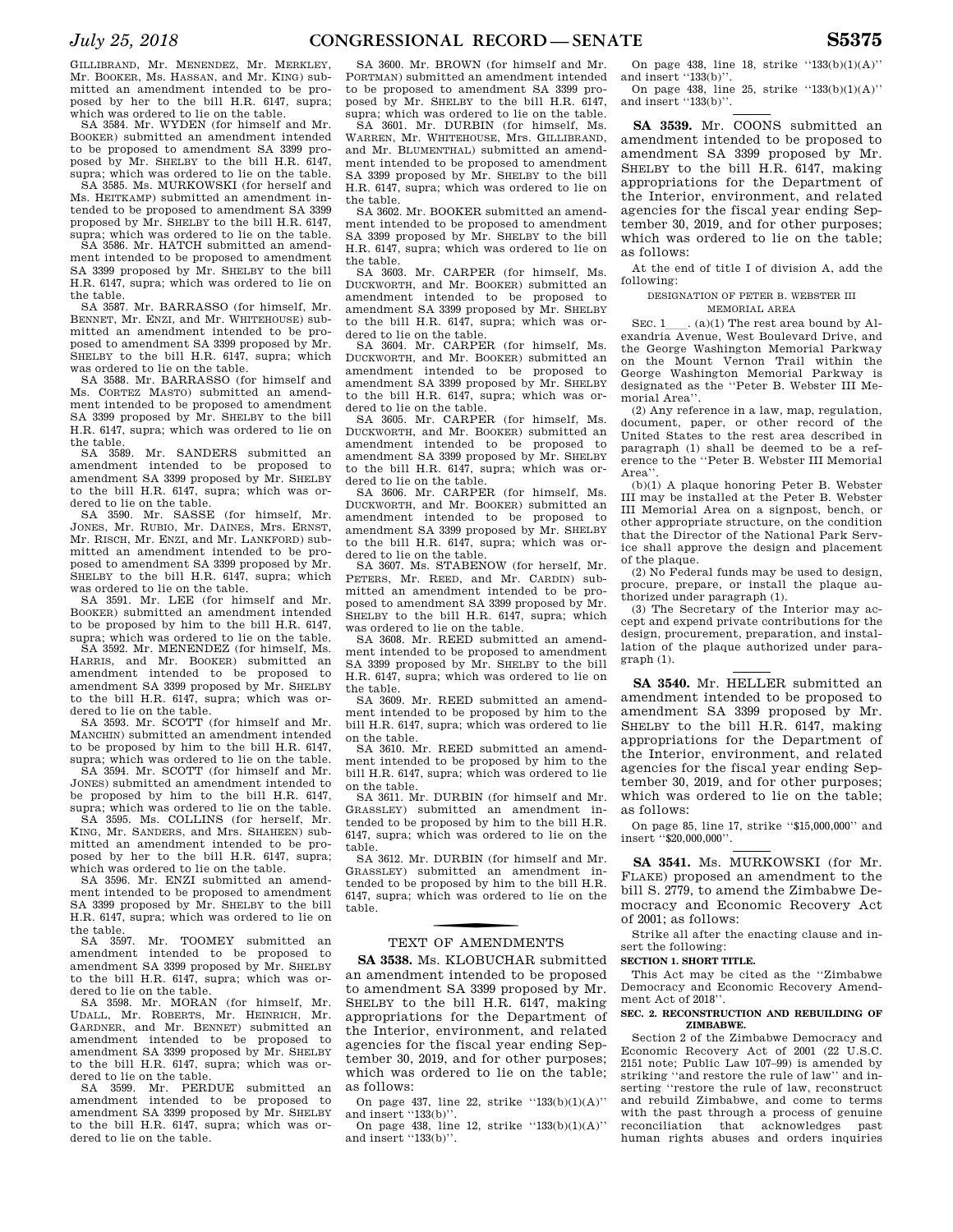into disappearances, including the disappearance of human rights activists, such as Patrick Nabanyama, Itai Dzamara, and Paul Chizuze''.

### **SEC. 3. FINDINGS.**

Section 4(a) of the Zimbabwe Democracy and Economic Recovery Act of 2001 is amended—

(1) in paragraph (1), by striking ''costly deployment of troops to the Democratic Re-public of the Congo'' and inserting ''private appropriation of public assets''; and

(2) by adding at the end the following:

''(6) In October 2016, the Government of Zimbabwe cleared a small hurdle in its longstanding public sector arrears with the IMF.''.

#### **SEC. 4. PROVISIONS RELATED TO MULTILATERAL DEBT RELIEF AND OTHER FINAN-CIAL ASSISTANCE.**

Section 4(b)(2) of the Zimbabwe Democracy and Economic Recovery Act of 2001 is amended—

(1) in subparagraph (A), by striking ''to propose that the bank should undertake a review of the feasibility of restructuring, rescheduling, or eliminating the sovereign debt of Zimbabwe held by that bank'' and inserting ''to support efforts to reevaluate plans to restructure, rebuild, reschedule, or eliminate Zimbabwe's sovereign debt held by that bank and provide an analysis based on reasonable financial options to achieve those goals''; and

(2) in subparagraph (B), by striking ''dollar'' and inserting ''currency''.

#### **SEC. 5. SENSE OF CONGRESS ON THE UNITED STATES-ZIMBABWE BILATERAL RE-LATIONSHIP.**

It is the sense of Congress that the United States should seek to forge a stronger bilateral relationship with Zimbabwe, including in the areas of trade and investment, if the following conditions are satisfied:

(1) The Government of Zimbabwe takes the concrete, tangible steps outlined in paragraphs (1) through (4) of section 4(d) of the Zimbabwe Democracy and Economic Recovery Act of 2001, as amended by section 6 of this Act.

(2) The Government of Zimbabwe takes concrete, tangible steps towards—

(A) good governance, including respect for the opposition, rule of law, and human rights;

(B) economic reforms that promote growth, address unemployment and underdevelopment, restore livelihoods, ensure respect for contracts and private property rights, and promote significant progress toward monetary policy reforms, particularly with the Reserve Bank of Zimbabwe, and currency exchange reforms; and

(C) identification and recovery of stolen private and public assets within Zimbabwe and in other countries.

(3) The Government of Zimbabwe holds an election that is widely accepted as free and fair, based on the following pre- and postelection criteria or conditions:

(A) Establishment and public release, without cost, of a provisional and a final voter registration roll.

(B) The Zimbabwe Electoral Commission is permitted to entirely carry out the functions assigned to it under section 239 of Zimbabwe's 2013 Constitution in an independent manner, and the chairperson meets and consults regularly with representatives of political parties represented in the parliament of Zimbabwe and the parties contesting the elections.

(C) Consistent with Zimbabwe's 2013 Constitution, the Defence Forces of Zimbabwe—

(i) are neither permitted to actively participate in campaigning for any candidate nor to intimidate voters;

(ii) are required to verifiably and credibly uphold their constitutionally-mandated duty to respect the fundamental rights and freedoms of all persons and to be nonpartisan in character; and

(iii) are not permitted to print, transfer, or control ballots or transmit the results of elections.

(D) International observers, including observers from the United States, the African Union, the Southern African Development Community, and the European Union—

(i) are permitted to observe the entire electoral process prior to, on, and following voting day, including by monitoring polling stations and tabulation centers; and

(ii) are able to independently access and analyze vote tallying tabulation and the transmission and content of voting results.

(E) Candidates are allowed access to public broadcasting media during the election period, consistent with Zimbabwe's Electoral Act and are able to campaign in an environment that is free from intimidation and violence.

(F) Civil society organizations are able to freely and independently carry out voter and civic education and monitor the entire electoral process, including by observing, recording, and transmitting publicly-posted or announced voting results at the ward, constituency, and all higher levels of the vote tallying process.

(4) Laws enacted prior to the passage of Zimbabwe's March 2013 Constitution that are inconsistent with the new Constitution are amended, repealed, or subjected to a formal process for review and correction so that such laws are consistent with the new Constitution.

(5) The Government of Zimbabwe—

(A) has made significant progress on the implementation of all elements of the new Constitution; and

(B) has demonstrated its commitment to sustain such efforts in achieving full implementation of the new Constitution.

(6) Traditional leaders of Zimbabwe observe section 281 of the 2013 Constitution and are not using humanitarian assistance provided by outside donor organizations or countries in a politicized manner to intimidate or pressure voters during the campaign period.

### **SEC. 6. CERTIFICATION REQUIREMENTS.**

Section 4(d) of the Zimbabwe Democracy and Economic Recovery Act of 2001 is amended—

(1) in paragraph (3), by striking ''consistent with'' and all that follows through ''September 1998'';

(2) by striking paragraph (4); and

(3) by redesignating paragraph (5) as paragraph (4).

#### **SEC. 7. REMOVAL OF AUTHORITY TO PAY LAND ACQUISITION COSTS.**

Section 5(a) of the Zimbabwe Democracy and Economic Recovery Act of 2001 is amended—

(1) in paragraph (2), by striking '', including the payment of costs'' and all that follows through ''thereto; and'' and inserting a semicolon;

(2) in paragraph (3), by striking the period

at the end and inserting "; and"; and

(3) by adding at the end the following:

'(4) identify and recover stolen public assets."

### **SEC. 8. INCLUSION OF AUSTRALIA, THE UNITED KINGDOM, THE AFRICAN UNION, AND THE SOUTHERN AFRICAN DE-VELOPMENT COMMUNITY IN CON-SULTATIONS ABOUT ZIMBABWE.**

Section 6 of the Zimbabwe Democracy and Economic Recovery Act of 2001 is amended by inserting ''Australia, the United Kingdom, the African Union, the Southern Afri-

can Development Community,'' after ''Canada,''.

### **SEC. 9. SENSE OF CONGRESS ON ENFORCEMENT OF SOUTHERN AFRICAN DEVELOP-MENT COMMUNITY TRIBUNAL RUL-INGS.**

It is the sense of Congress that the Government of Zimbabwe and the Southern African Development Community (referred to in this section as ''SADC'') should enforce the SADC tribunal rulings issued between 2007 to 2010, including 18 disputes involving employment, commercial, and human rights cases surrounding dispossessed Zimbabwean commercial farmers and agricultural companies.

**SA 3542.** Mr. TESTER (for himself, Mrs. SHAHEEN, Ms. HASSAN, and Mr. MERKLEY) submitted an amendment intended to be proposed to amendment SA 3399 proposed by Mr. SHELBY to the bill H.R. 6147, making appropriations for the Department of the Interior, environment, and related agencies for the fiscal year ending September 30, 2019, and for other purposes; which was ordered to lie on the table; as follows:

At the appropriate place, insert the following:

**SEC. \_\_\_\_\_. STOP TAXING OUR POTENTIAL ACT.**<br>(a) SHORT TITLE.—This section may be cited as the ''Stop Taxing Our Potential Act of 2018''.

(b) MINIMUM JURISDICTIONAL STANDARDS FOR STATE AND LOCAL SALES AND USE TAX COLLECTION.

(1) IN GENERAL.—A State may not—

(A) impose an obligation on a person for—

(i) the collection of a sales tax, use tax, or any similar tax; or

(ii) the reporting of any information with respect to a tax described in clause (i);

(B) assess any tax described in subparagraph (A)(i) on a person; or

(C) treat a person as doing business in a State for purposes of any tax described in subparagraph (A)(i),

unless such person had a physical presence in the State during the calendar quarter with respect to which such obligation or assessment is imposed.

(2) REQUIREMENTS FOR PHYSICAL PRES-ENCE.—

(A) IN GENERAL.—For purposes of paragraph (1), a person has a physical presence in a State only if such person's business activities in the State include any of the following during the calendar quarter:

(i) Maintains its commercial or legal domicile in the State.

(ii) Owns, holds a leasehold interest in, or maintains real property such as a retail store, warehouse, distribution center, manufacturing operation, or assembly facility in the State.

(iii) Leases or owns tangible personal property (other than computer software) of more than de minimis value in the State.

(iv) Has one or more employees, agents, or independent contractors present in the State who provide on-site design, installation, or repair services on behalf of the remote seller.

(v) Has one or more employees, exclusive agents or exclusive independent contractors present in the State who engage in activities that substantially assist the person to establish or maintain a market in the State.

(vi) Maintains an office in the State at which it regularly employs three or more employees for any purpose.

(B) DE MINIMIS PHYSICAL PRESENCE.—For purposes of this subsection, the term ''physical presence'' shall not include—

(i) entering into an agreement under which a person, for a commission or other consideration, directly or indirectly refers potential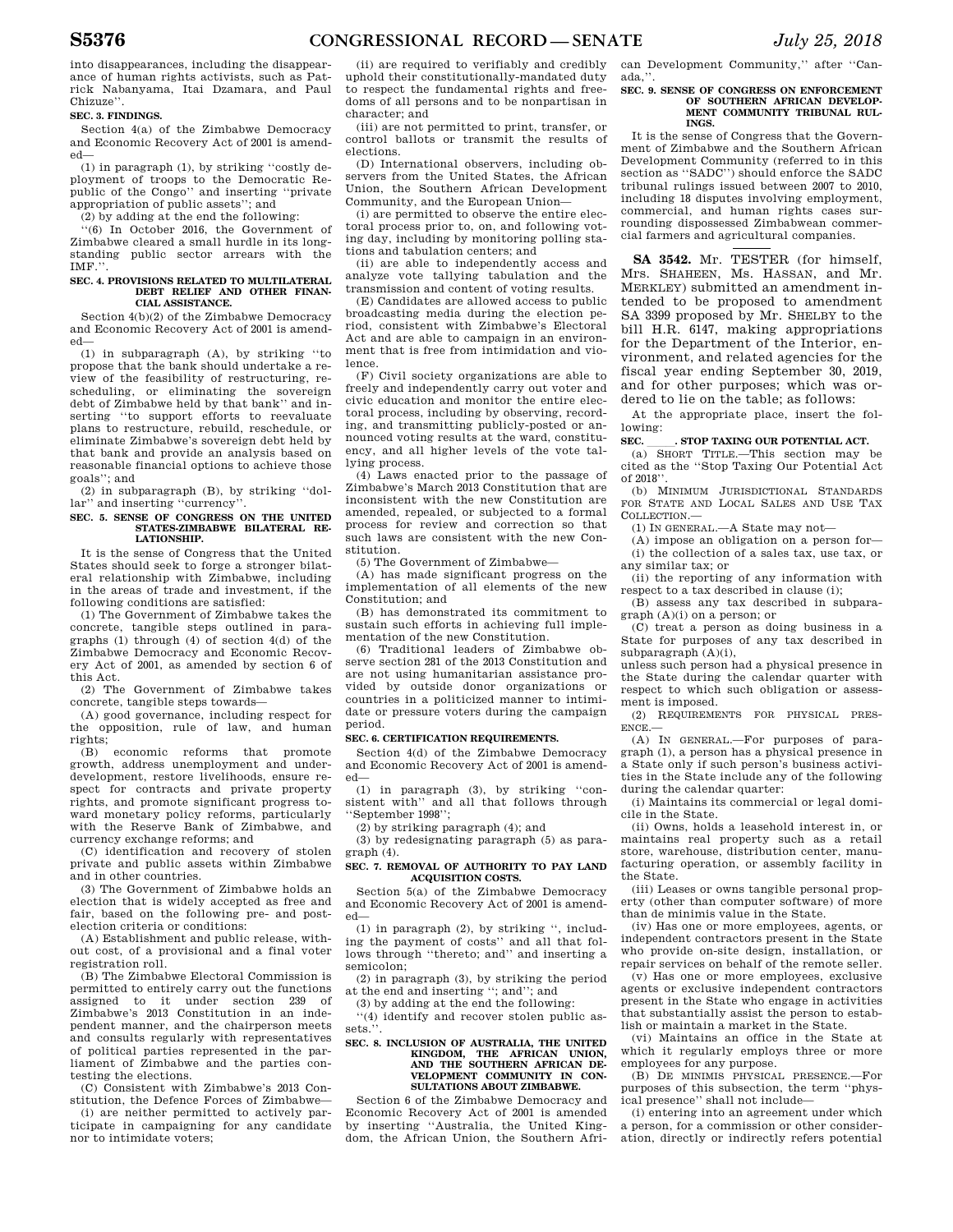purchasers to a person outside the State, whether by an Internet-based link or platform, Internet Web site or otherwise;

(ii) any presence in a State, as described in subparagraph (A), for less than 15 days in a taxable year (or a greater number of days if provided by State law);

(iii) product placement, setup, or other services offered in connection with delivery of products by an interstate or in-State carrier or other service provider;

(iv) Internet advertising services provided by in-State residents which are not exclusively directed towards, or do not solicit exclusively, in-State customers;

(v) ownership by a person outside the State of an interest in a limited liability company or similar entity organized or with a physical presence in the State;

(vi) the furnishing of information to customers or affiliates in such State, or the coverage of events or other gathering of information in such State by such person, or his representative, which information is used or disseminated from a point outside the State; or

(vii) business activities directly relating to such person's potential or actual purchase of goods or services within the State if the final decision to purchase is made outside the State.

(3) PROTECTION OF NON-SELLERS.—A State may not impose or assess a sales, use, or similar tax on a person or impose an obligation to collect or report any information with respect thereto, unless such person is either a purchaser or a seller having a physical presence in the State.

 $(c)$  DISPUTE RESOLUTION —The district courts of the United States shall have original jurisdiction over civil actions to enforce the provisions of this section, including authority to issue declaratory judgments pursuant to section 2201 of title 28, United States Code, and, notwithstanding the provisions of section 1341 of such title, injunctive relief, as necessary to carry out any provision of this section.

(d) DEFINITIONS AND EFFECTIVE DATE.

(1) DEFINITIONS.—For purposes of this section:

(A) MARKETPLACE PROVIDER.—The term ''marketplace provider'' includes any person, other than a seller, who facilitates a sale. For purposes of this subsection, a person facilitates a sale when the person both—

(i) lists or advertises products for sale in any forum, including a catalog or Internet Web site; and

(ii) either directly or indirectly through agreements or arrangements with third parties, collects gross receipts from the customer and transmits those receipts to the marketplace seller, whether or not such person deducts any fees or other amounts from those receipts prior to transferring them to the marketplace seller.

(B) MARKETPLACE SELLER.—The term ''marketplace seller'' means a person that has any sales facilitated by a marketplace provider.

(C) PERSON.—The term ''person'' has the meaning given such term by section 1 of title 1, United States Code. Each corporation that is a member of a group of affiliated corporations, whether unitary or not, is itself a separate person.

(D) PRODUCT.—The term ''product'' includes any good or service, tangible or intangible.

(E) REFERRER.—The term ''referrer'' shall mean every person who—

(i) contracts or otherwise agrees with a seller to list multiple products for sale and the sales prices thereof in any forum, including a catalog or Internet Web site;

(ii) receives a fee, commission, or other consideration from a seller for the listing;

(iii) transfers, via telephone, Internet link, or otherwise, a customer to the seller or the seller's Web site to complete a purchase; and (iv) does not collect receipts from the cus-

tomer for the transaction. (F) SELLER.—The term ''seller'' does not include—

(i) any marketplace provider (except with respect to the sale through the marketplace of products owned by the marketplace provider);

(ii) any referrer;

(iii) any carrier, in which the seller does not have an ownership interest, providing transportation or delivery services with respect to tangible personal property; and

(iv) any credit card issuer, transaction or billing processor, or other financial intermediary.

(G) SIMILAR TAX.—The term ''similar tax'' means a tax that is imposed with respect to the sale or use of a product, regardless of whether the tax is imposed on the person making the sale or the purchaser, with the right or obligation of the person making the sale to obtain reimbursement for the amount of the tax from the purchaser at the time of the transaction.

(H) STATE.—The term ''State'' means the several States, the District of Columbia, the Commonwealth of Puerto Rico, Guam, American Samoa, the United States Virgin Islands, the Commonwealth of the Northern Mariana Islands, and any other territory or possession of the United States and includes any political subdivision thereof.

(2) EFFECTIVE DATE.—This section shall apply with respect to calendar quarters beginning on or after January 1, 2019.

**SA 3543.** Ms. COLLINS (for Mr. PAUL) proposed an amendment to amendment SA 3399 proposed by Mr. SHELBY to the bill H.R. 6147, making appropriations for the Department of the Interior, environment, and related agencies for the fiscal year ending September 30, 2019, and for other purposes; as follows:

On page 3, after line 2, add the following: **SEC. 4. REDUCTION TO COMPLY WITH BCA CAPS.** 

(a) SHORT TITLE.—This section may be cited as the ''Restoring Fiscal Responsibility by Returning to the BCA Caps Act''.

(b) REDUCTION.—Each amount provided under division A, B, C, or D of this Act is reduced by 11.39 percent.

**SA 3544.** Mr. CARDIN submitted an amendment intended to be proposed to amendment SA 3399 proposed by Mr. SHELBY to the bill H.R. 6147, making appropriations for the Department of the Interior, environment, and related agencies for the fiscal year ending September 30, 2019, and for other purposes; which was ordered to lie on the table; as follows:

On page 142, between lines 16 and 17, insert the following:

PROHIBITION OF USE OF FUNDS TO RELOCATE ANY FUNCTION OF THE CAPTAIN JOHN SMITH CHESAPEAKE NATIONAL HISTORIC TRAIL PRO-GRAM

SEC. 433. None of the funds made available by this Act may be used by the Secretary of the Interior to relocate any function of the Captain John Smith Chesapeake National Historic Trail program.

**SA 3545.** Mr. NELSON (for himself, Mr. MARKEY, Ms. WARREN, Ms. BALD-WIN, Mr. BLUMENTHAL, and Mr. MENEN-DEZ) submitted an amendment intended to be proposed to amendment

SA 3399 proposed by Mr. SHELBY to the bill H.R. 6147, making appropriations for the Department of the Interior, environment, and related agencies for the fiscal year ending September 30, 2019, and for other purposes; which was ordered to lie on the table; as follows:

At the appropriate place in division D, insert the following:<br>SEC. \_\_\_. Not later than 15 days after the

SEC. Let I have than 15 days after the date of enactment of this Act, the Secretary of Housing and Urban Development shall enter into an interagency agreement or agreements with the Administrator of the Federal Emergency Management Agency as may be necessary to ensure the implementation of a Disaster Housing Assistance Program to provide temporary rental assistance to individuals and households displaced from their residences by a major disaster declared by the President under section 401 of the Robert T. Stafford Disaster Relief and Emergency Assistance Act (42 U.S.C. 5170) related to Hurricane Maria or Hurricane Irma.

**SA 3546.** Ms. SMITH (for herself and Mrs. SHAHEEN) submitted an amendment intended to be proposed to amendment SA 3399 proposed by Mr. SHELBY to the bill H.R. 6147, making appropriations for the Department of the Interior, environment, and related agencies for the fiscal year ending September 30, 2019, and for other purposes; which was ordered to lie on the table; as follows:

At the appropriate place in division C, insert the following:

SEC. Not later than 1 year after the date of enactment of this Act, the Rural Housing Service of the Department of Agriculture shall submit to Congress a report including—

(1) a description of—

(A) the number of properties assisted under title V of the Housing Act of 1949 (42 U.S.C. 1471 et seq.) that are reaching the end of their loan term;

(B) the location of each property described in subparagraph (A);

(C) the number of units in each property described in subparagraph (A); and

(D) the date on which each the loan for each property described in subparagraph (A) is expected to reach maturity;

(2) the strategy of the Rural Housing Service to preserve the long-term affordability of the properties described in paragraph  $(1)(\mathbf{A})$ when the loan matures; and

(3) a description of the resources and tools that the Rural Housing Service needs from Congress in order to preserve the long-term affordability of the properties described in paragraph (1) (A).

**SA 3547.** Ms. HEITKAMP submitted an amendment intended to be proposed to amendment SA 3399 proposed by Mr. SHELBY to the bill H.R. 6147, making appropriations for the Department of the Interior, environment, and related agencies for the fiscal year ending September 30, 2019, and for other purposes; which was ordered to lie on the table; as follows:

At the appropriate place in division C, insert the following:<br>SEC. (a) Of the amount made available

SEC.  $\ldots$  (a) Of the amount made available<br>by this Act for the Foreign Agricultural Service, \$10,000,000 shall be available for fiscal year 2019 for the trade adjustment assistance for farmers program under chapter 6 of title II of the Trade Act of 1974 (19 U.S.C. 2401 et seq.), as amended by subsection (b).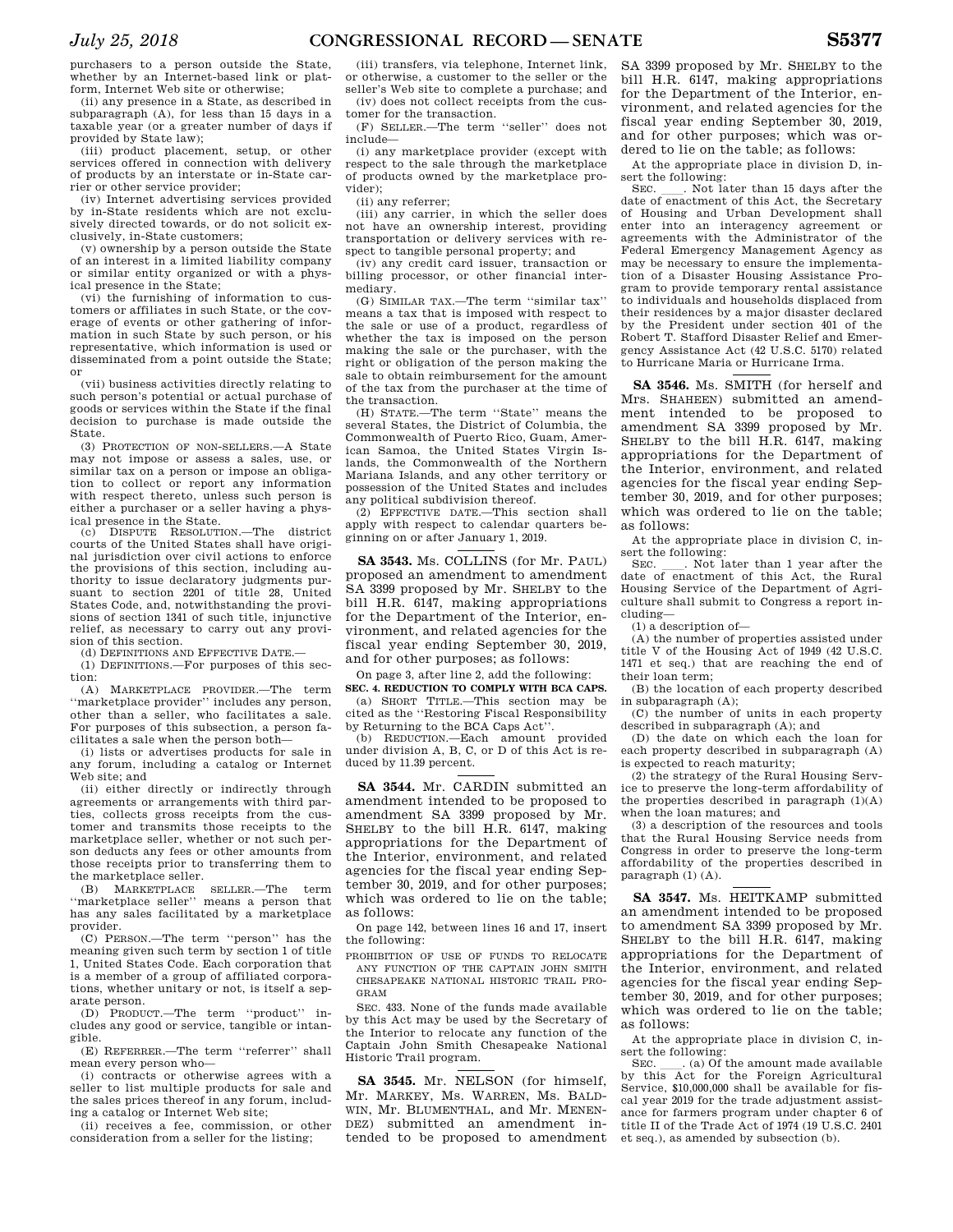(b) Section 292(c) of the Trade Act of 1974 (19 U.S.C. 2401a(c)) is amended—

(1) by striking paragraphs (2) and (3); and (2) by inserting after paragraph (1) the following:

 $"(2)$  either-

''(A) the volume of imports of articles like, or directly competitive with, the agricultural commodity produced by the group in the marketing year with respect to which the group files the petition increased compared to the average volume of such imports during the 3 marketing years preceding such marketing year; or

''(B)(i) the volume of exports of the agricultural commodity produced by the group in the marketing year with respect to which the group files the petition decreased compared to the average volume of such exports during the 3 marketing years preceding such marketing year; and

''(ii) the decrease in exports described in clause (i) resulted in whole or in part from duties imposed on such exports by a foreign country in response to duties imposed by the United States on imports from such country pursuant to action taken under the authority of—

''(I) section 232 of the Trade Expansion Act of 1962 (19 U.S.C. 1862);

''(II) section 301 of this Act (19 U.S.C. 2411); or

''(III) the International Emergency Economic Powers Act (50 U.S.C. 1701 et seq.); and

''(3) the increase in imports described in paragraph (2)(A) or the decrease in exports described in paragraph (2)(B) contributed importantly to the decrease in the national average price, quantity of production, or value of production of, or cash receipts for, the agricultural commodity, as described in para $graph (1)$ .".

**SA 3548.** Ms. HEITKAMP submitted an amendment intended to be proposed to amendment SA 3399 proposed by Mr. SHELBY to the bill H.R. 6147, making appropriations for the Department of the Interior, environment, and related agencies for the fiscal year ending September 30, 2019, and for other purposes; which was ordered to lie on the table; as follows:

At the appropriate place in division C, in-

sert the following:<br>SEC. (a) Notwithstanding any other SEC. Call Notwithstanding any other provision of this Act, the amount made available under the heading ''SALARIES AND EXPENSES (INCLUDING TRANSFERS OF FUNDS)'' under the heading ''FOREIGN AGRICULTURAL SERVICE'' under the heading ''FOREIGN AS-SISTANCE AND RELATED PROGRAMS'' in title V shall be \$302,230,000.

(b) Of the amount made available by this Act for the Foreign Agricultural Service, \$90,000,000 shall be available for fiscal year 2019 for the trade adjustment assistance for farmers program under chapter 6 of title II of the Trade Act of 1974 (19 U.S.C. 2401 et seq.), as amended by subsection (c).

(c) Section 292(c) of the Trade Act of 1974 (19 U.S.C. 2401a(c)) is amended—

(1) by striking paragraphs (2) and (3); and

(2) by inserting after paragraph (1) the following:

''(2) either—

''(A) the volume of imports of articles like, or directly competitive with, the agricultural commodity produced by the group in the marketing year with respect to which the group files the petition increased compared to the average volume of such imports during the 3 marketing years preceding such marketing year; or

''(B)(i) the volume of exports of the agricultural commodity produced by the group in the marketing year with respect to which the group files the petition decreased compared to the average volume of such exports during the 3 marketing years preceding such marketing year; and

''(ii) the decrease in exports described in clause (i) resulted in whole or in part from duties imposed on such exports by a foreign country in response to duties imposed by the United States on imports from such country pursuant to action taken under the authority of—

'(I) section 232 of the Trade Expansion Act of 1962 (19 U.S.C. 1862);

''(II) section 301 of this Act (19 U.S.C. 2411); or

''(III) the International Emergency Economic Powers Act (50 U.S.C. 1701 et seq.); and

''(3) the increase in imports described in paragraph (2)(A) or the decrease in exports described in paragraph (2)(B) contributed importantly to the decrease in the national average price, quantity of production, or value of production of, or cash receipts for, the agricultural commodity, as described in para $graph (1)$ ."

**SA 3549.** Mr. YOUNG (for himself, Mr. VAN HOLLEN, and Mr. BLUNT) submitted an amendment intended to be proposed to amendment SA 3399 proposed by Mr. SHELBY to the bill H.R. 6147, making appropriations for the Department of the Interior, environment, and related agencies for the fiscal year ending September 30, 2019, and for other purposes; which was ordered to lie on the table; as follows:

At the appropriate place in division D, insert the following:

SEC.  $\ldots$  (a) In this section—<br>(1) the terms "families" and "public housing agency'' have the meanings given those terms in section 3(b) of the United States Housing Act of 1937 (42 U.S.C. 1437a(b));

(2) the term ''housing choice voucher assistance'' means voucher assistance provided under section 8(o) of the United States Housing Act of 1937 (42 U.S.C. 1437f(o));

(3) the term ''Plan'' means a Regional Housing Mobility Plan submitted under subsection (d); and

(4) the term ''Secretary'' means the Secretary of Housing and Urban Development.

(b) The Secretary may carry out a mobility demonstration program to enable public housing agencies to administer housing choice voucher assistance in a manner designed to encourage families receiving that assistance to move to lower-poverty areas and expand access to opportunity areas.

(c)(1) The Secretary shall establish requirements for public housing agencies to participate in the demonstration program under this section, which shall provide that the following public housing agencies may participate:

(A) Public housing agencies that together—

(i) serve areas with high concentrations of families receiving housing choice voucher assistance in poor, low-opportunity neighborhoods; and

(ii) have an adequate number of moderately priced rental units in higher-opportunity areas.

(B) Planned consortia or partial consortia of public housing agencies that—

(i) include not less than 1 public housing agency with a high-performing Family Self-Sufficiency program carried out under section 23 of the United States Housing Act of 1937 (42 U.S.C. 1437u); and

(ii) will enable participating families to continue in the Family Self-Sufficiency program if the family relocates to the jurisdiction served by any other public housing agency of the consortium.

(C) Planned consortia or partial consortia of public housing agencies that—

(i) serve jurisdictions within a single region;

(ii) include not less than 1 small public housing agency; and (iii) will consolidate mobility-focused oper-

ations.

(D) Such other public housing agencies as the Secretary considers appropriate.

(2) The Secretary shall establish competitive selection criteria for public housing agencies eligible under paragraph (1) to participate in the demonstration program under this section.

(3) The Secretary may require public housing agencies participating in the demonstration program under this section to use a randomized selection process to select among the families eligible to receive assistance under the demonstration program.

(d) The Secretary shall require each public housing agency applying to participate in the demonstration program under this section to submit a Regional Housing Mobility Plan, which shall—

(1) identify the public housing agencies that will participate under the Plan and the number of vouchers each participating public housing agency will make available out of their existing programs in connection with the demonstration;

(2) identify any community-based organizations, nonprofit organizations, businesses, and other entities that will participate under the Plan and describe the commitments for the participation made by each such entity;

(3) identify any waivers or alternative requirements requested for the execution of the Plan;

(4) identify any specific actions that the public housing agencies and other entities will undertake to accomplish the goals of the demonstration program, which shall include a comprehensive approach to enable a successful transition to opportunity areas and may include counseling and continued support for families;

(5) specify the criteria that the public housing agencies would use to identify opportunity areas under the Plan;

(6) provide for the establishment of priority and preferences for families receiving assistance under the demonstration program, including a preference for families with young children, as such term is defined by the Secretary, based on regional housing needs and priorities; and

(7) comply with any other requirements established by the Secretary.

(e)(1) Each public housing agency participating in the demonstration program under this section may use administrative fees under section 8(q) of the United States Housing Act of 1937 (42 U.S.C. 1437 $f(\alpha)$ ), any administrative fee reserves of the public housing agency, and funding from private entities to provide mobility-related services in connection with the demonstration program, including services such as counseling, portability coordination, landlord outreach, security deposits, and administrative activities associated with establishing and operating regional mobility programs.

(2) Each public housing agency participating in the demonstration program under this section may use housing assistance payment contract funds under section 8(o) of the United States Housing Act of 1937 (42 U.S.C. 1437f(o)) for security deposits if necessary to enable families to lease units with housing choice voucher assistance in designated opportunity areas.

 $(f)(1)$  To allow for public housing agencies to implement and administer the Plan of the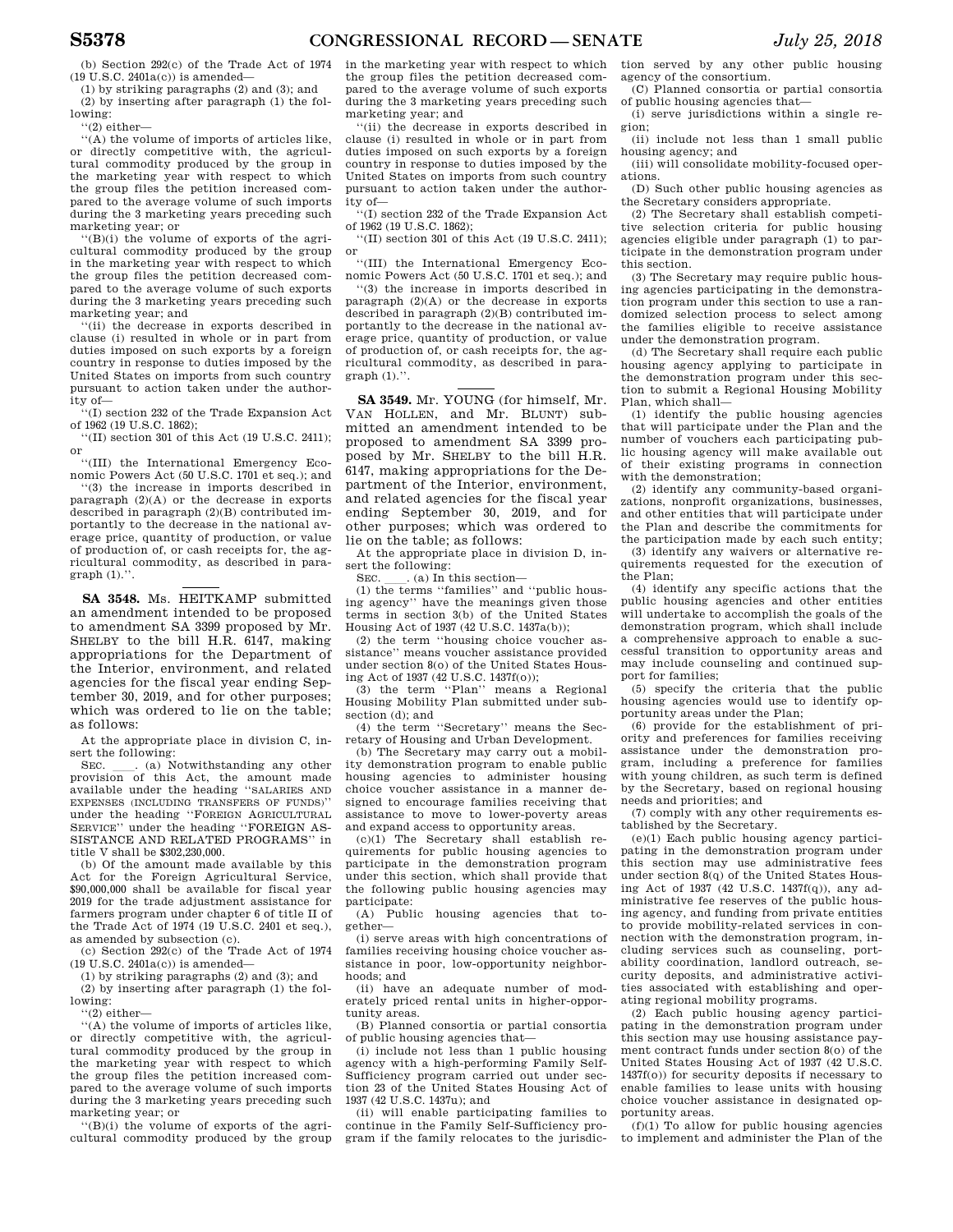public housing agency under the demonstration program under this section, the Secretary may waive or specify alternative requirements for the following provisions of the United States Housing Act of 1937 (42 U.S.C. 1437 et seq.):

(A) Paragraphs  $(7)(A)$  and  $(13)(E)(i)$  of section 8(o)  $(42 \text{ U.S.C. } 1437f(0))$  (relating to the term of a lease and mobility requirements). (B) Section 8(o)(13)(C)(i) (42 U.S.C.

 $1437f(0)(13)(C)(i)$  (relating to the public housing agency plan).

(C) Section 8(r)(2) (42 U.S.C. 1437f(r)(2)) (relating to the responsibility of a public housing agency to administer portable assistance).

(2) The Secretary shall provide additional authority for public housing agencies in a selected region to form a consortium that has a single housing assistance payment contract, or to enter into a partial consortium to operate all or portions of the Plan, including public housing agencies participating in the Moving To Work demonstration program established under section 204 of the Departments of Veterans Affairs and Housing and Urban Development, and Independent Agencies Appropriations Act, 1996 (Public Law 104–134; 110 Stat. 1321–281).

(3) Any waiver or alternative requirements pursuant to this subsection shall not take effect before the date that is 10 days after the date on which the date on which the Secretary publishes a notice of the waiver or alternative requirement in the Federal Register.

(g) The Secretary may implement the demonstration program under this section, including the terms, procedures, requirements, and conditions of the demonstration, by notice.

 $(h)(1)$  Not later than 5 years after the implementation of the regional housing mobility programs by public housing agencies participating in the demonstration program under this section, the Secretary shall submit to Congress and publish in the Federal Register a report evaluating the effectiveness of the strategies pursued under the demonstration program, subject to the availability of funding to conduct the evaluation. (2) The Secretary shall—

(A) through internet websites and other means, disseminate interim findings relating to the demonstration program under this section as they become available; and

(B) if promising strategies are identified through the findings described in subparagraph (A), notify Congress of the amount of funds that would be required to expand the testing of these strategies in additional types of public housing agencies and housing markets.

**SA 3550.** Mr. YOUNG (for himself, Mr. COONS, Mr. GARDNER, Mr. KAINE, and Mr. HELLER) submitted an amendment intended to be proposed to amendment SA 3399 proposed by Mr. SHELBY to the bill H.R. 6147, making appropriations for the Department of the Interior, environment, and related agencies for the fiscal year ending September 30, 2019, and for other purposes; which was ordered to lie on the table; as follows:

At the appropriate place in division D, insert the following:<br>SEC. (a) In t

SEC.  $\qquad$  (a) In this section-<br>(1)(A) the term "affords

the term "affordable housing" means—

(i) housing for which the household is required to pay not more than 30 percent of the household income for gross housing costs, including utilities, where such income is less than or equal to the area median income for the municipality in which the housing is located, as determined by the Secretary; and

(ii) housing—

(I) for which the household pays more than 30 percent of the household income for gross housing costs, including utilities, where such income is less than or equal to the area median income for the municipality in which the housing is located, as determined by the Secretary; and

(II) that is assisted or considered affordable by the Department of Housing and Urban Development, including—

(aa) public housing;

(bb) housing assisted under section 8(o) of such Act (42 U.S.C. 1437f(o));

(cc) housing receiving the low-income housing credit under section 42 of the Internal Revenue Code; and

(dd) housing assisted under other Federal or local housing programs serving households with incomes at or below 80 percent of the area median income or providing services or amenities that will primarily be used by low-income housing; and

(B) the definition in subparagraph (A) shall apply to Federal, State, and local affordable housing programs;

(2) the terms ''low-income housing'' and 'public housing'' have the meanings given those terms in section 3(b) of the United States Housing Act of 1937 (42 U.S.C. 1437a(b));

(3) the term ''Secretary'' means the Secretary of Housing and Urban Development; and

(4) the term ''Task Force'' means the Task Force on the Impact of the Affordable Housing Crisis established under subsection (b)(1).

(b)(1) There is established a bipartisan task force to be known as the Task Force on the

Impact of the Affordable Housing Crisis. (2)(A) The Task Force shall be composed of

18 members, of whom— (i) 1 member shall be appointed by the Majority Leader of the Senate and the Speaker of the House of Representatives, who shall

serve as co-chair of the Task Force; (ii) 1 member shall be appointed by the Mi-

nority Leader of the Senate and the Minority Leader of the House of Representatives, who shall serve as co-chair of the Task Force;

(iii) 4 members shall be appointed by the Majority Leader of the Senate;

(iv) 4 members shall be appointed by the Minority Leader of the Senate;

(v) 4 members shall be appointed by the Speaker of the House of Representatives; and (vi) 4 members shall be appointed by the Minority Leader of the House of Representatives.

(B) Each member of the Task Force shall be an academic researcher, an expert in a field or policy area related to the purpose of the Task Force, or an individual who has experience with government programs related

to the purpose of the Task Force. (C) The co-chairs of the Task Force may appoint and fix the pay of additional staff to

the Task Force. (D) Any Federal Government employee may be detailed to the Task Force without reimbursement from the Task Force, and the detailee shall retain the rights, status, and privileges of his or her regular employment without interruption.

(E) Members of the Task Force may be allowed travel expenses, including per diem in lieu of subsistence, at rates authorized for employees of agencies under subchapter I of chapter 57 of title 5, United States Code, while away from their homes or regular places of business in the performance of services for the Task Force.

(3) Appointments to the Task Force shall be made not later than 180 days after the date of enactment of this Act.

(4)(A) A member of the Task Force shall be appointed for the life of the Task Force.

(B) Any vacancy in the Task Force-(i) shall not affect the powers of the Task Force; and

(ii) shall be filled in the same manner as the original appointment.

(5) The Task Force shall meet not later than 30 days after the date on which a majority of the members of the Task Force have been appointed.

 $(6)(A)$  The Task Force shall meet at the call of the co-chairs of the Task Force.

(B) A majority of the members of the Task Force shall constitute a quorum, but a lesser number of members may hold hearings.

(c)(1) The Task Force shall utilize available survey and statistical data related to the purpose of the Task Force to complete a comprehensive report to—

(A) evaluate and quantify the impact that a lack of affordable housing has on other areas of life and life outcomes for individuals living in the United States, including—

(i) education;

(I) employment;

(II) income level;

(III) health;

(IV) nutrition;

(V) access to transportation;

(VI) the poverty level of the neighborhood in which individuals live;

(VII) regional economic growth;

(VIII) neighborhood and rural community stability and revitalization; and

(IX) other areas of life and life outcomes related to the purpose of the Task Force necessary to complete a comprehensive report;

(B) evaluate and quantify the costs incurred by other Federal, State, and local programs due to a lack of affordable housing; and

(C) make recommendations to Congress on how to use affordable housing to improve the effectiveness of other Federal programs and improve life outcomes for individuals living in the United States.

(2) The Task Force shall publish in the Federal Register a notice for a public comment period of 90 days on the purpose and activities of the Task Force.

(3) Not later than the date on which the Task Force terminates, the Task Force shall submit to the Committee on Banking, Housing, and Urban Affairs and the Committee on Finance of the Senate and the Committee on Financial Services and the Committee on Ways and Means of the House of Representatives and make publicly available a final report that—

(A) contains the information, evaluations, and recommendations described in paragraph (1); and

(B) is signed by each member of the Task Force.

(d)(1) The Task Force may hold such hearings, take such testimony, and receive such evidence as the Task Force considers advisable to carry out this section.

(2)(A) The Task Force may secure directly from any Federal department or agency such information as the Task Force considers necessary to carry out this section.

(B) On request of the co-chairs of the Task Force, the head of a Federal department or agency described in subparagraph (A) shall furnish the information to the Task Force.

(3) The Task Force may use the United States mails in the same manner and under the same conditions as other Federal departments and agencies.

(e) The Task Force shall terminate not later than 2 years after the date on which all members of the Task Force are appointed under subsection (b).

(f) The co-chairs of the Task Force shall carry out this Act using amounts otherwise made available to the Office of Policy Development and Research within the Department of Housing and Urban Development.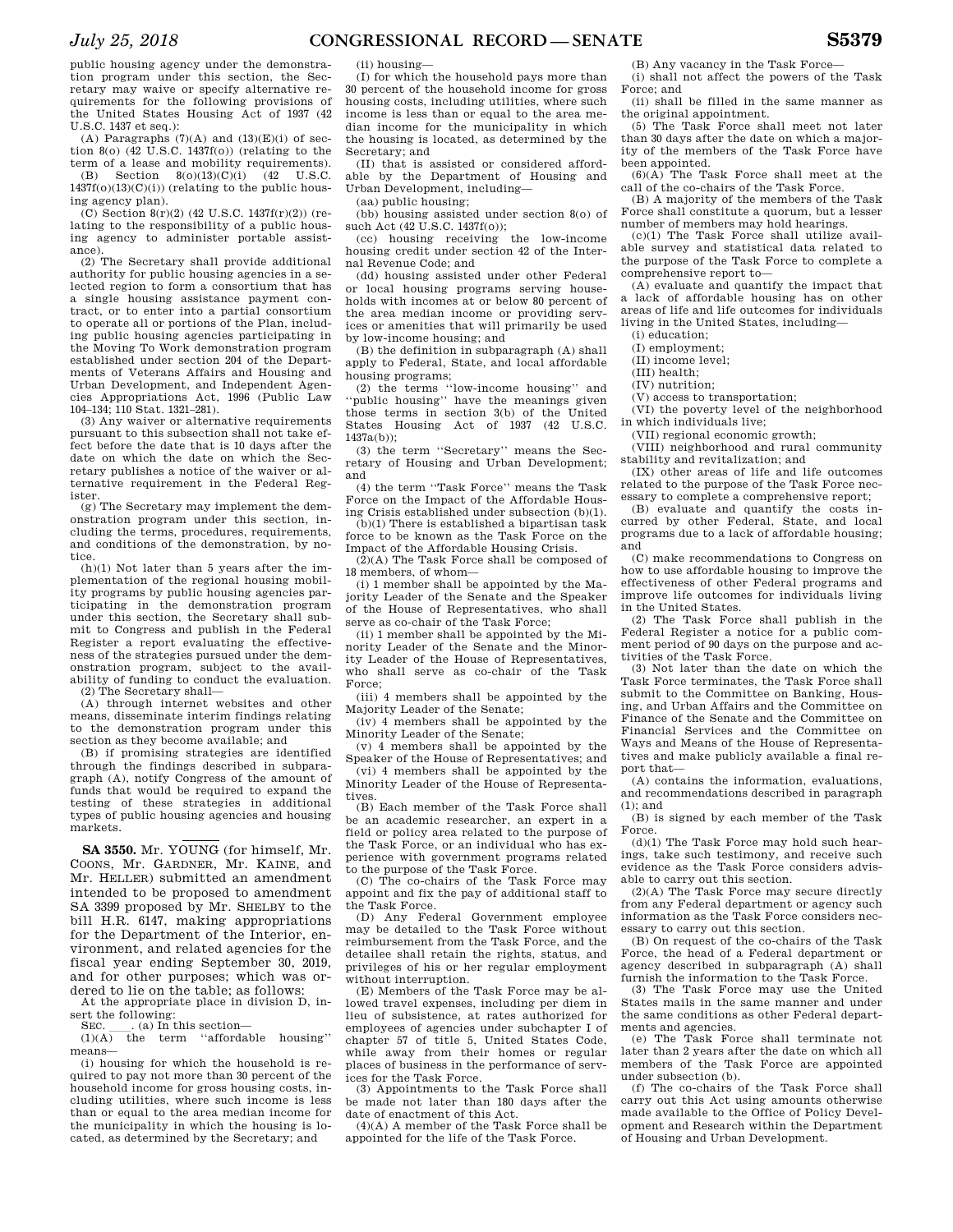On page 22, line 10, strike the period at the end and insert the following: '': *Provided further*, That of the amounts made available under this heading, not less than \$200,000 shall be used for activities to better understand mechanisms that result in toxins being present in harmful algal blooms.''.

On page 65, line 5, strike the period at the end and insert the following: '': *Provided further*, That of the amounts made available under this heading, not less than \$5,000,000 shall be used to investigate health impacts from exposure to harmful algal blooms and cyanobacteria toxins, and to develop innovative methods to monitor, characterize, and predict blooms for early action.''.

**SA 3552.** Ms. STABENOW (for herself, Mr. PETERS, Mr. REED, Ms. DUCKWORTH, and Mr. CARDIN) submitted an amendment intended to be proposed to amendment SA 3399 proposed by Mr. SHELBY to the bill H.R. 6147, making appropriations for the Department of the Interior, environment, and related agencies for the fiscal year ending September 30, 2019, and for other purposes; which was ordered to lie on the table; as follows:

At the end of title II of division A, insert the following:

Using funds appropriated under this title, the Administrator of the Environmental Protection Agency shall implement the recommendations described in the report of the Office of Inspector General of the Environmental Protection Agency entitled ''Management Weakness Delayed Response to Flint Water Crisis'', numbered 18-P-0221, and dated July 19, 2018, to ensure clean and safe water compliance under the Safe Drinking Water Act (42 U.S.C. 300f et seq.).

**SA 3553.** Ms. COLLINS (for Mr. MANCHIN) proposed an amendment to amendment SA 3399 proposed by Mr. SHELBY to the bill H.R. 6147, making appropriations for the Department of the Interior, environment, and related agencies for the fiscal year ending September 30, 2019, and for other purposes; as follows:

On page 145, line 16, strike ''2020.'' and insert ''2020: *Provided further*, That of the amount appropriated under this heading, not less than \$1,000,000 shall be used to support and augment new and ongoing investigations into the illicit trade of synthetic opioids, particularly fentanyl and its analogues, originating from the People's Republic of China: *Provided further*, That not later than 180 days after the date of the enactment of this Act, the Secretary of the Treasury, in coordination with the Administrator of the Drug Enforcement Administration and the heads of other Federal agencies, as appropriate, shall submit a comprehensive report (which shall be submitted in unclassified form, but may include a classified annex) summarizing efforts by actors in the People's Republic of China to subvert United States laws and to supply illicit synthetic opioids to persons in the United States, including up-to-date esti-

mates of the scale of illicit synthetic opioids flows from the People's Republic of China, to the Committee on Appropriations, the Committee on Homeland Security, and the Committee on Financial Services of the House of Representatives and the Committee on Appropriations, the Committee on Homeland Security and Governmental Affairs, and the Committee on Banking, Housing, and Urban Affairs of the Senate.''.

**SA 3554.** Ms. STABENOW (for herself, Mr. PETERS, and Mr. BROWN) submitted an amendment intended to be proposed to amendment SA 3399 proposed by Mr. SHELBY to the bill H.R. 6147, making appropriations for the Department of the Interior, environment, and related agencies for the fiscal year ending September 30, 2019, and for other purposes; which was ordered to lie on the table; as follows:

At the end of title II of division A, add the following:

Using amounts appropriated by this Act, the Administrator of the Environmental Protection agency shall reestablish the Great Lakes Advisory Board, without significantly restructuring the member composition or objectives of the Great Lakes Advisory Board as described in the Great Lakes Advisory Board charter dated June 13, 2016.

**SA 3555.** Mr. DONNELLY submitted an amendment intended to be proposed to amendment SA 3399 proposed by Mr. SHELBY to the bill H.R. 6147, making appropriations for the Department of the Interior, environment, and related agencies for the fiscal year ending September 30, 2019, and for other purposes; which was ordered to lie on the table; as follows:

On page 181, between lines 12 and 13, insert the following:

SEC. 203. Notwithstanding any other provision of this division—

(1) the total amount provided under the heading ''SALARIES AND EXPENSES''under the heading ''OFFICE OF NATIONAL DRUG CONTROL POLICY'' under the heading ''EXECUTIVE OFFICE OF THE PRESIDENT AND FUNDS APPROPRIATED TO THE PRESIDENT'' in title II shall be increased by \$1,600,000; and

(2) the total amount provided under the heading ''FEDERAL DRUG CONTROL PROGRAMS HIGH INTENSITY DRUG TRAFFICKING AREAS PRO-GRAM (INCLUDING TRANSFERS OF FUNDS)''under the heading ''OFFICE OF NATIONAL DRUG CON-TROL POLICY'' under the heading ''EXECU-TIVE OFFICE OF THE PRESIDENT AND FUNDS APPROPRIATED TO THE PRESI-DENT'' in title II shall be increased by \$20,000,000.

**SA 3556.** Mr. DONNELLY (for himself and Mrs. ERNST) submitted an amendment intended to be proposed to amendment SA 3399 proposed by Mr. SHELBY to the bill H.R. 6147, making appropriations for the Department of the Interior, environment, and related agencies for the fiscal year ending September 30, 2019, and for other purposes; which was ordered to lie on the table; as follows:

On page 535, line 17, insert before the period at the end the following: '': *Provided further*, That not later than 1 year after the date of enactment of this Act, the Secretary shall complete the rulemaking to define the term 'recreational vehicle' for purposes of the exemption for such vehicles from the

manufactured home procedural and enforcement regulations under part 3282 of title 24, Code of Federal Regulations''.

**SA 3557.** Ms. WARREN submitted an amendment intended to be proposed to amendment SA 3399 proposed by Mr. SHELBY to the bill H.R. 6147, making appropriations for the Department of the Interior, environment, and related agencies for the fiscal year ending September 30, 2019, and for other purposes; which was ordered to lie on the table; as follows:

At the appropriate place, insert the following:

### **SEC. . . ENDING BANKING FOR HUMAN TRAFFICKERS.**

(a) SHORT TITLE.—This section may be cited as the ''End Banking for Human Traffickers Act of 2018''.

(b) INCREASING THE ROLE OF THE FINANCIAL INDUSTRY IN COMBATING HUMAN TRAF-FICKING.—

(1) TREASURY AS A MEMBER OF THE PRESI-DENT'S INTERAGENCY TASK FORCE TO MONITOR AND COMBAT TRAFFICKING.—Section 105(b) of the Victims of Trafficking and Violence Protection Act of 2000 (22 U.S.C. 7103(b)) is amended by inserting ''the Secretary of the Treasury,'' after ''the Secretary of Education,''.

(2) REQUIRED REVIEW OF PROCEDURES.—Not later than 180 days after the date of the enactment of this Act, the Financial Institutions Examination Council, in consultation with the Secretary of the Treasury, the private sector, victims of severe forms of trafficking in persons, advocates of persons at risk of becoming victims of severe forms of trafficking in persons, and appropriate law enforcement agencies, shall—

(A) review and enhance training and examinations procedures to improve the capabilities of anti-money laundering and countering the financing of terrorism programs to detect financial transactions relating to severe forms of trafficking in persons;

(B) review and enhance procedures for referring potential cases relating to severe forms of trafficking in persons to the appropriate law enforcement agency; and

(C) determine, as appropriate, whether requirements for financial institutions are sufficient to detect and deter money laundering relating to severe forms of trafficking in persons.

(3) INTERAGENCY TASK FORCE RECOMMENDA-TIONS TARGETING MONEY LAUNDERING RELATED TO HUMAN TRAFFICKING.—

(A) IN GENERAL.—Not later than 270 days after the date of the enactment of this Act, the Interagency Task Force to Monitor and Combat Trafficking shall submit to the Committee on Financial Services and the Committee on the Judiciary of the House of Representatives, the Committee on Banking, Housing, and Urban Affairs and the Committee on the Judiciary of the Senate, and the head of each appropriate Federal banking agency—

(i) an analysis of anti-money laundering efforts of the United States Government and United States financial institutions relating to severe forms of trafficking in persons; and

(ii) appropriate legislative, administrative, and other recommendations to strengthen efforts against money laundering relating to severe forms of trafficking in persons.

(B) REQUIRED RECOMMENDATIONS.—The recommendations under subparagraph (A) shall include—

(i) feedback from financial institutions on best practices of successful programs to combat severe forms of trafficking in persons currently in place that may be suitable for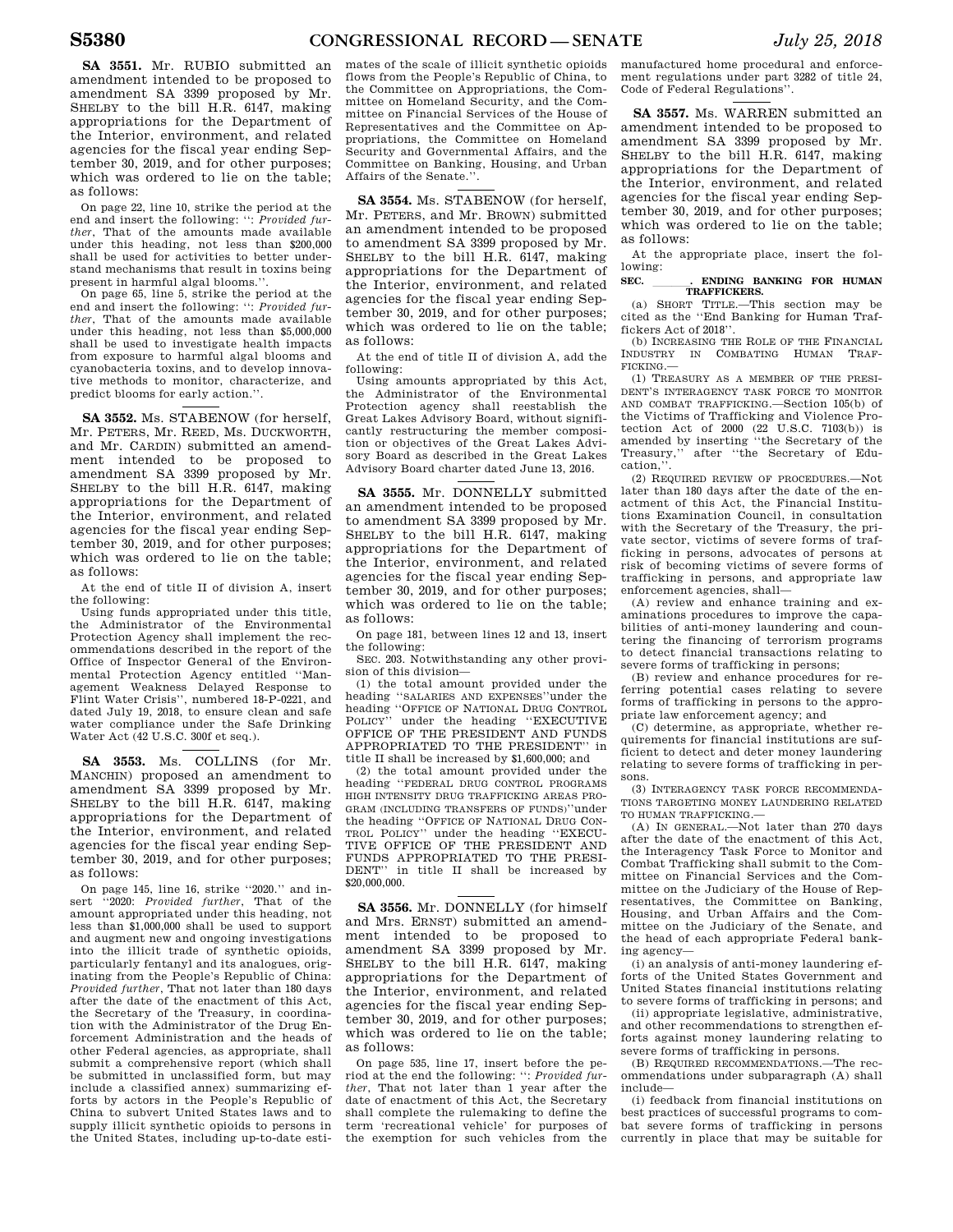broader adoption by similarly situated financial institutions;

(ii) feedback from stakeholders, including victims of severe forms of trafficking in persons, advocates of persons at risk of becoming victims of severe forms of trafficking in persons, and financial institutions, on policy proposals derived from the analysis conducted by the task force referred to in subparagraph (A) that would enhance the efforts and programs of financial institutions to detect and deter money laundering relating to severe forms of trafficking in persons, including any recommended changes to internal policies, procedures, and controls relating to severe forms of trafficking in persons;

(iii) any recommended changes to training programs at financial institutions to better equip employees to deter and detect money laundering relating to severe forms of trafficking in persons;

(iv) any recommended changes to expand information sharing relating to severe forms of trafficking in persons among financial institutions and between such financial institutions, appropriate law enforcement agencies, and appropriate Federal agencies; and

(v) recommended changes, if necessary, to existing statutory law to more effectively detect and deter money laundering relating to severe forms of trafficking in persons, where such money laundering involves the use of emerging technologies and virtual currencies.

(4) LIMITATION.—Nothing in this section shall be construed to—

(A) grant rulemaking authority to the Interagency Task Force to Monitor and Combat Trafficking; or

(B) authorize financial institutions to deny services to victims of trafficking, victims of severe forms of trafficking, or individuals not responsible for promoting severe forms of trafficking in persons.

(5) DEFINITIONS.—As used in this subsection—

(A) the term ''appropriate Federal banking agency'' has the meaning given the term in section 3(q) of the Federal Deposit Insurance Act (12 U.S.C. 1813(q));

(B) the term ''severe forms of trafficking in persons'' has the meaning given such term in section 103 of the Trafficking Victims Protection Act of 2000 (22 U.S.C. 7102);

(C) the term ''Interagency Task Force to Monitor and Combat Trafficking'' means the Interagency Task Force to Monitor and Combat Trafficking established by the President pursuant to section 105 of the Victims of Trafficking and Violence Protection Act of 2000 (22 U.S.C. 7103);

(D) the term "law enforcement agency means an agency of the United States, a State, or a political subdivision of a State, authorized by law or by a government agency to engage in or supervise the prevention, detection, investigation, or prosecution of any violation of criminal or civil law; and

(E) the terms ''victim of a severe form of trafficking'' and ''victim of trafficking'' have the meanings given the terms in section 103 of the Trafficking Victims Protection Act of 2000 (22 U.S.C. 7102). (c) COORDINATION OF HUMAN TRAFFICKING

ISSUES BY THE OFFICE OF TERRORISM AND FI-NANCIAL INTELLIGENCE.—

(1) FUNCTIONS.—Section 312(a)(4) of title 31, United States Code, is amended—

(A) by redesignating subparagraphs (E), (F), and (G) as subparagraphs (F), (G), and (H), respectively; and

(B) by inserting after subparagraph (D) the following:

''(E) combating illicit financing relating to severe forms of trafficking in persons;'

(d) INTERAGENCY COORDINATION.—Section 312(a) of title 31, United States Code, is amended by adding at the end the following:

''(8) INTERAGENCY COORDINATION.—The Secretary of the Treasury, after consultation with the Undersecretary for Terrorism and Financial Crimes, shall designate an office within the OTFI that shall coordinate efforts to combat the illicit financing of severe forms of trafficking in persons with—

''(A) other offices of the Department of the Treasury;

''(B) other Federal agencies, including—

''(i) the Office to Monitor and Combat Trafficking in Persons of the Department of State; and

''(ii) the Interagency Task Force to Monitor and Combat Trafficking;

''(C) State and local law enforcement agen-

cies; and ''(D) foreign governments.''.

(e) DEFINITION.—Section 312(a) of title 31, United States Code, as amended by this section, is further amended by adding at the end the following:

''(9) DEFINITION.—In this subsection, the term 'severe forms of trafficking in persons' has the meaning given such term in section 103 of the Trafficking Victims Protection Act of 2000 (22 U.S.C. 7102).''.

(f) ADDITIONAL REPORTING REQUIREMENT UNDER THE TRAFFICKING VICTIMS PROTECTION ACT OF  $2000$  -Section  $105(d)(7)$  of the Trafficking Victims Protection Act of 2000 (22  $U.S.C. 7103(d)(7)$  is amended—

(1) in the matter preceding subparagraph  $(A)$ 

(A) by inserting ''the Committee on Financial Services,'' after ''the Committee on Foreign Affairs,''; and

(B) by inserting ''the Committee on Banking, Housing, and Urban Affairs,'' after ''the Committee on Foreign Relations,'

(2) in subparagraph  $(Q)(vii)$ , by striking "; and'' and inserting a semicolon;

(3) in subparagraph (R), by striking the period at the end and inserting ''; and''; and

(4) by adding at the end the following:

''(S) the efforts of the United States to eliminate money laundering relating to severe forms of trafficking in persons and the number of investigations, arrests, indictments, and convictions in money laundering cases with a nexus to severe forms of trafficking in persons."

(g) MINIMUM STANDARDS FOR THE ELIMI-NATION OF TRAFFICKING.—Section 108(b) of the Trafficking Victims Protection Act of 2000 (22 U.S.C. 7106(b)) is amended by adding at the end the following new paragraph:

''(13) Whether the government of the country, consistent with the capacity of the country, has in effect a framework to prevent financial transactions involving the proceeds of severe forms of trafficking in persons, and is taking steps to implement such a framework, including by investigating, prosecuting, convicting, and sentencing individuals who attempt or conduct such transactions.''.

**SA 3558.** Mr. TOOMEY (for himself, Mr. INHOFE, Mr. MENENDEZ, and Mr. KENNEDY) submitted an amendment intended to be proposed to amendment SA 3399 proposed by Mr. SHELBY to the bill H.R. 6147, making appropriations for the Department of the Interior, environment, and related agencies for the fiscal year ending September 30, 2019, and for other purposes; which was ordered to lie on the table; as follows:

At the appropriate place in division A, insert the following:<br>SEC. None of the funds made avail-

SEC. \_\_\_\_\_\_. None of the funds made available by this Act may be used by the Administrator of the Environmental Protection Agency to develop, implement, or enforce any regulation that allows gasoline that con-

tains greater than 10 percent ethanol by volume to qualify for a waiver under section 211(h)(4) of the Clean Air Act (42 U.S.C. 7545(h)(4)).

**SA 3559.** Mr. TOOMEY (for himself, Mr. INHOFE, Mr. MENENDEZ, and Mr. MANCHIN) submitted an amendment intended to be proposed to amendment SA 3399 proposed by Mr. SHELBY to the bill H.R. 6147, making appropriations for the Department of the Interior, environment, and related agencies for the fiscal year ending September 30, 2019, and for other purposes; which was ordered to lie on the table; as follows:

At the appropriate place in division A, insert the following:<br>SEC. . None of the funds made avail-

SEC. \_\_\_\_\_\_. None of the funds made available by this Act may be used by the Administrator of the Environmental Protection Agency to develop, implement, or enforce any regulation to reallocate obligations waived under section 211(o)(9) of the Clean Air Act (42 U.S.C. 7545(o)(9)) to obligated parties that did not receive such waivers.

**SA 3560.** Mr. RUBIO (for himself, Mr. WHITEHOUSE, and Mr. WYDEN) submitted an amendment intended to be proposed to amendment SA 3399 proposed by Mr. SHELBY to the bill H.R. 6147, making appropriations for the Department of the Interior, environment, and related agencies for the fiscal year ending September 30, 2019, and for other purposes; which was ordered to lie on the table; as follows:

At the appropriate place, insert the following:<br>SEC

SEC. Such later than 180 days after the date of enactment of this Act, the Financial Crimes Enforcement Network and the appropriate divisions of the Department of the Treasury shall submit to Congress a report on any Geographic Targeting Orders issued since 2016, including—

(1) the type of data collected;

(2) how the Financial Crimes Enforcement Network uses the data;

(3) whether the Financial Crimes Enforcement Network needs more authority to combat money laundering through high-end real estate;

(4) how a record of beneficial ownership would improve and assist law enforcement efforts to investigate and prosecute criminal activity and prevent the use of shell companies to facilitate money laundering, tax evasion, terrorism financing, election fraud, and other illegal activity; and

(5) the feasibility of implementing Geographic Targeting Orders on a permanent basis on all real estate transactions in the United States greater than \$300,000.

**SA 3561.** Mr. COTTON (for himself, Mr. HATCH, Mr. CRUZ, Mr. GARDNER, Mr. PERDUE, Mrs. FISCHER, Mr. SASSE, Mr. CORNYN, and Mr. RUBIO) submitted an amendment intended to be proposed by him to the bill H.R. 6147, making appropriations for the Department of the Interior, environment, and related agencies for the fiscal year ending September 30, 2019, and for other purposes; which was ordered to lie on the table; as follows:

At the appropriate place in division B, insert the following:

SEC. **. REPORT RELATING TO ASSETS OF IRANIAN LEADERS AND SENIOR PO-LITICAL FIGURES.** 

(a) IN GENERAL.—Not later than 270 days after the date of the enactment of this Act,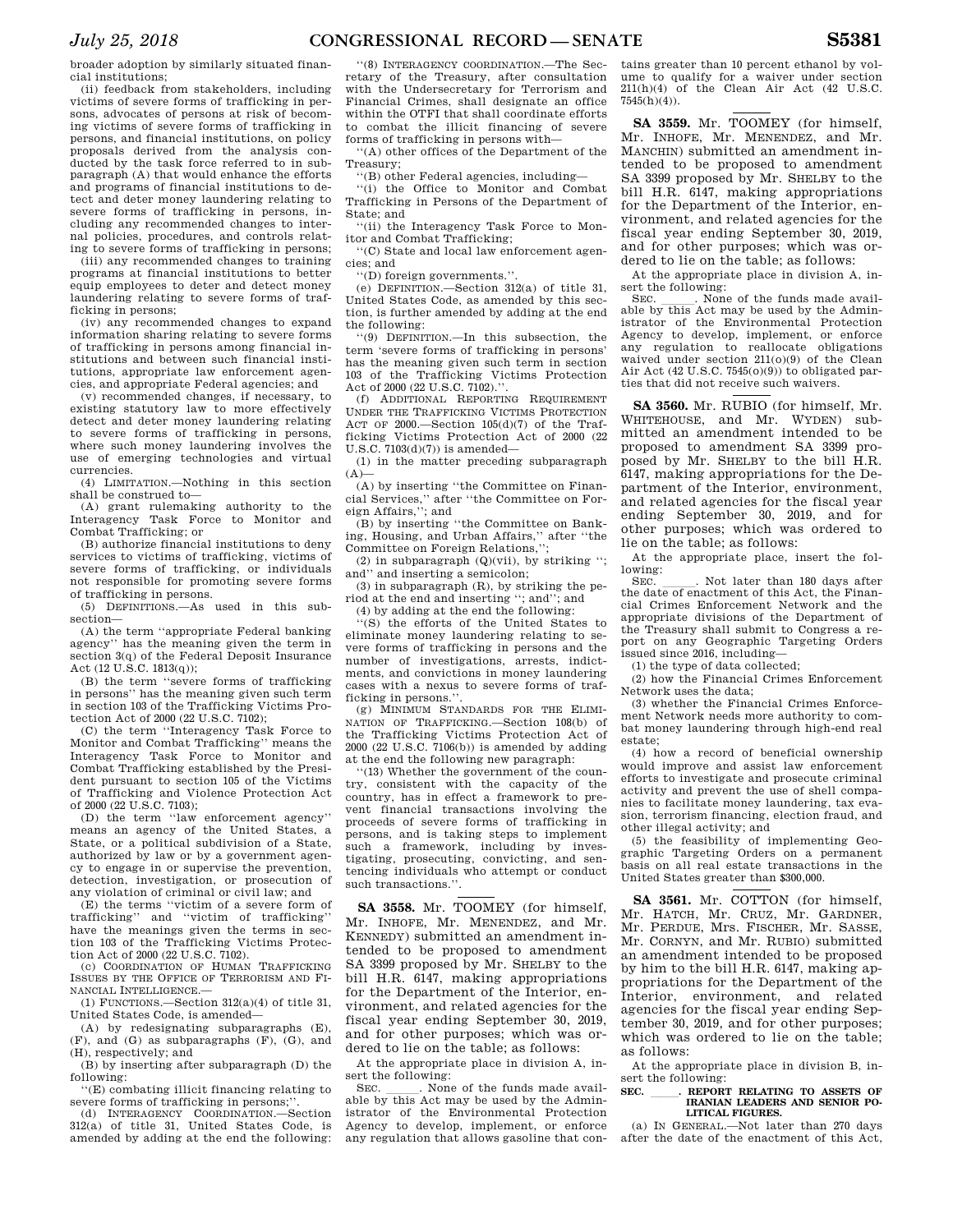and annually thereafter (or more frequently if the Secretary of the Treasury determines it appropriate based on new information received by the Secretary) for the following 2 years, the Secretary of the Treasury shall, in furtherance of the Secretary's efforts to prevent the financing of terrorism, money laundering, and related illicit finance and to make financial institutions' required compliance with sanctions more easily understood, submit to the appropriate congressional committees a report containing—

(1) the estimated total funds or other assets held in accounts at United States and foreign financial institutions that are under direct or indirect control of each individual described in subsection (b) and a description of such funds or assets;

(2) an identification of any equity interest such an individual has in an entity on the list of specially designated nationals and blocked persons maintained by the Office of Foreign Assets Control of the Department of the Treasury or in any other entity with respect to which sanctions are imposed;

(3) a description of how such funds or assets or equity interests were acquired, and how they have been used or employed;

(4) a description of any new methods or techniques used to evade anti-money laundering and related laws, including recommendations to improve techniques to combat illicit uses of the United States financial system by individuals described in subsection (b);

(5) recommendations for how United States economic sanctions against Iran may be revised to prevent the funds or other assets described in paragraph (1) from being used by individuals described in subsection (b) to contribute—

(A) to the continued development, testing, and procurement of ballistic missile technology by Iran; and

(B) to human rights abuses;

(6) an assessment of the impact and effectiveness of United States economic sanctions programs against Iran;

(7) a description of how the Department of the Treasury assesses the impact and effectiveness of United States economic sanctions programs against Iran; and

(8) recommendations for improving the ability of the Department of the Treasury to rapidly and effectively develop, implement, and enforce additional economic sanctions against Iran if so ordered by the President under the International Emergency Economic Powers Act (50 U.S.C. 1701 et seq.) or any other provision of law.

(b) INDIVIDUALS DESCRIBED.—The individuals described in this paragraph are the following:

(1) The Supreme Leader of Iran.

(2) The President of Iran.

(3) Members of the Council of Guardians.

(4) Members of the Expediency Council.

(5) The Minister of Intelligence and Security.

(6) The Commander and the Deputy Commander of the IRGC.

(7) The Commander and the Deputy Commander of the IRGC Ground Forces.

(8) The Commander and the Deputy Commander of the IRGC Aerospace Force.

(9) The Commander and the Deputy Commander of the IRGC Navy.

(10) The Commander of the Basij-e-Mostaz'afin.

(11) The Commander of the Qods Force. (12) The Commander in Chief of the Police Force.

(13) The head of the IRGC Joint Staff.

(14) The Commander of the IRGC Intel-

ligence. (15) The head of the IRGC Imam Hussein

University.

(16) The Supreme Leader's Representative at the IRGC.

(17) The Chief Executive Officer and the Chairman of the IRGC Cooperative Foundation.

(18) The Commander of the Khatam-al-Anbia Construction Head Quarter.

(19) The Chief Executive Officer of the Basij Cooperative Foundation.

(20) The head of the Political Bureau of the IRGC.

(21) The head of the Atomic Energy Organization of Iran.

(c) FORM OF REPORT; PUBLIC AVAIL-ABILITY.—

(1) FORM.—Each report required by subsection (a) shall be submitted in unclassified form but may contain a classified annex.

(2) PUBLIC AVAILABILITY.—The unclassified portion of a report required by subsection (a) shall be made available to the public and posted on a publicly available Internet website of the Department of the Treasury—

(A) in English, Farsi, Arabic, and Azeri; and

(B) in precompressed, easily downloadable versions that are made available in all appropriate formats.

(d) SOURCES OF INFORMATION.—In preparing a report required by subsection (a), the Secretary of the Treasury may use any credible publication, database, web-based resource, public information compiled by any government agency, and any information collected or compiled by a nongovernmental organization or other entity provided to or made available to the Secretary, that the Secretary finds credible.

(e) SENSE OF CONGRESS.—It is the sense of Congress that, in preparing reports required by subsection (a), the Secretary of the Treasury should consider acquiring information from sources that—

(1) collect and, if necessary, translate highveracity, official records; or

(2) provide search and analysis tools that enable law enforcement agencies to have new insights into commercial and financial relationships.

(f) DEFINITIONS.—In this section:

(1) APPROPRIATE CONGRESSIONAL COMMIT-TEES.—The term ''appropriate congressional committees'' means—

(A) the Committee on Financial Services and the Committee on Foreign Affairs of the House of Representatives; and

(B) the Committee on Banking, Housing, and Urban Affairs and the Committee on Foreign Relations of the Senate.

(2) FUNDS.—The term ''funds'' means—

(A) cash;

(B) equity;

(C) any other intangible asset the value of which is derived from a contractual claim, including bank deposits, bonds, stocks, a security (as defined in section 2(a) of the Securities Act of 1933 (15 U.S.C. 77b(a))), or a security or an equity security (as defined in section 3(a) of the Securities Exchange Act of 1934 (15 U.S.C. 78c(a))); and

(D) any other asset that the Secretary determines appropriate.

**SA 3562.** Mr. RUBIO (for himself and Mrs. ERNST) submitted an amendment intended to be proposed to amendment SA 3399 proposed by Mr. SHELBY to the bill H.R. 6147, making appropriations for the Department of the Interior, environment, and related agencies for the fiscal year ending September 30, 2019, and for other purposes; which was ordered to lie on the table; as follows:

At the appropriate place in division B, insert the following:

SEC. Such a None of the funds made available to the Small Business Administration in this Act may be provided to a company—

(1) that is headquarted in the People's Republic of China; or

(2) for which more than 25 percent of the voting stock of the company is owned by affiliates that are citizens of the People's Republic of China.

**SA 3563.** Mr. BARRASSO (for himself, Mr. GARDNER, and Mr. DAINES) submitted an amendment intended to be proposed to amendment SA 3399 proposed by Mr. SHELBY to the bill H.R. 6147, making appropriations for the Department of the Interior, environment, and related agencies for the fiscal year ending September 30, 2019, and for other purposes; which was ordered to lie on the table; as follows:

On page 34, line 19, strike the period at the end and insert the following: '': *Provided further*, That of the funds made available under this heading, \$10,000,000 shall be derived from the Indian Irrigation Fund established by section 3211 of the WIIN Act (Public Law 114– 322; 130 Stat. 1749).''.

**SA 3564.** Mr. DURBIN submitted an amendment intended to be proposed to amendment SA 3399 proposed by Mr. SHELBY to the bill H.R. 6147, making appropriations for the Department of the Interior, environment, and related agencies for the fiscal year ending September 30, 2019, and for other purposes; which was ordered to lie on the table; as follows:

At the appropriate place in division B, insert the following:

SEC.  $\qquad$  Section 7905(a) of title 5, United States Code, is amended—

(1) in paragraph  $(1)$ , by inserting ", a Senate intern'' before '', and a student'';

(2) in paragraph (3), by striking ''and'' at the end;

(3) in paragraph (4), by striking the period at the end and inserting ''; and''; and

(4) by adding at the end the following:

''(5) the term 'Senate intern' means an individual—

''(A) who serves in the office of a Senator or a committee of the Senate on a temporary basis for a period not to exceed 12 months (without regard to whether the individual is compensated for the service); and

''(B) whose service is primarily for the educational experience of the individual.'

**SA 3565.** Mr. JOHNSON submitted an amendment intended to be proposed to amendment SA 3399 proposed by Mr. SHELBY to the bill H.R. 6147, making appropriations for the Department of the Interior, environment, and related agencies for the fiscal year ending September 30, 2019, and for other purposes; which was ordered to lie on the table; as follows:

At the end of title VIII, add the following: **SEC. 821. AMENDMENTS TO THE SOAR ACT.** 

The Scholarships for Opportunity and Results Act (division C of Public Law 112-10) is amended—

(1) in section 3007(a)(5)(A)(i) (sec. 38-  $1853.07(a)(5)(A)(i)$  D.C. Official Code), by striking subclause (I) and inserting the following:

''(I) is fully accredited by—

''(aa) an accrediting body with jurisdiction in the District of Columbia and that is recognized by the Student and Visitor Exchange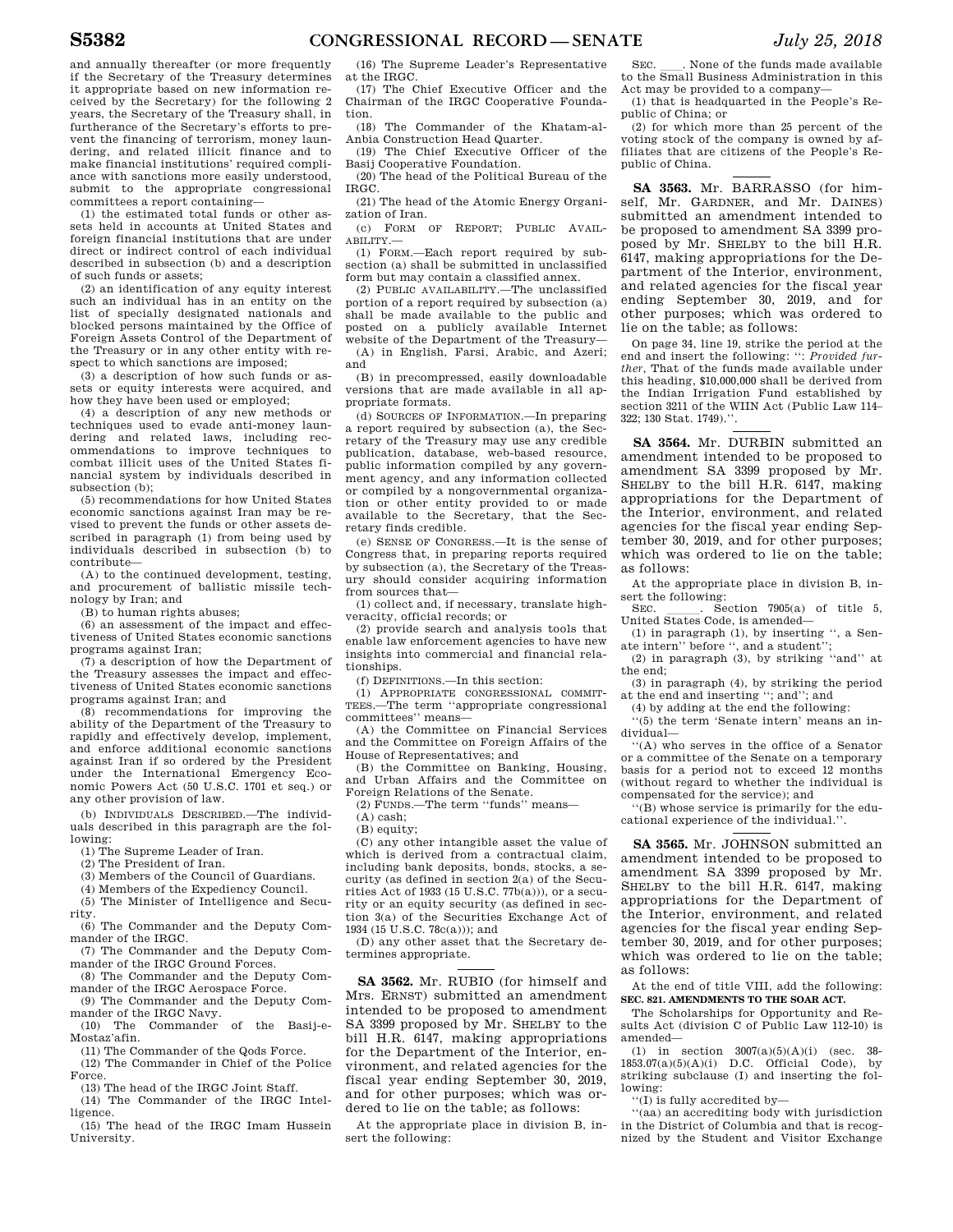English Language Program administered by the U.S. Immigration and Customs Enforcement; or

''(bb) any international accrediting body that the Secretary may designate, after consultation with the grantee or grantees under section 3004(a); or'';

(2) in section 3008(h) (sec. 38-1853.08(h) D.C. Official Code)—

(A) in paragraph (1), by striking "section  $3009(a)(2)(A)(i)$ " and inserting "section and inserting  $3009(a)$ ";

(B) by striking paragraph (2) and inserting the following:

''(2) The Institute of Education Sciences may administer assessments to students participating in the evaluation under section 3009(a) for the purpose of conducting the evaluation under such section.''; and

(C) in paragraph (3), by striking ''the nationally norm-referenced standardized test described in paragraph (2)'' and inserting ''a nationally norm-referenced standardized test''; and

(3) in section 3009(a) (sec. 38-1853.09(a) D.C. Official Code)—

(A) in paragraph (1)(A), by striking ''annu $a$ lly'

(B) in paragraph (2)—

(i) in subparagraph (A), by striking clause (i) and inserting the following:

'(i) is rigorous; and''; and

(ii) in subparagraph (B), by striking ''im-pact of the program'' and all that follows through the end of the subparagraph and inserting ''impact of the program on academic achievement and educational attainment.'';

 $(C)$  in paragraph  $(3)$ 

(i) in the paragraph heading, by striking<br>on EDUCATION" and inserting "OF EDU-"ON EDUCATION" and inserting CATION'';

(ii) in subparagraph (A)— (I) by inserting ''the academic progress of'' after ''assess''; and

(II) by striking ''in each of grades 3'' and all that follows through the end of the subparagraph and inserting ''; and'';

(iii) by striking subparagraph (B); and

(iv) by redesignating subparagraph (C) as subparagraph (B); and

(D) in paragraph (4)—

(i) in subparagraph (A), by striking ''A comparison of the academic achievement of participating eligible students who use an opportunity scholarship on the measurements described in paragraph (3)(B) to the academic achievement'' and inserting ''The academic progress of participating eligible students who use an opportunity scholarship compared to the academic progress'';

(ii) in subparagraph (B), by striking ''increasing the satisfaction of such parents and students with their choice'' and inserting ''those parents' and students' satisfaction with the program''; and

(iii) by striking subparagraph (D) through (F) and inserting the following:

'(D) The high school graduation rates, college enrollment rates, college persistence rates, and college graduation rates of participating eligible students who use an opportunity scholarship compared with the rates of public school students described in subparagraph (A), to the extent practicable.

''(E) The college enrollment rates, college persistence rates, and college graduation rates of students who participated in the program as the result of winning the Opportunity Scholarship Program lottery compared to the enrollment, persistence, and graduation rates for students who entered but did not win such lottery and who, as a result, served as the control group for previous evaluations of the program under this division. Nothing in this subparagraph may<br>be construed to waive section construed  $3004(a)(3)(A)(iii)$  with respect to any such student.

''(F) The safety of the schools attended by participating eligible students who use an opportunity scholarship compared with the schools in the District of Columbia attended by public school students described in subparagraph (A), to the extent practicable.''.

**SA 3566.** Ms. MURKOWSKI (for herself, Mrs. MURRAY, Mr. ISAKSON, and Mr. SULLIVAN) submitted an amendment intended to be proposed to amendment SA 3399 proposed by Mr. SHELBY to the bill H.R. 6147, making appropriations for the Department of the Interior, environment, and related agencies for the fiscal year ending September 30, 2019, and for other purposes; which was ordered to lie on the table; as follows:

At the appropriate place in division C, insert the following:

SEC. Cut of amounts appropriated to the Food and Drug Administration under title VI, the Secretary of Health and Human Services, acting through the Commissioner of Food and Drugs, shall, not later than July 1, 2019, and following the review required under Executive Order 12866 (5 U.S.C. 601 note; relating to regulatory planning and review), issue advice revising the advice provided in the notice of availability entitled ''Advice About Eating Fish, From the Environmental Protection Agency and Food and Drug Administration; Revised Fish Advice; Availability'' (82 Fed. Reg. 6571 (January 19, 2017)), in a manner that is consistent with nutrition science recognized by the Food and Drug Administration on the net effects of seafood consumption.

**SA 3567.** Mr. LEE submitted an amendment intended to be proposed to amendment SA 3399 proposed by Mr. SHELBY to the bill H.R. 6147, making appropriations for the Department of the Interior, environment, and related agencies for the fiscal year ending September 30, 2019, and for other purposes; which was ordered to lie on the table; as follows:

On page 172, beginning on line 20, strike ''That none of'' and all that follows through line 25.

**SA 3568.** Mr. LEE submitted an amendment intended to be proposed by him to the bill H.R. 6147, making appropriations for the Department of the Interior, environment, and related agencies for the fiscal year ending September 30, 2019, and for other purposes; which was ordered to lie on the table; as follows:

At the appropriate place insert the following:<br>SEC

SEC. \_\_\_\_\_. None of the funds made available by division A may be used to regulate any species of plant, fish, or wildlife under the Endangered Species Act of 1973 (16 U.S.C. 1531 et seq.) or any other provision of law under which regulatory authority is based on the power of Congress to regulate interstate commerce as enumerated in clause 3 of section 8 of article I of the Constitution of the United States if that species is—

(1) found entirely within the borders of a single State; and

(2) not part of a national market for any commodity.

**SA 3569.** Mr. LEE submitted an amendment intended to be proposed by him to the bill H.R. 6147, making ap-

propriations for the Department of the Interior, environment, and related agencies for the fiscal year ending September 30, 2019, and for other purposes; which was ordered to lie on the table; as follows:

Beginning on page 124, strike line 19 and all that follows through page 125, line 4.

**SA 3570.** Mr. LEE submitted an amendment intended to be proposed to amendment SA 3399 proposed by Mr. SHELBY to the bill H.R. 6147, making appropriations for the Department of the Interior, environment, and related agencies for the fiscal year ending September 30, 2019, and for other purposes; which was ordered to lie on the table; as follows:

At the appropriate place insert the following:

LAND AND WATER CONSERVATION FUND

SEC. 1<sub>1</sub>. Notwithstanding any other provision of division A, none of the funds appropriated from the Land and Water Conservation Fund by division A may be used by the Federal Government—

(1) to purchase land; or

(2) to carry out activities relating to the process of purchasing land.

**SA 3571.** Mr. LEE submitted an amendment intended to be proposed by him to the bill H.R. 6147, making appropriations for the Department of the Interior, environment, and related agencies for the fiscal year ending September 30, 2019, and for other purposes; which was ordered to lie on the table; as follows:

At the appropriate place insert the following:<br>SEC. 1

None of the funds made available by division A may be used—

(1) to condition the issuance, renewal, amendment, or extension of any permit, approval, license, lease, allotment, easement, right-of-way, or other land use or occupancy agreement on the transfer of any water right, including sole and joint ownership, directly to the United States, or any impairment of title, in whole or in part, granted or otherwise recognized under State law, by Federal or State adjudication, decree, or other judgment, or pursuant to any interstate water compact; or

(2) to require any water user to apply for or acquire a water right in the name of the United States under State law as a condition of the issuance, renewal, amendment, or extension of any permit, approval, license, lease, allotment, easement, right-of-way, or other land use or occupancy agreement.

**SA 3572.** Mr. LEE submitted an amendment intended to be proposed by him to the bill H.R. 6147, making appropriations for the Department of the Interior, environment, and related agencies for the fiscal year ending September 30, 2019, and for other purposes; which was ordered to lie on the table; as follows:

Beginning on page 9, line 23, through page 10, line 3, strike the following: ''Appropriations herein made shall not be available for the destruction of healthy, unadopted, wild horses and burros in the care of the Bureau or its contractors or for the sale of wild horses and burros that results in their destruction for processing into commercial products.''.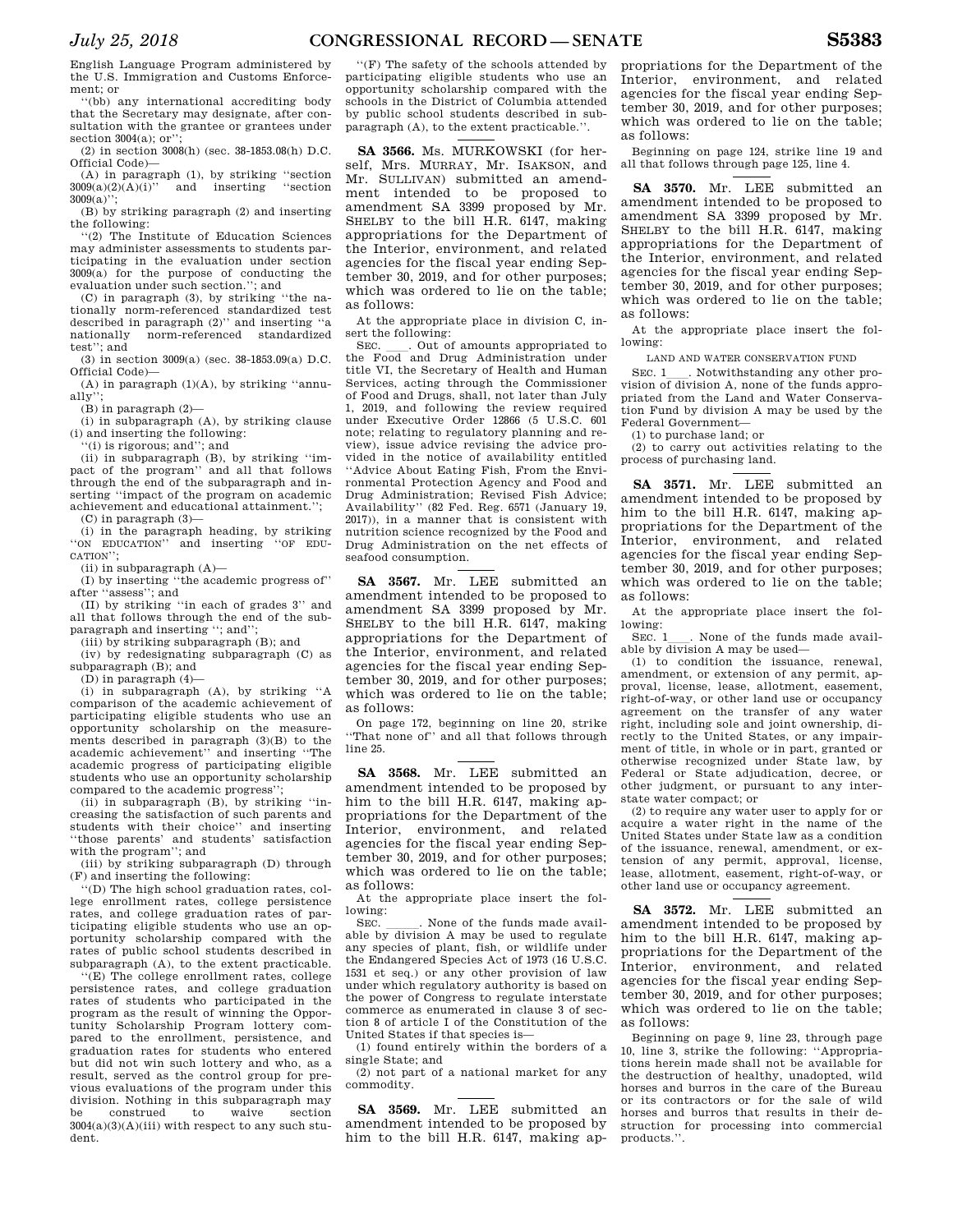**SA 3573.** Mr. LEE submitted an amendment intended to be proposed by him to the bill H.R. 6147, making appropriations for the Department of the Interior, environment, and related agencies for the fiscal year ending September 30, 2019, and for other purposes; which was ordered to lie on the table; as follows:

At the appropriate place insert the following:

SEC. \_\_\_\_\_. None of the funds made available by division A may be used to carry out the Diesel Emissions Reduction program under subtitle G of title VII of the Energy Policy Act of 2005 (42 U.S.C. 16131 et seq.).

**SA 3574.** Mr. BOOZMAN submitted an amendment intended to be proposed to amendment SA 3399 proposed by Mr. SHELBY to the bill H.R. 6147, making appropriations for the Department of the Interior, environment, and related agencies for the fiscal year ending September 30, 2019, and for other purposes; which was ordered to lie on the table; as follows:

At the appropriate place in title I of division A, insert the following:<br>SEC. 1 (a) The Secretary of Agriculture

SEC. 1\_\_\_\_. (a) The Secretary of Agriculture shall conduct an inventory and evaluation of certain land, as generally depicted on the map entitled ''Flatside Wilderness Adjacent Inventory Areas'' and dated November 30, 2017, to determine the suitability of that land for inclusion in the National Wilderness Preservation System.

(b) The inventory and evaluation required under subsection (a) shall be completed not later than 1 year after the date of enactment of this Act.

**SA 3575.** Mr. NELSON submitted an amendment intended to be proposed to amendment SA 3399 proposed by Mr. SHELBY to the bill H.R. 6147, making appropriations for the Department of the Interior, environment, and related agencies for the fiscal year ending September 30, 2019, and for other purposes; which was ordered to lie on the table; as follows:

At the appropriate place in division D, insert the following:<br>SEC. (a) The funds made available

SEC.  $\quad$  (a) The funds made available under this Act for the Self-Help Homeownership Opportunity Program of the Department of Housing and Urban Development shall be increased by an additional \$5,000,000, in accordance with subsection (b), provided that not less than \$720,000 of which shall be made available for low-income and very lowincome families affected by any State-mandated fire.

(b) The additional amount provided under subsection (a) shall be made available—

(1) notwithstanding section 11(d) of the Housing Opportunity Program Extension Act of 1996 (42 U.S.C. 12805 note), to cover the cost of—

(A) acquiring land (including financing and closing costs), which may include reimbursing an organization, consortium, or affiliate, upon approval of any required environmental review, for nongrant amounts of the organization, consortium, or affiliate advanced before the review to acquire land;

(B) dwelling construction (including the cost of building materials and construction equipment); and

(C) installing, extending, constructing, rehabilitating, or otherwise improving utilities and other infrastructure; and

(2) for grants that allow for a maximum expenditure of not less than \$20,000 per dwelling.

**SA 3576.** Mr. COONS (for himself and Mr. CARPER) submitted an amendment intended to be proposed to amendment SA 3399 proposed by Mr. SHELBY to the bill H.R. 6147, making appropriations for the Department of the Interior, environment, and related agencies for the fiscal year ending September 30, 2019, and for other purposes; which was ordered to lie on the table; as follows:

At the appropriate place in division D, insert the following:<br>SEC. . No

. Notwithstanding any other provision of law—

(1) the deadline for expenditure of any funds made available for national infrastructure investments under title I of division C of the Consolidated and Further Continuing Appropriations Act, 2012 (Public Law 112–55; 125 Stat. 641) shall be September 30, 2019; and

(2) the deadline for expenditure of any funds made available for national infrastructure investments under title VIII of division F of the Consolidated and Further Continuing Appropriations Act, 2013 (Public Law 113–6; 127 Stat. 432) shall be September 30, 2020.

**SA 3577.** Ms. KLOBUCHAR (for herself, Mr. WYDEN, and Ms. CANTWELL) submitted an amendment intended to be proposed to amendment SA 3399 proposed by Mr. SHELBY to the bill H.R. 6147, making appropriations for the Department of the Interior, environment, and related agencies for the fiscal year ending September 30, 2019, and for other purposes; which was ordered to lie on the table; as follows:

On page 235, lines 19 and 20, strike ''\$241,600,000, to remain available until September 30, 2020: *Provided*,'' and insert ''\$242,600,000, to remain available until September 30, 2020: *Provided*, That \$19,000,000 shall be available for the women's business center program authorized under section 29 of the Small Business Act (15 U.S.C. 656): *Provided further*,''.

**SA 3578.** Mrs. MURRAY (for herself and Ms. CANTWELL) submitted an amendment intended to be proposed to amendment SA 3399 proposed by Mr. SHELBY to the bill H.R. 6147, making appropriations for the Department of the Interior, environment, and related agencies for the fiscal year ending September 30, 2019, and for other purposes; which was ordered to lie on the table; as follows:

At the appropriate place in division C, insert the following:<br>SEC. \_\_\_\_\_. In ac

. In administering the pilot program established by section 779 of division A of the Consolidated Appropriations Act, 2018 (Public Law 115–141), the Secretary of Agriculture shall—

(1) ensure that applicants that are determined to be ineligible for the pilot program have a means of appealing or otherwise challenging that determination in a timely fashion; and

(2) in determining whether an entity may overbuild or duplicate broadband expansion efforts made by any entity that has received a broadband loan from the Rural Utilities Service, not consider loans that were rescinded or defaulted on, or loans the terms and conditions of which were not met, if the

entity under consideration has not previously defaulted on, or failed to meet the terms and conditions of, a Rural Utilities Service loan or had a Rural Utilities Service loan rescinded.

**SA 3579.** Mr. WYDEN (for himself, Ms. BALDWIN, Mr. CARDIN, Mrs. GILLI-BRAND, Ms. HARRIS, Mr. MARKEY, Mr. MERKLEY, Mrs. SHAHEEN, Mr. VAN HOL-LEN, and Mr. WHITEHOUSE) submitted an amendment intended to be proposed to amendment SA 3399 proposed by Mr. SHELBY to the bill H.R. 6147, making appropriations for the Department of the Interior, environment, and related agencies for the fiscal year ending September 30, 2019, and for other purposes; which was ordered to lie on the table; as follows:

At the appropriate place, insert the following:

#### **SEC.** lll**. DISCLOSURE OF TAX RETURNS BY PRESIDENTS AND CERTAIN PRESI-DENTIAL CANDIDATES.**

(a) IN GENERAL.—Title I of the Ethics in Government Act of 1978 (5 U.S.C. App.) is amended—

(1) by inserting after section 102 the following:

**''SEC. 102A. DISCLOSURE OF TAX RETURNS.** 

''(a) DEFINITIONS.—In this section—

''(1) the term 'covered candidate' means an individual—

''(A) required to file a report under section 101(c); and

''(B) who is nominated by a major party as a candidate for the office of President;

''(2) the term 'covered individual' means— ''(A) a President required to file a report under subsection (a) or (d) of section 101; and

''(B) an individual who occupies the office of the President required to file a report under section 101(e);

''(3) the term 'major party' has the meaning given the term in section 9002 of the Internal Revenue Code of 1986; and

''(4) the term 'income tax return' means, with respect to any covered candidate or covered individual, any return (within the meaning of section 6103(b) of the Internal Revenue Code of 1986) related to Federal income taxes, but does not include—

''(A) information returns issued to persons other than such covered candidate or covered individual; and

''(B) declarations of estimated tax.

''(b) DISCLOSURE.—

''(1) COVERED INDIVIDUALS.—

''(A) IN GENERAL.—In addition to the information described in subsections (a) and (b) of section 102, a covered individual shall include in each report required to be filed under this title a copy of the income tax returns of the covered individual for the 3 most recent taxable years for which a return have been filed with the Internal Revenue Service as of the date on which the report is filed.

''(B) FAILURE TO DISCLOSE.—If an income tax return is not disclosed under subparagraph (A), the Director of the Office of Government Ethics shall submit to the Secretary of the Treasury a request that the Secretary of the Treasury provide the Director of the Office of Government Ethics with a copy of the income tax return.

''(C) PUBLICLY AVAILABLE.—Each income tax return submitted under this paragraph shall be filed with the Director of the Office of Government Ethics and made publicly available in the same manner as the information described in subsections (a) and (b) of section 102.

''(D) REDACTION OF CERTAIN INFORMATION.— Before making any income tax return submitted under this paragraph available to the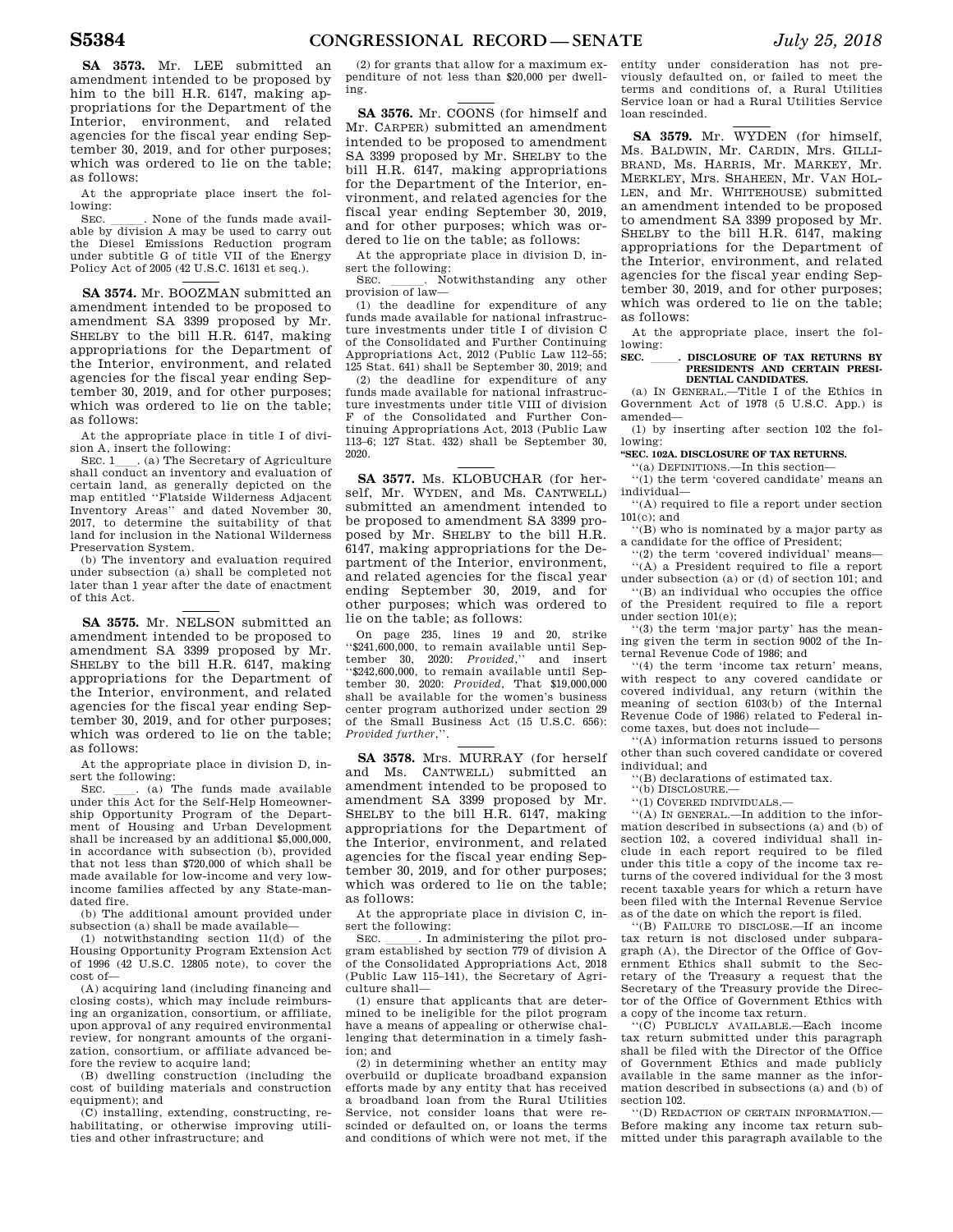public, the Director of the Office of Government Ethics shall redact such information as the Director of the Office of Government Ethics, in consultation with the Secretary of the Treasury (or a delegate of the Secretary), determines appropriate.

''(2) CANDIDATES.—

''(A) IN GENERAL.—Not later than 15 days after the date on which a covered candidate is nominated, the covered candidate shall amend the report filed by the covered candidate under section 101(c) with the Federal Election Commission to include a copy of the income tax returns of the covered candidate for the 3 most recent taxable years for which a return has been filed with the Internal Revenue Service.

''(B) FAILURE TO DISCLOSE.—If an income tax return is not disclosed under subparagraph (A) the Federal Election Commission shall submit to the Secretary of the Treasury a request that the Secretary of the Treasury provide the Federal Election Commission with the income tax return.

''(C) PUBLICLY AVAILABLE.—Each income tax return submitted under this paragraph shall be filed with the Federal Election Commission and made publicly available in the same manner as the information described in section 102(b).

''(D) REDACTION OF CERTAIN INFORMATION.— Before making any income tax return submitted under this paragraph available to the public, the Federal Election Commission shall redact such information as the Federal Election Commission, in consultation with the Secretary of the Treasury (or a delegate of the Secretary) and the Director of the Office of Government Ethics, determines appropriate.

''(3) SPECIAL RULE FOR SITTING PRESI-DENTS.—Not later than 30 days after the date of enactment of this section, the President shall submit to the Director of the Office of Government Ethics a copy of the income tax returns described in paragraph  $(1)(\mathbf{A}).$  ''; and

(2) in section 104—

 $(A)$  in subsection  $(a)$ 

(i) in paragraph (1), in the first sentence, by inserting ''or any individual who knowingly and willfully falsifies or who knowingly and willfully fails to file an income tax return that such individual is required to disclose pursuant to section 102A'' before the period; and

(ii) in paragraph  $(2)(A)$ —

(I) in clause (i), by inserting ''or falsify any income tax return that such person is required to disclose under section 102A'' before the semicolon; and

(II) in clause (ii), by inserting ''or fail to file any income tax return that such person is required to disclosed under section 102A'' before the period;

(B) in subsection (b), in the first sentence by inserting ''or willfully failed to file or has willfully falsified an income tax return required to be disclosed under section 102A'' before the period;

(C) in subsection (c), by inserting ''or failing to file or falsifying an income tax return required to be disclosed under section 102A'' before the period; and

 $(D)$  in subsection  $(d)(1)$ —

(i) in the matter preceding subparagraph (A), by inserting ''or files an income tax return required to be disclosed under section 102A'' after ''title''; and

(ii) in subparagraph (A), by inserting ''or such income tax return, as applicable,'' after ''report''.

(b) AUTHORITY TO DISCLOSE INFORMATION.—

(1) IN GENERAL.—Section 6103(l) of the Internal Revenue Code of 1986 is amended by adding at the end the following new paragraph:

''(23) DISCLOSURE OF RETURN INFORMATION OF PRESIDENTS AND CERTAIN PRESIDENTIAL CANDIDATES.—

''(A) DISCLOSURE OF RETURNS OF PRESI-DENTS.—

''(i) IN GENERAL.—The Secretary shall, upon written request from the Director of the Office of Government Ethics pursuant to section  $102A(b)(1)(B)$  of the Ethics in Government Act of 1978, provide to officers and employees of the Office of Government Ethics a copy of any income tax return of the President which is required to be filed under section 102A of such Act.

''(ii) DISCLOSURE TO PUBLIC.—The Director of the Office of Government Ethics may disclose to the public the income tax return of any President which is required to be filed with the Director pursuant to section 102A of the Ethics in Government Act of 1978.

''(B) DISCLOSURE OF RETURNS OF CERTAIN CANDIDATES FOR PRESIDENT.—

''(i) IN GENERAL.—The Secretary shall, upon written request from the Chairman of the Federal Election Commission pursuant to section 102A(b)(2)(B) of the Ethics in Government Act of 1978, provide to officers and employees of the Federal Election Commission copies of the applicable returns of any person who has been nominated as a candidate of a major party (as defined in section 9002(a)) for the office of President.

''(ii) DISCLOSURE TO PUBLIC.—The Federal Election Commission may disclose to the public applicable returns of any person who has been nominated as a candidate of a major party (as defined in section 9002(6)) for the office of President and which is required to be filed with the Commission pursuant to section 102A of the Ethics in Government Act.

''(C) APPLICABLE RETURNS.—For purposes of this paragraph, the term 'applicable returns' means, with respect to any candidate for the office of President, income tax returns for the 3 most recent taxable years for which a return has been filed as of the date of the nomination.''.

(2) CONFORMING AMENDMENTS.—Section  $6103(p)(4)$  of such Code, in the matter preceding subparagraph (A) and in subparagraph  $(F)(ii)$ , is amended by striking "or  $(22)$ " and inserting ''(22), or (23)'' each place it appears.

**SA 3580.** Mr. DAINES submitted an amendment intended to be proposed to amendment SA 3399 proposed by Mr. SHELBY to the bill H.R. 6147, making appropriations for the Department of the Interior, environment, and related agencies for the fiscal year ending September 30, 2019, and for other purposes; which was ordered to lie on the table; as follows:

At the appropriate place in title I of division D, insert the following:<br>SEC 1 None of the fu

. None of the funds appropriated or otherwise made available to the Department of Transportation by this Act or any other Act may be obligated or expended to implement, administer, or enforce the requirements of section 31137 of title 49, United States Code, or any regulation issued by the Secretary pursuant to such section, with respect to the use of electronic logging devices by operators of commercial motor vehicles, as defined in section 31132(1) of such title, transporting livestock, as defined in section 602 of the Emergency Livestock Feed Assistance Act of 1988 (7 U.S.C. 1471) or insects.

**SA 3581.** Mr. PETERS (for himself and Mr. YOUNG) submitted an amendment intended to be proposed to amendment SA 3399 proposed by Mr. SHELBY to the bill H.R. 6147, making appropriations for the Department of the Interior, environment, and related agencies for the fiscal year ending September 30, 2019, and for other purposes; which was ordered to lie on the table; as follows:

At the appropriate place in division D, insert the following:<br>SEC. Not later than 180 days after the

SEC. Let I han 180 days after the date of enactment of this Act, the Comptroller General of the United States shall issue a report on efforts by the Department of Housing and Urban Development and the Environmental Protection Agency relating to the removal of lead-based paint and other hazardous materials, which shall include—

(1) a description of direct removal efforts by the Department of Housing and Urban Development and the Environmental Protection Agency;

(2) a description of education provided by the Department of Housing and Urban Development and the Environmental Protection Agency to other Federal agencies, local governments and communities, recipients of grants made by either entity, and the general public relating to the removal of leadbased paint and other hazardous materials;

(3) a description of assistance received from other Federal agencies relating to the removal of lead-based paint and other hazardous materials; and

(4) any best practices developed or provided by the Department of Housing and Urban Development and the Environmental Protection Agency relating to the removal of lead-based paint and other hazardous materials.

**SA 3582.** Mr. BROWN (for himself and Mr. PORTMAN) submitted an amendment intended to be proposed to amendment SA 3399 proposed by Mr. SHELBY to the bill H.R. 6147, making appropriations for the Department of the Interior, environment, and related agencies for the fiscal year ending September 30, 2019, and for other purposes; which was ordered to lie on the table; as follows:

At the appropriate place in title VII of division C, insert the following:

1890 LAND-GRANT COLLEGES, INCLUDING TUSKEGEE UNIVERSITY

SEC. 7<sub>1</sub> (a) Notwithstanding any other provision of this Act, the amounts made available by this Act to carry out sections 1444 and 1445, respectively, of the National Agricultural Research, Extension, and Teaching Policy Act of 1977 (7 U.S.C. 3221, 3222) shall each be increased by \$3,000,000.

(b) Notwithstanding any other provision of this Act, the amount made available under<br>the heading "(INCLUDING TRANSFERS OF the heading ''(INCLUDING TRANSFERS OF FUNDS)'' under the heading ''AGRICULTURE BUILDINGS AND FACILITIES'' under the heading ''AGRICULTURAL PROGRAMS'' in title I shall be decreased by \$6,000,000.

**SA 3583.** Mrs. SHAHEEN (for herself, Is. COLLINS. Mr. MURPHY. Mr. Ms. COLLINS, Mr. MURPHY, BLUMENTHAL, Mrs. GILLIBRAND, Mr. MENENDEZ, Mr. MERKLEY, Mr. BOOKER, Ms. HASSAN, and Mr. KING) submitted an amendment intended to be proposed by her to the bill H.R. 6147, making appropriations for the Department of the Interior, environment, and related agencies for the fiscal year ending September 30, 2019, and for other purposes; which was ordered to lie on the table; as follows:

At the appropriate place in Division A, insert the following: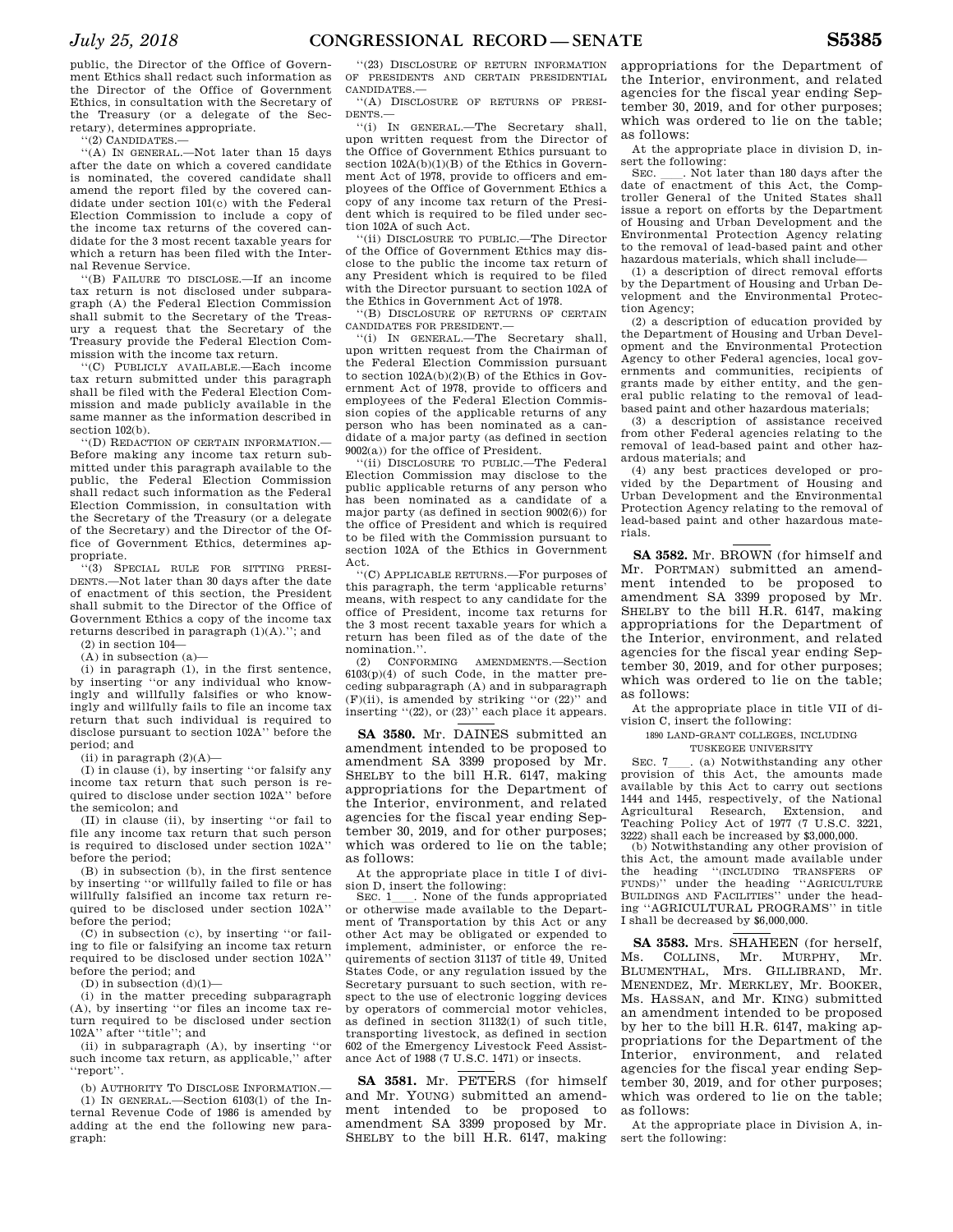### **SEC.** ll**. ADDRESSING PEDIATRIC CANCER RATES IN THE UNITED STATES.**

(a) REPORT IDENTIFYING GEOGRAPHIC VARI-ATION OF TYPES OF PEDIATRIC CANCER.—Not later than 180 days after the date of enactment of this Act, the Secretary of Health and Human Services shall submit to the Committee on Health, Education, Labor, and Pensions of the Senate and the Committee on Appropriations of the Senate, the Committee on Energy and Commerce of the House of Representatives and the Committee on Appropriations of the House of Representatives, a report that provides details on the geographic variation in pediatric cancer incidence in the United States, including—

(1) the types of pediatric cancer within each of the 10 States with the highest ageadjusted incidence rate of cancer among persons aged 20 years or younger; and

(2) geographic concentrations of types and prevalence of pediatric cancers within each such State, in accordance with Centers for Disease Control and Prevention guidelines.

(b) SUPPORT FOR STATES WITH HIGH INCI-DENCE OF PEDIATRIC CANCER.—Funds made available under the heading ''Toxic Substances and Environmental Public Health'' for the Agency for Toxic Substances and Disease Registry may be expended for public outreach and events to—

(1) inform residents and State and local health agencies in the 10 States with the highest age-adjusted incidence rate of cancer among persons aged 20 years or younger of possible contributing factors to pediatric cancer, including environmental exposures; and

(2) guide investigations relating to causes of variation in pediatric cancer incidence.

(c) STUDY OF PEDIATRIC CANCER FACTORS.— (1) IN GENERAL.—Not later than 5 years after the date of enactment of this Act, the Secretary of Health and Human Services shall submit to the Committee on Health, Education, Labor and Pensions of the Senate and the Committee on Appropriations of the Senate, the Committee on Energy and Commerce of the House of Representatives and the Committee on Appropriations of the House of Representatives, and the State health agencies of the States described in this paragraph, a report containing the results of a study conducted by the Secretary of the 10 States with the highest age-adjusted incidence rate of cancer among persons aged 20 years or younger to identify underlying contributing factors for pediatric cancer that are unique to each of such States.

(2) PUBLIC ENGAGEMENT.—Upon submission of the report under paragraph (1), the Secretary of Health and Human Services shall conduct public education and outreach activities to provide information to residents of the States included in the study under such subsection concerning the findings identified in such study and actions taken to identify and address contributing factors to pediatric cancer.

(3) FUNDING.—The Secretary may request such funds as may be necessary to carry out this subsection. (d) PRIVACY.—The Secretary of Health and

Human Services shall ensure that all information with respect to patients that is contained in the reports under this section is deidentified in a manner that protects the privacy of such patients.

**SA 3584.** Mr. WYDEN (for himself and Mr. BOOKER) submitted an amendment intended to be proposed to amendment SA 3399 proposed by Mr. SHELBY to the bill H.R. 6147, making appropriations for the Department of the Interior, environment, and related agencies for the fiscal year ending September 30, 2019, and for other purposes; which was ordered to lie on the table; as follows:

At the appropriate place, insert the following:

### SEC. SMALL BUSINESS LOAN DATA COL. **LECTION.**

Not later than December 31, 2018, the Bureau of Consumer Financial Protection shall ensure that financial institutions subject to 704B of the Equal Credit Opportunity Act (15 U.S.C. 1691c–2) are complying with the requirements of that section.

**SA 3585.** Ms. MURKOWSKI (for herself and Ms. HEITKAMP) submitted an amendment intended to be proposed to amendment SA 3399 proposed by Mr. SHELBY to the bill H.R. 6147, making appropriations for the Department of the Interior, environment, and related agencies for the fiscal year ending September 30, 2019, and for other purposes; which was ordered to lie on the table; as follows:

On page 41, line 4, strike the period and insert the following: '': *Provided further*, That of the amounts made available under this heading, \$400,000 shall be made available to the commission established by section 3(a) of the Alyce Spotted Bear and Walter Soboleff Commission on Native Children Act (Public Law 114–244; 130 Stat. 981).''.

**SA 3586.** Mr. HATCH submitted an amendment intended to be proposed to amendment SA 3399 proposed by Mr. SHELBY to the bill H.R. 6147, making appropriations for the Department of the Interior, environment, and related agencies for the fiscal year ending September 30, 2019, and for other purposes; which was ordered to lie on the table; as follows:

On page 22, line 10, strike the period and insert the following: '': *Provided further*, That of the amounts made available under this heading, \$69,614,000 shall be made available for the National Geospatial Program, of which not less than \$3,800,000 shall be made available for the Federal Geographic Data Committee.''.

**SA 3587.** Mr. BARRASSO (for himself, Mr. BENNET, Mr. ENZI, and Mr. WHITEHOUSE) submitted an amendment intended to be proposed to amendment SA 3399 proposed by Mr. SHELBY to the bill H.R. 6147, making appropriations for the Department of the Interior, environment, and related agencies for the fiscal year ending September 30, 2019, and for other purposes; which was ordered to lie on the table; as follows:

At the appropriate place in title VII of division C, insert the following:<br>SEC. (a) Title I of the Rural Elec-

SEC. Calculation Act of 1936 (7 U.S.C. 901 et seq.) is amended by inserting after section 19 the following:

### **''SEC. 20. LOANS FOR CARBON DIOXIDE CAPTURE AND UTILIZATION.**

''(a) IN GENERAL.—Notwithstanding any other provision of law (including regulations), in carrying out any program under this Act under which the Secretary provides a loan or loan guarantee, the Secretary may provide such a loan or loan guarantee to facilities employing commercially demonstrated technologies for carbon dioxide capture and utilization."

(b) Section 3 of the Rural Electrification Act of 1936 (7 U.S.C. 903) is amended—

(1) by striking ''There are'' and inserting the following: ''(a) IN GENERAL.—Subject to subsection

(b)(2), there are''; and

(2) by adding at the end the following: ''(b) LOANS FOR CARBON DIOXIDE CAPTURE AND UTILIZATION.—

''(1) IN GENERAL.—There are authorized to be appropriated such sums as are necessary to carry out section 20.

''(2) SEPARATE APPROPRIATIONS.—The sums appropriated under paragraph (1) shall be separate and distinct from the sums appropriated under subsection (a).''.

**SA 3588.** Mr. BARRASSO (for himself and Ms. CORTEZ MASTO) submitted an amendment intended to be proposed to amendment SA 3399 proposed by Mr. SHELBY to the bill H.R. 6147, making appropriations for the Department of the Interior, environment, and related agencies for the fiscal year ending September 30, 2019, and for other purposes; which was ordered to lie on the table; as follows:

At the appropriate place in title IV of division A, insert the following:

APPLICATION OF BUREAU OF LAND MANAGEMENT RULE

SEC. 4<sub>l</sub>. (a) In this section, the term "project" means a system described in section 2801.9(a)(4) of title 43, Code of Federal Regulations (as in effect on the date of enactment of this Act).

(b) None of the funds made available by this Act shall be used to apply the rule of the Bureau of Land Management entitled ''Competitive Processes, Terms, and Conditions for Leasing Public Lands for Solar and Wind Energy Development and Technical Changes and Corrections'' (81 Fed. Reg. 92122 (December 19, 2016)) to a project that applied for a right-of-way under section 501 of the Federal Land Policy and Management Act of 1976 (43 U.S.C. 1761) on or before December 19, 2016.

(c) The owner of a project that applied for a right-of-way under section 501 of the Federal Land Policy and Management Act of 1976 (43 U.S.C. 1761) on or before December 19, 2016, shall be obligated to pay with respect to the right-of-way all rents and fees in effect before the effective date of the rule described in subsection (b).

**SA 3589.** Mr. SANDERS submitted an amendment intended to be proposed to amendment SA 3399 proposed by Mr. SHELBY to the bill H.R. 6147, making appropriations for the Department of the Interior, environment, and related agencies for the fiscal year ending September 30, 2019, and for other purposes; which was ordered to lie on the table; as follows:

On page 142, between lines 16 and 17, insert the following:

STUDY OF PERFLUOROALKYL AND POLYFLUOROALKYL SUBSTANCES IN GROUND-WATER

SEC. 433. (a) Not later than 1 year after the date of enactment of this Act, the Director of the United States Geological Survey (referred to in this section as the ''Director''), in consultation with the Administrator of the Environmental Protection Agency (referred to in this section as the ''Administrator''), shall complete a study to conduct targeted monitoring of occurrences of perfluoroalkyl and polyfluoroalkyl substances in groundwater in each region of the United States in areas in which the substances may be anticipated to be found and to which humans may be exposed, based on the best available information.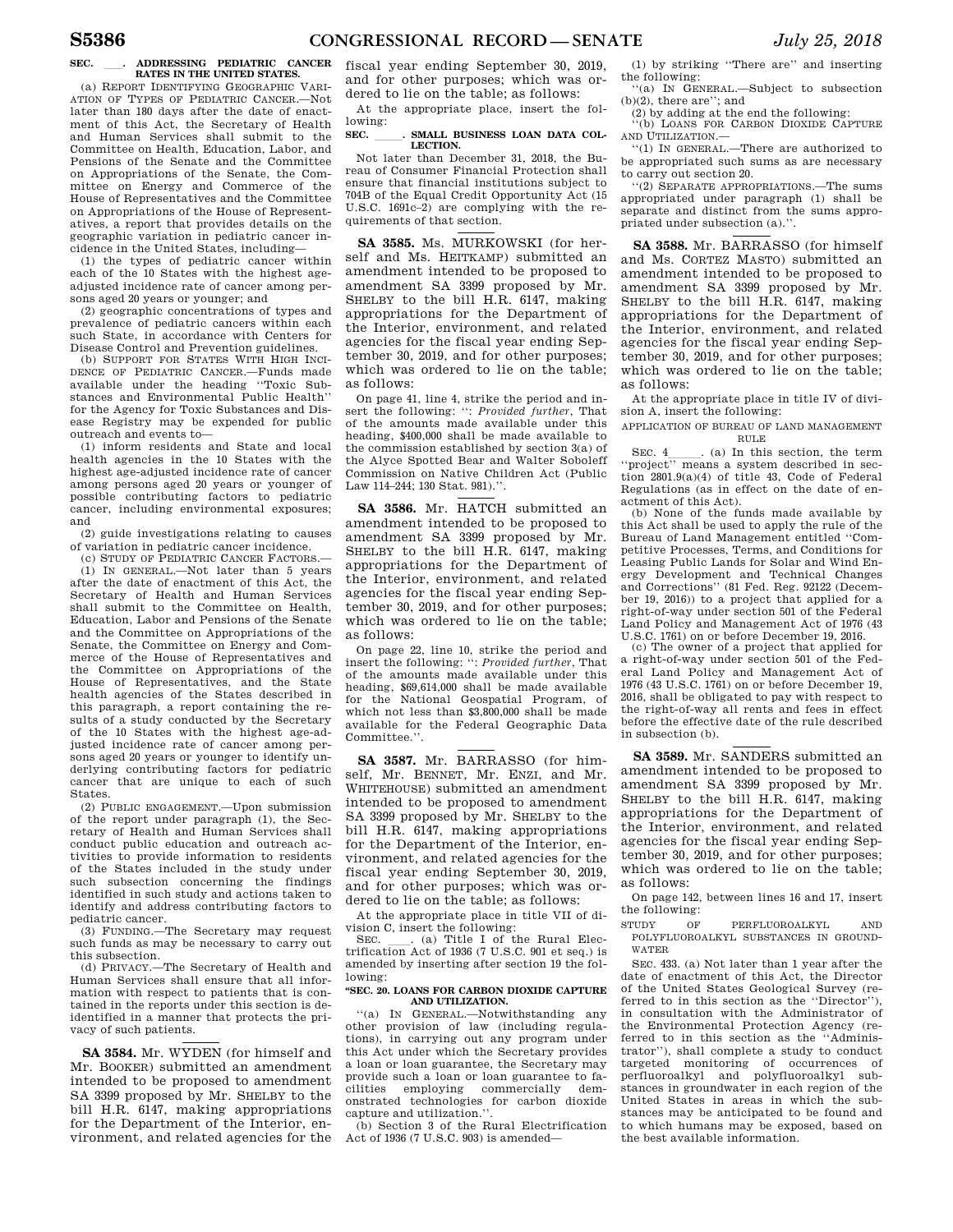(b) The Director, in consultation with the Administrator, is encouraged to develop a public information campaign to inform impacted communities and the general public of potential exposure to perfluoroalkyl and polyfluoroalkyl substances resulting from releases in groundwater.

(c) Not later than 15 months after the date of enactment of this Act and annually thereafter, the Director, in consultation with the Administrator, shall submit to the Committee on Environment and Public Works of the Senate, the Committee on Energy and Natural Resources of the Senate, the Committee on Energy and Commerce of the House of Representatives, and the Committee on Natural Resources of the House of Representatives a report that describes the findings of the study completed under subsection (a).

**SA 3590.** Mr. SASSE (for himself, Mr. JONES, Mr. RUBIO, Mr. DAINES, Mrs. ERNST, Mr. RISCH, Mr. ENZI, and Mr. LANKFORD) submitted an amendment intended to be proposed to amendment SA 3399 proposed by Mr. SHELBY to the bill H.R. 6147, making appropriations for the Department of the Interior, environment, and related agencies for the fiscal year ending September 30, 2019, and for other purposes; which was ordered to lie on the table; as follows:

At the appropriate place in title I of division D, insert the following:<br>SEC. 1\_\_\_. The Secretary of Transpor-

SEC. 1<sub>1</sub>. The Secretary of Transportation shall amend part 395 of title 49, Code of Federal Regulations, to ensure that, in the case of a driver transporting livestock (as defined in section 602 of the Agricultural Act of 1949 (7 U.S.C. 1471)) or insects within a 300 air-mile radius from the point at which the on-duty time of the driver begins with respect to the trip—

(1) the on-duty time of the driver shall exclude all time spent—

(A) at a plant, terminal, facility, or other property of a motor carrier or shipper or on any public property during which the driver is waiting to be dispatched;

(B) loading or unloading a commercial motor vehicle;

(C) supervising or assisting in the loading or unloading of a commercial motor vehicle;

(D) attending to a commercial motor vehicle while the vehicle is being loaded or unloaded;

(E) remaining in readiness to operate a commercial motor vehicle; and

(F) giving or receiving receipts for shipments loaded or unloaded;

(2) except as provided in paragraph (5), the driving time under section 395.3(a)(3)(i) of that title is modified to a maximum of not less than 15, and not more than 18, hours within a 24-hour period;

(3) the driver may take 1 or more rest periods during the trip, which shall not be included in the calculation of the driving time;

(4) after completion of the trip, the driver shall be required to take a rest break for a period that is 5 hours less than the maximum driving time under paragraph (2);

(5) if the driver is within 150 air-miles of the point of delivery, any additional driving to that point of delivery shall not be included in the calculation of the driving time; and

(6) the 10-hour rest period under section  $395.3(a)(1)$  of that title shall not apply.

**SA 3591.** Mr. LEE (for himself and Mr. BOOKER) submitted an amendment intended to be proposed by him to the bill H.R. 6147, making appropriations for the Department of the Interior, en-

vironment, and related agencies for the fiscal year ending September 30, 2019, and for other purposes; which was ordered to lie on the table; as follows:

At the appropriate place, insert the following:

SEC. Such a None of the funds made available by this Act may be used by the Secretary of Agriculture to provide payments under the environmental quality incentives program established under chapter 4 of subtitle D of title XII of the Food Security Act of 1985 (16 U.S.C. 3839aa et seq.) for a practice that earns a negative score on the Conservation Practice Physical Effects matrix developed by the Natural Resources Conservation Service.

**SA 3592.** Mr. MENENDEZ (for himself, Ms. HARRIS, and Mr. BOOKER) submitted an amendment intended to be proposed to amendment SA 3399 proposed by Mr. SHELBY to the bill H.R. 6147, making appropriations for the Department of the Interior, environment, and related agencies for the fiscal year ending September 30, 2019, and for other purposes; which was ordered to lie on the table; as follows:

On page 318, line 21, strike the period at the end and insert '': *Provided further*, That notwithstanding the table titled 'National Institute of Food and Agriculture, Research and Education Activities' in the report accompanying this Act, \$19,000,000 shall be available for Minor Crop Pest Management (IR–4): *Provided further*, That the amount made available under this heading is increased by \$7,087,000.''.

**SA 3593.** Mr. SCOTT (for himself and Mr. MANCHIN) submitted an amendment intended to be proposed by him to the bill H.R. 6147, making appropriations for the Department of the Interior, environment, and related agencies for the fiscal year ending September 30, 2019, and for other purposes; which was ordered to lie on the table; as follows:

At the appropriate place, insert the following:

SEC. POSITIVE CREDIT REPORTING PER-**MITTED.** 

(a) IN GENERAL.—Section 623 of the Fair Credit Reporting Act (15 U.S.C. 1681s–2) is amended by adding at the end the following: ''(f) FULL-FILE CREDIT REPORTING.—

''(1) DEFINITIONS.—In this subsection, the following definitions shall apply:

''(A) ENERGY UTILITY FIRM.—The term 'energy utility firm' means an entity that provides gas or electric utility services to the public.

''(B) UTILITY OR TELECOMMUNICATION FIRM.—The term 'utility or telecommunication firm' means an entity that provides utility services to the public through pipe, wire, landline, wireless, cable, or other connected facilities, or radio, electronic, or similar transmission (including the extension of such facilities).

''(2) INFORMATION RELATING TO LEASE AGREEMENTS, UTILITIES, AND TELECOMMUNI-CATIONS SERVICES.—Subject to the limitation in paragraph (3) and notwithstanding any other provision of law, a person or the Secretary of Housing and Urban Development may furnish to a consumer reporting agency information relating to the performance of a consumer in making payments—

''(A) under a lease agreement with respect to a dwelling, including such a lease in which the Department of Housing and Urban Development provides subsidized payments for occupancy in a dwelling; or

''(B) pursuant to a contract for a utility or telecommunications service.

''(3) LIMITATION.—Information about a consumer's usage of any utility service provided by a utility or telecommunication firm may be furnished to a consumer reporting agency only to the extent that the information relates to the payment by the consumer for the service of the utility or telecommunication service or other terms of the provision of the services to the consumer, including any deposit, discount, or conditions for interruption or termination of the service.

''(4) PAYMENT PLAN.—An energy utility firm may not report payment information to a consumer reporting agency with respect to an outstanding balance of a consumer as late if—

''(A) the energy utility firm and the consumer have entered into a payment plan (including a deferred payment agreement, an arrearage management program, or a debt forgiveness program) with respect to such outstanding balance; and

''(B) the consumer is meeting the obligations of the payment plan, as determined by the energy utility firm.''.

(b) LIMITATION ON LIABILITY.—Section 623(c) of the Consumer Credit Protection Act (15 U.S.C. 1681s–2(c)) is amended—

(1) in paragraph (2), by striking ''or'' at the end;

(2) by redesignating paragraph (3) as paragraph (4); and

(3) by inserting after paragraph (2) the following:

''(3) subsection (f) of this section, including any regulations issued thereunder; or''.

(c) GAO STUDY AND REPORT.—Not later than 2 years after the date of the enactment of this Act, the Comptroller General of the United States shall submit to Congress a report on the impact of furnishing information pursuant to subsection (f) of section 623 of the Fair Credit Reporting Act (15 U.S.C. 1681s–2), as added by subsection (a) of this section, on consumers.

**SA 3594.** Mr. SCOTT (for himself and Mr. JONES) submitted an amendment intended to be proposed by him to the bill H.R. 6147, making appropriations for the Department of the Interior, environment, and related agencies for the fiscal year ending September 30, 2019, and for other purposes; which was ordered to lie on the table; as follows:

At the appropriate place, insert the following:

SEC. \_\_\_. Section 4(a) of the Real Estate Settlement Procedures Act of 1974 (12 U.S.C.  $2603(a)$ ) is amended—

(1) by striking ''itemize all charges'' and inserting ''itemize all actual charges'';

(2) by striking ''and all charges imposed upon the seller in connection with the settlement and'' and inserting ''and the seller in connection with the settlement. Such forms''; and

(3) by inserting after ''or both.'' the following: ''Charges for any title insurance premium disclosed on such forms shall be equal to the amount charged for each individual title insurance policy, subject to any discounts as required by State regulation or the title company rate filings.''.

**SA 3595.** Ms. COLLINS (for herself, Mr. KING, Mr. SANDERS, and Mrs. SHA-HEEN) submitted an amendment intended to be proposed by her to the bill H.R. 6147, making appropriations for the Department of the Interior, environment, and related agencies for the fiscal year ending September 30, 2019,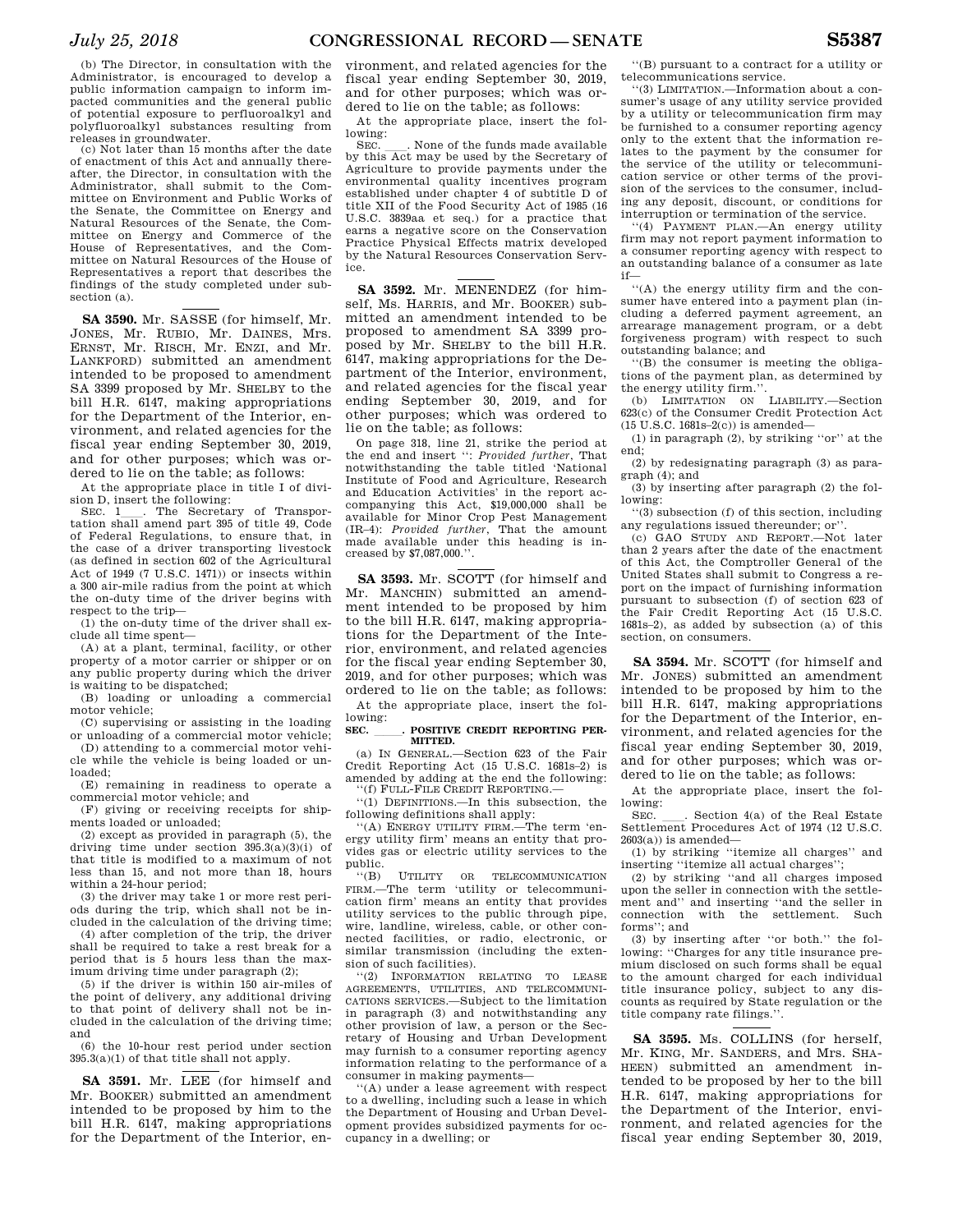and for other purposes; which was ordered to lie on the table; as follows:

At the appropriate place in title VII of division C, insert the following:<br>SEC. . None of the funds made available

SEC. Such a None of the funds made available by this Act shall be used to enforce the requirement in the final rule entitled ''Food Labeling: Revision of the Nutrition and Supplement Facts Labels'', published in the Federal Register on May 27, 2016 (81 Fed. Reg. 33742), that any single ingredient sugar, honey, agave, or syrup (including maple syrup) that is packaged and offered for sale as a single ingredient food bear the declaration ''Includes 'X'g Added Sugars''.

**SA 3596.** Mr. ENZI submitted an amendment intended to be proposed to amendment SA 3399 proposed by Mr. SHELBY to the bill H.R. 6147, making appropriations for the Department of the Interior, environment, and related agencies for the fiscal year ending September 30, 2019, and for other purposes; which was ordered to lie on the table; as follows:

On page 142, between lines 16 and 17, insert the following:

PROHIBITION OF USE OF FUNDS TO MAKE CER-TAIN DEDUCTIONS FROM CERTAIN PAYMENTS TO STATES UNDER THE MINERAL LEASING ACT

SEC. 433. None of the funds made available by this Act may be used to carry out section 35(b) of the Mineral Leasing Act (30 U.S.C. 191(b)).

**SA 3597.** Mr. TOOMEY submitted an amendment intended to be proposed to amendment SA 3399 proposed by Mr. SHELBY to the bill H.R. 6147, making appropriations for the Department of the Interior, environment, and related agencies for the fiscal year ending September 30, 2019, and for other purposes; which was ordered to lie on the table; as follows:

At the appropriate place, insert the following:

## **SEC.** lll**. APPLICABLE RECOVERY PERIOD FOR QUALIFIED IMPROVEMENT PROP-ERTY.**

(a) IN GENERAL.—None of the funds made available by this Act may be used by the Internal Revenue Service to conduct any enforcement activity related to the treatment of the applicable recovery period of qualified improvement property as a period of other than 15 years (20 years in the case of property required to use the alternative depreciation system under section 168(g) of the Internal Revenue Code of 1986), consistent with the Joint Explanatory Statement of the Committee of the Conference (House Report 115-466) accompanying H.R. 1 of the 115th Congress (Public Law 115-97).

(b) DEFINITIONS.—Any term used in this section which is also used in section 168 of the Internal Revenue Code of 1986 shall have the meaning given such term under such section.

**SA 3598.** Mr. MORAN (for himself, Mr. UDALL, Mr. ROBERTS, Mr. HEINRICH, Mr. GARDNER, and Mr. BENNET) submitted an amendment intended to be proposed to amendment SA 3399 proposed by Mr. SHELBY to the bill H.R. 6147, making appropriations for the Department of the Interior, environment, and related agencies for the fiscal year ending September 30, 2019, and for other purposes; which was ordered to lie on the table; as follows:

On page 464, line 24, strike ''regulation.'' and insert the following: ''regulation: *Provided further*, That not less than \$50,000,000 of the amount provided under this heading shall be for capital expenses related to safety improvements, maintenance, and the non-Federal match for discretionary Federal grant programs to enable continued passenger rail operations on long-distance routes (as defined in section 24102 of title 49, United States Code) on which Amtrak is the sole tenant of the host railroad and positive train control systems are not required by law (including regulations): *Provided further*, That in fiscal year 2019, Amtrak may not give notice under subsection (a) or (b) of section 24706 of title 49, United States Code, with respect to long-distance routes (as defined in section 24102 of title 49, United States Code) on which Amtrak is the sole tenant of the host railroad and positive train control systems are not required by law (including regulations), or otherwise initiate discontinuance of, reduce the frequency of, suspend, or substantially alter the schedule or route of rail service on any portion of such route operated in fiscal year 2018, including implementation of service permitted by section  $24305(a)(3)(A)$  of title 49, United States Code, in lieu of rail service.''.

**SA 3599.** Mr. PERDUE submitted an amendment intended to be proposed to amendment SA 3399 proposed by Mr. SHELBY to the bill H.R. 6147, making appropriations for the Department of the Interior, environment, and related agencies for the fiscal year ending September 30, 2019, and for other purposes; which was ordered to lie on the table; as follows:

At the appropriate place in title VII of di-

vision C, insert the following:<br>SEC. Section 4(e) of the Poultry Prod-SEC. Section 4(e) of the Poultry Prod-<br>ucts Inspection Act (21 U.S.C. 453(e)) is amended by inserting ''including quail,'' before ''whether''.

**SA 3600.** Mr. BROWN (for himself and Mr. PORTMAN) submitted an amendment intended to be proposed to amendment SA 3399 proposed by Mr. SHELBY to the bill H.R. 6147, making appropriations for the Department of the Interior, environment, and related agencies for the fiscal year ending September 30, 2019, and for other purposes; which was ordered to lie on the table; as follows:

On page 464, line 24, strike the period at the end and insert '': *Provided further*, That a sufficient amount of funds available under this heading shall be available to restaff stations from which agents have been removed after January 1, 2018, and that averaged not less than 25 passengers per day during the period beginning on January 1, 2013, and ending on December 31, 2017.''.

**SA 3601.** Mr. DURBIN (for himself, Ms. WARREN, Mr. WHITEHOUSE, Mrs. GILLIBRAND, and Mr. BLUMENTHAL) submitted an amendment intended to be proposed to amendment SA 3399 proposed by Mr. SHELBY to the bill H.R. 6147, making appropriations for the Department of the Interior, environment, and related agencies for the fiscal year ending September 30, 2019, and for other purposes; which was ordered to lie on the table; as follows:

At the appropriate place, insert the following:

SEC.  $\_\_$ . (a) UNDUE HARDSHIP.—No funds made available in this or any other Act may be used to contest a claim, or to pay any contractor of the Federal Government that contests a claim, that is made—

(1) in any proceeding under section 523(a)(8) of title 11, United States Code, that excepting a debt from discharge would constitute an undue hardship; and

(2) by a debtor who—

(A) is receiving benefits under title II of the Social Security Act (42 U.S.C. 401 et seq.) or title XVI of that Act (42 U.S.C. 1381 et seq.) on the basis of disability;

(B) has been determined by the Secretary of Veterans Affairs to be unemployable due to a service-connected disability;

(C) is a family caregiver of an eligible veteran pursuant to section 1720G of title 38;

(D) is a member of a household that has a gross income that is less than 200 percent of the poverty line, and provides for the care and support of an elderly, disabled, or chronically ill member of the household of the debtor or member of the immediate family of the debtor;

(E) is a member of a household that has a gross income that is less than 200 percent of the poverty line, and the income of the debtor is solely derived from benefit payments under section 202 of the Social Security Act  $(42 \text{ H S C } 402)$ ; or

(F) during the 5-year period preceding the filing of the petition (exclusive of any applicable suspension of the repayment period), was not enrolled in an education program and had a gross income that was less than 200 percent of the poverty line during each year during that period.

(b) DEFINITION.—In this section, the term ''poverty line'' means the poverty line (as defined by the Office of Management and Budget and revised annually in accordance with section 673(2) of the Community Services Block Grant Act (42 U.S.C. 9902(2)) applicable to a household of the size involved.

(c) 85/15 RULE.—Notwithstanding any other provision of law, for fiscal years 2019 through 2028, no funds made available in this or any other Act shall be provided, directly or indirectly, to any proprietary institution of higher education (as defined in section 102(b) of the Higher Education Act of 1965 (20 U.S.C. 1002(b))) that derives less than 15 percent of the institution's revenue from sources other than Federal financial assistance provided under this or any other Act or any other Federal law, through a grant, contract, subsidy, loan, guarantee, insurance, or other means, including Federal financial assistance that is disbursed or delivered to an institution or on behalf of a student or to a student to be used to attend the institution, except that such assistance shall not include any monthly housing stipend provided under the Post-9/11 Educational Assistance Program under chapter 33 of title 38, United States Code.

**SA 3602.** Mr. BOOKER submitted an amendment intended to be proposed to amendment SA 3399 proposed by Mr. SHELBY to the bill H.R. 6147, making appropriations for the Department of the Interior, environment, and related agencies for the fiscal year ending September 30, 2019, and for other purposes; which was ordered to lie on the table; as follows:

At the appropriate place in division C, insert the following:<br>SEC. \_\_\_\_\_\_. (a) None of the funds appro-

SEC.  $\qquad \qquad$  (a) None of the funds appro-<br>priated by this Act shall be used by the Secretary of Agriculture (referred to in this section as the ''Secretary'') to review or approve a budget or disbursement of funds for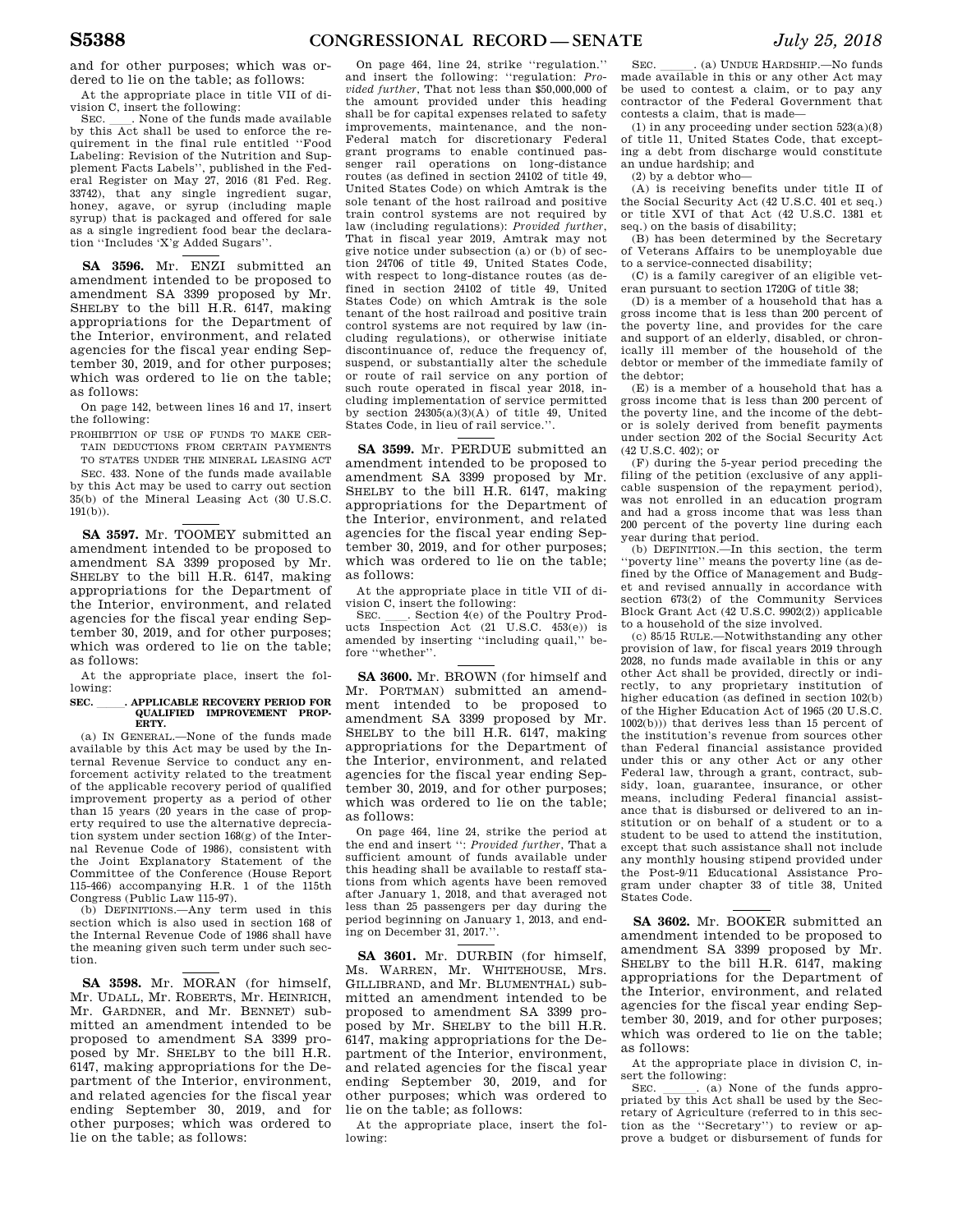a board, committee, or similar entity established to carry out a checkoff program to promote and provide research and information for a particular agricultural commodity without reference to specific producers or brands unless the Secretary first imposes a requirement on the board, committee, or similar entity to publish and make available for public inspection all budgets and disbursements of funds entrusted to the board, committee, or similar entity that are approved by the Secretary, immediately on approval by the Secretary.

(b) In carrying out subsection (a), the Secretary shall require that, for each disbursement of funds, a board, committee, or similar entity shall disclose—

(1) the amount of the disbursement;

(2) the purpose of the disbursement, including the activities to be funded by the disbursement;

(3) the identity of the recipient of the disbursement; and

(4) the identity of any third party that may receive the disbursed funds, including any contractor or subcontractor of the recipient of the disbursement, and the amount received by any third party.

**SA 3603.** Mr. CARPER (for himself, Ms. DUCKWORTH, and Mr. BOOKER) submitted an amendment intended to be proposed to amendment SA 3399 proposed by Mr. SHELBY to the bill H.R. 6147, making appropriations for the Department of the Interior, environment, and related agencies for the fiscal year ending September 30, 2019, and for other purposes; which was ordered to lie on the table; as follows:

On page 10, line 10, strike ''\$1,292,067,000'' and insert "\$1,292,567,000".

On page 10, line 18, strike the period at the end and insert '': *Provided further*, That not to exceed \$106,579,000 shall be used for planning and consultation, of which \$500,000 shall be used to hire not less than 3 full time employees to carry out the Information, Planning and Consultation system within the Environmental Conservation Online System of the United States Fish and Wildlife Service.

On page 40, line 7, strike ''\$134,673,000'' and insert ''\$134,173,000''.

**SA 3604.** Mr. CARPER (for himself, Ms. DUCKWORTH, and Mr. BOOKER) submitted an amendment intended to be proposed to amendment SA 3399 proposed by Mr. SHELBY to the bill H.R. 6147, making appropriations for the Department of the Interior, environment, and related agencies for the fiscal year ending September 30, 2019, and for other purposes; which was ordered to lie on the table; as follows:

On page 10, line 18, strike the period at the end and insert '': *Provided further*, That not less than \$98,724,000 shall be used for recovery of species under the Endangered Species Act of 1973 (16 U.S.C. 1531 et seq.), of which not less than \$5,000,000 shall be used for the recovery of species at the greatest risk of extinction: *Provided further*, That the amount made available under this heading is increased by \$5,000,000.''.

On page 40, line 7, strike ''\$134,673,000'' and insert ''\$129,673,000''.

**SA 3605.** Mr. CARPER (for himself, Ms. DUCKWORTH, and Mr. BOOKER) submitted an amendment intended to be proposed to amendment SA 3399 proposed by Mr. SHELBY to the bill H.R.

6147, making appropriations for the Department of the Interior, environment, and related agencies for the fiscal year ending September 30, 2019, and for other purposes; which was ordered to lie on the table; as follows:

On page 10, line 10, strike ''\$1,292,067,000'' and insert ''\$1,293,067,000''.

On page 10, line 18, strike the period at the end and insert '': *Provided further*, That not less than \$17,267,000 shall be used for the Science Support program of the United States Fish and Wildlife Service, of which not less than \$10,517,000 shall be used for adaptive science under that program.''.

On page 40, line 7, strike ''\$134,673,000'' and insert "\$133,673,000"

**SA 3606.** Mr. CARPER (for himself, Ms. DUCKWORTH, and Mr. BOOKER) submitted an amendment intended to be proposed to amendment SA 3399 proposed by Mr. SHELBY to the bill H.R. 6147, making appropriations for the Department of the Interior, environment, and related agencies for the fiscal year ending September 30, 2019, and for other purposes; which was ordered to lie on the table; as follows:

On page 10, line 10, strike ''\$1,292,067,000'' and insert ''\$1,293,067,000''.

On page 10, line 12, strike ''\$17,818,000'' and insert "\$18,818,000"

On page 40, line 7, strike ''\$134,673,000'' and insert ''\$133,673,000''.

**SA 3607.** Ms. STABENOW (for herself, Mr. PETERS, Mr. REED, and Mr. CARDIN) submitted an amendment intended to be proposed to amendment SA 3399 proposed by Mr. SHELBY to the bill H.R. 6147, making appropriations for the Department of the Interior, environment, and related agencies for the fiscal year ending September 30, 2019, and for other purposes; which was ordered to lie on the table; as follows:

At the end of title II of division A, insert the following:

Using funds appropriated under this title, the Administrator of the Environmental Protection Agency shall implement the recommendations described in the report of the Office of Inspector General of the Environmental Protection Agency entitled ''Management Weakness Delayed Response to Flint Water Crisis'', numbered 18-P-0221, and dated July 19, 2018, to ensure clean and safe water compliance under the Safe Drinking Water Act (42 U.S.C. 300f et seq.). If the Administrator of the Environmental Protection Agency does not implement 1 or more recommendations required by the preceding sentence, the Administrator shall submit to the Committees on Appropriations and Environment and Public Works of the Senate and the Committees on Appropriations and Energy and Commerce of the House of Representatives a report explaining why the Administrator did not implement the recommendation and identifying specific actions the Administrator is implementing to address the concerns raised in the report.

**SA 3608.** Mr. REED submitted an amendment intended to be proposed to amendment SA 3399 proposed by Mr. SHELBY to the bill H.R. 6147, making appropriations for the Department of the Interior, environment, and related agencies for the fiscal year ending September 30, 2019, and for other purposes; which was ordered to lie on the table; as follows:

On page 472, between lines 6 and 7, insert the following:

SEC. 163. None of the funds made available under this Act may be used for the implementation or furtherance of new policies detailed in the ''Dear Colleague'' letter distributed by the Federal Transit Administration to capital investment grant program project sponsors on June 29, 2018.

**SA 3609.** Mr. REED submitted an amendment intended to be proposed by him to the bill H.R. 6147, making appropriations for the Department of the Interior, environment, and related agencies for the fiscal year ending September 30, 2019, and for other purposes; which was ordered to lie on the table; as follows:

In the matter under the heading ''CAPITAL INVESTMENT GRANTS'' under the heading ''FEDERAL TRANSIT ADMINISTRATION'' in title I of division D, insert before the period at the end the following: '': *Provided further*, That the Secretary shall treat the proceeds of a Federal loan as a non-Federal contribution toward project costs under section 5309 of title 49, United States Code, if the loan is repayable from non-Federal funds: *Provided further*, That any contingency funds identified by a project sponsor in excess of the funds necessary to satisfy a 50 percent probability threshold shall not be considered part of a grant agreement under the capital investment grant program unless such excess funds are expended: *Provided further*, That risk assessments for projects under consideration under subsections (d) and (e) of section 5309 of title 49, United States Code, shall not occur until after a project has entered the engineering phase, unless otherwise requested by the project sponsor''.

**SA 3610.** Mr. REED submitted an amendment intended to be proposed by him to the bill H.R. 6147, making appropriations for the Department of the Interior, environment, and related agencies for the fiscal year ending September 30, 2019, and for other purposes; which was ordered to lie on the table; as follows:

In the matter under the heading ''ADMINIS-TRATIVE PROVISIONS—FEDERAL TRANSIT AD-MINISTRATION (INCLUDING RESCISSION)'' under the heading ''FEDERAL TRANSIT ADMINISTRA-TION'' in title I of division D, insert after section 162 the following:

SEC. 163. None of the funds made available under this Act may be used to alter or rescind guidance issued by the Secretary of Transportation for the capital investment grant program.

**SA 3611.** Mr. DURBIN (for himself and Mr. GRASSLEY) submitted an amendment intended to be proposed by him to the bill H.R. 6147, making appropriations for the Department of the Interior, environment, and related agencies for the fiscal year ending September 30, 2019, and for other purposes; which was ordered to lie on the table; as follows:

At the appropriate place in title VII of division C, insert the following:<br>SEC. Fine authority of the Secretary of

SEC. Leatherity of the Secretary of Health and Human Services to regulate direct-to-consumer advertising of prescription drugs, pursuant to the authorities under sections 502(n) and 503C of the Federal Food, Drug, and Cosmetic Act (21 U.S.C. 352(n), 353c), shall include the authority to require such advertising to include an appropriate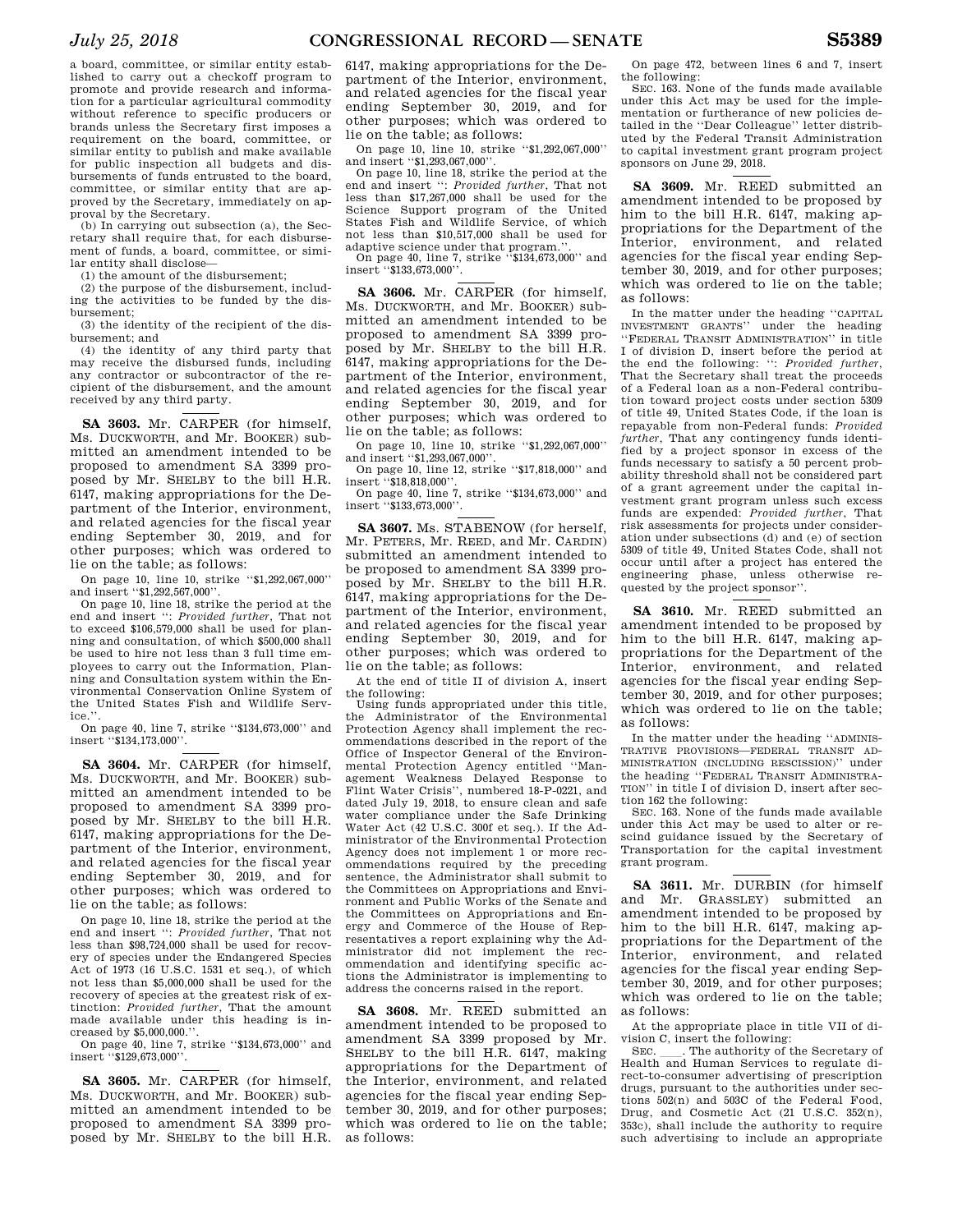disclosure of pricing information with respect to such drugs. The Secretary of Health and Human Services shall issue regulations to implement this section. A drug that is advertised to consumers without the information required by this section or its implementing regulations shall be deemed to be misbranded under section 502 of the Federal Food, Drug, and Cosmetic Act (21 U.S.C. 352).

**SA 3612.** Mr. DURBIN (for himself and Mr. GRASSLEY) submitted an amendment intended to be proposed by him to the bill H.R. 6147, making appropriations for the Department of the Interior, environment, and related agencies for the fiscal year ending September 30, 2019, and for other purposes; which was ordered to lie on the table; as follows:

At the appropriate place in title VII of division C, insert the following:

SEC.  $\quad$  Of the funds appropriated pursuant to this Act, no more than \$1,000,000 shall be used by the Secretary of Health and Human Services to issue a regulation requiring that direct-to-consumer advertisements under section 502(n) of the Food, Drug, and Cosmetic Act include an appropriate disclosure of pricing information with respect to such drugs.

## f AUTHORITY FOR COMMITTEES TO MEET

Mr. BARRASSO. Mr. President, I have 6 requests for committees to meet during today's session of the Senate. They have the approval of the Majority and Minority leaders.

Pursuant to rule XXVI, paragraph 5(a), of the Standing Rules of the Senate, the following committees are authorized to meet during today's session of the Senate:

#### COMMITTEE ON COMMERCE, SCIENCE, AND TRANSPORTATION

The Committee on Commerce, Science, and Transportation is authorized to meet during the session of the Senate on Wednesday, July 25, 2018, at 10 a.m., to conduct a hearing entitled ''The Race to 5G: Exploring Spectrum Needs to Maintain U.S. Global Leadership.''

#### COMMITTEE ON HEALTH, EDUCATION, LABOR, AND PENSIONS

The Committee on Health, Education, Labor, and Pensions is authorized to meet during the session of the Senate on Wednesday, July 25, 2018, at 10 a.m., to conduct a hearing on legislation and pending nominations.

#### COMMITTEE ON FOREIGN RELATIONS

The Committee on Foreign Relations is authorized to meet during the session of the Senate on Wednesday, July 25, 2018, at 3 p.m., to conduct a hearing entitled ''An Update on American Diplomacy to Advance our National Security Strategy.''

#### SELECT COMMITTEE ON INTELLIGENCE

The Select Committee on Intelligence is authorized to meet during the session of the Senate on Wednesday, July 25, 2018, at 9:30 a.m., to conduct a hearing on the nomination of Joseph Maguire, of Florida, to be Director of the National Counterter-

rorism Center, Office of the Director of National Intelligence, and Ellen E. McCarthy, of Virginia, to be an Assistant Secretary of State (Intelligence and Research).

THE JOINT SELECT COMMITTEE ON SOLVENCY OF MULTIEMPLOYER PENSION PLANS

The Joint Select Committee on Solvency of Multiemployer Pension Plans is authorized to meet during the session of the Senate on Wednesday, July 25, 2018, at 10 a.m., to conduct a hearing entitled ''How the Multiemployer Pension System Affects Stakeholders.''

#### SUBCOMMITTEE ON SPACE, SCIENCE, AND COMPETITIVENESS

The Subcommittee on Space, Science, and Competitiveness of the Committee on Commerce, Science, and Transportation is authorized to meet during the session of the Senate on Wednesday, July 25, 2018, at 2:15 p.m., to conduct a hearing entitled ''Destination Mars: Putting American Boots on the Surface of the Red Planet.''

## f MEASURES READ THE FIRST TIME—H.R. 184 and H.R. 1201

Mr. MORAN. Mr. President, I understand that there are two bills at the desk, and I ask for their first reading en bloc.

The PRESIDING OFFICER. The clerk will read the bills by title en bloc for the first time.

The legislative clerk read as follows: A bill (H.R. 184) to amend the Internal Revenue Code of 1986 to repeal the excise tax on medical devices.

A bill (H.R. 1201) to amend section 5000A of the Internal Revenue Code of 1986 to provide an additional religious exemption from the individual health coverage mandate, and for other purposes.

Mr. MORAN. Mr. President, I now ask for a second reading, and I object to my own request, all en bloc.

The PRESIDING OFFICER. Objection having been heard, the bills will be read for the second time on the next legislative day.

## f EAST ROSEBUD WILD AND SCENIC RIVERS ACT

Mr. MORAN. Mr. President, I ask unanimous consent that the Senate proceed to the immediate consideration of H.R. 4645, which was received from the House.

The PRESIDING OFFICER. The clerk will report the bill by title.

The legislative clerk read as follows: A bill (H.R. 4645) to amend the Wild and Scenic Rivers Act to designate certain segments of East Rosebud Creek in Carbon County, Montana, as components of the Wild and Scenic Rivers System.

There being no objection, the Senate proceeded to consider the bill.

Mr. MORAN. Mr. President, I ask unanimous consent that the bill be considered read a third time and passed and the motion to reconsider be considered made and laid upon the table.

The PRESIDING OFFICER. Without objection, it is so ordered.

The bill (H.R. 4645) was ordered to a third reading, was read the third time, and passed.

# f NATIONAL ADA LOVELACE DAY

Mr. MORAN. Mr. President, I ask unanimous consent that the Senate proceed to the immediate consideration of S. Res. 592, submitted earlier today.<br>The

PRESIDING OFFICER. The clerk will report the resolution by title.

The legislative clerk read as follows: A resolution (S. Res. 592) designating October 9, 2018, as ''National Ada Lovelace Day'' and honoring the life and legacy of Ada Lovelace, the first computer programmer.

There being no objection, the Senate proceeded to consider the resolution.

Mr. MORAN. Mr. President, I further ask unanimous consent that the resolution be agreed to, the preamble be agreed to, and the motions to reconsider be considered made and laid upon the table with no intervening action or debate.

The PRESIDING OFFICER. Without objection, it is so ordered.

The resolution (S. Res. 592) was agreed to.

The preamble was agreed to.

(The resolution, with its preamble, is printed in today's RECORD under ''Submitted Resolutions.'')

## f HONORING THE LIFE AND LEGACY OF GRACE HOPPER

Mr. MORAN. Mr. President, I ask unanimous consent that the Senate proceed to the immediate consideration of S. Res. 593, submitted earlier

today. PRESIDING OFFICER. The clerk will report the resolution by title.

The legislative clerk read as follows: A resolution (S. Res. 593) honoring the life and legacy of Grace Hopper, professor, inventor, entrepreneur, business leader, and Rear Admiral of the Navy.

There being no objection, the Senate proceeded to consider the resolution.

Mr. MORAN. I further ask unanimous consent that the resolution be agreed to, the preamble be agreed to, and the motions to reconsider be considered made and laid upon the table with no intervening action or debate.

The PRESIDING OFFICER. Without objection, it is so ordered.

The resolution (S. Res. 593) was agreed to.

The preamble was agreed to.

(The resolution, with its preamble, is printed in today's RECORD under ''Submitted Resolutions.'')

### ORDERS FOR THURSDAY, JULY 26, 2018

Mr. MORAN. Mr. President, I ask unanimous consent that when the Senate completes its business today, it adjourn until 9:30 a.m., Thursday, July 26;